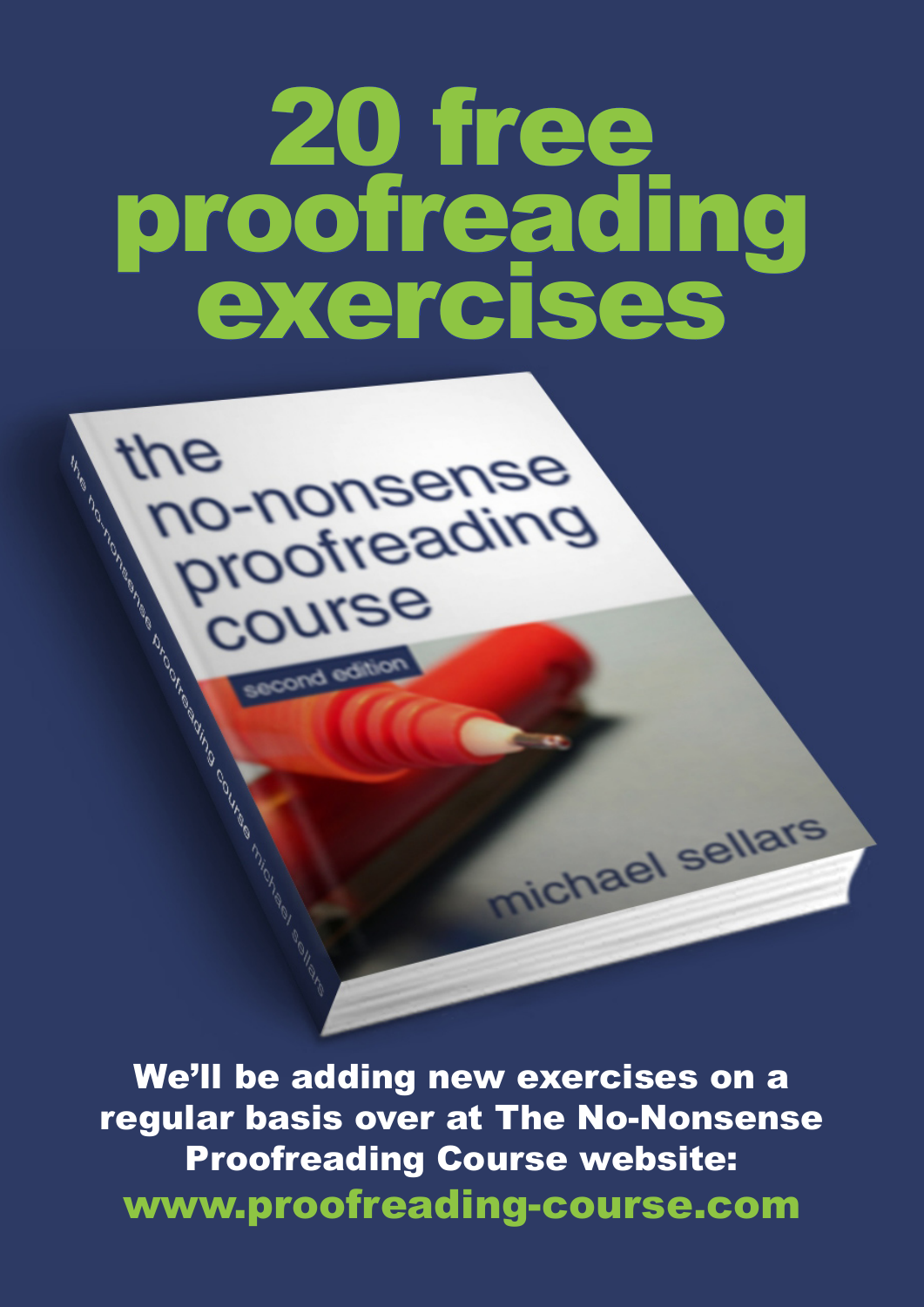From 'The Man Who Was Thursday' by G.K. Chesterton

THE suburb of Saffron Park lay on the sunset side of London, as red and ragged as a cloud of sunset. It was built of a bright brick throughout; its sky-line was fantastic, and even its ground plan was wild. It had been the outburst of a speculative builder, faintly tinged with art, who called its architecture sometimes Elizabethan and sometimes Queen Anne, apparently under the impression that the two sovereigns were identical. It was described with some justice as an artistic colony, though it never in any definable way produced any art. But although its pretensions to be an intellectual centre were a little vague, its pretensions to be a pleasent place were quite indisputable. The stranger who looked for the first time at the quaint red houses could only think how very oddly shaped the people must be who could fit in to them. Nor when he met the people was he disappointed in this respect. The place was not only pleasant, but perfect, if once he could regard it not as a deception but rather as a dream. Even if the people were not "artists," the whole was nevertheless artistic. That young man with the long, auburn hair and the impudent face—that young man was not really a poet; but surely he was a poem. That old gentleman with the wild, white beard and the wild, white hat—that venerable humbug was not really a philosopher; but at least he was the cause of philosophy in others. That scientific gentleman with the bald, egg-like head and the bare, bird like neck had no real right to the airs of science that he assumed. He had not discovered anything new in biology; but what biological creature could he have discovered more singular than himself? Thus, and thus only, the whole place had properly to be regarded; it had to be considered not so much as a workshop for artists, but as a frail but finished work of art. A man who stepped into its social atmosphere felt as if he had stepped into a written comedy.

More especially this attractive unreality fell upon it about nightfall, when the extravagant roofs were dark against the afterglow and the whole insane village seemed as seperate as a drifting cloud. This again was more strongly true of the many nights of local festivity, when the little gardens were often illuminated, and the big Chinese lanterns glowed in the dwarvish trees like some fierce and monstrous fruit. And this was strongest of all on one particular evening, still vaguely remembered in the locality, of which the auburn-haired poet was the hero. It was not by any means the only evening of which he was the hero. On many nights those passing by his little back garden might hear his high, didactic voice laying down the law to men and particularly to women. The attitude of women in such cases was indeed one of the paradoxes of the place. Most of the women were of the kind vaguely called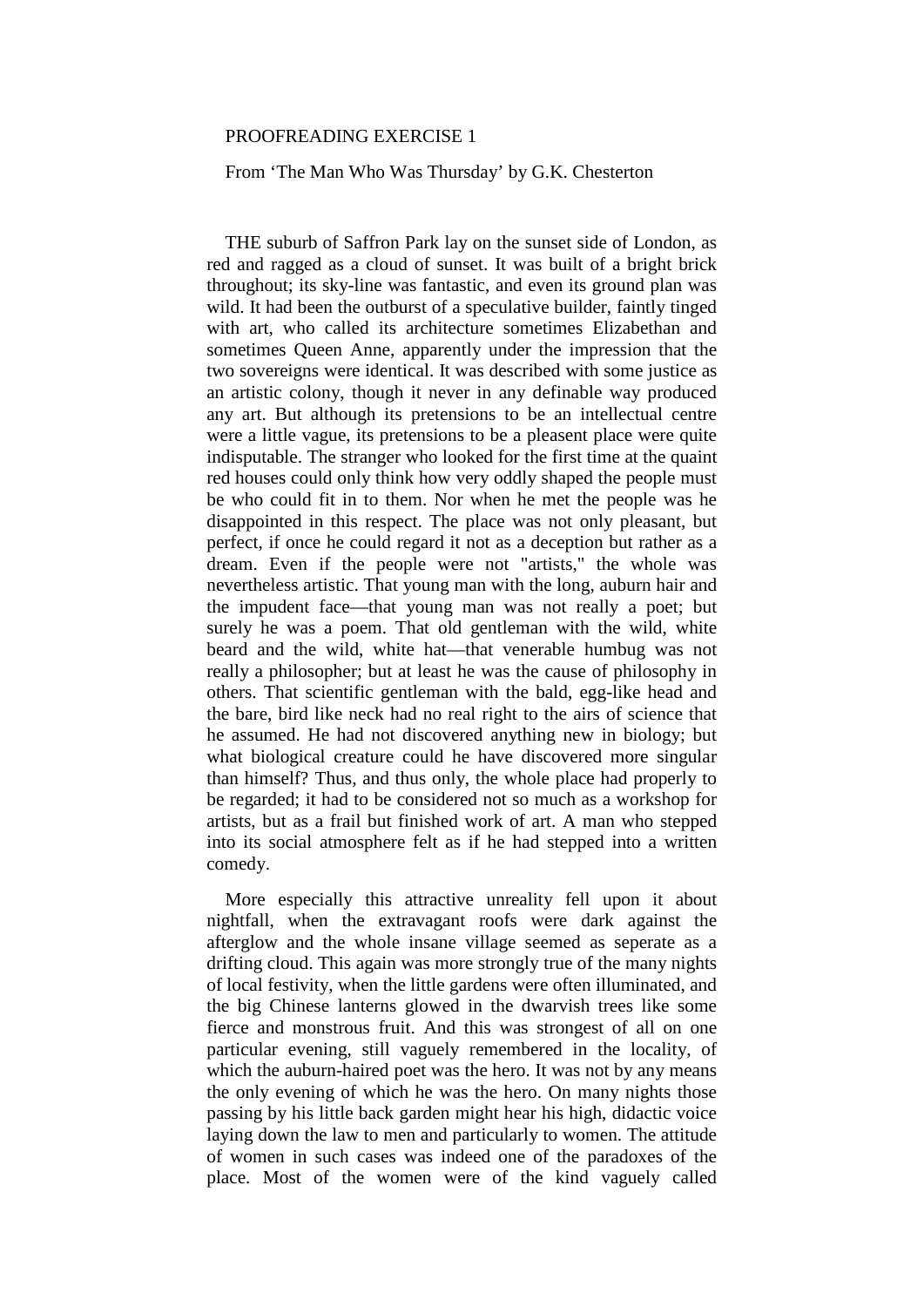emancipated, and professed some protest against male supremacy. Yet these new women would always pay to a man the extravagant compliment which no ordinary woman ever pays to him, that of listening while he is talking. And Mr. Lucian Gregory, the redhaired poet, was really (in some sense) a man worth listening to, even if one only laughed at the end of it. He put the old cant of the lawlessness of art and the art of lawlessness with a certain impudent freshness which gave at least a momentary pleasure. He was helped in some degree by the arresting oddity of his appearance, which he worked, as the phrase goes, for all it was worth. His dark red hair parted in the middle was literally like a woman's, and curved into the slow curls of a virgin in a pre-Raphaelite picture. From within this almost saintly oval, however, his face projected suddenly broad and brutal, the chin carried forward with a look of cockney contempt. This combination at once tickled and terrified the nerves of a neurotic population. He seemed like a walking blasphemy, a blend of the angel and the ape.

This particular evening, if it is remembered for nothing else, will be remembered in that place for its strange sunset. It looked like the the end of the world. All the heaven seemed covered with a quite vivid and palpable plumage; you could only say that the sky was full of feathers, and of feathers that almost brushed the face. Across the great part of the dome they were grey, with the strangest tints of violet and mauve and an unnatural pink or pale green; but towards the west the whole grew past description, transparent and passionate, and the last red-hot plumes of it covered up the sun like something too good to be seen. The whole was so close about the earth, as to express nothing but a violent secrecy. The very empyrean seemed to be a secret. It expressed that splendid smallness which is the soul of local patriotism. The very sky seemed small.

I say that there are some inhabitants who may remember the evening if only by that oppressive sky. There are others who may remember it because it marked the first appearance in the place of the second poet of Safron Park. For a long time the red-haired revolutionary had reigned without a rival; it was upon the night of the sunset that his solitude suddenly ended. The new poet, who introduced himself by the name of Gabriel Syme was a very mildlooking mortal, with a fair, pointed beard and faint, yellow hair. But an impression grew he that was less meek than he looked. He signalised his entrance by differing with the established poet, Gregory, upon the whole nature of poetry. He said that he (Syme) was poet of law, a poet of order; nay, he said he was a poet of respectability. So all the Saffron Parkers looked at him as if he had that moment fallen out of that impossible sky.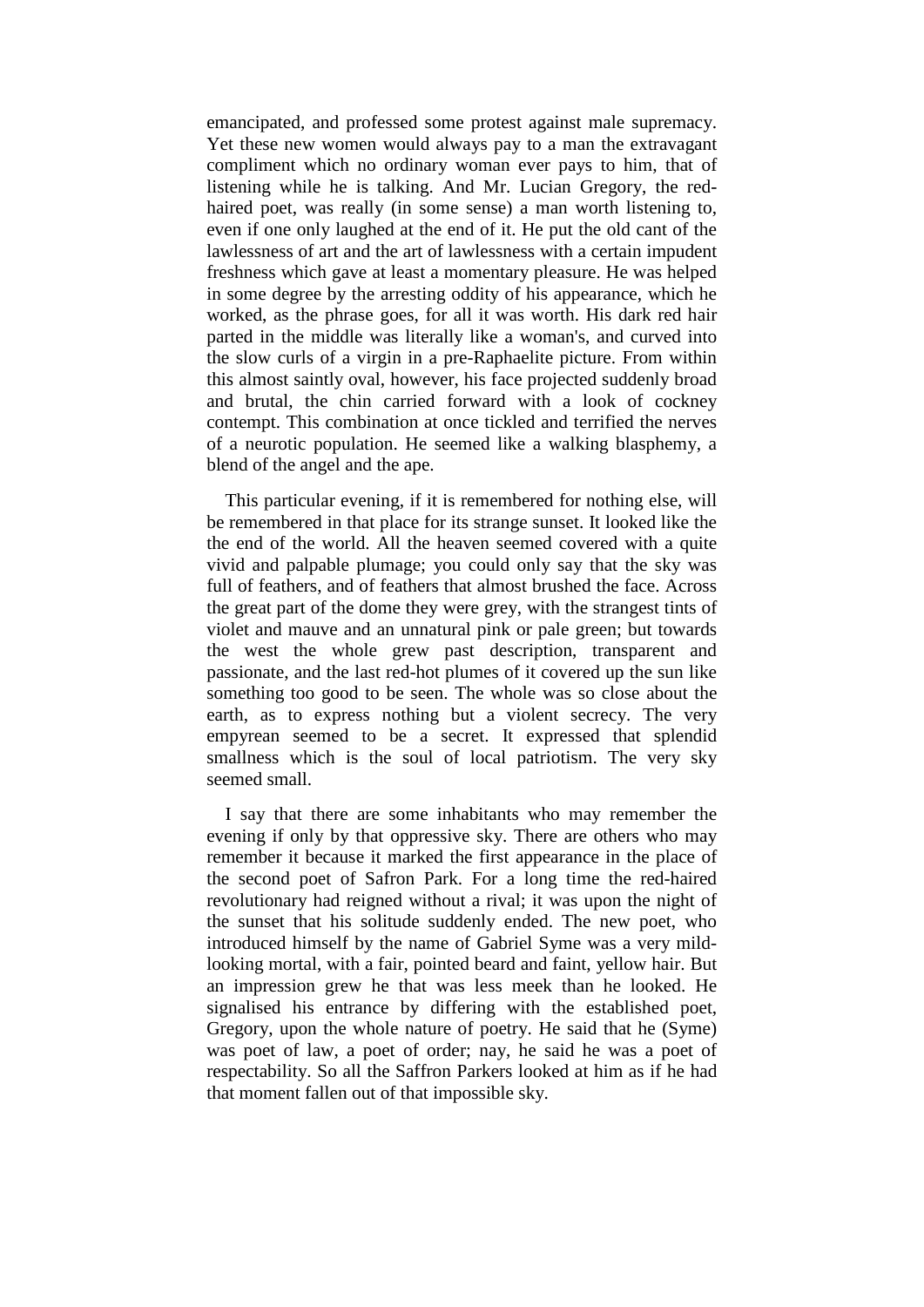## PROOFREADING EXERCISE 1, ANSWERS.

THE suburb of Saffron Park lay on the sunset side of London, as red and ragged as a cloud of sunset. It was built of a bright brick throughout; its sky-line was fantastic, and even its ground plan was wild. It had been the outburst of a speculative builder, faintly tinged with art, who called its architecture sometimes Elizabethan and sometimes Queen Anne, apparently under the impression that the two sovereigns were identical. It was described with some justice as an artistic colony, though it never in any definable way produced any art. But although its pretensions to be an intellectual centre were a little vague, its pretensions to be a pleasant place were quite indisputable. The stranger who looked for the first time at the quaint red houses could only think how very oddly shaped the people must be who could fit in to them. Nor when he met the people was he disappointed in this respect. The place was not only pleasent [1], but perfect, if once he could regard it not as a deception but rather as a dream. Even if the people were not "artists," the whole was nevertheless artistic. That young man with the long, auburn hair and the impudent face—that young man was not really a poet; but surely he was a poem. That old gentleman with the wild, white beard and the wild, white hat—that venerable humbug was not really a philosopher; but at least he was the cause of philosophy in others. That scientific gentleman with the bald, egg-like head and the bare, bird like[2] neck had no real right to the airs of science that he assumed. He had not discovered anything new in biology; but what biological creature could he have discovered more singular than himself? Thus, and thus only, the whole place had properly to be regarded; it had to be considered not so much as a workshop for artists, but as a frail but finished work of art. A man who stepped into its social atmosphere felt as if he had stepped into a written comedy.

More especially this attractive unreality fell upon it about nightfall, when the extravagant roofs were dark against the afterglow and the whole insane village seemed as separate[3] as a drifting cloud. This again was more strongly true of the many nights of local festivity, when the little gardens were often illuminated, and the big Chinese lanterns glowed in the dwarvish[4] trees like some fierce and monstrous fruit. And this was strongest of all on one particular evening, still vaguely remembered in the locality, of which the auburn-haired poet was the hero. It was not by any means the only evening of which he was the hero. On many nights those passing by his little back garden might hear his high, didactic voice laying down the law to men and particularly to women. The attitude of women in such cases was indeed one of the paradoxes of the place. Most of the women were of the kind vaguely called emancipated, and professed some protest against male supremacy. Yet these new women would always pay to a man the extravagant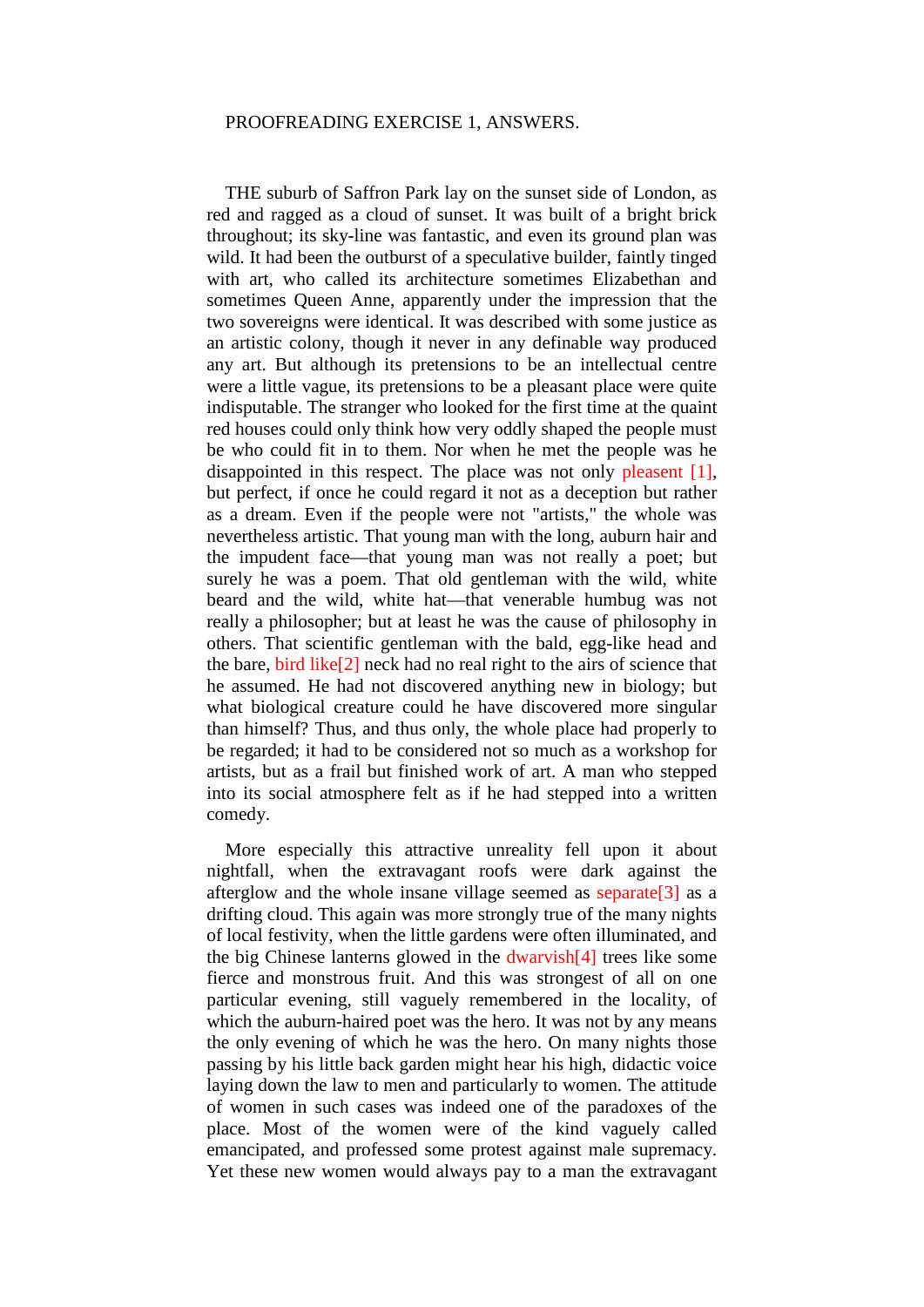compliment which no ordinary woman ever pays to him, that of listening while he is talking. And Mr. Lucian Gregory, the redhaired poet, was really (in some sense) a man worth listening to, even if one only laughed at the end of it. He put the old cant of the lawlessness of art and the art of lawlessness with a certain impudent freshness which gave at least a momentary pleasure. He was helped in some degree by the arresting oddity of his appearance, which he worked, as the phrase goes, for all it was worth. His dark red hair parted in the middle was literally like a woman's, and curved into the slow curls of a virgin in a pre-Raphaelite picture. From within this almost saintly oval, however, his face projected suddenly broad and brutal, the chin carried forward with a look of cockney contempt. This combination at once tickled and terrified the nerves of a neurotic population. He seemed like a walking blasphemy, a blend of the angel and the ape.

This particular evening, if it is remembered for nothing else, will be remembered in that place for its strange sunset. It looked like the the [5] end of the world. All the heaven seemed covered with a quite vivid and palpable plumage; you could only say that the sky was full of feathers, and of feathers that almost brushed the face. Across the great part of the dome they were grey, with the strangest tints of violet and mauve and an unnatural pink or pale green; but towards the west the whole grew past description, transparent and passionate, and the last red-hot plumes of it covered up the sun like something too good to be seen. The whole was so close about the earth, as to express nothing but a violent secrecy. The very empyrean seemed to be a secret. It expressed that splendid smallness which is the soul of local patriotism. The very sky seemed small.

I say that there are some inhabitants who may remember the evening if only by that oppressive sky. There are others who may remember it because it marked the first appearance in the place of the second poet of Safron[6] Park. For a long time the red-haired revolutionary had reigned without a rival; it was upon the night of the sunset that his solitude suddenly ended. The new poet, who introduced himself by the name of Gabriel Syme was a very mildlooking mortal, with a fair, pointed beard and faint, yellow hair. But an impression grew he that[7] was less meek than he looked. He signalised his entrance by differing with the established poet, Gregory, upon the whole nature of poetry. He said that he (Syme) was poet of law, a poet of order; nay, he said he was a poet of respectability. So all the Saffron Parkers looked at him as if he had that moment fallen out of that impossible sky.

- [1] Should be 'pleasant'.
- [2] Should be 'bird-like'.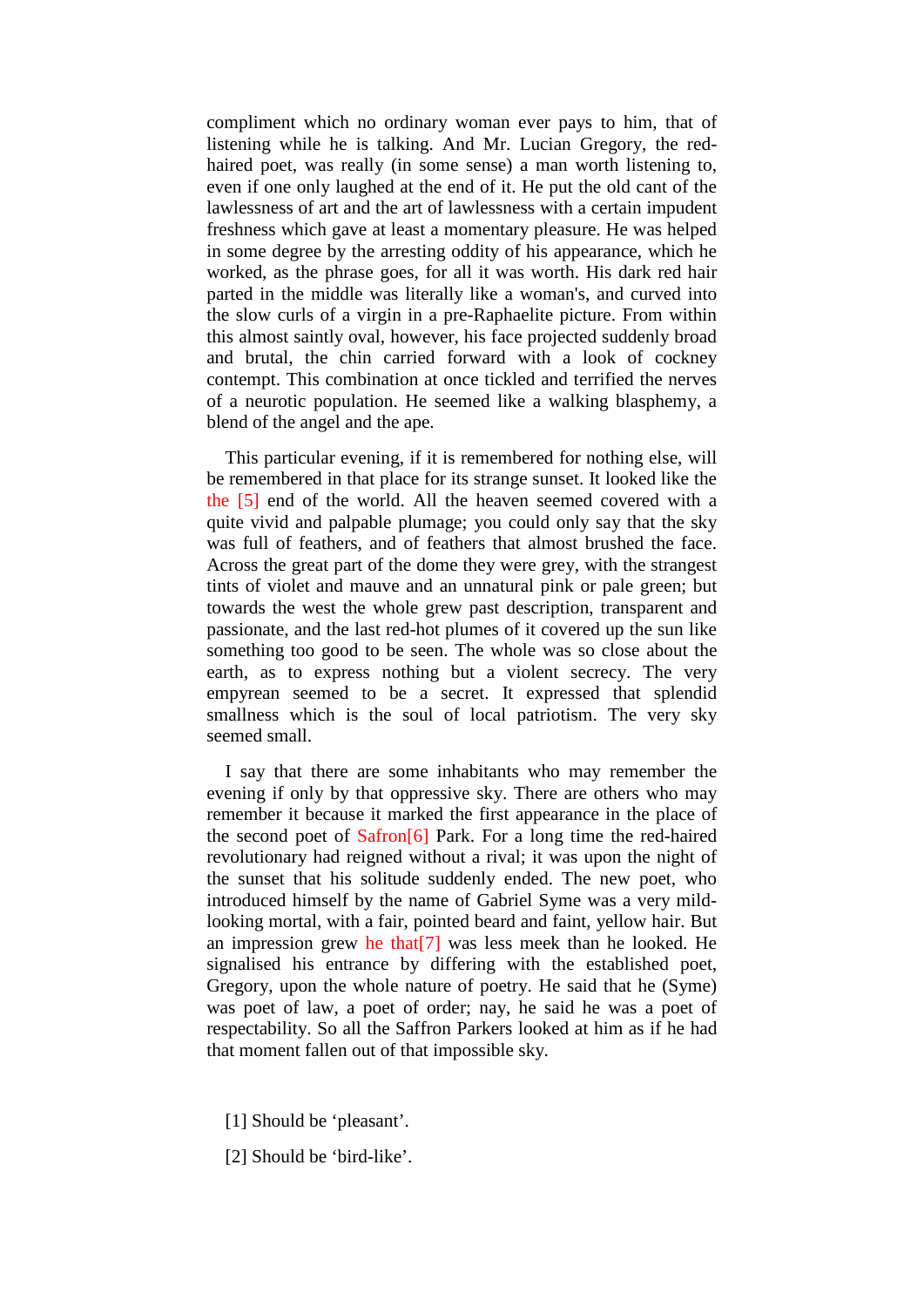- [3] Should be 'separate'.
- [4] Should be 'dwarfish'.
- [5] Delete second 'the'.
- [6] Should be 'Saffron'.
- [7] Should be 'that he'.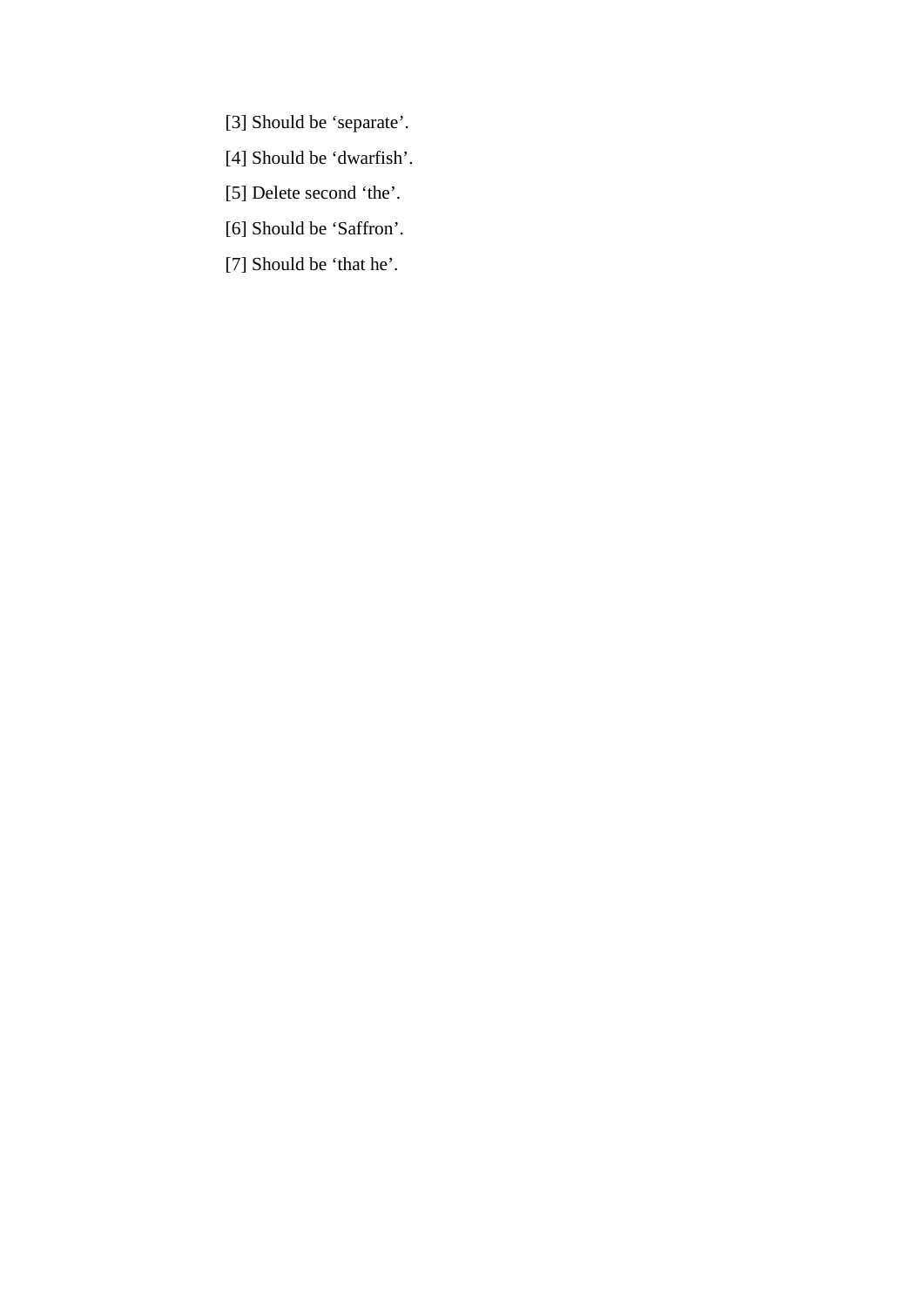## From 'The War of the Worlds' by H. G. Wells

NO one would have believed in the last years of the nineteenth century that this world was being watched keenly and closely by intelligences greater than mans and yet as mortal as his own; that as men busied themselves about their various concerns they were scrutinised and studied, perhaps almost as narrowly as a man with a microscope might scrutinise the transient creatures that swarm and multiply in a drop of water. With infinite complacency men went to and fro over this globe about their little affairs, serene in their assurance of their empire over matter. It is possible that the infusoria under the microscope do the same. No one gave a thought to the older world's of space as sources of human danger, or thought of them only to dismiss the idea of life upon them as impossible or improbable. It is curious to recall some of the mental habits of those departed days. At most terrestrial men fancied there might be other men upon Mars, perhaps inferior to themselves and ready to welcome a missionary enterprise. Yet across the gulf of space, minds that are to our minds as ours are to those of the beasts that perish, intellects vast and cool and unsympathetic, regarded this earth with envious eyes, and slowly and surely drew their plans against us. And early in the twentieth century came the great disillusionment.

The planet mars, I scarcely need remind the reader, revolves about the sun at a mean distance of 140,000,000 miles, and the light and heat it receives from the sun is barely half of that received by this world. It must be, if the nebular hypothesis has any truth, older than our world; and long before this earth ceased to be molten, life upon its surface must have begun its course. The fact that it is scarcely one seventh of the volume of the earth must have accelerated its cooling to the temperature at which life could begin. It has air and water and all that is necessary for the support of animated existence.

Yet so vain is man, and so blinded by his vanity, that no writer, up to the very end of the nineteenth century, expressed any idea that intelligent life might have developed there far, or indeed at all, beyond its earthly level. Nor was it generally understood that since Mars is older than our earth, with scarcely a quarter of the superficial area and remoter from the sun, it necessarily follows that it is not only more distant from time's beginning but nearer its end.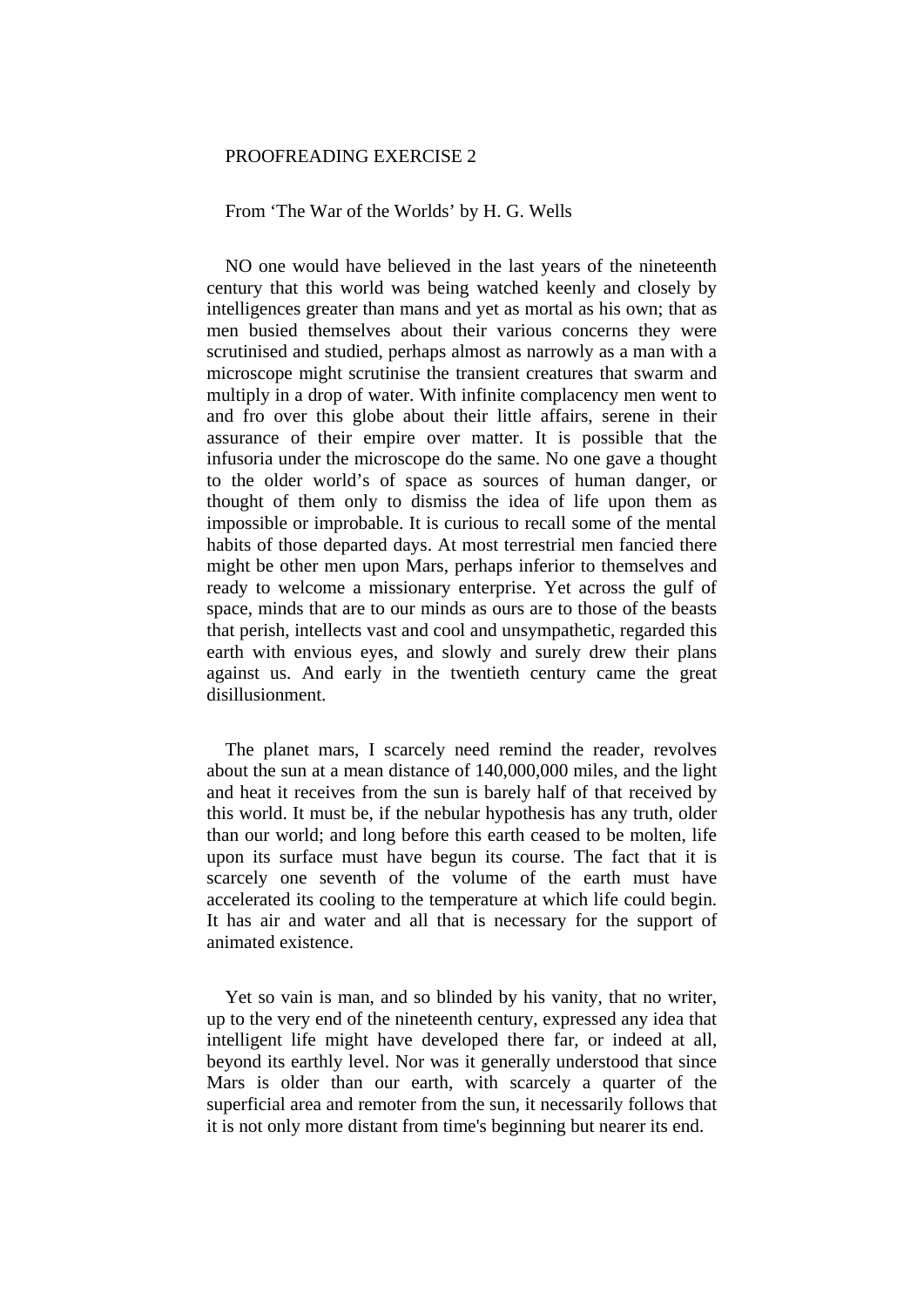The secular cooling that must someday overtake our planet has already gone far indeed with our neighbour. It's physical condition is still largely a mystery, but we know now that even in its equatorial region the midday temperature barely approaches that of our coldest winter. Its air is much more attenuated than ours, its oceans have shrunk until they cover but a third of its surface, and as its slow seasons change huge snowcaps gather and melt about either pole and periodically inundate its temperate zones. That last stage of exhaustion, which to us is still incredibly remote, has become a present-day problem for the inhabitants of Mars. The immediate pressure of necessity has brightened their intellects, enlarged their powers, and hardened their hearts. And looking across space with instruments, and intelligences such as we have scarcely dreamed of, they see, at its nearest distance only 35,000,000 of miles sunward of them, a morning star of hope, our own warmer planet, green with vegetation and grey with water, with a cloudy atmosphere eloquent of fertility, with glimpses through its drifting cloud whisps of broad stretches of populous country and narrow, navy-crowded seas.

And we men, the creatures who inhabit this earth, must be to them at least as alien and lowly as are the monkeys and lemurs to us. The intellectual side of man already admits that life is an incessant struggle for existence, and it would seem that this too is the belief of the minds upon Mars. Their world is far gone in its cooling and this world is still crowded with life, but crowded only with what they regard as inferior animals. To carry warfare sunward is, indeed, their only escape from the destruction that, generation after generation, creeps upon them.

And before we judge of them too harshly we must remember what ruthless and utter destruction our own species has wrought, not only upon animals, such as the vanished bison and the dodo, but upon its inferior races. The Tasmanians, in spite of their human likeness, were entirely swept out of existence in a war of extermination waged by European immigrants, in the space of fifty years. Are we such apostles of mercy as to complain if the Martians warred in the same spirit.

The Martians seem to have calculated their descent with amazing subtlty--their mathematical learning is evidently far in excess of ours--and to have carried out their preparations with a well-nigh perfect unanimity. Had our instruments permitted it, we might have seen the gathering trouble far back in the nineteenth century. Men like Schiaparelli watched the red planet--it is odd, by-the-bye, that for countless centuries Mars has been the star of war--but failed to interpret the fluctuating appearances of the markings they mapped so well. All that time the Martians must have been getting ready.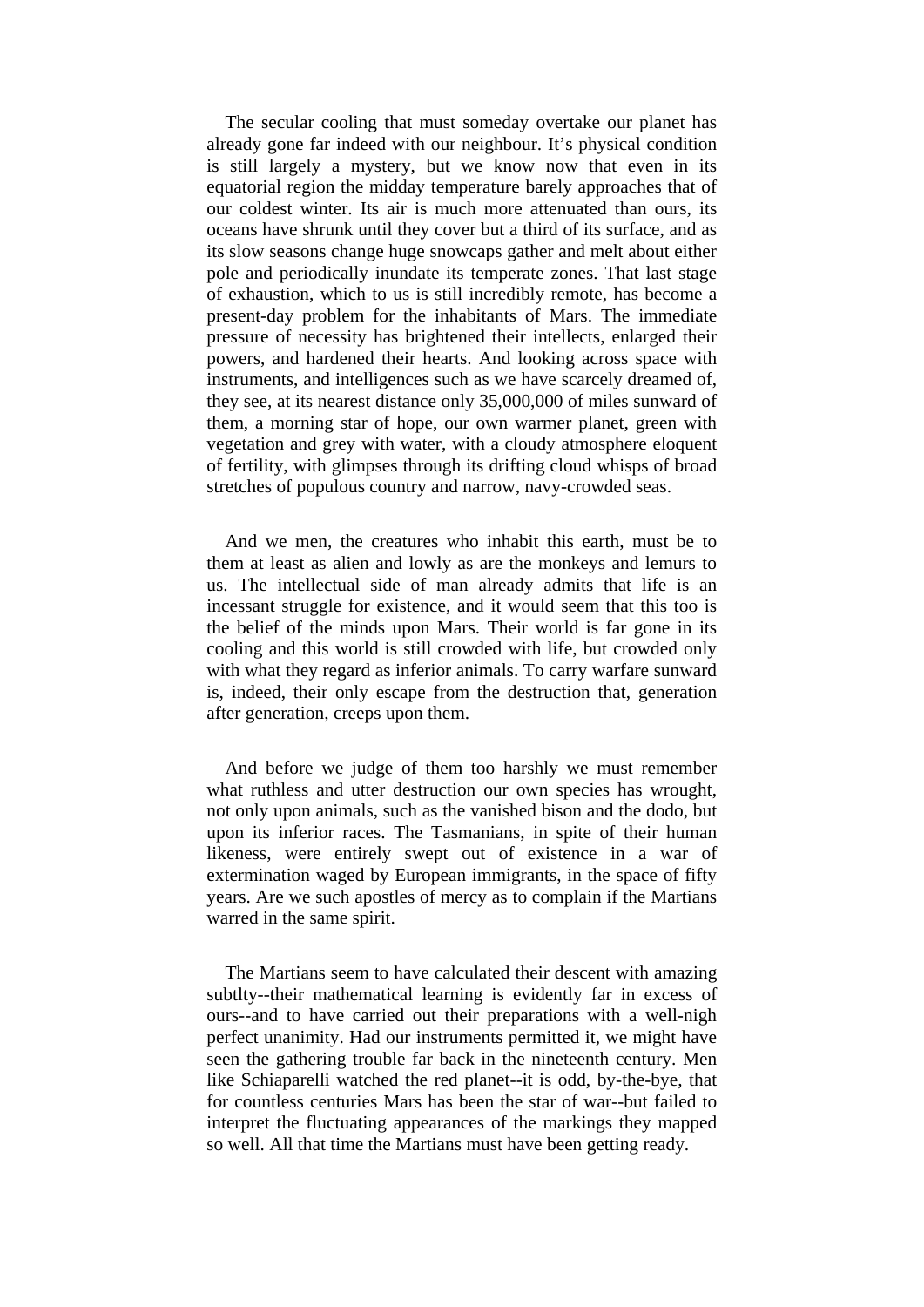During the opposition of 1894 a great light was seen on the illuminated part of the disk, first at the Lick Observatory, then by Perrotin of Nice, and then by other observers. English readers heard of it first in the issue of *Nature* dated August 2. I am inclined to think that this blaze may have been the casting of the huge gun, in the vast pit sunk into their planet, from which their shots were fired at us. Peculiar markings, as yet unexplained, were seen near the site of that outbreak during the next two oppositions.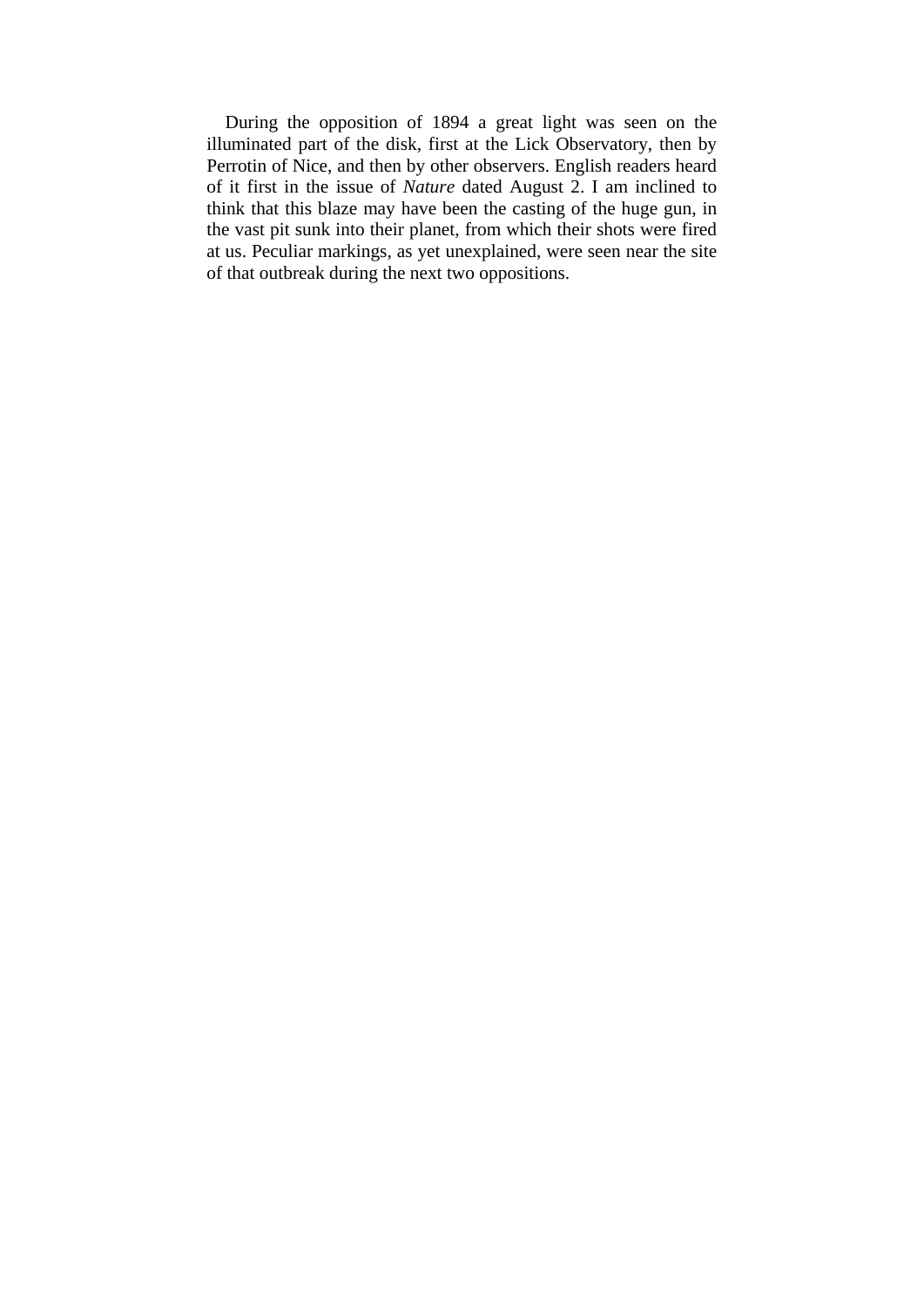## PROOFREADING EXERCISE 2, ANSWERS.

NO one would have believed in the last years of the nineteenth century that this world was being watched keenly and closely by intelligences greater than mans[1] and yet as mortal as his own; that as men busied themselves about their various concerns they were scrutinised and studied, perhaps almost as narrowly as a man with a microscope might scrutinise the transient creatures that swarm and multiply in a drop of water. With infinite complacency men went to and fro over this globe about their little affairs, serene in their assurance of their empire over matter. It is possible that the infusoria under the microscope do the same. No one gave a thought to the older world's[2] of space as sources of human danger, or thought of them only to dismiss the idea of life upon them as impossible or improbable. It is curious to recall some of the mental habits of those departed days. At most terrestrial men fancied there might be other men upon Mars, perhaps inferior to themselves and ready to welcome a missionary enterprise. Yet across the gulf of space, minds that are to our minds as ours are to those of the beasts that perish, intellects vast and cool and unsympathetic, regarded this earth with envious eyes, and slowly and surely drew their plans against us. And early in the twentieth century came the great disillusionment.

The planet mars[3], I scarcely need remind the reader, revolves about the sun at a mean distance of 140,000,000 miles, and the light and heat it receives from the sun is barely half of that received by this world. It must be, if the nebular hypothesis has any truth, older than our world; and long before this earth ceased to be molten, life upon its surface must have begun its course. The fact that it is scarcely one seventh of the volume of the earth must have accelerated its cooling to the temperature at which life could begin. It has air and water and all that is necessary for the support of animated existence.

Yet so vain is man, and so blinded by his vanity, that no writer, up to the very end of the nineteenth century, expressed any idea that intelligent life might have developed there far, or indeed at all, beyond its earthly level. Nor was it generally understood that since Mars is older than our earth, with scarcely a quarter of the superficial area and remoter from the sun, it necessarily follows that it is not only more distant from time's beginning but nearer its end.

The secular cooling that must someday overtake our planet has already gone far indeed with our neighbour. It's[4] physical condition is still largely a mystery, but we know now that even in its equatorial region the midday temperature barely approaches that of our coldest winter. Its air is much more attenuated than ours, its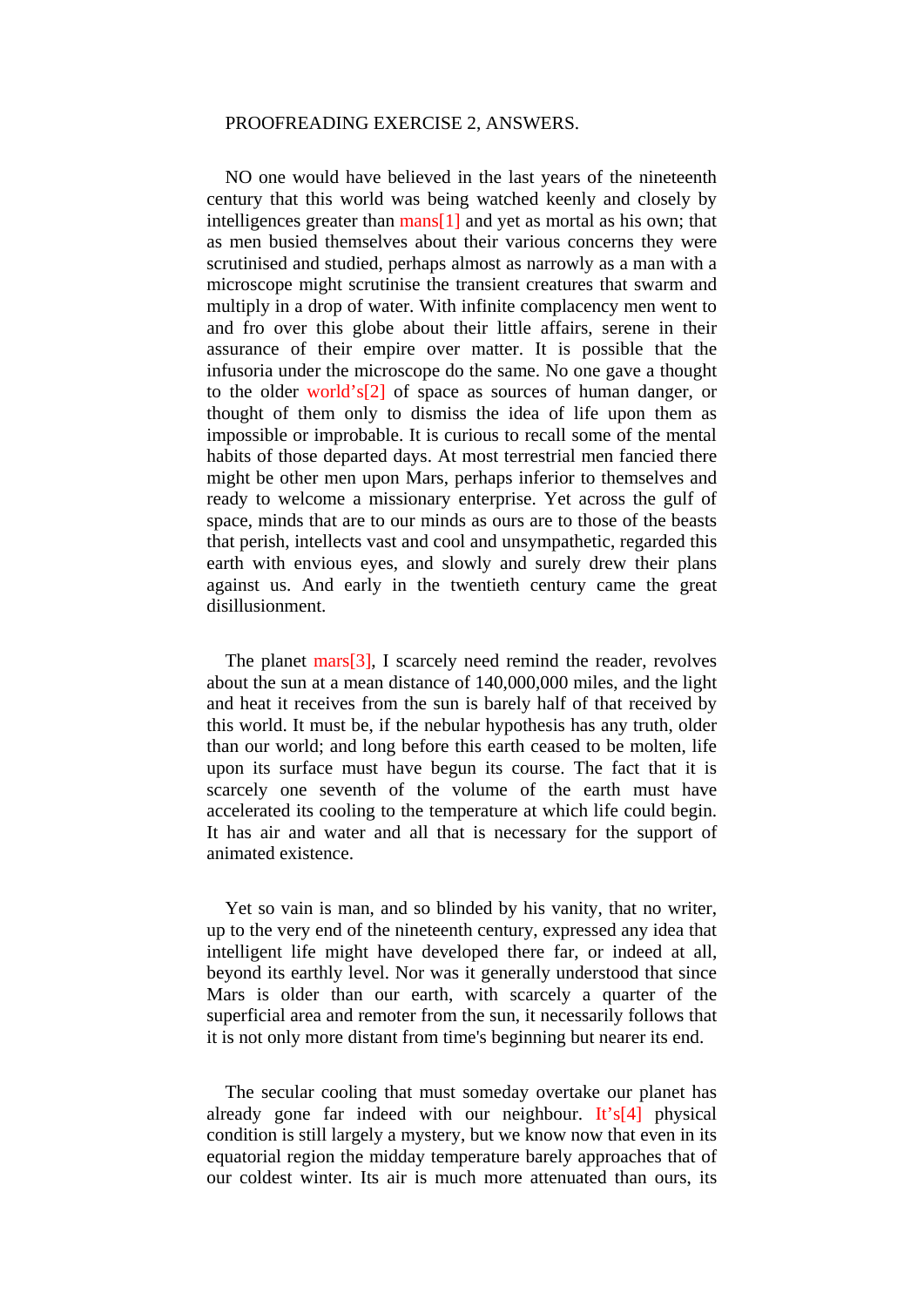oceans have shrunk until they cover but a third of its surface, and as its slow seasons change huge snowcaps gather and melt about either pole and periodically inundate its temperate zones. That last stage of exhaustion, which to us is still incredibly remote, has become a present-day problem for the inhabitants of Mars. The immediate pressure of necessity has brightened their intellects, enlarged their powers, and hardened their hearts. And looking across space with instruments, and intelligences such as we have scarcely dreamed of, they see, at its nearest distance only 35,000,000 of miles sunward of them, a morning star of hope, our own warmer planet, green with vegetation and grey with water, with a cloudy atmosphere eloquent of fertility, with glimpses through its drifting cloud whisps[5] of broad stretches of populous country and narrow, navy-crowded seas.

And we men, the creatures who inhabit this earth, must be to them at least as alien and lowly as are the monkeys and lemurs to us. The intellectual side of man already admits that life is an incessant struggle for existence, and it would seem that this too is the belief of the minds upon Mars. Their world is far gone in its cooling and this world is still crowded with life, but crowded only with what they regard as inferior animals. To carry warfare sunward is, indeed, their only escape from the destruction that, generation after generation, creeps upon them.

And before we judge of them too harshly we must remember what ruthless and utter destruction our own species has wrought, not only upon animals, such as the vanished bison and the dodo, but upon its inferior races. The Tasmanians, in spite of their human likeness, were entirely swept out of existence in a war of extermination waged by European immigrants, in the space of fifty years. Are we such apostles of mercy as to complain if the Martians warred in the same spirit.<sup>[6]</sup>

The Martians seem to have calculated their descent with amazing subtlty[7]--their mathematical learning is evidently far in excess of ours--and to have carried out their preparations with a well-nigh perfect unanimity. Had our instruments permitted it, we might have seen the gathering trouble far back in the nineteenth century. Men like Schiaparelli watched the red planet--it is odd, by-the-bye, that for countless centuries Mars has been the star of war--but failed to interpret the fluctuating appearances of the markings they mapped so well. All that time the Martians must have been getting ready.

During the opposition of 1894 a great light was seen on the illuminated part of the disk, first at the Lick Observatory, then by Perrotin of Nice, and then by other observers. English readers heard of it first in the issue of *Nature* dated August 2. I am inclined to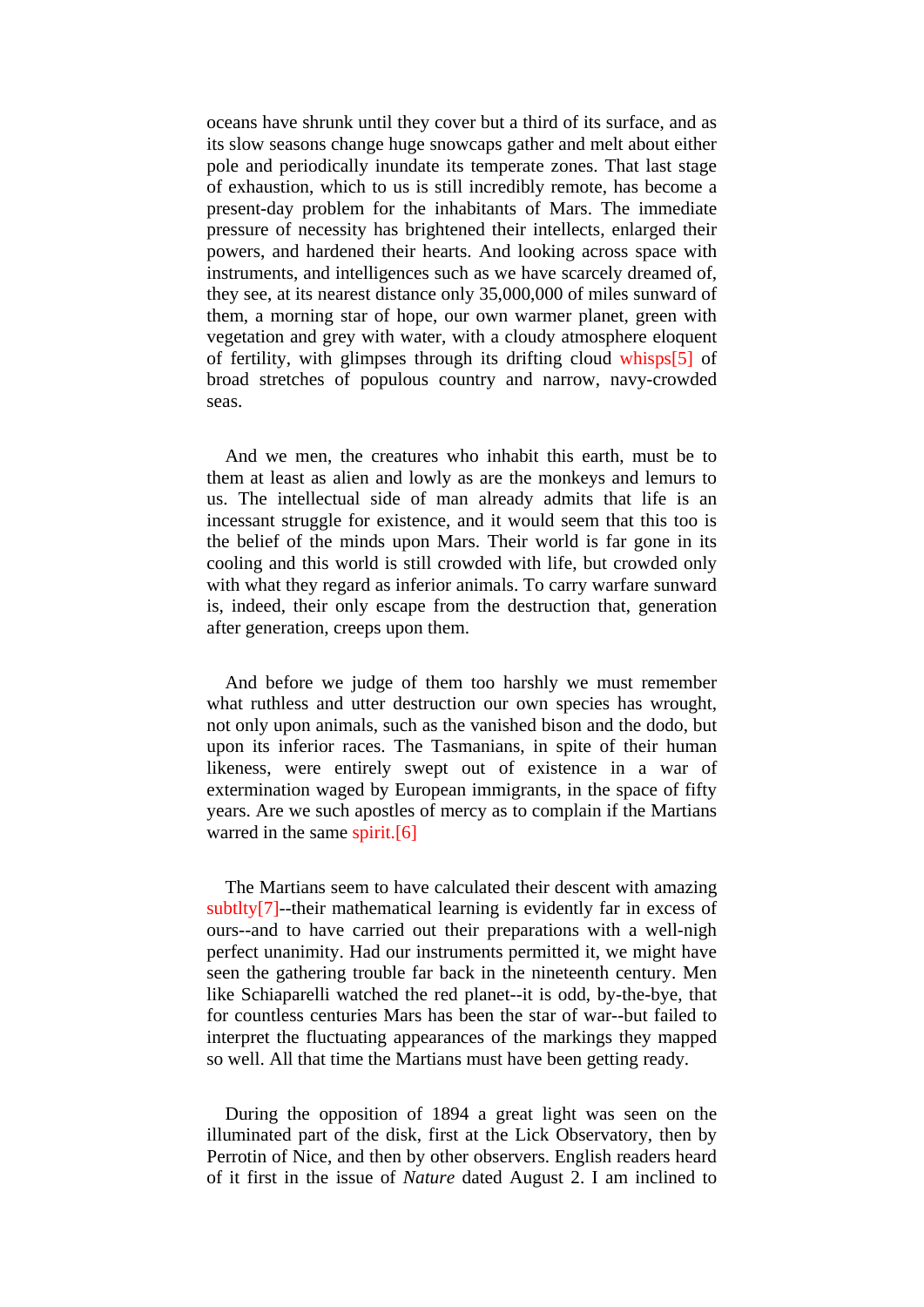think that this blaze may have been the casting of the huge gun, in the vast pit sunk into their planet, from which their shots were fired at us. Peculiar markings, as yet unexplained, were seen near the site of that outbreak during the next two oppositions.

- [1] Should be 'man's'
- [2] Should be 'worlds'
- [3] Should be 'Mars'
- [4] Should be 'Its'
- [5] Should be 'wisps'
- [6] Should be 'spirit?'
- [7] Should be 'subtlety'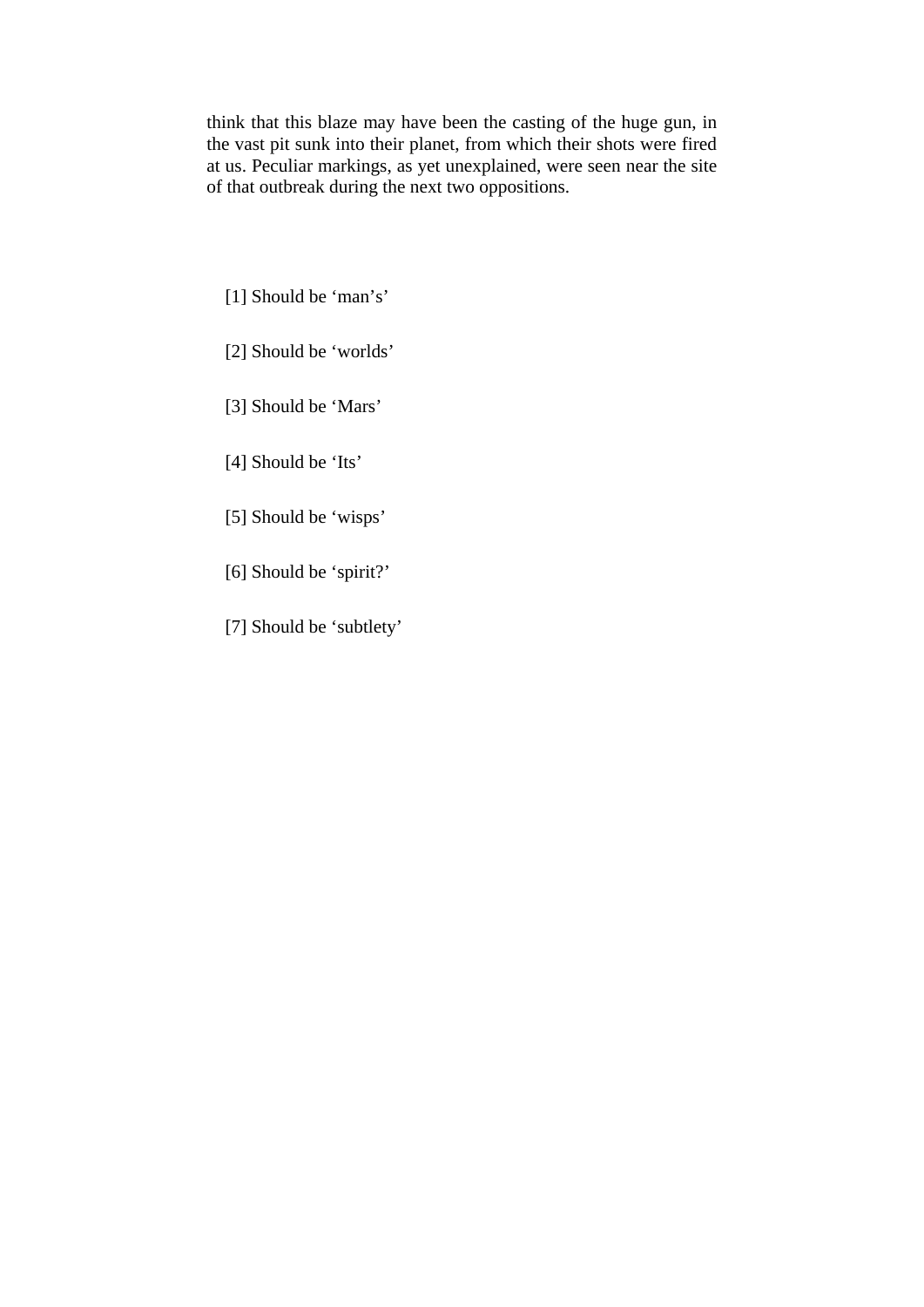## From 'Oliver Twist' by Charles Dickens

FOR the next eight or ten months, Oliver was the victim of a systematic course of treachery and deception. He was brought up by hand. The hungry and destitute situation of the infant orphan was duly reported by the workhouse authorities to the parish authorities. The parish authorities inquired with dignity of the workhouse workhouse authorities, whether there was no female then domiciled in 'the house' who was in a situation to impart to Oliver Twist, the consolation and nourishment of which he stood in need. The workhouse authorities replied with humility, that there was not. Upon this, the parish authorities magnanimously and humanely resolved, that Oliver should be 'farmed,' or, in other words, that he should be dispatched to a branch-workhouse some three miles off, where twenty or thirty other juvenile offenders against the poorlaws, rolled about the floor all day, without the inconvenience of too much food or too much clothing, under the parental superintendence of an elderly female, who received the culprits at and for the consideration of sevenpence-halfpenny per small head per week. Sevenpence-halfpenny's worth per week is a good round diet for a child; a great deal may be got for sevenpence-halfpenny, quiet enough to overload its stomach, and make it uncomfortable. The elderly female was a woman of wisdom and experience; she knew what was good for children; and she had a very accurate perception of what was good for herself. So, she appropriated the greater part of the weekly stipend to her own use, and consigned the rising parochial generation to even a shorter allowance than was originally provided for them. Thereby finding in the lowest depth a deeper still; and proving herself a very great experimental philosopher.

Everybody knows the story of another experimental philosopher who had a great theory about a horse being able to live without eating, and who demonstrated it so well, that he had got his own horse down to a straw a day, and would unquestionably have rendered him a very spirited and rampacious animal on nothing at all, if he had not died, four-and-twenty hours before he was to have had his first comfortable bait of air. Unfortunately for, the experimental philosophy of the female to whose protecting care Oliver Twist was delivered over, a similar result usually attended the operation of *her* system; for at the very moment when the child had contrived to exist upon the smallest possible portion of the weakest possible food, it did perversely happen in eight and a half cases out of ten, either that it sickened from want and cold, or fell into the fire from neglect, or got half-smothered by accident; in any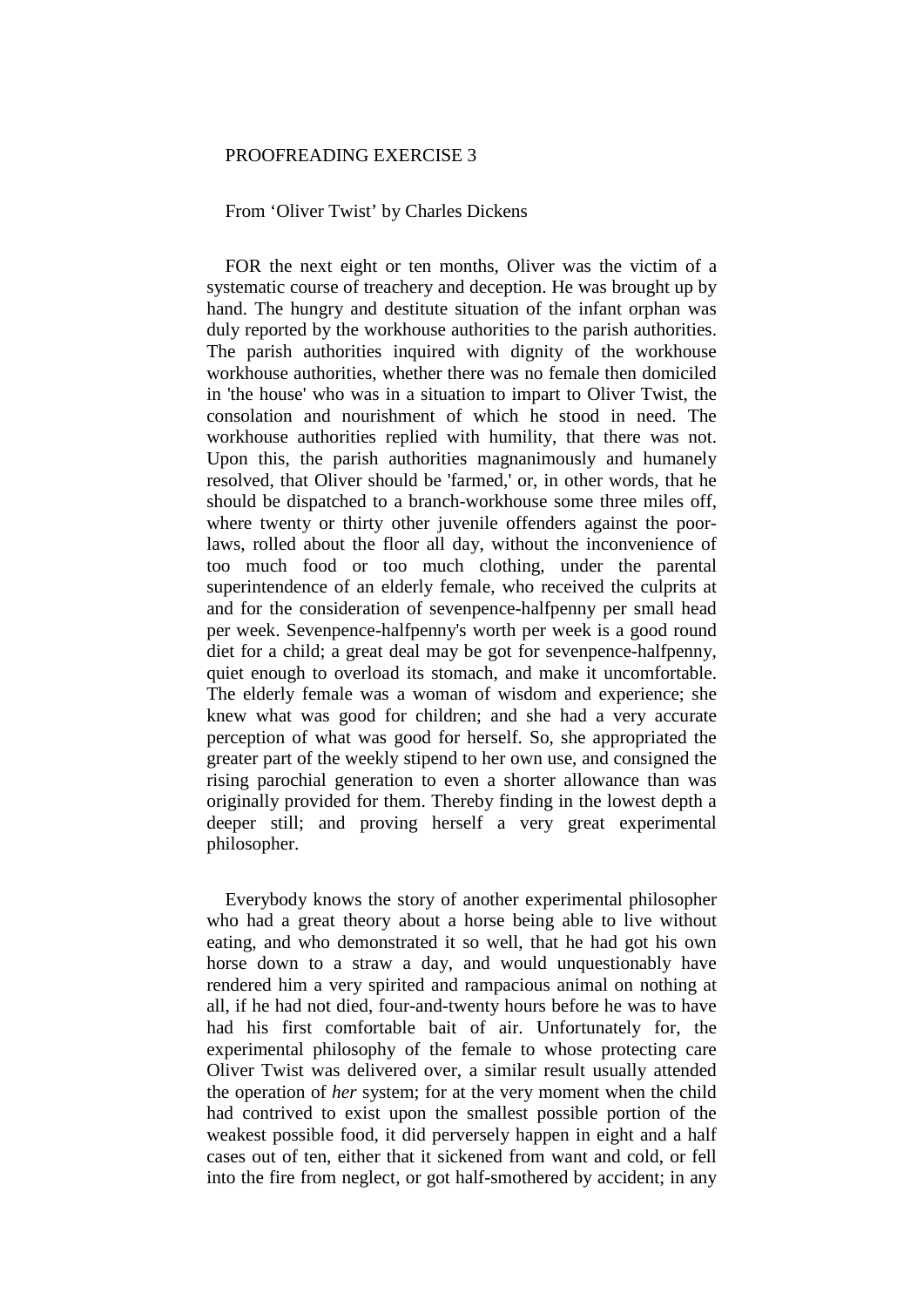one of which cases, the miserable little being was usually summoned into another world, and there gathered to the fathers it had never known in this.

Occasionally, when there was some more than usually interesting inquest upon a parish child who had been overlooked in turning up a bedstead, or inadvertently scalded to death when there happened to be a washing—though the latter accident was very scarce, anything approaching to a washing being of rare occurrence in the farm—the jury would take it into their heads to ask troublesome questions, or the parishioners would rebelliously affix their signatures to a remonstrance. But these impertinences were speedily checked by the evidence of the surgeon, and the testimony of the beadle; the former of whom had always opened the body and found nothing inside (which was very probable indeed), and the latter of whom invariably swore whatever the parish wanted; which was very self-devotional. Besides, the bored made periodical pilgrimages to the farm, and always sent the beadle the day before, to say they were going. The children were neat and clean to behold, when *they* went; and what more would the people have!

It cannot be expected that this system of farming would produce any very extraordinary or luxuriant crop. Oliver Twist's ninth birthday found him a pale thin child, somewhat diminutive in stature, and decidedly small in circumference But nature or inheritance had implanted a good study spirit in Oliver's breast. It had had plenty of room to expand, thanks to the spare diet of the establishment; and perhaps to this circumstance may be attributed his having any ninth birthday at all. Be this as it may, however, it was his ninth birthday; and he was keeping it in the coal-cellar with a select party of two other young gentleman, who, after participating with him in a sound thrashing, had been looked up for atrociously presuming to be hungry, when Mrs. Mann, the good lady of the house, was unexpectedly startled by the apparition of Mr. Bumble, the beadle, striving to undo the wicket of the gardengate.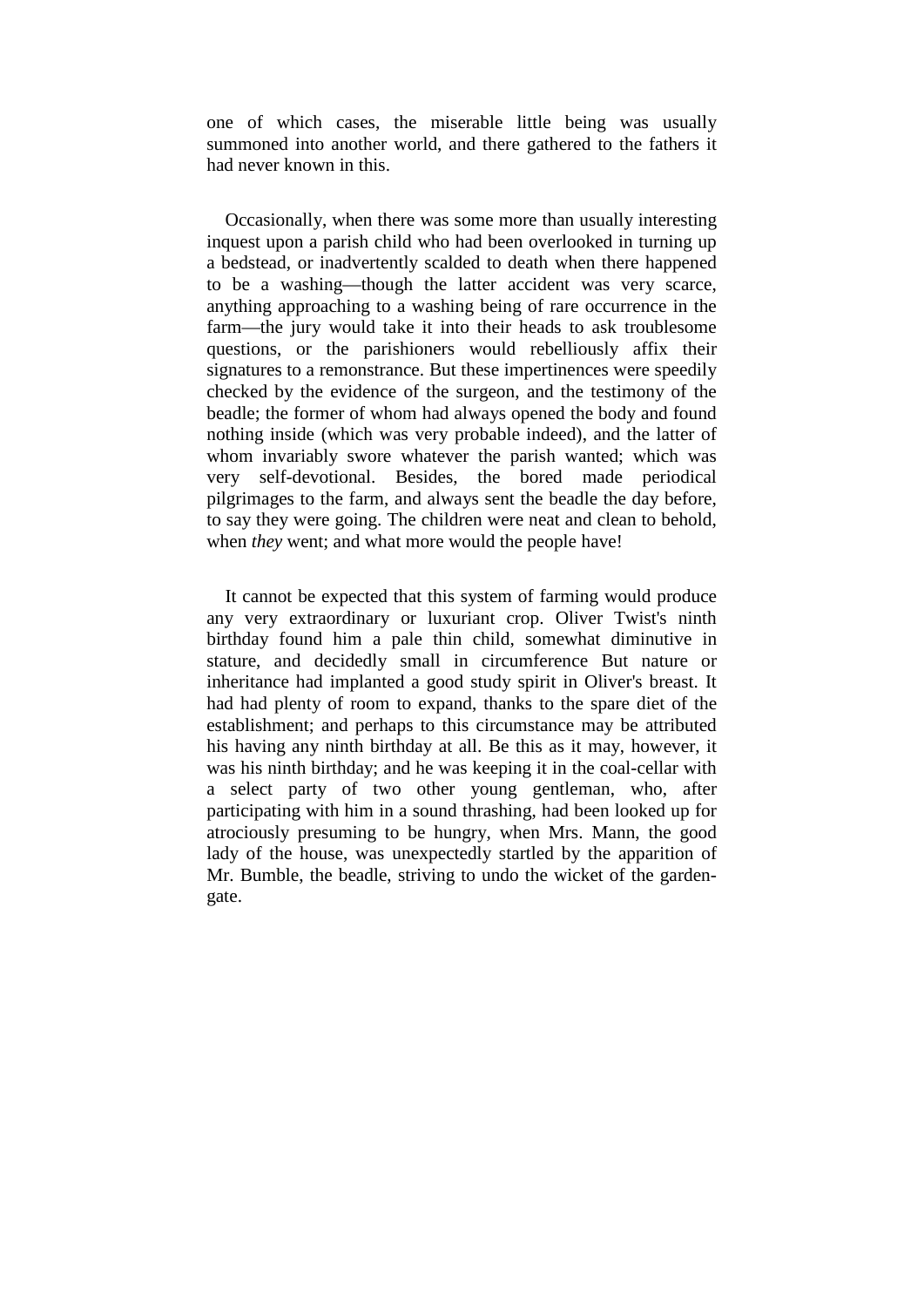## PROOFREADING EXERCISE 3, ANSWERS.

FOR the next eight or ten months, Oliver was the victim of a systematic course of treachery and deception. He was brought up by hand. The hungry and destitute situation of the infant orphan was duly reported by the workhouse authorities to the parish authorities. The parish authorities inquired with dignity of the workhouse workhouse[1] authorities, whether there was no female then domiciled in 'the house' who was in a situation to impart to Oliver Twist, the consolation and nourishment of which he stood in need. The workhouse authorities replied with humility, that there was not. Upon this, the parish authorities magnanimously and humanely resolved, that Oliver should be 'farmed,' or, in other words, that he should be dispatched to a branch-workhouse some three miles off, where twenty or thirty other juvenile offenders against the poorlaws, rolled about the floor all day, without the inconvenience of too much food or too much clothing, under the parental superintendence of an elderly female, who received the culprits at and for the consideration of sevenpence-halfpenny per small head per week. Sevenpence-halfpenny's worth per week is a good round diet for a child; a great deal may be got for sevenpence-halfpenny, quiet[2] enough to overload its stomach, and make it uncomfortable. The elderly female was a woman of wisdom and experience; she knew what was good for children; and she had a very accurate perception of what was good for herself. So, she appropriated the greater part of the weekly stipend to her own use, and consigned the rising parochial generation to even a shorter allowance than was originally provided for them. Thereby finding in the lowest depth a deeper still; and proving herself a very great experimental philosopher.

Everybody knows the story of another experimental philosopher who had a great theory about a horse being able to live without eating, and who demonstrated it so well, that he had got his own horse down to a straw a day, and would unquestionably have rendered him a very spirited and rampacious animal on nothing at all, if he had not died, four-and-twenty hours before he was to have had his first comfortable bait of air. Unfortunately for, the experimental philosophy of the female to whose protecting care Oliver Twist was delivered over, a similar result usually attended the operation of *her* system; for at the very moment when the child had contrived to exist upon the smallest possible portion of the weakest possible food, it did perversely happen in eight and a half cases out of ten, either that it sickened from want and cold, or fell into the fire from neglect, or got half-smothered by accident; in any one of which cases, the miserable little being was usually summoned into another world, and there gathered to the fathers it had never known in this.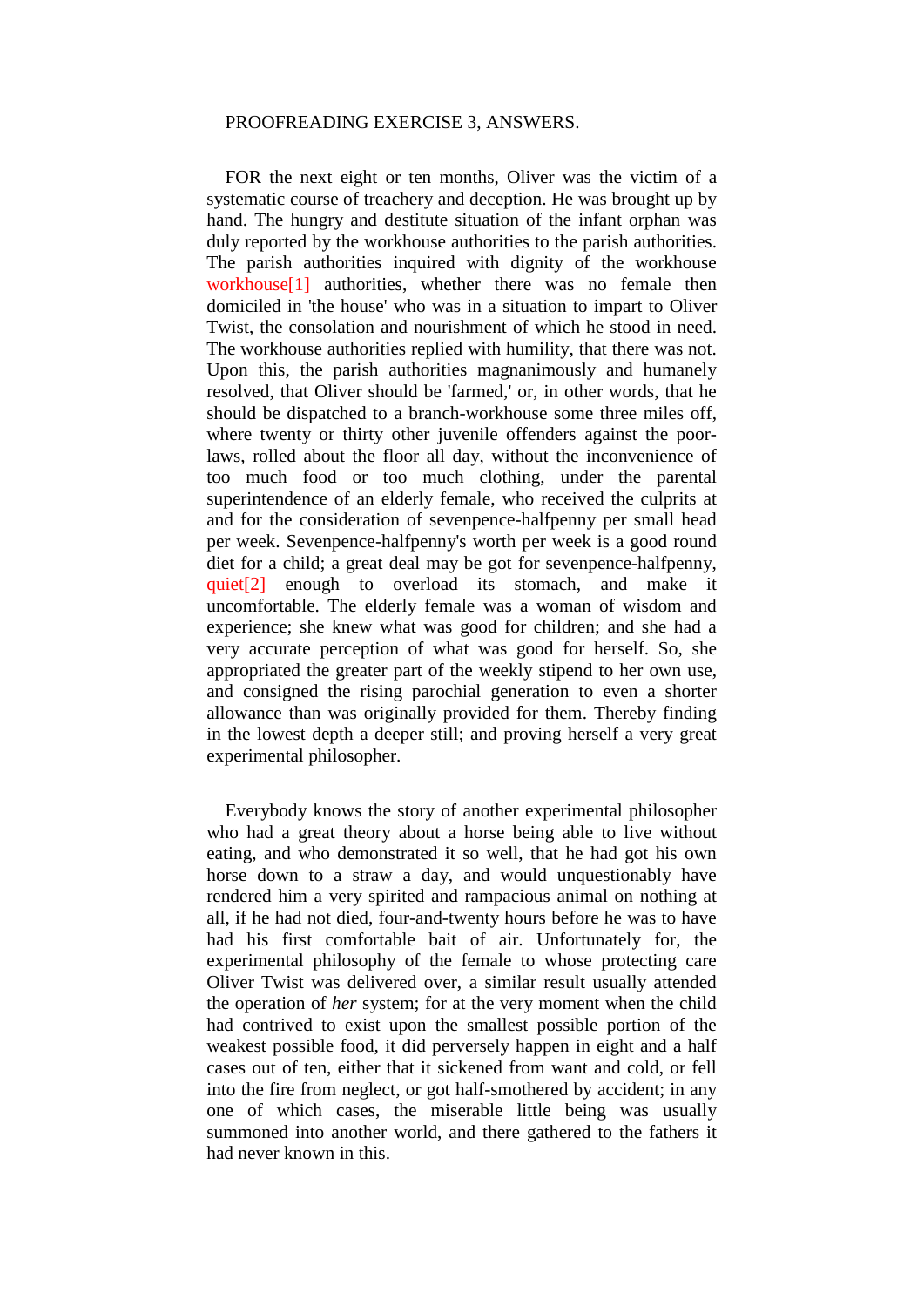Occasionally, when there was some more than usually interesting inquest upon a parish child who had been overlooked in turning up a bedstead, or inadvertently scalded to death when there happened to be a washing—though the latter accident was very scarce, anything approaching to a washing being of rare occurrence in the farm—the jury would take it into their heads to ask troublesome questions, or the parishioners would rebelliously affix their signatures to a remonstrance. But these impertinences were speedily checked by the evidence of the surgeon, and the testimony of the beadle; the former of whom had always opened the body and found nothing inside (which was very probable indeed), and the latter of whom invariably swore whatever the parish wanted; which was very self-devotional. Besides, the bored[3] made periodical pilgrimages to the farm, and always sent the beadle the day before, to say they were going. The children were neat and clean to behold, when *they* went; and what more would the people have!

It cannot be expected that this system of farming would produce any very extraordinary or luxuriant crop. Oliver Twist's ninth birthday found him a pale thin child, somewhat diminutive in stature, and decidedly small in circumference#[4] But nature or inheritance had implanted a good study[5] spirit in Oliver's breast. It had had plenty of room to expand, thanks to the spare diet of the establishment; and perhaps to this circumstance may be attributed his having any ninth birthday at all. Be this as it may, however, it was his ninth birthday; and he was keeping it in the coal-cellar with a select party of two other young gentleman, who, after participating with him in a sound thrashing, had been looked[6] up for atrociously presuming to be hungry, when Mrs. Mann, the good lady of the house, was unexpectedly startled by the apparition of Mr. Bumble, the beadle, striving to undo the wicket of the gardengate.

- [1] The word 'workhouse' is duplicated
- [2] Should be 'quite'
- [3] Should be 'board'
- [4] Full stop missing
- [5] Should be 'sturdy'
- [6] Should be 'locked'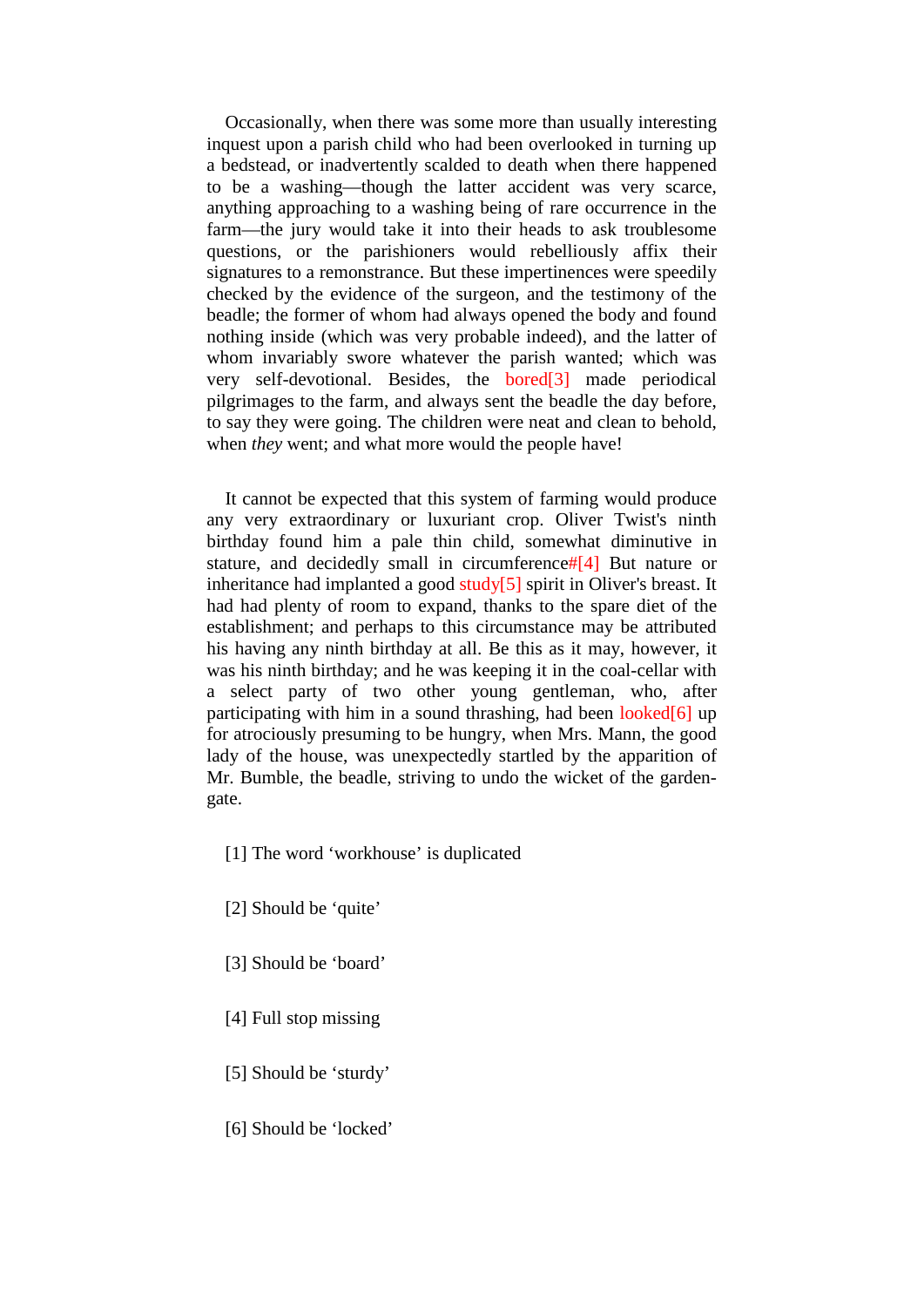You may well have come across some unusual words and phrasing. However, words like 'rampacious' and the apparently excessive use of punctuation were very much of Dickens' time. If these gave you pause for thought, that's great; it demonstrates that you have an eye for anomalies, an essential quality in a proofreader.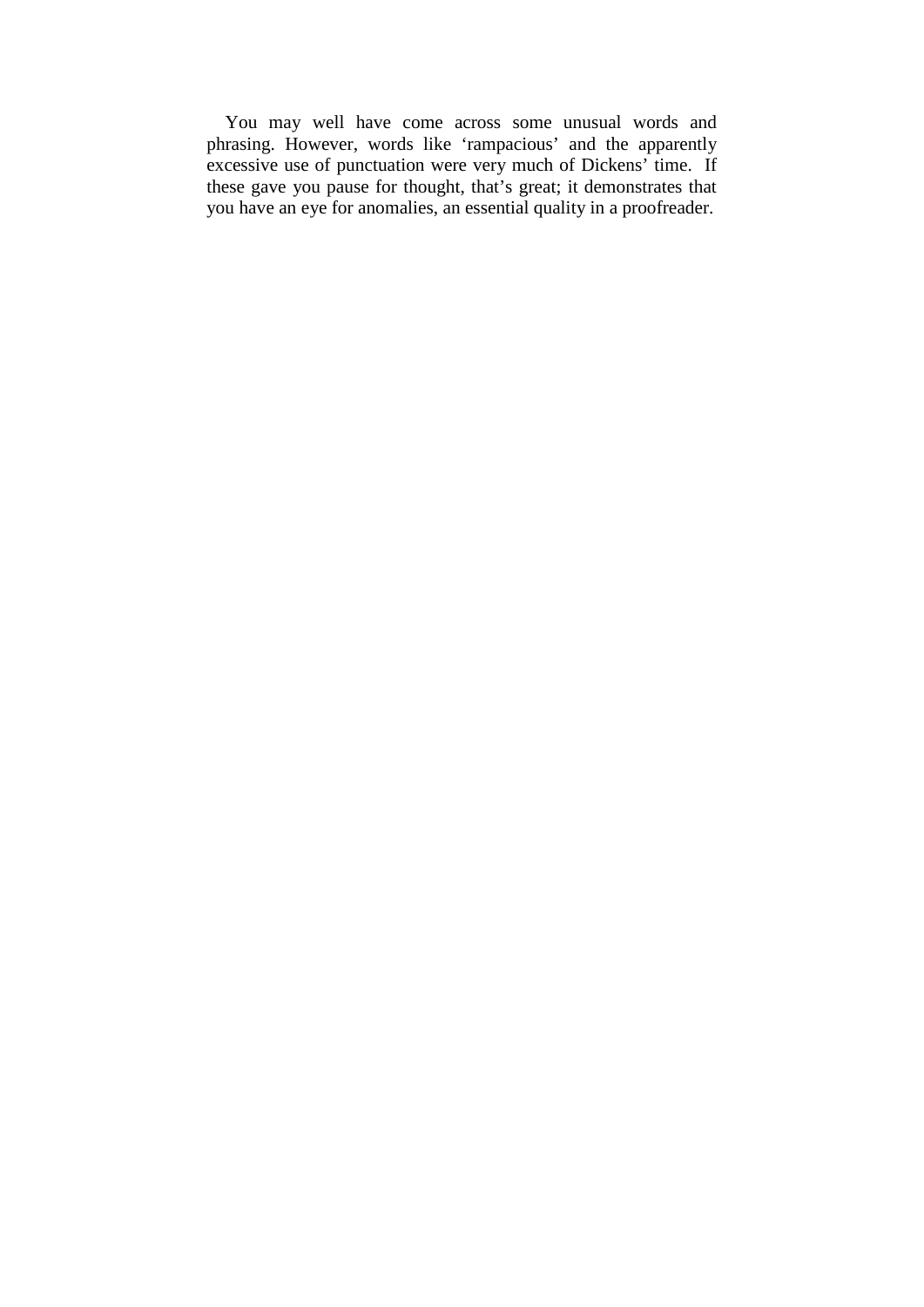## From 'A Scandal in Bohemia' by Arthur Conan Doyle

TO Sherlock Holmes she is always *the* woman. I have seldom heard him mention her under any other name. In his eyes she eclipses and predominates the whole of her sex. It was not that he felt any emotion akin to love for Irene Adler. All emotions, and that one particularly, were abhorrent to his cold, precise but admirably balanced mind. He was, I take it, the most perfect reasoning and observing machine that the world has seen, but as a lover he would have placed himself in a false position. He never spoke of the softer passions, save with a gibe and a sneer. They were admirable things for the observer—excellent for drawing the veil from men's motives and actions. But for the trained reasoner to admit such intrusions into his own delicate and finely adjusted temperament was to introduce a distracting factor which might throw a doubt upon all his mental results. Grit in a sensitive instrument, or a crack in one of his own high-power lenses, would not be more disturbing than a strong emotion in a nature such as his. And yet there was but one woman to him, and that woman was the late Irene Alder, of dubious and questionable memory.

I had seen little of Holmes lately. My marriage had drifted us away from each other. My own complete happiness, and the homecentred interests which rise up around the man who first finds himself master of his own establishment, were sufficient to absorb all my attention, while Holmes, who loathed every form of society with his whole Bohemian soul, remained in our lodgings in Baker Baker Street, buried among his old books, and alternating from week to week between cocaine and ambition, the drowsiness of the drug, and the fierce energy of his own keen nature. He was still, as ever, deeply attracted by the study of crime, and occupied his immense faculties and extraordinary powers of observation in following out those clues, and clearing up those mysteries which had been abandoned as hopeless by the official police. From time to time I heard some vague account of his doings: of his summons to Odessa in the case of the Trepoff murder, of his clearing up of the singular tragedy of the Atkinson brothers at Trincomalee, and finally of the mission which he had accomplished so delicately and successfully for the reigning family of Holland. Beyond these signs of his activity, however, which I merely shared with all the readers of the daily press, I knew little of my former friend and companion.

One night—it was on the twentieth of March, 1888—I was returning from a journey to a patient (for I had now returned to civil practice), when my way led me though Baker Street. As I passed the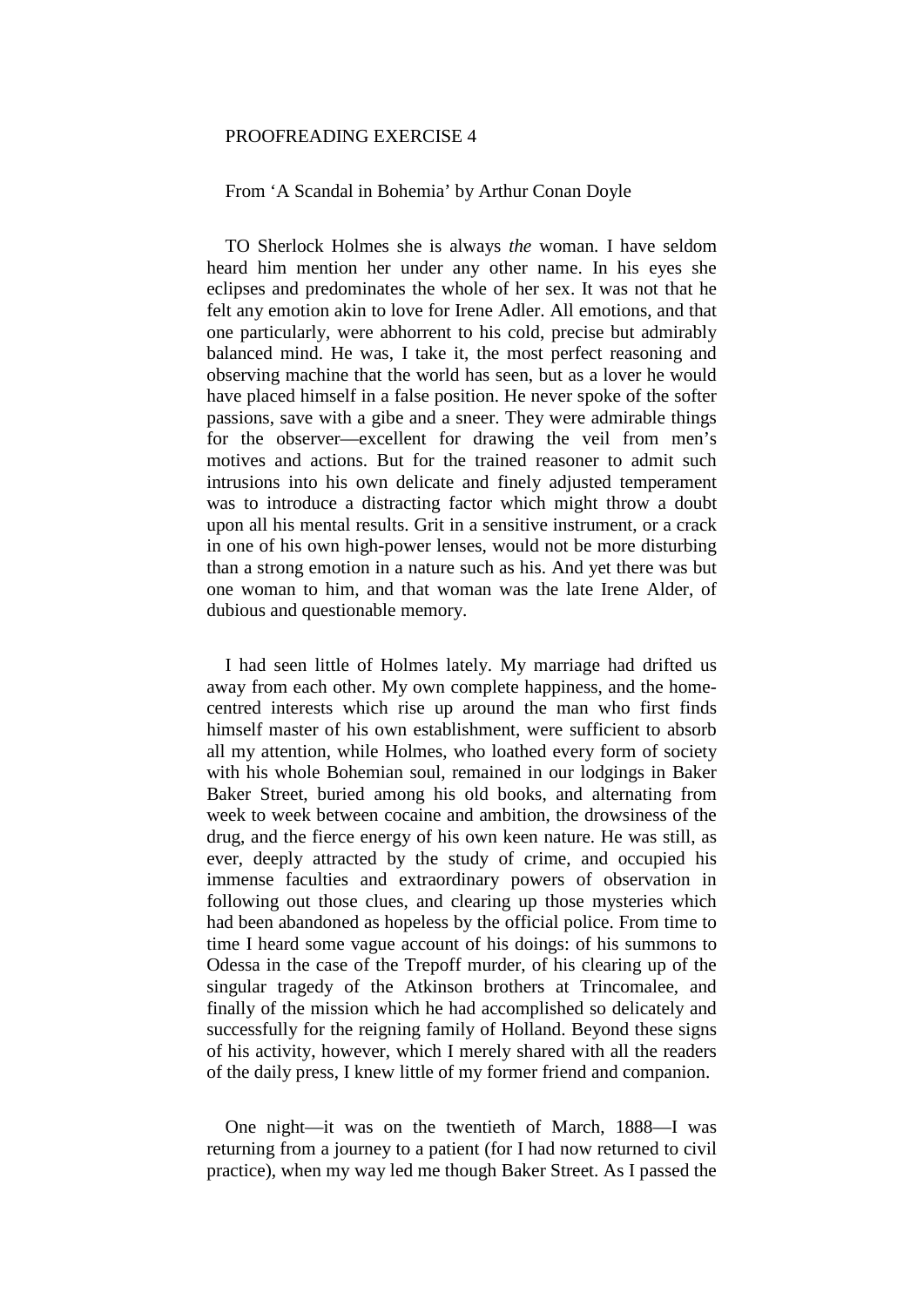well-remembered door, which must always be associated in my mind with my wooing, and with the dark incidents of the Study in Scarlet, I was seized with a keen desire to see Holmes again, and to know how he was employing his extraordinary powers. His rooms were brilliantly lit, and, even as I looked up, I saw his tall, spare figure pass twice in a dark silhouette against the blind. He was pacing the room swiftly, eagerly, with his head sunk upon his chest and his hands clasped behind him. To me, who knew his every mood and habit, his attitude and manner told their own story. He was at work again. He had risen out of his drug-created dreams and was hot upon the scent of some new problem. I rang the bell and was shown up to the chamber which had formerly been in part my own.

His manner was not effusive. It seldom was; but he was glad, I think, to see me. With hardly a word spoken, but with a kindly eye, he waved me to an armchair, threw across his case of cigars, and indicated a spirit case and a gasogene in the corner. Then he stood before the fire and looked me over in his singular introspective fashion.

"Wedlock suits you," he remarked. "I think, Watson, that you have put on seven and a half pounds since I saw you."

"Seven!" I answered.

"Indeed, I should have thought a little more. Just a trifle more, I fancy, Watson. And in practice again, I observe. You did not tell me that you intended to go into harness."

"Then, how do you know."

"I see it, I deduce it. How do I know that you have been getting yourself very wet lately, and that you have a most clumsy and careless servant girl?"

"My dear Holmes," said I, "this is too much. You would certainly have been burned, had you lived a few centuries ago. It is true that I had a country walk on Thursday and came home in a dreadful mess, but as I have changed my clothes I can't imagine how you deduce it. As to Mary Jane, she is incorrigable, and my wife has given her notice, but there, again, I fail to see how you work it out.'

He chuckled to himself and rubbed his long, nervous hands together.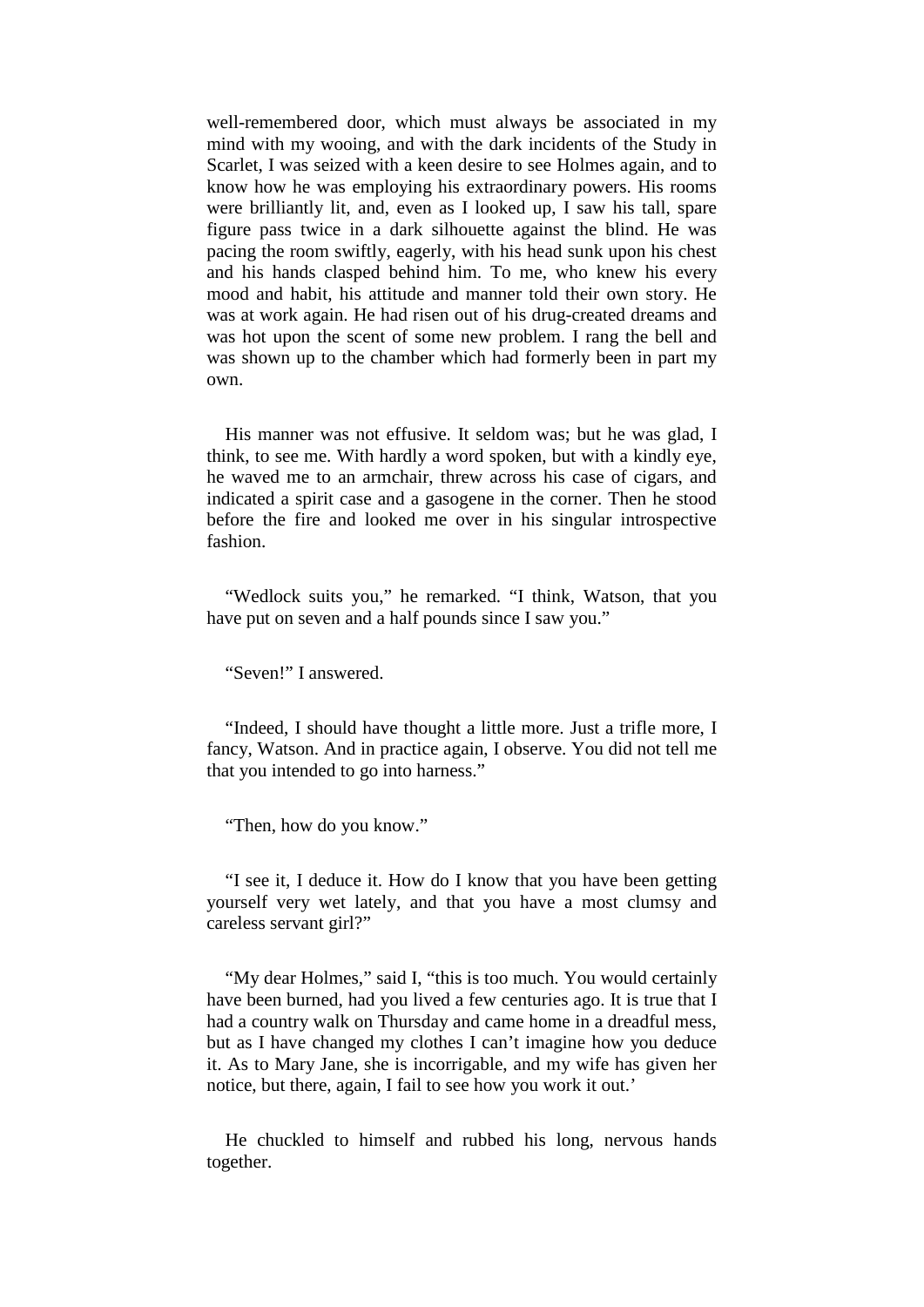## PROOFREADING EXERCISE 4, ANSWERS.

TO Sherlock Holmes she is always *the* woman. I have seldom heard him mention her under any other name. In his eyes she eclipses and predominates the whole of her sex. It was not that he felt any emotion akin to love for Irene Adler. All emotions, and that one particularly, were abhorrent to his cold, precise but admirably balanced mind. He was, I take it, the most perfect reasoning and observing machine that the world has seen, but as a lover he would have placed himself in a false position. He never spoke of the softer passions, save with a gibe and a sneer. They were admirable things for the observer—excellent for drawing the veil from men's motives and actions. But for the trained reasoner to admit such intrusions into his own delicate and finely adjusted temperament was to introduce a distracting factor which might throw a doubt upon all his mental results. Grit in a sensitive instrument, or a crack in one of his own high-power lenses, would not be more disturbing than a strong emotion in a nature such as his. And yet there was but one woman to him, and that woman was the late Irene Alder[1], of dubious and questionable memory.

I had seen little of Holmes lately. My marriage had drifted us away from each other. My own complete happiness, and the homecentred interests which rise up around the man who first finds himself master of his own establishment, were sufficient to absorb all my attention, while Holmes, who loathed every form of society with his whole Bohemian soul, remained in our lodgings in Baker Baker [2]Street, buried among his old books, and alternating from week to week between cocaine and ambition, the drowsiness of the drug, and the fierce energy of his own keen nature. He was still, as ever, deeply attracted by the study of crime, and occupied his immense faculties and extraordinary powers of observation in following out those clues, and clearing up those mysteries which had been abandoned as hopeless by the official police. From time to time I heard some vague account of his doings: of his summons to Odessa in the case of the Trepoff murder, of his clearing up of the singular tragedy of the Atkinson brothers at Trincomalee, and finally of the mission which he had accomplished so delicately and successfully for the reigning family of Holland. Beyond these signs of his activity, however, which I merely shared with all the readers of the daily press, I knew little of my former friend and companion.

One night—it was on the twentieth of March, 1888—I was returning from a journey to a patient (for I had now returned to civil practice), when my way led me though[3] Baker Street. As I passed the well-remembered door, which must always be associated in my mind with my wooing, and with the dark incidents of the Study in Scarlet, I was seized with a keen desire to see Holmes again, and to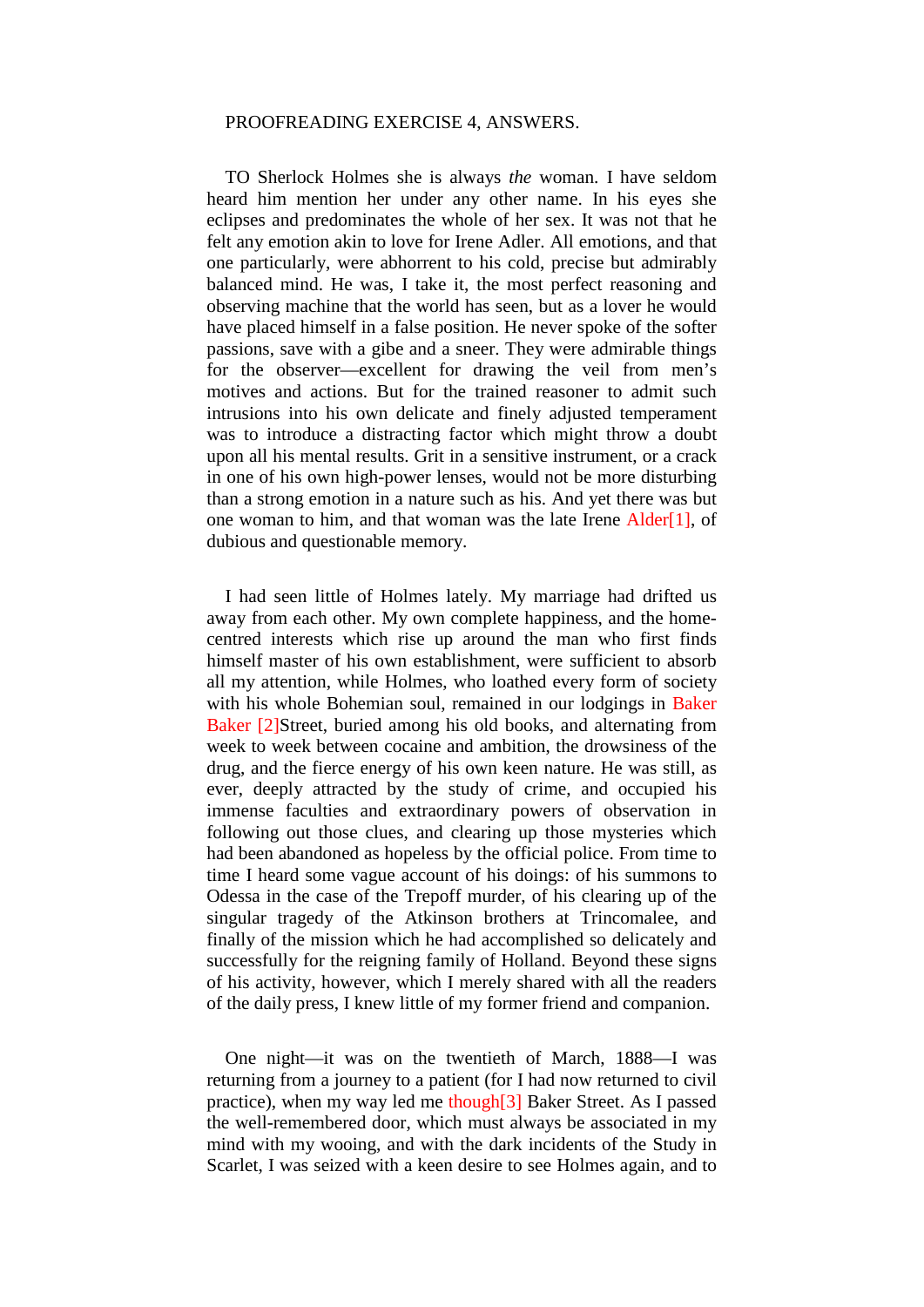know how he was employing his extraordinary powers. His rooms were brilliantly lit, and, even as I looked up, I saw his tall, spare figure pass twice in a dark silhouette against the blind. He was pacing the room swiftly, eagerly, with his head sunk upon his chest and his hands clasped behind him. To me, who knew his every mood and habit, his attitude and manner told their own story. He was at work again. He had risen out of his drug-created dreams and was hot upon the scent of some new problem. I rang the bell and was shown up to the chamber which had formerly been in part my own.

His manner was not effusive. It seldom was; but he was glad, I think, to see me. With hardly a word spoken, but with a kindly eye, he waved me to an armchair, threw across his case of cigars, and indicated a spirit case and a gasogene in the corner. Then he stood before the fire and looked me over in his singular introspective fashion.

"Wedlock suits you," he remarked. "I think, Watson, that you have put on seven and a half pounds since I saw you."

"Seven!" I answered.

"Indeed, I should have thought a little more. Just a trifle more, I fancy, Watson. And in practice again, I observe. You did not tell me that you intended to go into harness."

"Then, how do you know.[4]"

"I see it, I deduce it. How do I know that you have been getting yourself very wet lately, and that you have a most clumsy and careless servant girl?"

"My dear Holmes," said I, "this is too much. You would certainly have been burned, had you lived a few centuries ago. It is true that I had a country walk on Thursday and came home in a dreadful mess, but as I have changed my clothes I can't imagine how you deduce it. As to Mary Jane, she is incorrigable[5], and my wife has given her notice, but there, again, I fail to see how you work it out.'[6]

He chuckled to himself and rubbed his long, nervous hands together.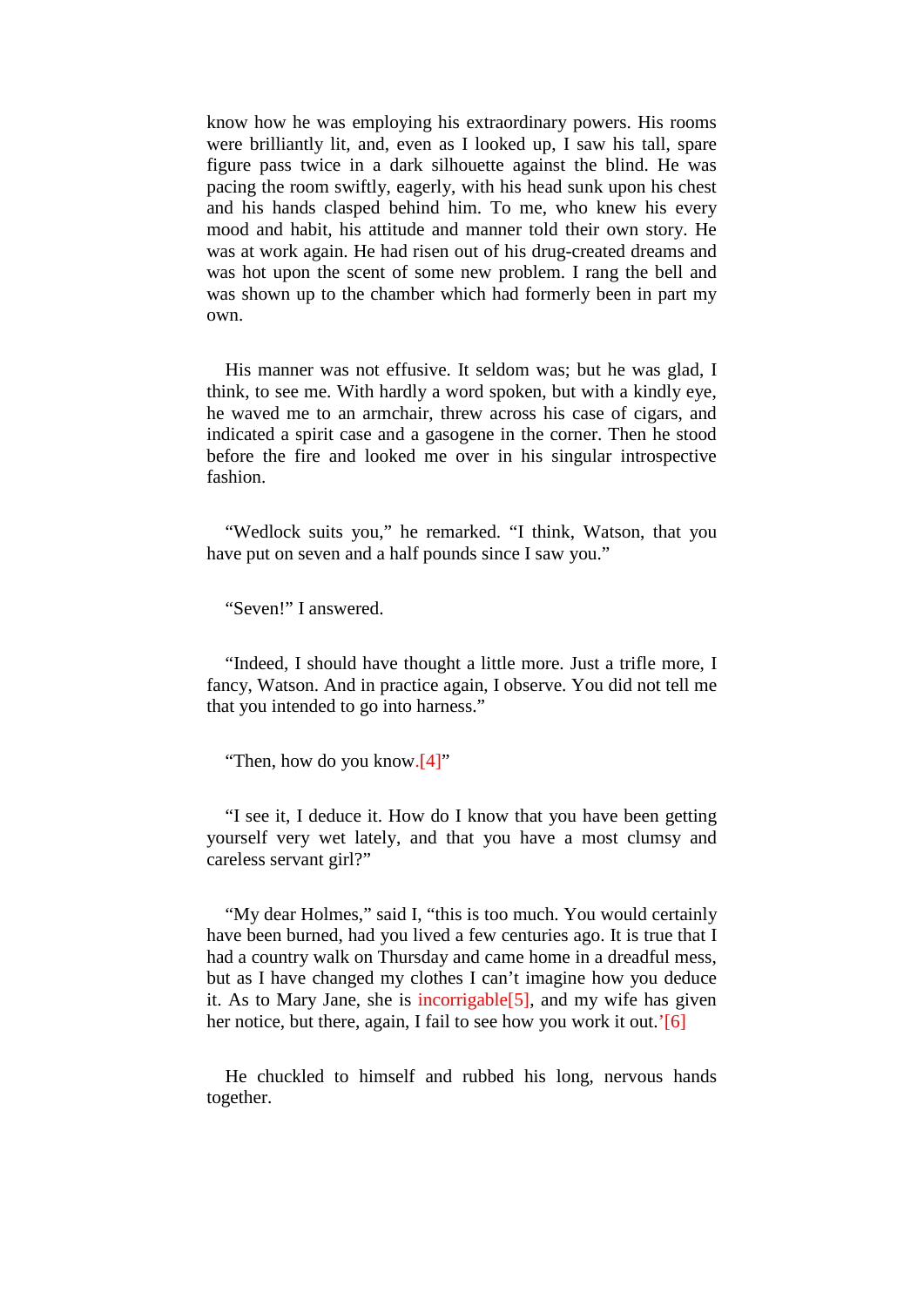- [1] Should be 'Adler'
- [2] 'Baker' is duplicated
- [3] Should be 'through'
- [4] Full stop should be a question mark
- [5] Should be 'incorrigible'
- [6] Should be double quotation mark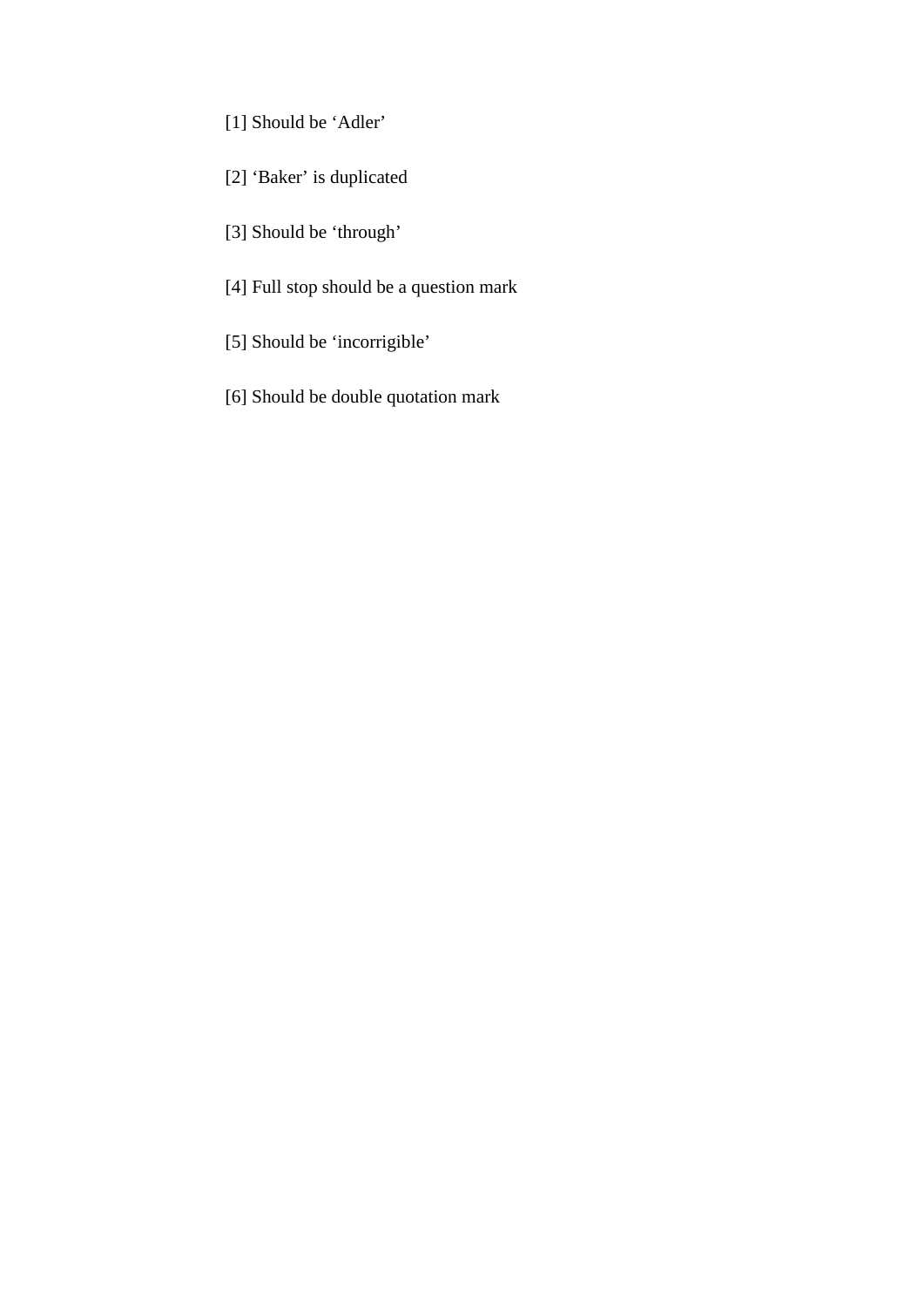## From 'The Picture of Dorian Gray' by Oscar Wilde

THE studio was filled with the rich odour of roses, and when the light summer wind stirred amidst the trees of the garden, there came through the open door the heavy scent of the lilac, or the more delicate perfume of the pink-flowering thorn.

From the corner of the divan of Persian saddle-bags on which he was lying, smoking, as was his custom, innumerable cigarettes, Lord Henry Wotton could just catch the gleam of the honey-sweet and honey-coloured blossoms of a laburnum, whose tremulous branches seemed hardly able to bear the burden of a beauty so flamelike as theirs; and now and then the fantastic shadows of birds in flight flitted across the long tussore-silk curtains that were stretched in front of the huge window, producing a kind of momentary Japanese effect, and making him think of those pallid, jade-faced painters of Tokyo who, through the medium of an art that is necessarily immobile, seek to convey the sense of swiftness and motion. The sullen murmur of the bees shouldering their way through the long unmown grass, or circling with monotonous insistence round the dusty gilt horns of the straggling woodbine, seemed to make the stillness more oppressive. The dim roar of London was like the bourdon note of a distant organ.

In the centre of the room, clamped to an upright easel, stood the full-length portrait of a young man of extraordinary personal beauty, and in front of it, some little distance away, was sitting the artist himself, Basil Hallward, whose sudden disappearance some years ago caused, at the time, such public excitement and gave rise to so many strange conjectures.

As the painter looked at the gracious and comely form he had so skillfully mirrored in his art, a smile of pleasure passed across his face, and seemed about to linger there. But he suddenly started up, and closing his eyes, placed his fingers upon the lids, as though he sought to imprison within his brain some curious dream from which he feared he might awake.

"It is your best work, Basil, the best thing you have ever done," said Lord Henry languidly. "You must certainly send it next year to the Grosvenor. The Academy is too large and too vulgar. Whenever I have gone there, there have been either so many people that I have not been able to see the pictures, which was dreadful, or so many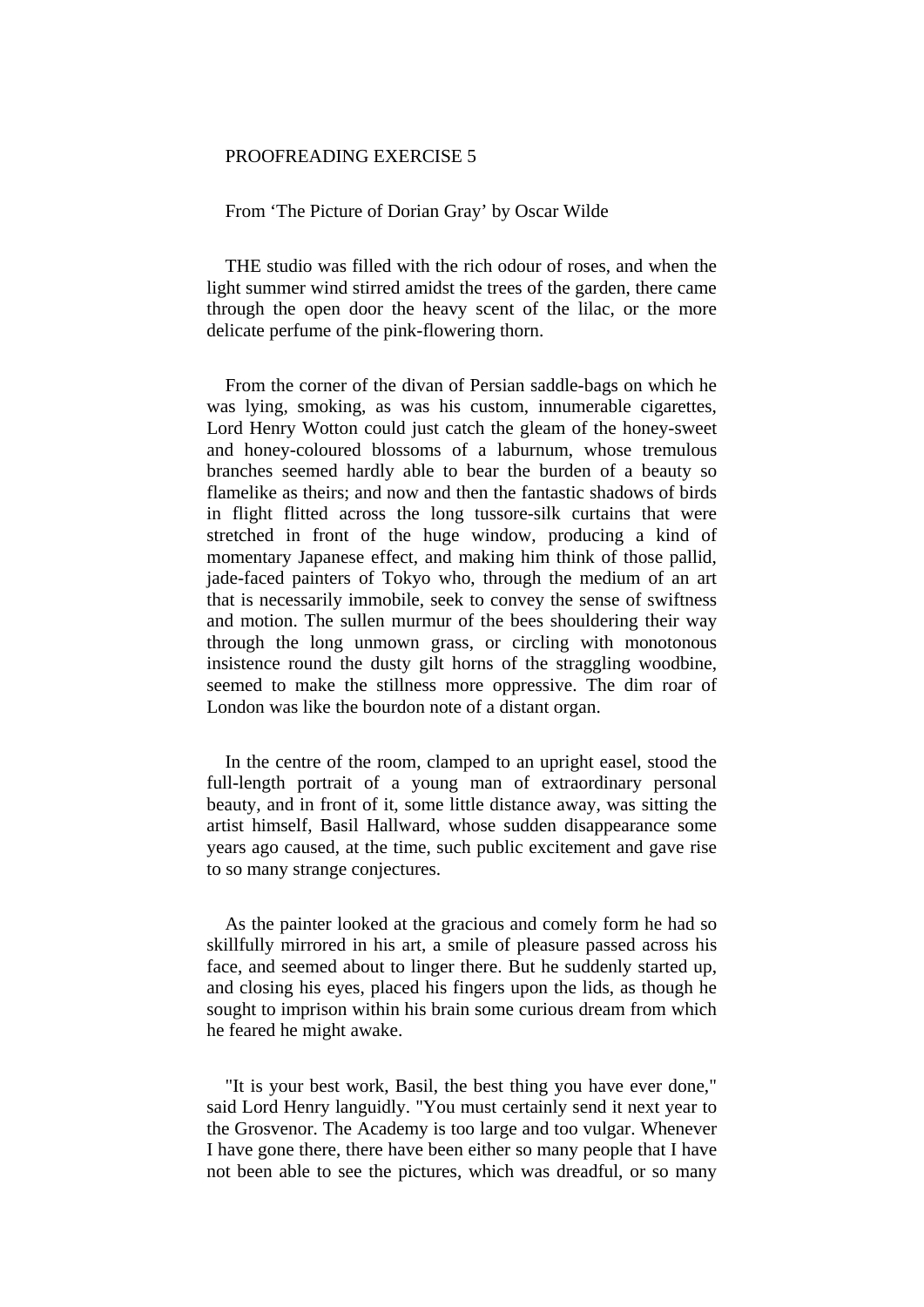pictures that I have not been able to see the people, which was worse. The Grosvenor is really the only place."

"I don't think I shall send it anywhere," he answered, tossing his head back in that odd way that used to make his friends laugh at him at Oxford. "No, I won't send it anywhere."

Lord Henry elevated his eyebrows and looked at him in amazement through the thin blue wreaths of smoke that curled up in such fanciful whorls from his heavy, opium-tainted cigarette. "Not send it anywhere? My dear fellow, why? Have you any reason? What odd chaps you painters are! You do anything in the world to gain a reputation. As soon as you have one, you seem to want to throw it away. It is silly of you, for there is only one thing in the world worse than being talked about, and that is not being talked about. A portrait like this would set you far above all the young men in England, and make the old men quite jealous, if old men are ever capable of any emotion."

"I know you will laugh at me," he replied, "but I really can't exhibit it. I have put to much of myself into it."

Lord Henry stretched himself out on the divan and laughed.

"Yes, I knew you would; but it is quite true, all the same."

"Too much of yourself in it! Upon my word, Basil, I didn't know you were so vain; and I really can't see any resemblence between you, with your rugged strong face and your coal-black hair, and this young Adonis, who looks as if he was made out of ivory and roseleaves. Why, my dear Basil, he is a Narcissus, and you--well, of course you have an intellectual expression and all that. But beauty, real beauty, ends where an intellectual expression begins. Intellect is in itself a mode of exaggeration, and destroys the harmony of any face. The moment one sits down to think, one becomes all nose, or all forehead, or something horrid. Look at the successful men in any of the learned professions. How perfectly hideous they are! Except, of course, in the Church. But then in the Church they don't think. A bishop keeps on saying at the age of eighty what he was told to say when he was a boy of eighteen, and as a natural consequence he always looks absolutely delightful. Your mysterious young friend, who's name you have never told me, but whose picture really fascinates me, never thinks. I feel quite sure of that. He is some brainless beautiful creature who should be always here in winter winter when we have no flowers to look at, and always here in summer when we want something to chill our intelligence. Don't flatter yourself, Basil: you are not in the least like him"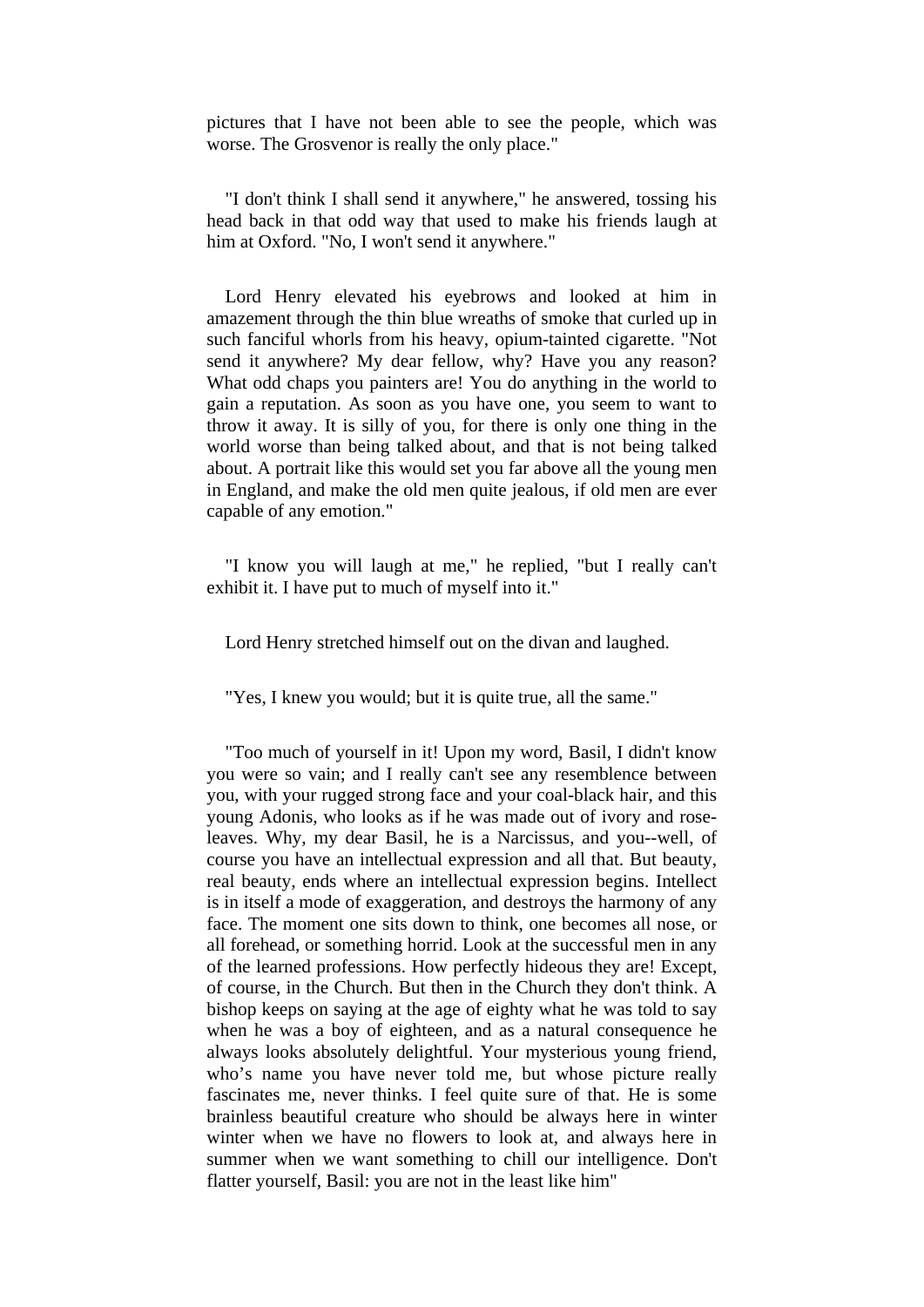## PROOFREADING EXERCISE 5, ANSWERS.

THE studio was filled with the rich odour of roses, and when the light summer wind stirred amidst the trees of the garden, there came through the open door the heavy scent of the lilac, or the more delicate perfume of the pink-flowering thorn.

From the corner of the divan of Persian saddle-bags on which he was lying, smoking, as was his custom, innumerable cigarettes, Lord Henry Wotton could just catch the gleam of the honey-sweet and honey-coloured blossoms of a laburnum, whose tremulous branches seemed hardly able to bear the burden of a beauty so flamelike as theirs; and now and then the fantastic shadows of birds in flight flitted across the long tussore-silk curtains that were stretched in front of the huge window, producing a kind of momentary Japanese effect, and making him think of those pallid, jade-faced painters of Tokyo who, through the medium of an art that is necessarily immobile, seek to convey the sense of swiftness and motion. The sullen murmur of the bees shouldering their way through the long unmown grass, or circling with monotonous insistence round the dusty gilt horns of the straggling woodbine, seemed to make the stillness more oppressive. The dim roar of London was like the bourdon note of a distant organ.

In the centre of the room, clamped to an upright easel, stood the full-length portrait of a young man of extraordinary personal beauty, and in front of it, some little distance away, was sitting the artist himself, Basil Hallward, whose sudden disappearance some years ago caused, at the time, such public excitement and gave rise to so many strange conjectures.

As the painter looked at the gracious and comely form he had so skillfully[1] mirrored in his art, a smile of pleasure passed across his face, and seemed about to linger there. But he suddenly started up, and closing his eyes, placed his fingers upon the lids, as though he sought to imprison within his brain some curious dream from which he feared he might awake.

"It is your best work, Basil, the best thing you have ever done," said Lord Henry languidly. "You must certainly send it next year to the Grosvenor. The Academy is too large and too vulgar. Whenever I have gone there, there have been either so many people that I have not been able to see the pictures, which was dreadful, or so many pictures that I have not been able to see the people, which was worse. The Grosvenor is really the only place."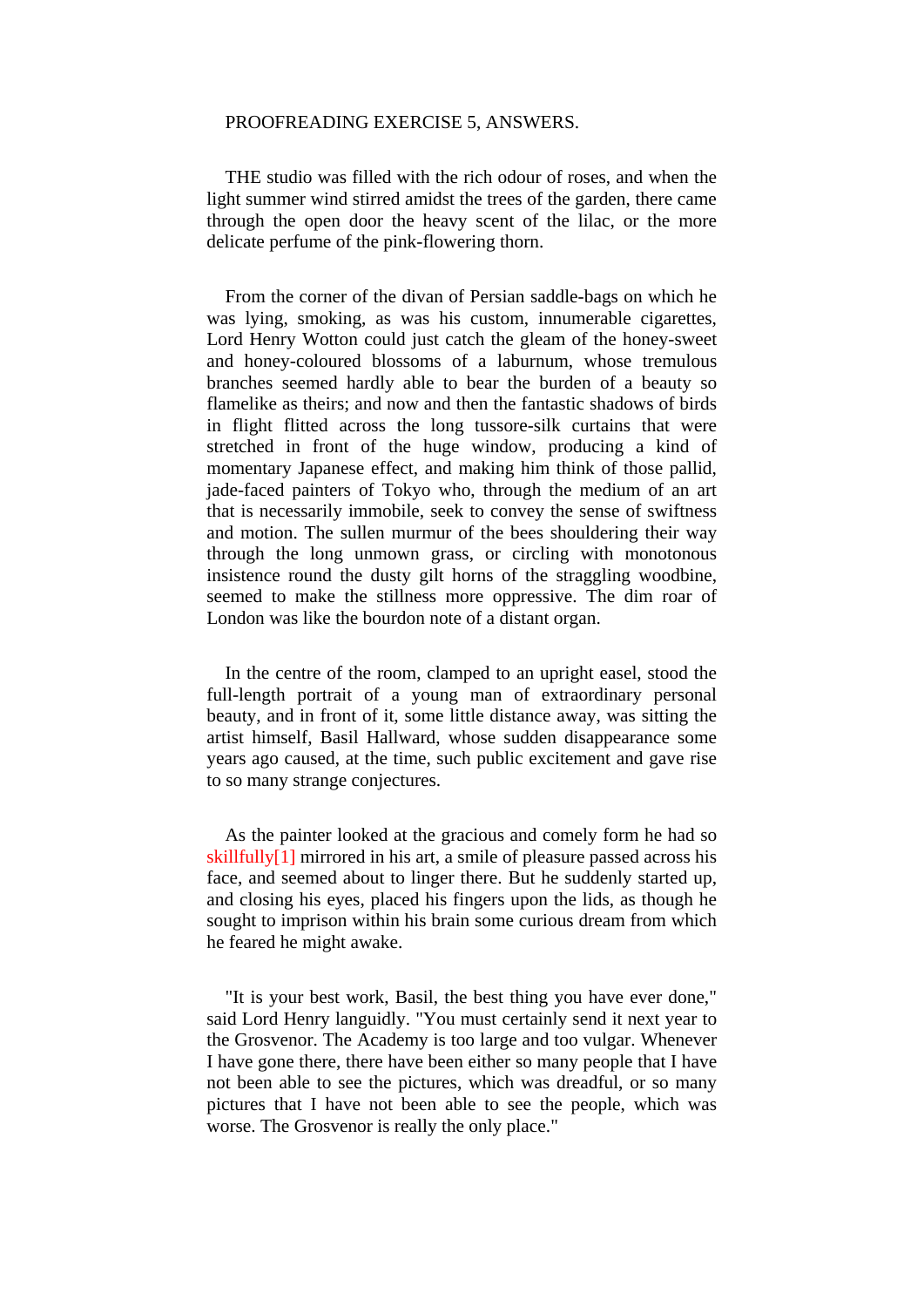"I don't think I shall send it anywhere," he answered, tossing his head back in that odd way that used to make his friends laugh at him at Oxford. "No, I won't send it anywhere."

Lord Henry elevated his eyebrows and looked at him in amazement through the thin blue wreaths of smoke that curled up in such fanciful whorls from his heavy, opium-tainted cigarette. "Not send it anywhere? My dear fellow, why? Have you any reason? What odd chaps you painters are! You do anything in the world to gain a reputation. As soon as you have one, you seem to want to throw it away. It is silly of you, for there is only one thing in the world worse than being talked about, and that is not being talked about. A portrait like this would set you far above all the young men in England, and make the old men quite jealous, if old men are ever capable of any emotion."

"I know you will laugh at me," he replied, "but I really can't exhibit it. I have put to  $[2]$  much of myself into it."

Lord Henry stretched himself out on the divan and laughed.

"Yes, I knew you would; but it is quite true, all the same."

"Too much of yourself in it! Upon my word, Basil, I didn't know you were so vain; and I really can't see any resemblence[3] between you, with your rugged strong face and your coal-black hair, and this young Adonis, who looks as if he was made out of ivory and roseleaves. Why, my dear Basil, he is a Narcissus, and you--well, of course you have an intellectual expression and all that. But beauty, real beauty, ends where an intellectual expression begins. Intellect is in itself a mode of exaggeration, and destroys the harmony of any face. The moment one sits down to think, one becomes all nose, or all forehead, or something horrid. Look at the successful men in any of the learned professions. How perfectly hideous they are! Except, of course, in the Church. But then in the Church they don't think. A bishop keeps on saying at the age of eighty what he was told to say when he was a boy of eighteen, and as a natural consequence he always looks absolutely delightful. Your mysterious young friend, who's[4] name you have never told me, but whose picture really fascinates me, never thinks. I feel quite sure of that. He is some brainless beautiful creature who should be always here in winter winter[5] when we have no flowers to look at, and always here in summer when we want something to chill our intelligence. Don't flatter yourself, Basil: you are not in the least like him[6]"

[1] Should be 'skilfully'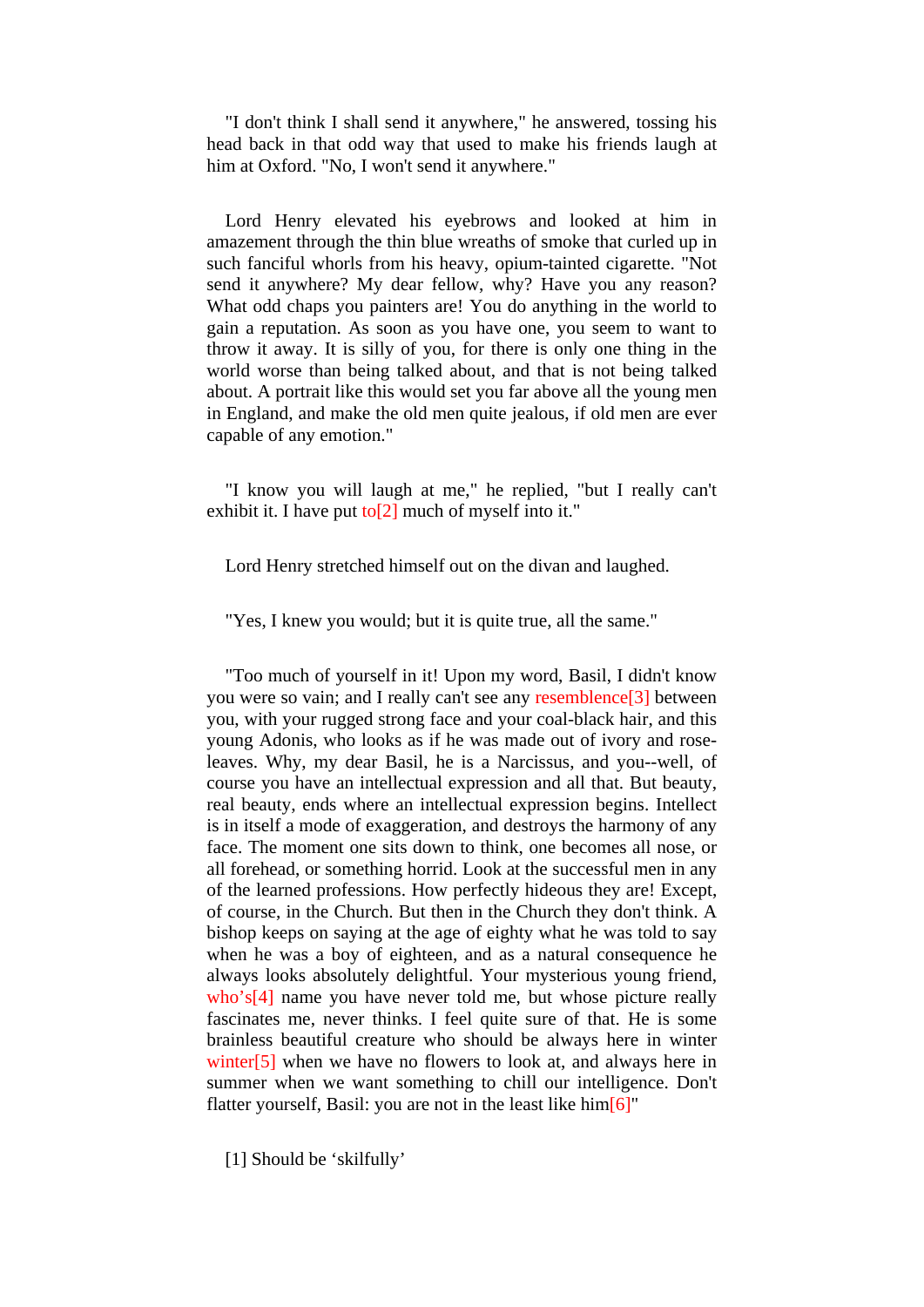- [2] Should be 'too'
- [3] Should be 'resemblance'
- [4] Should be 'whose'
- [5] The word 'winter' has been duplicated
- [6] Final full stop missing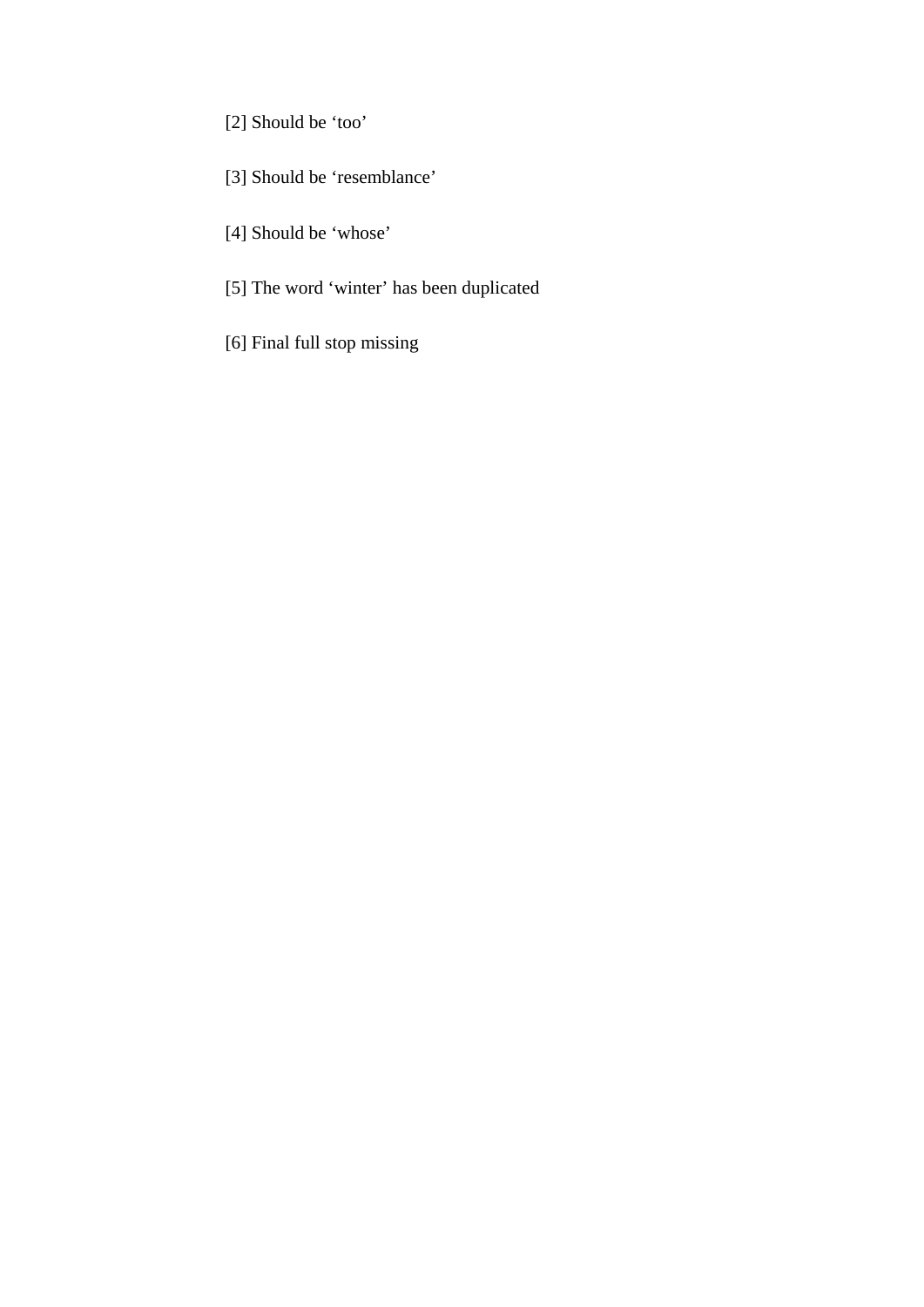From 'The Mysterious Affair at Styles' by Agatha Christie

THE intense interest aroused in the public by what was known at the time as "The Styles Case" has now somewhat subsided. Nevertheless, in view of the world-wide notoriety which attended it, I have been asked, both by my friend Poirot and the family themselves, to write an account of the whole story. This, we trust, will effectually silence the sensational rumours which still persist.

I will therefore briefly set down the circumstances which led to my being connected with the affair.

I had been invalided home from the Front; and, after spending some months in a rather depressing Convalescent Home, was given a month's sick leave. Having no near relations or friends, I was trying to make up my mind what to do, when I ran across John Cavendish. I had seen very little of him for some years. Indeed, I had never known him particularly well. He was a good fifteen years my senior, for one thing, though he hardly looked his forty-five years. As a boy, though, I had often stayed at Styles, his mothers place in Essex.

We had a good yarn about old times, and it ended in his inviting me down to Stiles to spend my leave there.

"The mater will be delighted to see you again—after all those years," he added.

"Your mother keeps well?" I asked.

"Oh, yes. I suppose you know that she has married again?"

I am afraid I showed my surprise rather plainly. Mrs. Cavandish, who had married John's father when he was a widower with two sons, had been a handsome woman of middle-age as I remembered her. She certainly could not be a day less than seventy now. I recalled her as an energetic, autocratic personality, somewhat inclined to charitable and social notoriety, with a fondness for opening bizarres and playing the Lady Bountiful. She was a most generous woman, and possessed a considerable fortune of her own.

Their country-place, Styles Court, had been purchased by Mr. Cavendish early in there married life. He had been completely under his wife's ascendancy, so much so that, on dying, he left the place to her for her lifetime, as well as the larger part of his income; an arrangement that was distinctly unfair to his two sons. Their step-mother, however, had always been most generous to them; indeed, they were so young at the time of their father's remarriage that they always thought of her as their own mother.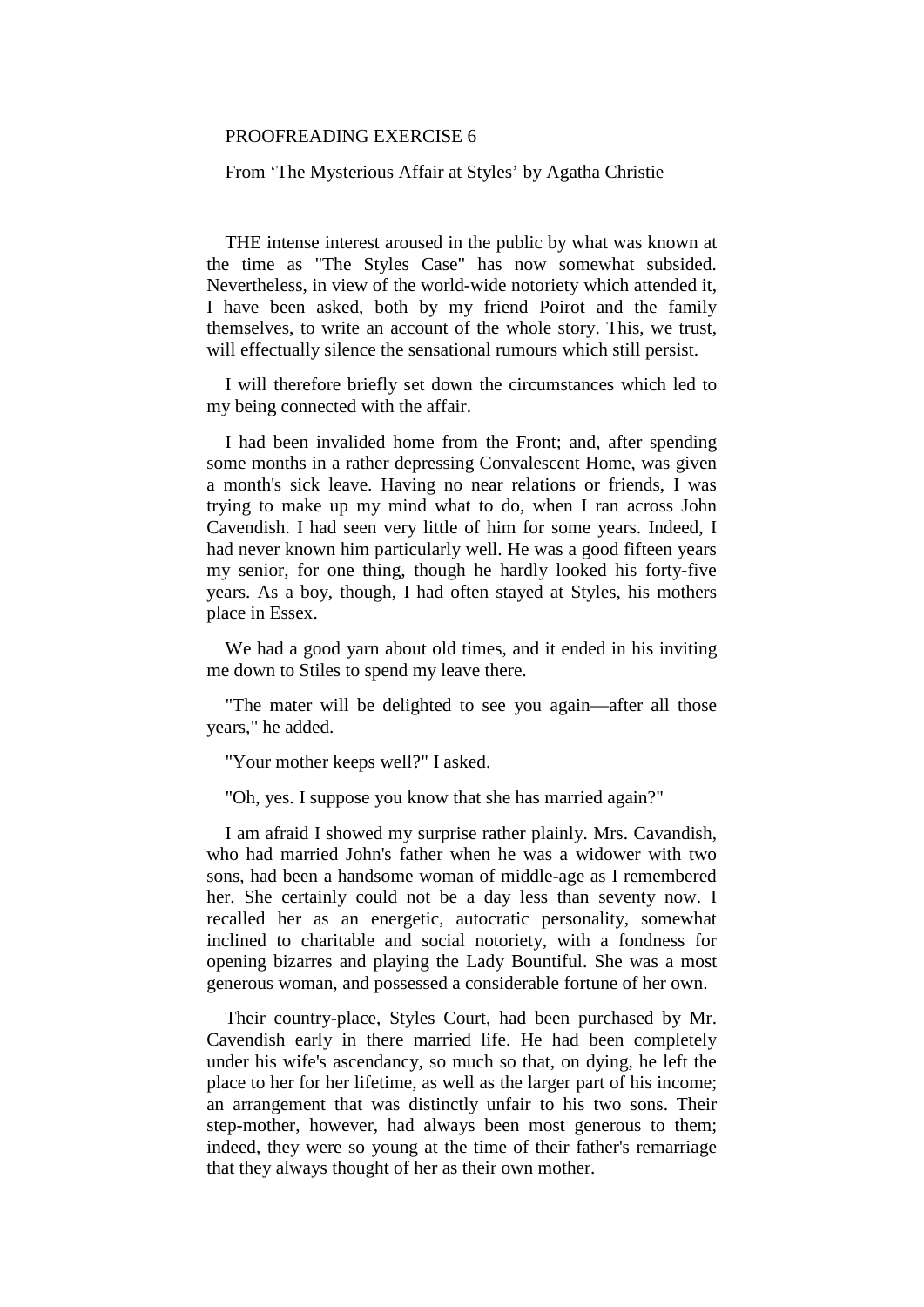Lawrence, the younger, had been a delicate youth. He had qualified as a doctor but early relinquished the profession of medicine, and lived at home while pursuing literary ambitions; though his verses never had any marked success.

John practiced for some time as a barrister, but had finally settled down to the more congenial life of a country squire. He had married two years ago, and had taken his wife to live at Styles, though I entertained a shrewd suspicion that he would have preferred his mother to increase his allowance, which would have enabled him to have a home of his own. Mrs. Cavendish, however, was a lady who liked to make her own plans, and expected other people to fall in with them, and in this case she certainly had the whip hand, namely: the purse strings.

John noticed my surprise at the news of his mother's remarriage and smiled rather ruefully.

"Rotten little bounder too!" he said savagely. "I can tell you, Hastings, it's making life jolly difficult for us. As for Evie—you remember Evie?"

"No."

"Oh, I suppose she was after your time. She's the mater's factotum, companion, Jack of all trades! A great sport—old Evie! Not precisely young and beautiful, but as game as they make them."

"You were going to say——?"

"Oh, this fellow! He turned up from nowhere, on the pretext of being a second cousin or something of Evie's, though she didn't seem particularly keen to acknowledge the relationship. The fellow is an absolute outsider, anyone can see that. He's got great a black beard, and wears patent leather boots in all weathers! But the mater cottoned to him at once, took him on as secretary—you know how she's always running a hundred societies?"

I nodded.

"Well, of course the war has turned the hundreds into thousands. No doubt the fellow was very useful to here. But you could have knocked us all down with a feather when, three months ago, she suddenly announced that she and Alfred were engaged! The fellow must be at least twenty years younger than she is! It's simply barefaced fortune hunting; but there you are—she is her own mistress, and she's married him."

"It must be a difficult situation for you all."

"Difficult! It's damnable!"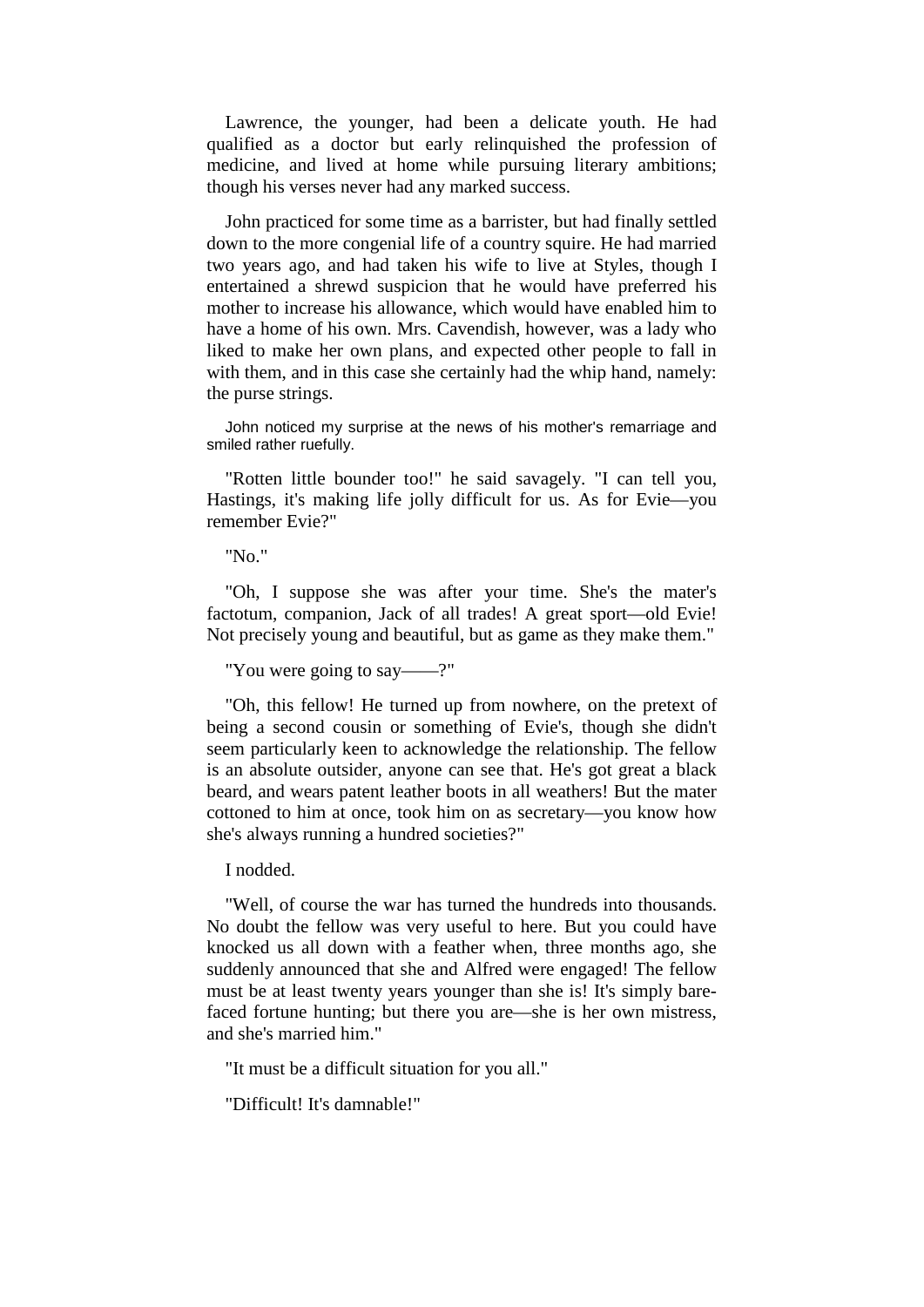#### PROOFREADING EXERCISE 6, ANSWERS.

THE intense interest aroused in the public by what was known at the time as "The Styles Case" has now somewhat subsided. Nevertheless, in view of the world-wide notoriety which attended it, I have been asked, both by my friend Poirot and the family themselves, to write an account of the whole story. This, we trust, will effectually silence the sensational rumours which still persist.

I will therefore briefly set down the circumstances which led to my being connected with the affair.

I had been invalided home from the Front; and, after spending some months in a rather depressing Convalescent Home, was given a month's sick leave. Having no near relations or friends, I was trying to make up my mind what to do, when I ran across John Cavendish. I had seen very little of him for some years. Indeed, I had never known him particularly well. He was a good fifteen years my senior, for one thing, though he hardly looked his forty-five years. As a boy, though, I had often stayed at Styles, his mothers[1] place in Essex.

We had a good yarn about old times, and it ended in his inviting me down to Stiles[2] to spend my leave there.

"The mater will be delighted to see you again—after all those years," he added.

"Your mother keeps well?" I asked.

"Oh, yes. I suppose you know that she has married again?"

I am afraid I showed my surprise rather plainly. Mrs. Cavandish[3], who had married John's father when he was a widower with two sons, had been a handsome woman of middleage as I remembered her. She certainly could not be a day less than seventy now. I recalled her as an energetic, autocratic personality, somewhat inclined to charitable and social notoriety, with a fondness for opening bizarres[4] and playing the Lady Bountiful. She was a most generous woman, and possessed a considerable fortune of her own.

Their country-place, Styles Court, had been purchased by Mr. Cavendish early in there[5] married life. He had been completely under his wife's ascendancy, so much so that, on dying, he left the place to her for her lifetime, as well as the larger part of his income; an arrangement that was distinctly unfair to his two sons. Their step-mother, however, had always been most generous to them; indeed, they were so young at the time of their father's remarriage that they always thought of her as their own mother.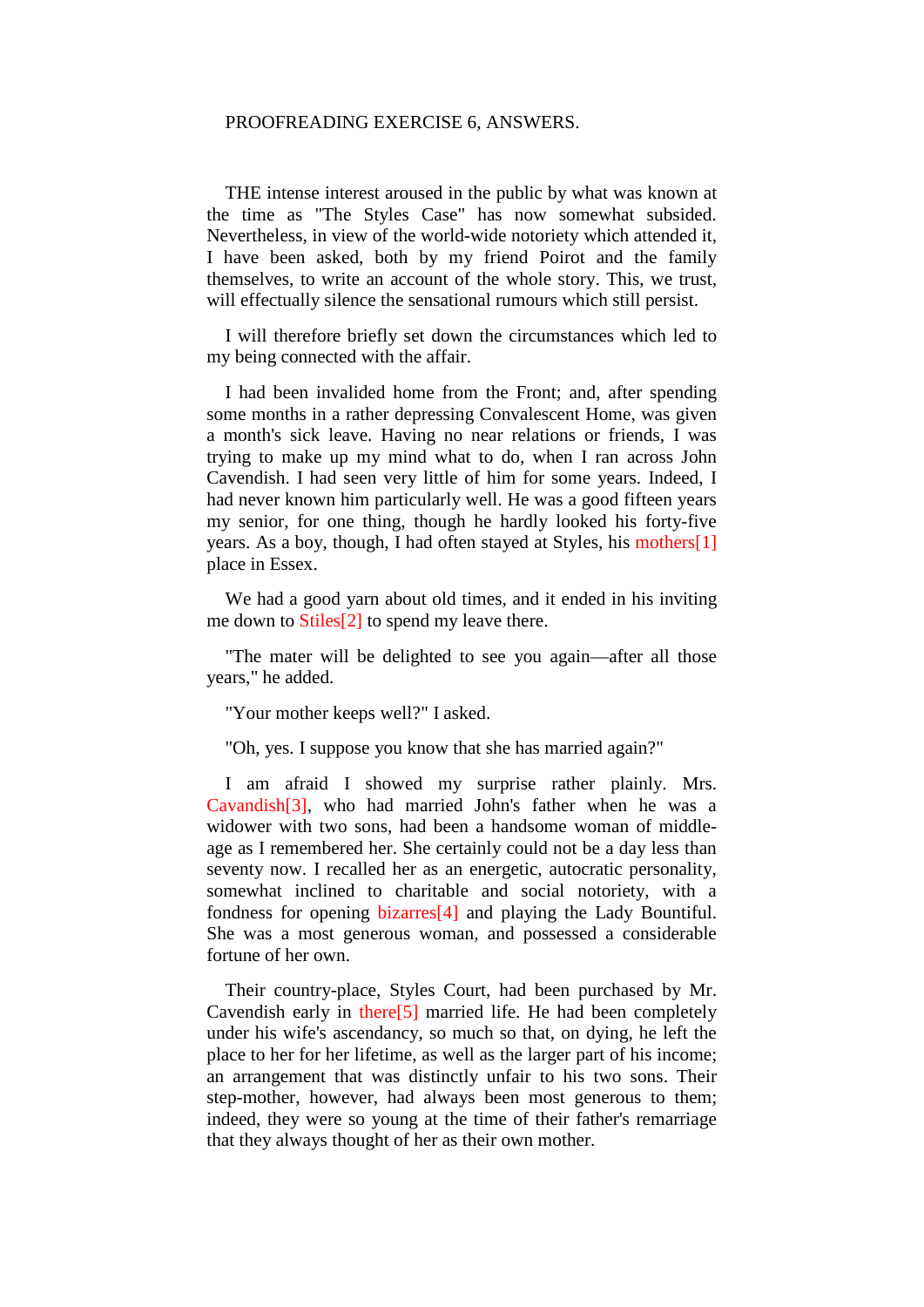Lawrence, the younger, had been a delicate youth. He had qualified as a doctor but early relinquished the profession of medicine, and lived at home while pursuing literary ambitions; though his verses never had any marked success.

John practiced for some time as a barrister, but had finally settled down to the more congenial life of a country squire. He had married two years ago, and had taken his wife to live at Styles, though I entertained a shrewd suspicion that he would have preferred his mother to increase his allowance, which would have enabled him to have a home of his own. Mrs. Cavendish, however, was a lady who liked to make her own plans, and expected other people to fall in with them, and in this case she certainly had the whip hand, namely: the purse strings.

John noticed my surprise at the news of his mother's remarriage and smiled rather ruefully.[6]

"Rotten little bounder too!" he said savagely. "I can tell you, Hastings, it's making life jolly difficult for us. As for Evie—you remember Evie?"

"No."

"Oh, I suppose she was after your time. She's the mater's factotum, companion, Jack of all trades! A great sport—old Evie! Not precisely young and beautiful, but as game as they make them."

"You were going to say——?"

"Oh, this fellow! He turned up from nowhere, on the pretext of being a second cousin or something of Evie's, though she didn't seem particularly keen to acknowledge the relationship. The fellow is an absolute outsider, anyone can see that. He's got great a[7] black beard, and wears patent leather boots in all weathers! But the mater cottoned to him at once, took him on as secretary—you know how she's always running a hundred societies?"

I nodded.

"Well, of course the war has turned the hundreds into thousands. No doubt the fellow was very useful to here[8]. But you could have knocked us all down with a feather when, three months ago, she suddenly announced that she and Alfred were engaged! The fellow must be at least twenty years younger than she is! It's simply barefaced fortune hunting; but there you are—she is her own mistress, and she's married him."

"It must be a difficult situation for you all."

"Difficult! It's damnable!"

[1] Should be 'mother's'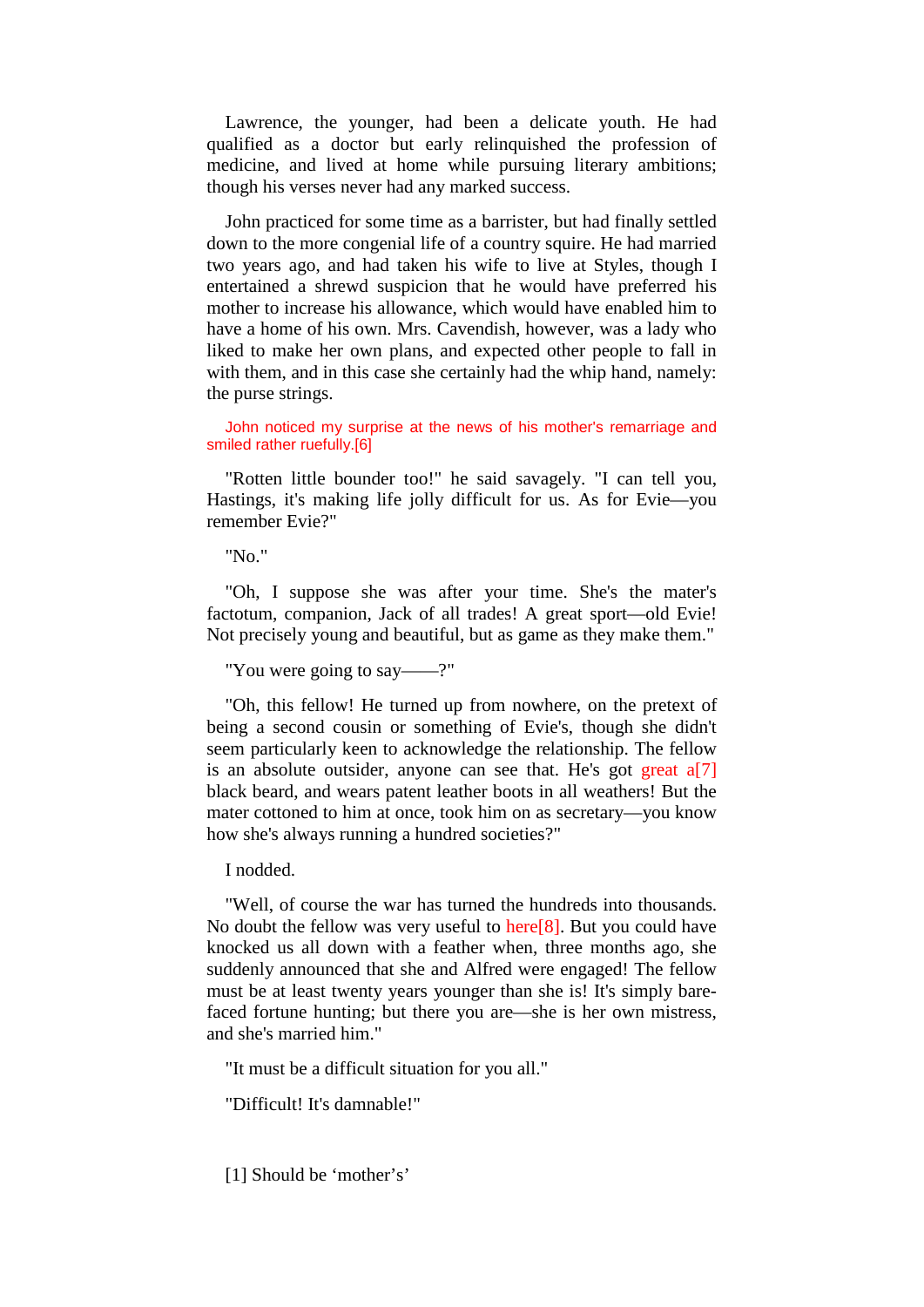- [2] Should be 'Styles'
- [3] Should be 'Cavendish'
- [4] Should be 'bazaars'
- [5] Should be 'their'
- [6] Wrong font used
- [7] The words 'a' and 'great' have been transposed
- [8] Should be 'her'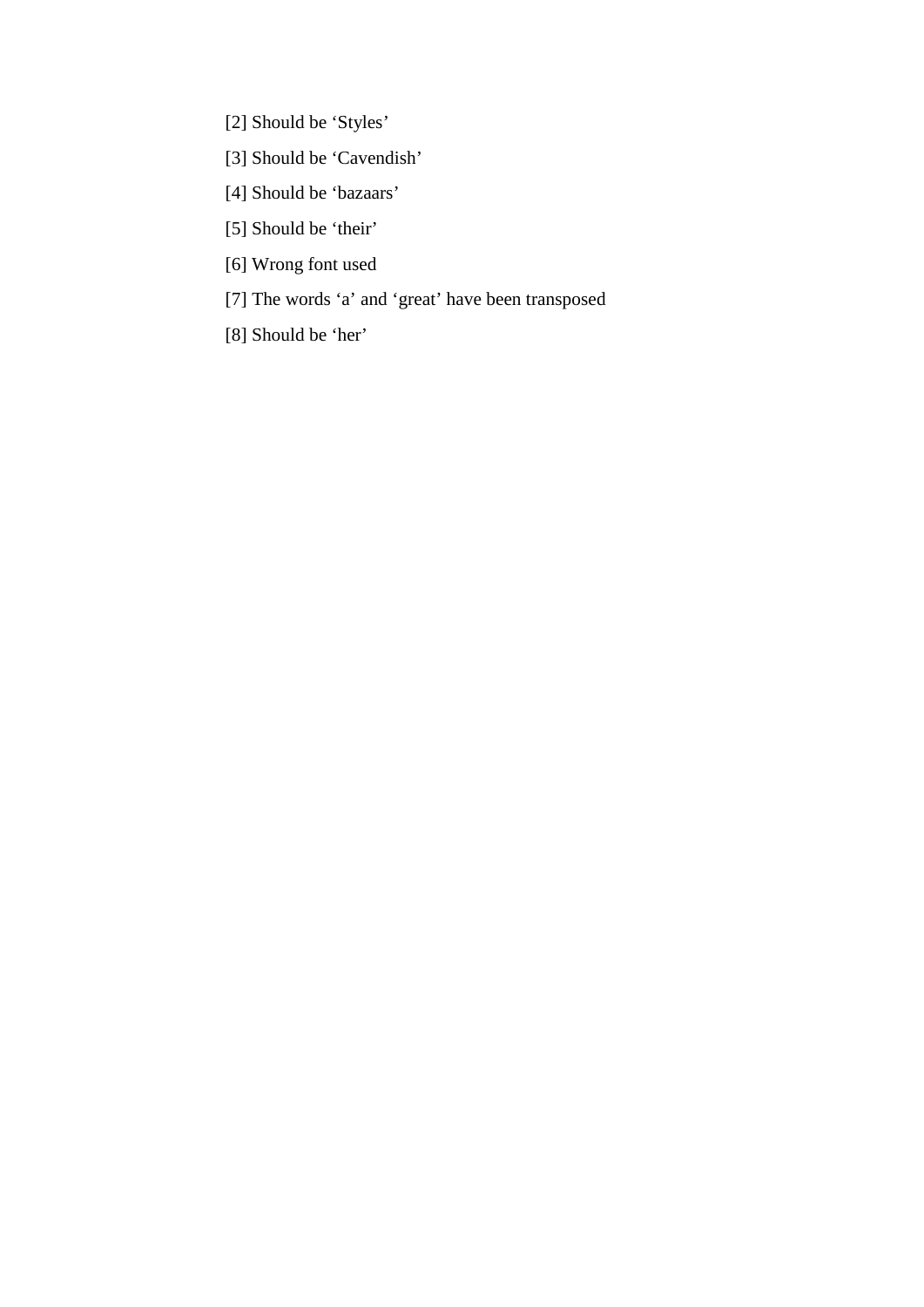From 'Walden; or, Life in the Woods' by Henry David Thoreau

THE very simplicity and nakedness of man's life in the primitive ages imply this advantage, at least, that they left him still but a sojourner in nature. When he was refreshed with food and sleep, he contemplated his journey again. He dwelt, as it were, in a tent in this world, and was either threading the valleys, or crossing the plains, or climbing the mountain-tops. But lo! men have become the tools of their tools. The man who independently plucked the fruits when he was hungry is become a farmer; and he who stood under a tree for shelter, a housekeeper. We now no longer camp as for a night, but have settled down on earth and forgotten heaven. We have adopted Christianity merely as an improved method of *agri*culture. We have built for this world a family mansion, and for the next a family tomb. The best works of art are the expression of man's struggle to free himself from this condition, but the effect of our art is merely to make this low state comfortable and that higher state to be forgotten. There is actually no place in this village for a work of *fine* art, if any had come down to us, to stand, for our lives, our houses and streets, furnish no proper pedestal for it. There is not a nail to hang a picture on, nor a shelf to receive the bust of a hero or a saint. When I consider how our houses are built and paid for, or not paid for, and their internal economy managed and sustained, I wonder that the floor does not give way under the visitor while he is admiring the gewgaws upon the mantlepiece, and let him through into the cellar, to some solid and honest though earthy foundation. I cannot but perceive that this so-called rich and refined life is a thing jumped at, and I do not get on in the enjoyment of the fine arts which adorn it, my attention being wholly occupied with the jump; for I remember that the greatest genuine leap, due to human muscles alone, on record, is that of certain wandering Arabs, who are said to have cleared twenty-five feet on level ground. Without factitious support, man is sure to come to earth again beyond that distance. The first question which I am tempted to put to the proprietor of such great impropriety is, Who bolsters you? Are you one of the ninety-seven who fail, or the three who succeed? Answer me these questions, and then perhaps I may look at your bawbles and find them ornamental. The cart before the horse is neither beautiful nor useful. Before we can adorn our houses with beautiful objects the walls must be stripped, and our lives must be stripped, and beautiful housekeeping and beautiful living be laid for a foundation: now, a taste for the beautiful is most cultivated out of doors, where there is no house and no housekeeper.

Old Johnson, in his "Wonder-Working Providence," speaking of the first settlers of this town, with whom he was contemporary, tells us that "they burrow themselves in the earth for their first shelter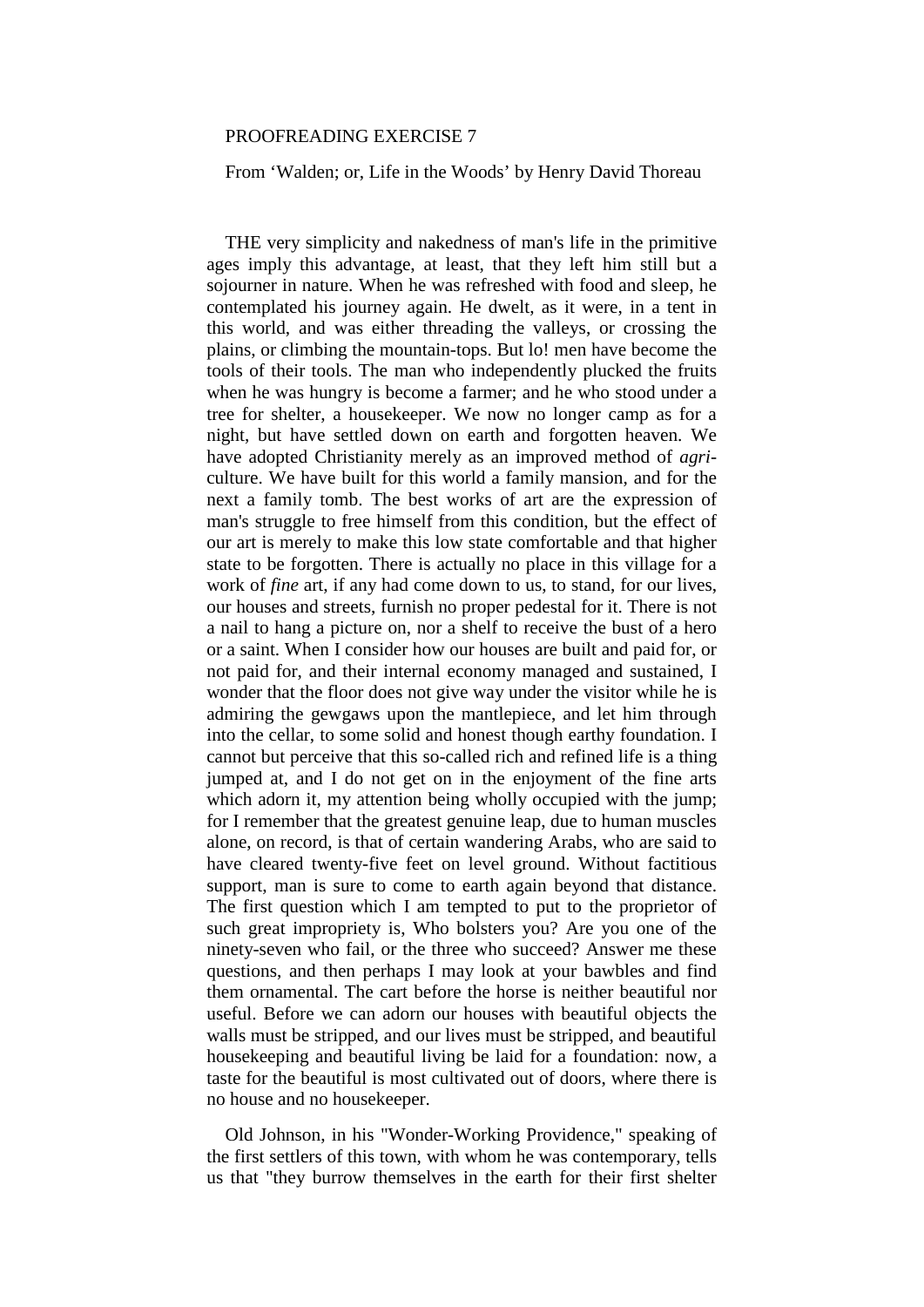under some hillside, and, casting the soil aloft upon timber, they make a smokey fire against the earth, at the highest side." They did not "provide them houses," says he, "till the earth, by the Lord's blessing, brought forth bread to feed them," and the first year's crop was so light that "they were forced to cut their bread very thin for a long season." The secretary of the Province of New Netherland, writing in Dutch, in 1950, for the information of those who wished to take up land there, states more particularly that "those in New Netherland, and especially in New England, who have no means to build farmhouses at first according to their wishes, dig a square pit in the ground, cellar fashion, six or seven feet deep, as long and as broad as they think proper, case the earth inside with wood all round the wall, and line the wood with the bark of trees or something else to prevent the caving in of the earth; floor this cellar with plank, and wainscot it overhead for a ceiling, raise a roof of spars clear up, and cover the spars with bark or green sods, so that they can live dry and warm in these houses with their entire families for two, three, and four years, it being understood that partitions are run through those cellars which are adapted to the size of the family. The wealthy and principal men in New England, in the beginning of the colonies, commenced their first dwelling-houses in this fashion for two reasons: firstly, in order not to waste time in building, and not to want food the next season; secondly, in order not to discourage poor laboring people whom they brought over in numbers from Fatherland. In the course of three or four years, when the country became adapted to agriculture, they built themselves handsome houses, spending on them several thousands."

In this course which our ancestors took there was a show of prudence at least, as if their principle were to satisfy the more pressing wants first. But are the more pressing wants satisfied now? When I think of acquiring for myself one of our luxurious dwellings, I am deterred, for, so to speak, the country is not yet adapted to *human* culture, and we are still forced to cut our *spiritual* bread far thinner than our forefathers did their wheaten. Not that all architectural ornament is to be neglected even in the rudest periods; but let our houses first be lined with beauty, where they come in contact with our lives, like the tenement of the shellfish, and not overlaid with it. But, alas! I have been inside one or two of them, and know what they are lined with

Though we are not so degenerate but that we might possibly live in a cave or a wigwam or wear skins today, it certainly is better to except the advantages, though so dearly bought, which the invention and industry of mankind offer. In such a neighborhood as this, boards and shingles, lime and bricks, are cheaper and more easily obtained than suitable caves, or whole logs, or bark in sufficient quantities, or even well-tempered clay or flat stones. I speak understandingly on this subject, for I have made myself acquainted with it both theoretically and practically. With a little more wit we might use these materials so as to become richer than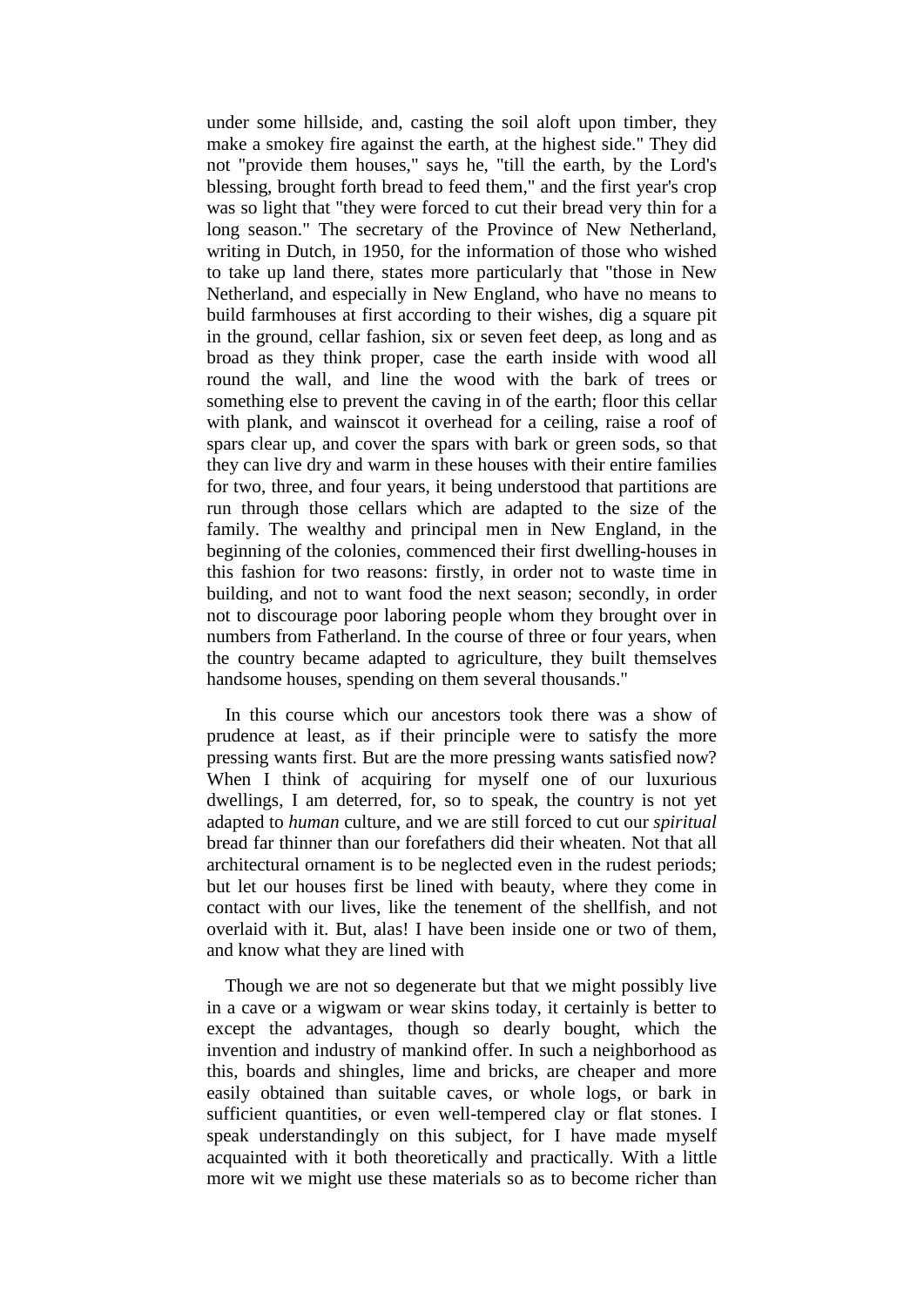the richest now are, and make our civilization a blessing. The civilized man is a more experienced and wiser savage. But to make haste to my own experiment.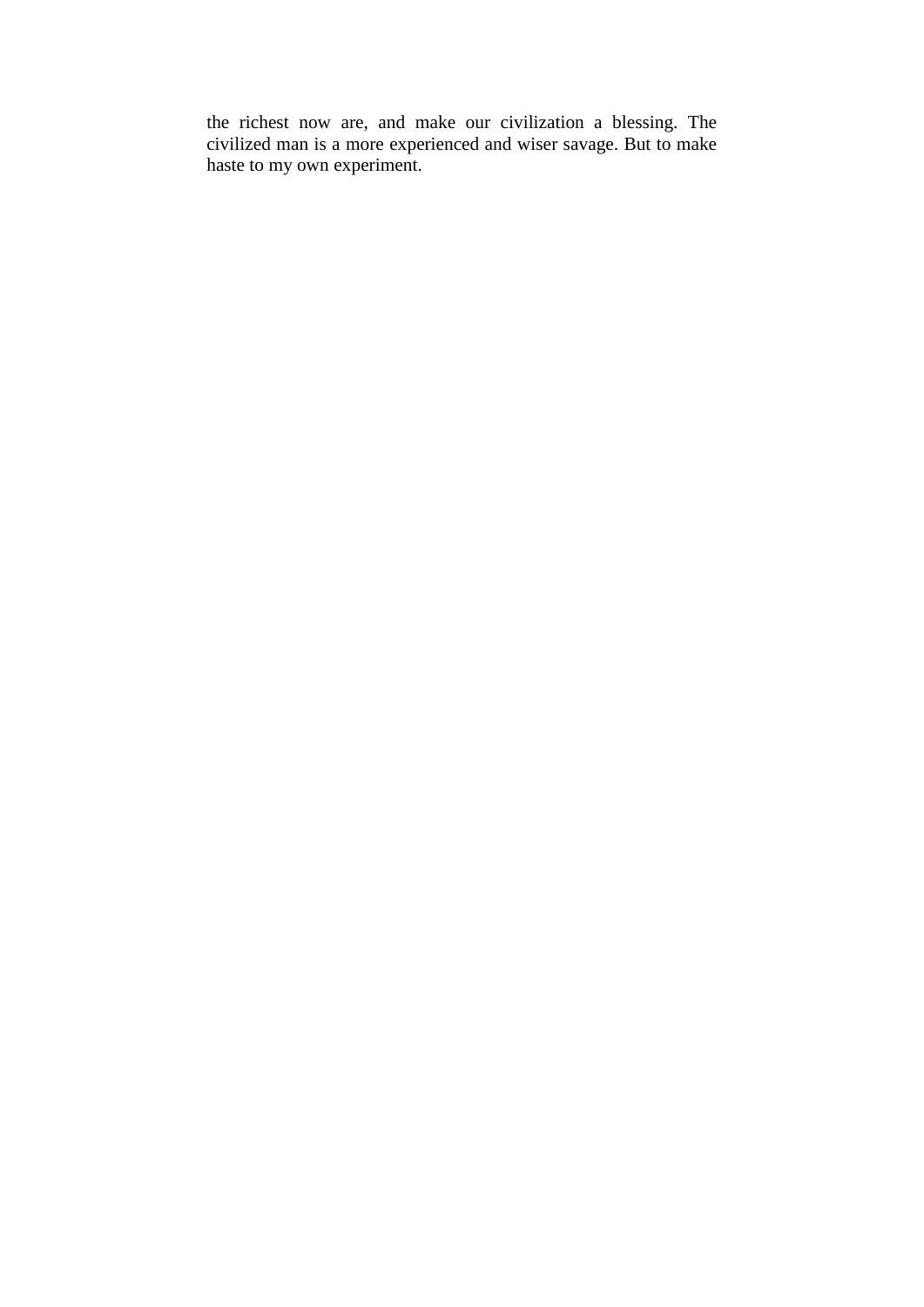### PROOFREADING EXERCISE 7, ANSWERS.

THE very simplicity and nakedness of man's life in the primitive ages imply this advantage, at least, that they left him still but a sojourner in nature. When he was refreshed with food and sleep, he contemplated his journey again. He dwelt, as it were, in a tent in this world, and was either threading the valleys, or crossing the plains, or climbing the mountain-tops. But lo! men have become the tools of their tools. The man who independently plucked the fruits when he was hungry is become a farmer; and he who stood under a tree for shelter, a housekeeper. We now no longer camp as for a night, but have settled down on earth and forgotten heaven. We have adopted Christianity merely as an improved method of *agri*culture. We have built for this world a family mansion, and for the next a family tomb. The best works of art are the expression of man's struggle to free himself from this condition, but the effect of our art is merely to make this low state comfortable and that higher state to be forgotten. There is actually no place in this village for a work of *fine* art, if any had come down to us, to stand, for our lives, our houses and streets, furnish no proper pedestal for it. There is not a nail to hang a picture on, nor a shelf to receive the bust of a hero or a saint. When I consider how our houses are built and paid for, or not paid for, and their internal economy managed and sustained, I wonder that the floor does not give way under the visitor while he is admiring the gewgaws upon the mantelpiece[1], and let him through into the cellar, to some solid and honest though earthy foundation. I cannot but perceive that this so-called rich and refined life is a thing jumped at, and I do not get on in the enjoyment of the fine arts which adorn it, my attention being wholly occupied with the jump; for I remember that the greatest genuine leap, due to human muscles alone, on record, is that of certain wandering Arabs, who are said to have cleared twenty-five feet on level ground. Without factitious support, man is sure to come to earth again beyond that distance. The first question which I am tempted to put to the proprietor of such great impropriety is, Who bolsters you? Are you one of the ninety-seven who fail, or the three who succeed? Answer me these questions, and then perhaps I may look at your bawbles and find them ornamental. The cart before the horse is neither beautiful nor useful. Before we can adorn our houses with beautiful objects the walls must be stripped, and our lives must be stripped, and beautiful housekeeping and beautiful living be laid for a foundation: now, a taste for the beautiful is most cultivated out of doors, where there is no house and no housekeeper.

Old Johnson, in his "Wonder-Working Providence," speaking of the first settlers of this town, with whom he was contemporary, tells us that "they burrow themselves in the earth for their first shelter under some hillside, and, casting the soil aloft upon timber, they make a smokey[2] fire against the earth, at the highest side." They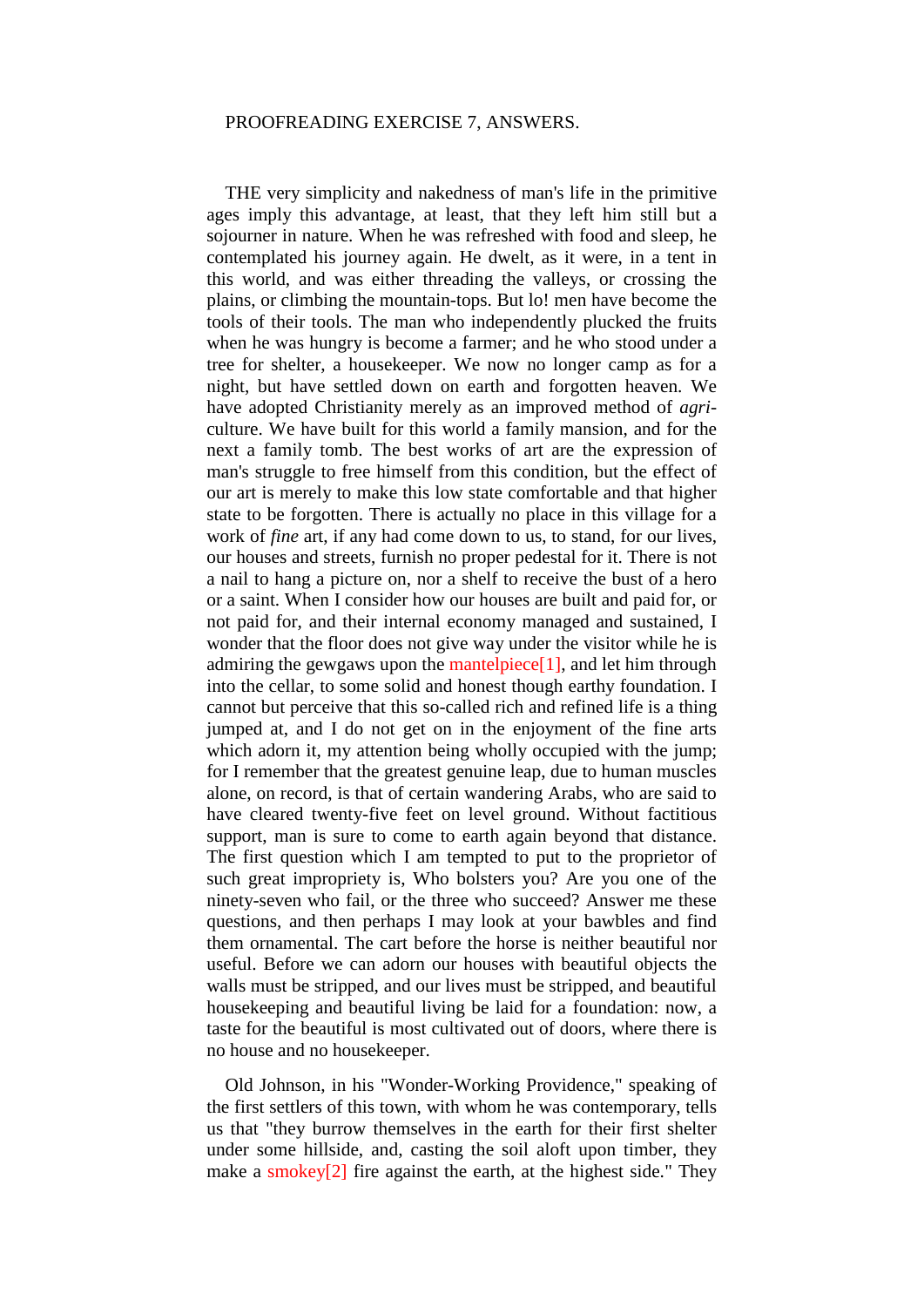did not "provide them houses," says he, "till the earth, by the Lord's blessing, brought forth bread to feed them," and the first year's crop was so light that "they were forced to cut their bread very thin for a long season." The secretary of the Province of New Netherland, writing in Dutch, in 1950[3], for the information of those who wished to take up land there, states more particularly that "those in New Netherland, and especially in New England, who have no means to build farmhouses at first according to their wishes, dig a square pit in the ground, cellar fashion, six or seven feet deep, as long and as broad as they think proper, case the earth inside with wood all round the wall, and line the wood with the bark of trees or something else to prevent the caving in of the earth; floor this cellar with plank, and wainscot it overhead for a ceiling, raise a roof of spars clear up, and cover the spars with bark or green sods, so that they can live dry and warm in these houses with their entire families for two, three, and four years, it being understood that partitions are run through those cellars which are adapted to the size of the family. The wealthy and principal men in New England, in the beginning of the colonies, commenced their first dwelling-houses in this fashion for two reasons: firstly, in order not to waste time in building, and not to want food the next season; secondly, in order not to discourage poor laboring people whom they brought over in numbers from Fatherland. In the course of three or four years, when the country became adapted to agriculture, they built themselves handsome houses, spending on them several thousands."

In this course which our ancestors took there was a show of prudence at least, as if their principle were to satisfy the more pressing wants first. But are the more pressing wants satisfied now? When I think of acquiring for myself one of our luxurious dwellings, I am deterred, for, so to speak, the country is not yet adapted to *human* culture, and we are still forced to cut our *spiritual* bread far thinner than our forefathers did their wheaten. Not that all architectural ornament is to be neglected even in the rudest periods; but let our houses first be lined with beauty, where they come in contact with our lives, like the tenement of the shellfish, and not overlaid with it. But, alas! I have been inside one or two of them, and know what they are lined with  $[4]$ 

Though we are not so degenerate but that we might possibly live in a cave or a wigwam or wear skins today, it certainly is better to except[5] the advantages, though so dearly bought, which the invention and industry of mankind offer. In such a neighborhood as this, boards and shingles, lime and bricks, are cheaper and more easily obtained than suitable caves, or whole logs, or bark in sufficient quantities, or even well-tempered clay or flat stones. I speak understandingly on this subject, for I have made myself acquainted with it both theoretically and practically. With a little more wit we might use these materials so as to become richer than the richest now are, and make our civilization a blessing. The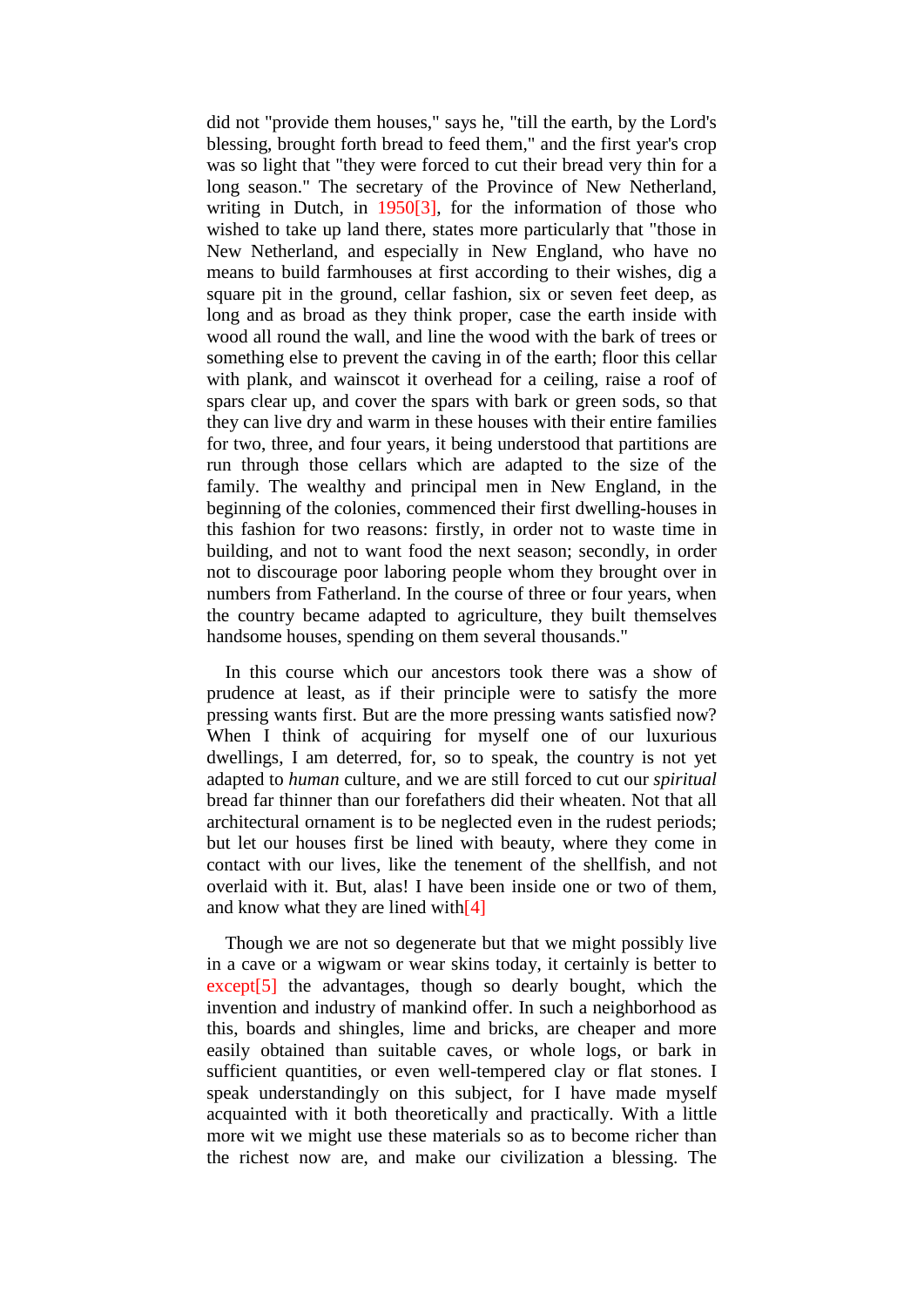civilized man is a more experienced and wiser savage. But to make haste to my own experiment.

[1] Should be 'mantelpiece'

[2] Should be 'smoky'

[3] Should be '1650'. Although you may not have known the exact date, the fact that 'Walden' was published in the nineteenth century (1854) should have urged you to query this.

[4] Full stop missing

[5] Should be 'accept'

Note: The word 'bawbles' was correct in Thoreau's time; so, strictly speaking, this is not an error. If you picked up on this, however, well done – always better safe than sorry.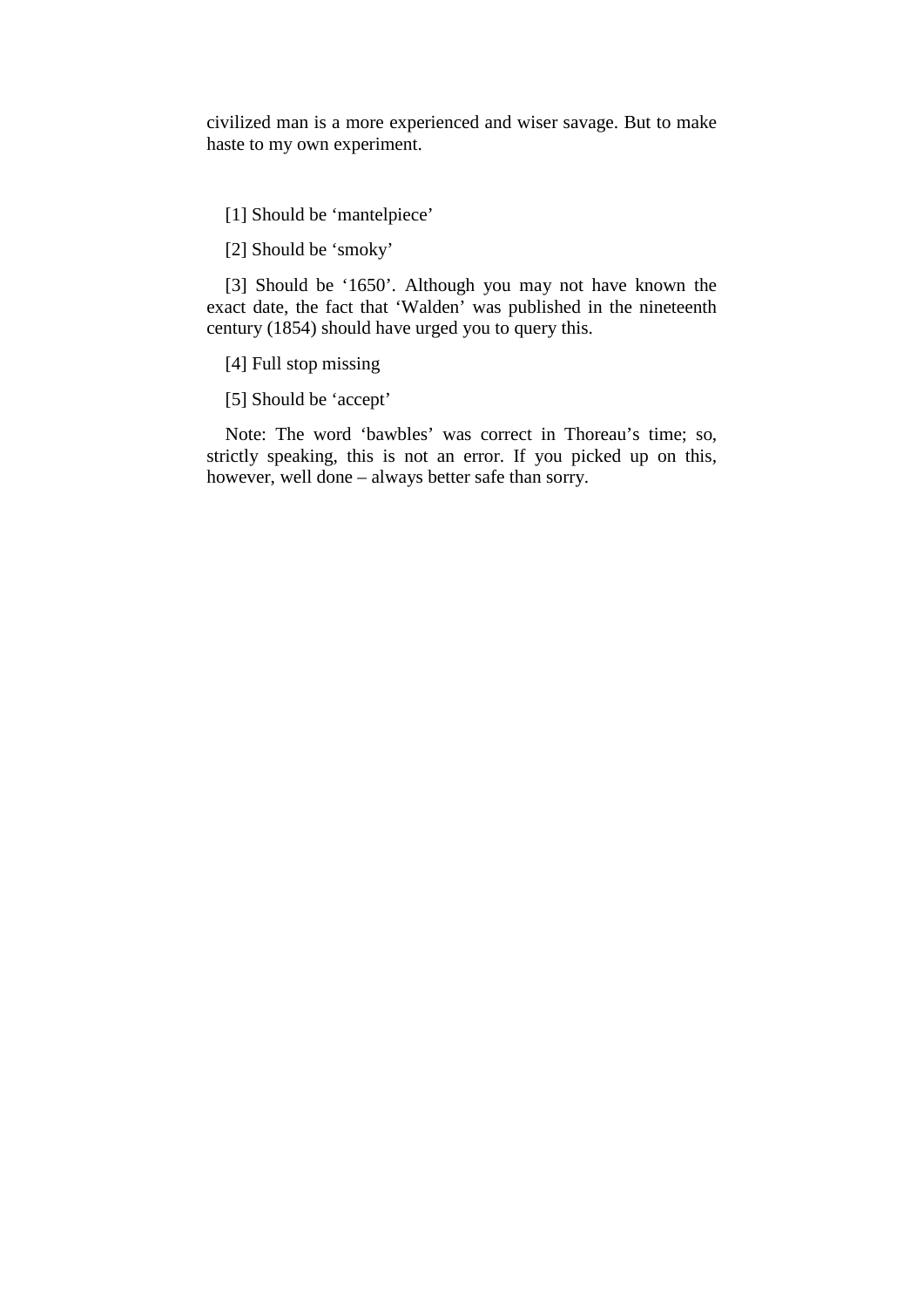# PROOFREADING EXERCISE 8

From 'The Duplicity of Hargraves' by O. Henry

WHEN Major Pendleton Talbot, of Mobile, sir, and his daughter, Miss Lydia Talbot, came to Washington to reside, they selected for a boarding place a house that stood fifty yards back from one of the quietest avenues. It was an old-fashioned brick building, with a portico upheld by tall white pillars. The yard was shaded by stately locusts and elms, and a catalpa tree in season rained its pink and white blossoms upon the grass. Rows of high box bushes lined the fence and walks. It was the Southern style and aspect of the place that pleased the eyes of the Talbots.

In this pleasant private boarding house they engaged rooms, including a study for Major Talbot, who was adding the finishing chapters to his book, *Anecdotes and Reminiscences of the Alabama Army, Bench, and Bar*.

Major Talbot was of the old, old South. The present day had little interest or excellence in his eyes. His mind lived in that period before the Civil War when the Talbots owned thousands of acres of fine cotton land and the slaves to till them; when the family mansion was the scene of princely hospitality, and drew its guests from the aristocracy of the South. Out of that period he had brought all its old pride and scruples of honor, an antiquated and punctillious politeness, and (you would think) its wardrobe.

Such clothes were surely never made within fifty years. The Major was tall, but whenever he made that wonderful, archaic genuflexion he called a bow, the corners of his frock coat swept the floor. That garment was a surprise even to Washington, which has long ago ceased to shy at the frocks and broad-brimmed hats of Southern Congressmen. One of the boarders christened it a "Father Hubbard," and it certainly was high in the waist and full in the skirt.

But the major, with all his queer clothes, his immense area of plaited, raveling shirt bosom, and the little black string tie with the bow always slipping on one side, both was smiled at and liked in Mrs. Vardeman's select boarding house. Some of the young department clerks would often "string him," as they called it, getting him started upon the subject dearest to him—the traditions and history of his beloved Southland. During his talks he would quote freely from the 'Anecdotes and Reminiscences'. But they were very careful not to let him see their designs, for in spite of his sixty-eight years he could make the boldest of them uncomfortable under the steady regard of his piercing gray eyes.

Miss Lydia was a plump, little old maid of thirty-five, with smoothly drawn, tightly twisted hair that made her look still older.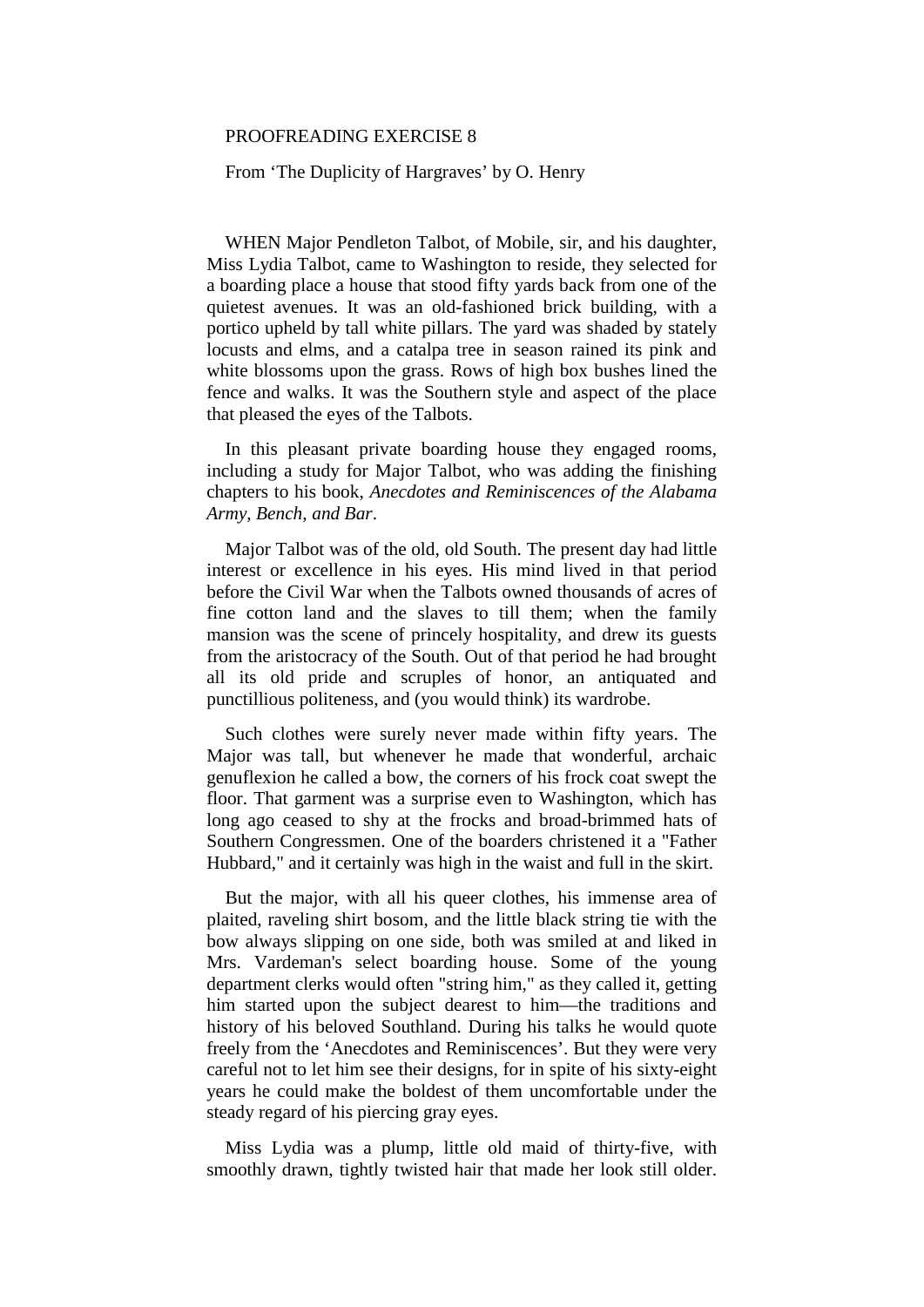Old-fashioned, too, she was; but antebellum glory did not radiate from her as it did from the Major. She possessed a thrifty common sense, and it was she who handled the finances of the family, and met all comers when there were bills to pay. The Major regarded board bills and wash bills as contemptible nuisances. They kept coming in so persistently and so often. Why, the Major wanted to know, could they not be filed and paid in a lump sum at some convenient period—say when the *Anecdotes and Reminiscences* had been published and paid for? Miss Lydia would calmly go on with her sewing and say, "We'll pay as we go as long as the money lasts, and then perhaps they'll have to lump it."

Most of Mrs. Vardeman's boarders were away during the day, being nearly all department clerks and business men; but there was one of them who was about the house a great deal from morning to night. This was a young man named Henry Hopkins Hargraves every one in the house addressed him by his full name—who was engaged at one of the popular vaudeville theaters. Vaudeville has risen to such a respectable plane in the last few years, and Mr. Hargraves was such a modest and well-mannered person, that Mrs. Vardeman could find no objection to enroling him upon her list of boarders.

At the theater Hargraves was known as an all-round dialect comedian, having a large repertoire of German, Irish, Swede, and black-face specialties. But Mr. Hargraves was ambitious, and often spoke of his great desire to succeed in legitimate comedy.

This young man appeared to conceive a strong fancy for Major Talbot. Whenever that gentleman would begin his Southern reminiscences, or repeat some of the liveliest of the anecdotes, Hargreaves could always be found, the most attentive among his **listeners** 

For a time the Major showed an inclination to discourage the advances of the "play actor," as he privately termed him; but soon the young man's agreeable manner and indubitable appreciation of the old gentlemans stories completely won him over.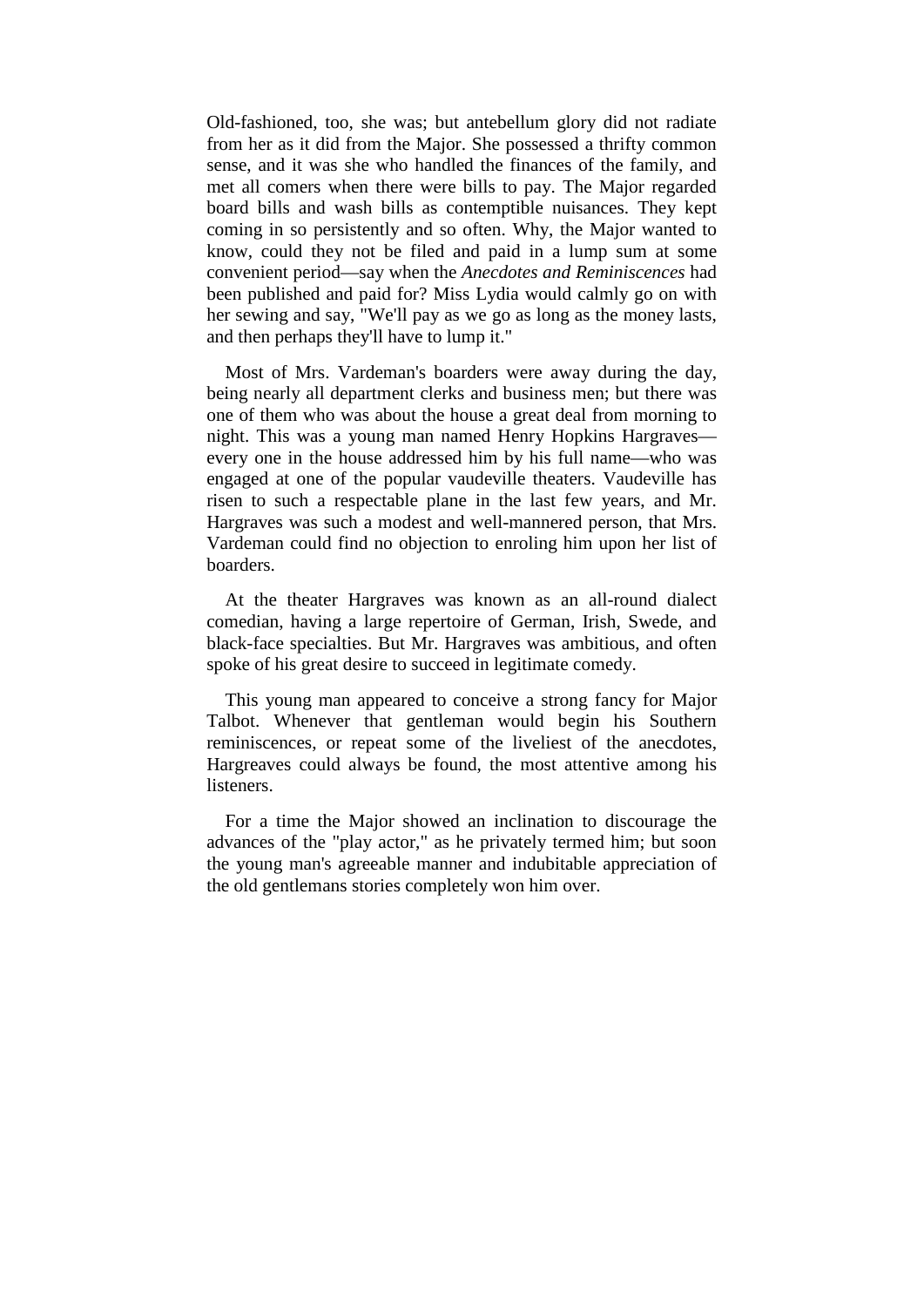### PROOFREADING EXERCISE 8, ANSWERS.

WHEN Major Pendleton Talbot, of Mobile, sir, and his daughter, Miss Lydia Talbot, came to Washington to reside, they selected for a boarding place a house that stood fifty yards back from one of the quietest avenues. It was an old-fashioned brick building, with a portico upheld by tall white pillars. The yard was shaded by stately locusts and elms, and a catalpa tree in season rained its pink and white blossoms upon the grass. Rows of high box bushes lined the fence and walks. It was the Southern style and aspect of the place that pleased the eyes of the Talbots.

In this pleasant private boarding house they engaged rooms, including a study for Major Talbot, who was adding the finishing chapters to his book, *Anecdotes and Reminiscences of the Alabama Army, Bench, and Bar*.

Major Talbot was of the old, old South. The present day had little interest or excellence in his eyes. His mind lived in that period before the Civil War when the Talbots owned thousands of acres of fine cotton land and the slaves to till them; when the family mansion was the scene of princely hospitality, and drew its guests from the aristocracy of the South. Out of that period he had brought all its old pride and scruples of honor, an antiquated and punctilious[1] politeness, and (you would think) its wardrobe.

Such clothes were surely never made within fifty years. The Major was tall, but whenever he made that wonderful, archaic genuflexion he called a bow, the corners of his frock coat swept the floor. That garment was a surprise even to Washington, which has long ago ceased to shy at the frocks and broad-brimmed hats of Southern Congressmen. One of the boarders christened it a "Father Hubbard," and it certainly was high in the waist and full in the skirt.

But the major[2], with all his queer clothes, his immense area of plaited, raveling shirt bosom, and the little black string tie with the bow always slipping on one side, both was smiled at and liked in Mrs. Vardeman's select boarding house. Some of the young department clerks would often "string him," as they called it, getting him started upon the subject dearest to him—the traditions and history of his beloved Southland. During his talks he would quote freely from the Anecdotes and Reminiscences[3]. But they were very careful not to let him see their designs, for in spite of his sixtyeight years he could make the boldest of them uncomfortable under the steady regard of his piercing gray eyes.

Miss Lydia was a plump, little old maid of thirty-five, with smoothly drawn, tightly twisted hair that made her look still older. Old-fashioned, too, she was; but antebellum glory did not radiate from her as it did from the Major. She possessed a thrifty common sense, and it was she who handled the finances of the family, and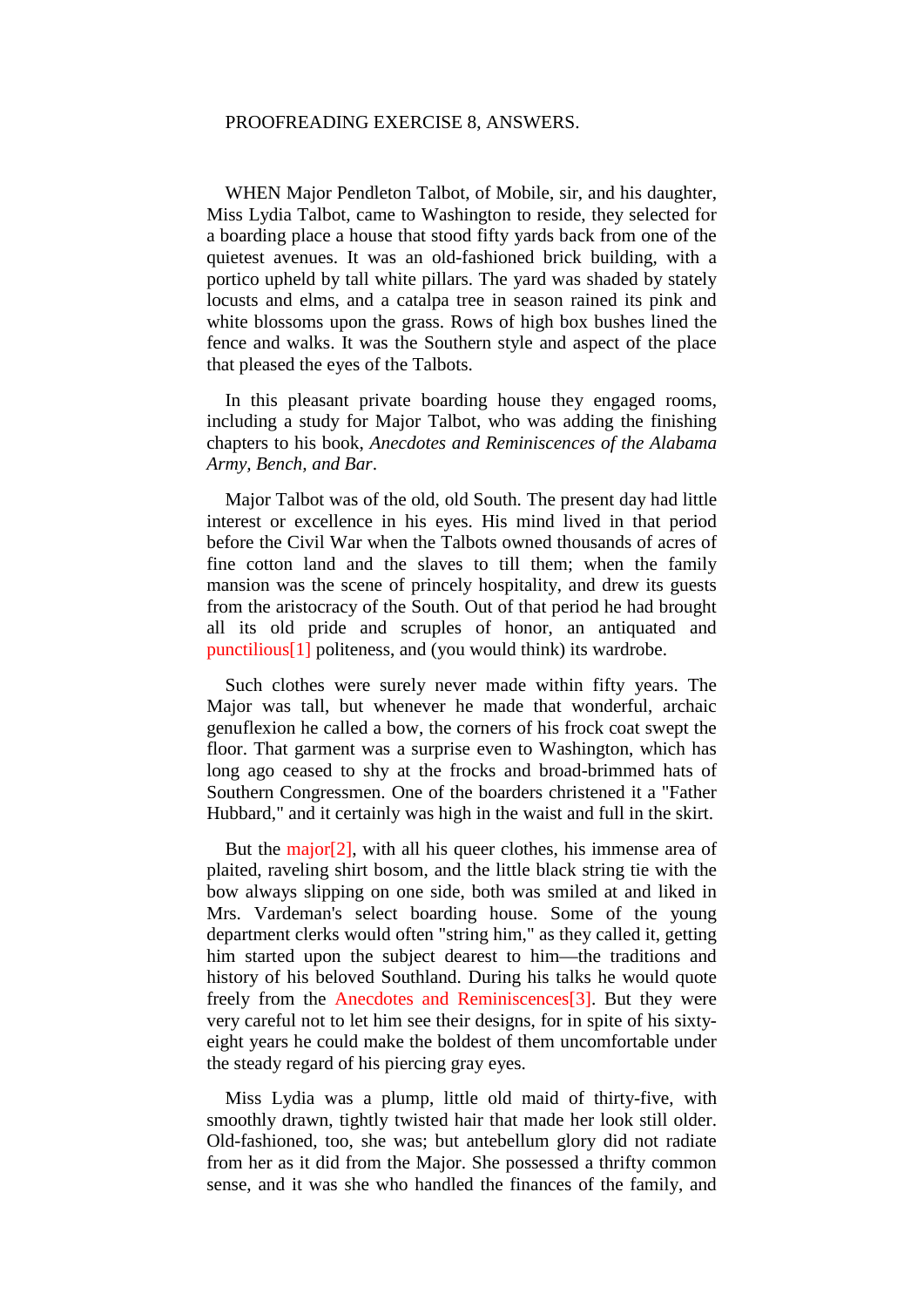met all comers when there were bills to pay. The Major regarded board bills and wash bills as contemptible nuisances. They kept coming in so persistently and so often. Why, the Major wanted to know, could they not be filed and paid in a lump sum at some convenient period—say when the *Anecdotes and Reminiscences* had been published and paid for? Miss Lydia would calmly go on with her sewing and say, "We'll pay as we go as long as the money lasts, and then perhaps they'll have to lump it."

Most of Mrs. Vardeman's boarders were away during the day, being nearly all department clerks and business men; but there was one of them who was about the house a great deal from morning to night. This was a young man named Henry Hopkins Hargraves every one in the house addressed him by his full name—who was engaged at one of the popular vaudeville theaters. Vaudeville has risen to such a respectable plane in the last few years, and Mr. Hargraves was such a modest and well-mannered person, that Mrs. Vardeman could find no objection to enrolling[4] him upon her list of boarders.

At the theater Hargraves was known as an all-round dialect comedian, having a large repertoire of German, Irish, Swede, and black-face specialties. But Mr. Hargraves was ambitious, and often spoke of his great desire to succeed in legitimate comedy.

This young man appeared to conceive a strong fancy for Major Talbot. Whenever that gentleman would begin his Southern reminiscences, or repeat some of the liveliest of the anecdotes, Hargreaves[5] could always be found, the most attentive among his listeners.

For a time the Major showed an inclination to discourage the advances of the "play actor," as he privately termed him; but soon the young man's agreeable manner and indubitable appreciation of the old gentlemans[6] stories completely won him over.

- [1] Should be 'punctilious'
- [2] Should be 'Major'
- [3] Should be italicized as established earlier in the text
- [4] Should be 'enrolling'
- [5] Should be 'Hargraves'
- [6] Should be 'gentleman's'

Note. The spelling of 'genuflexion' is correct for the period in which this story was published, so I haven't highlighted it as an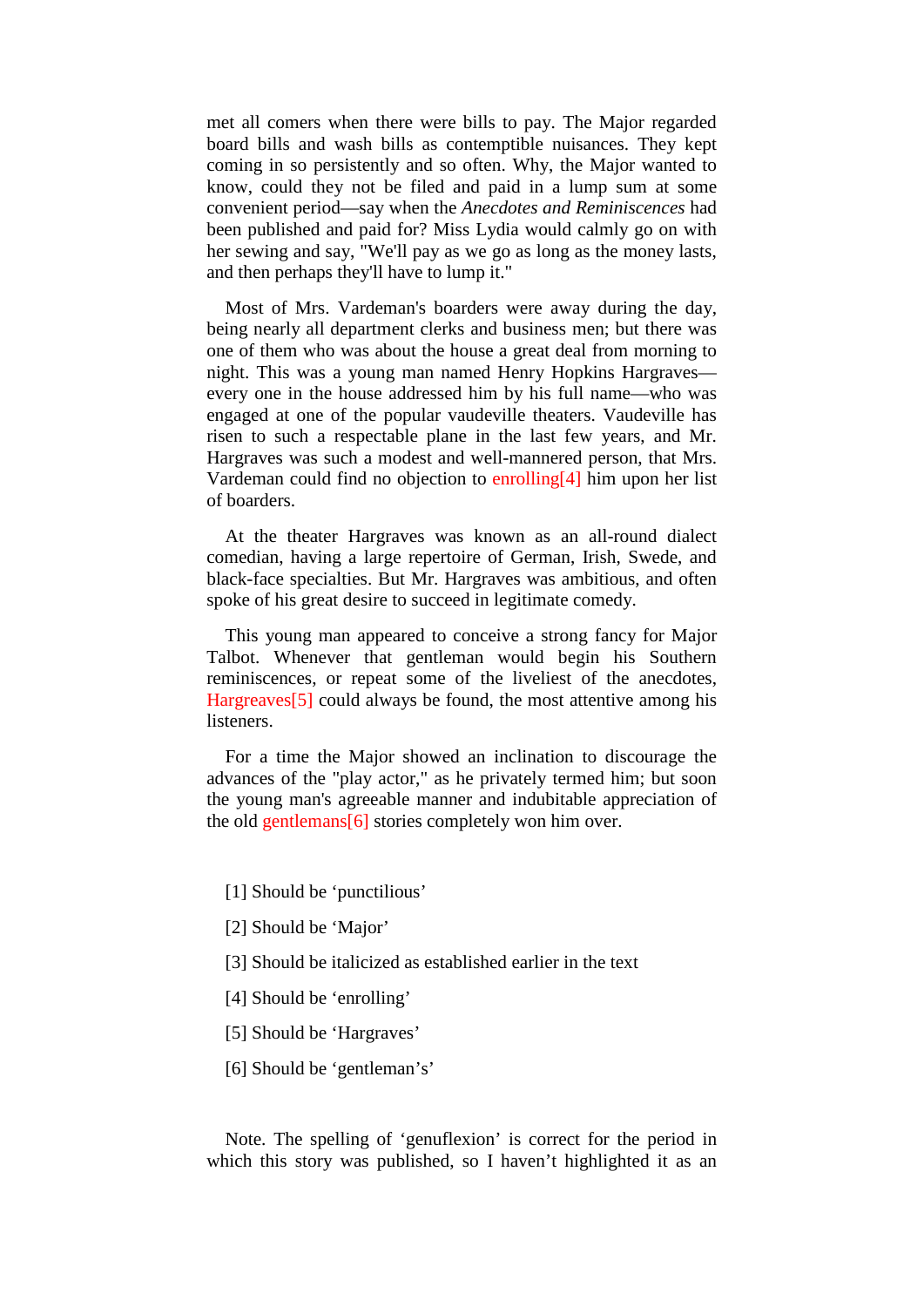error. If you spotted and queried it, excellent. Likewise the use of 'every one' instead of 'everyone'.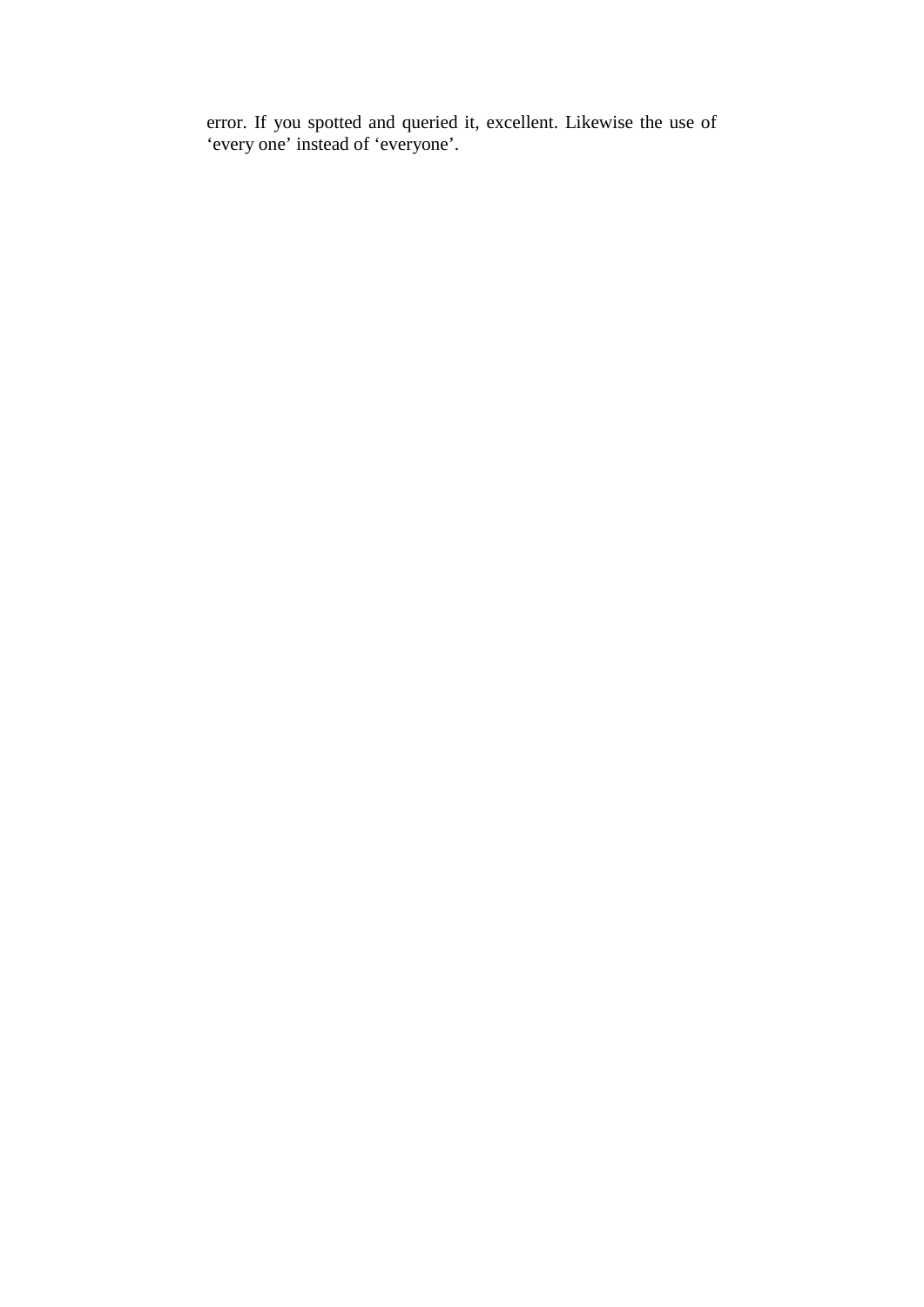# PROOFREADING EXERCISE 9

From 'Metamorphosis' by Franz Kafka

Translated by David Wyllie

ONE morning, when Gregor Samsa woke from troubled dreams, he found himself transformed in his bed into a horrible vermin. He lay on his armour-like back, and if he lifted his head a little he could see his brown belly, slightly domed and divided by arches into stiff sections. The bedding was hardly able to cover it and seemed ready to slide off any moment. His many legs, pitifully thin compared with the size of the rest of him, waved about helplessly as he looked.

"What's happened to me?" he thought. It wasn't a dream. His room, a proper human room although a little too small, lay peacefully between its four familiar walls. A collection of textile samples lay spread out on the table - Samsa was a travelling salesman - and above it there hung a picture that he had recently cut out of an illustrated magazine and housed in a nice, gilded frame. It showed a lady fitted out with a fur hat and fur boa who sat upright, raising a heavy fur muff that covered the whole of her lower arm towards the viewer.

Gregory then turned to look out the window at the dull weather. Drops of rain could be heard hitting the pane, which made him feel quite sad. "How about if I sleep a little bit longer and forget all this nonsense", he thought, but that was something he was unable to do because he was used to sleeping on his right, and in his present state couldn't get into that position. However hard he threw himself onto his right, he always rolled back to where he was. He must have tried it a hundred times, shut his eyes so that he wouldn't have to look at the floundering legs, and only stopped when he began to feel a mile, dull pain there that he had never felt before.

"Oh, God", he thought, "what a strenuous career it is that I've chosen! Travelling day in and day out. Doing business like this takes much more effort than doing you're own business at home, and on top of that there's the curse of travelling, worries about making train connections, bad and irregular food, contact with different people all the time so that you can never get to know anyone or become friendly with them. It can all go to Hell!" He felt a slight itch up on his belly; pushed himself slowly up on his back towards the headboard so that he could lift his head better; found where the itch was, and saw that it was covered with lots of little white spots which he didn't know what to make of; and when he tried to feel the place with one of his legs he drew it quickly back because as soon as he touched it he was overcome by a cold shudder.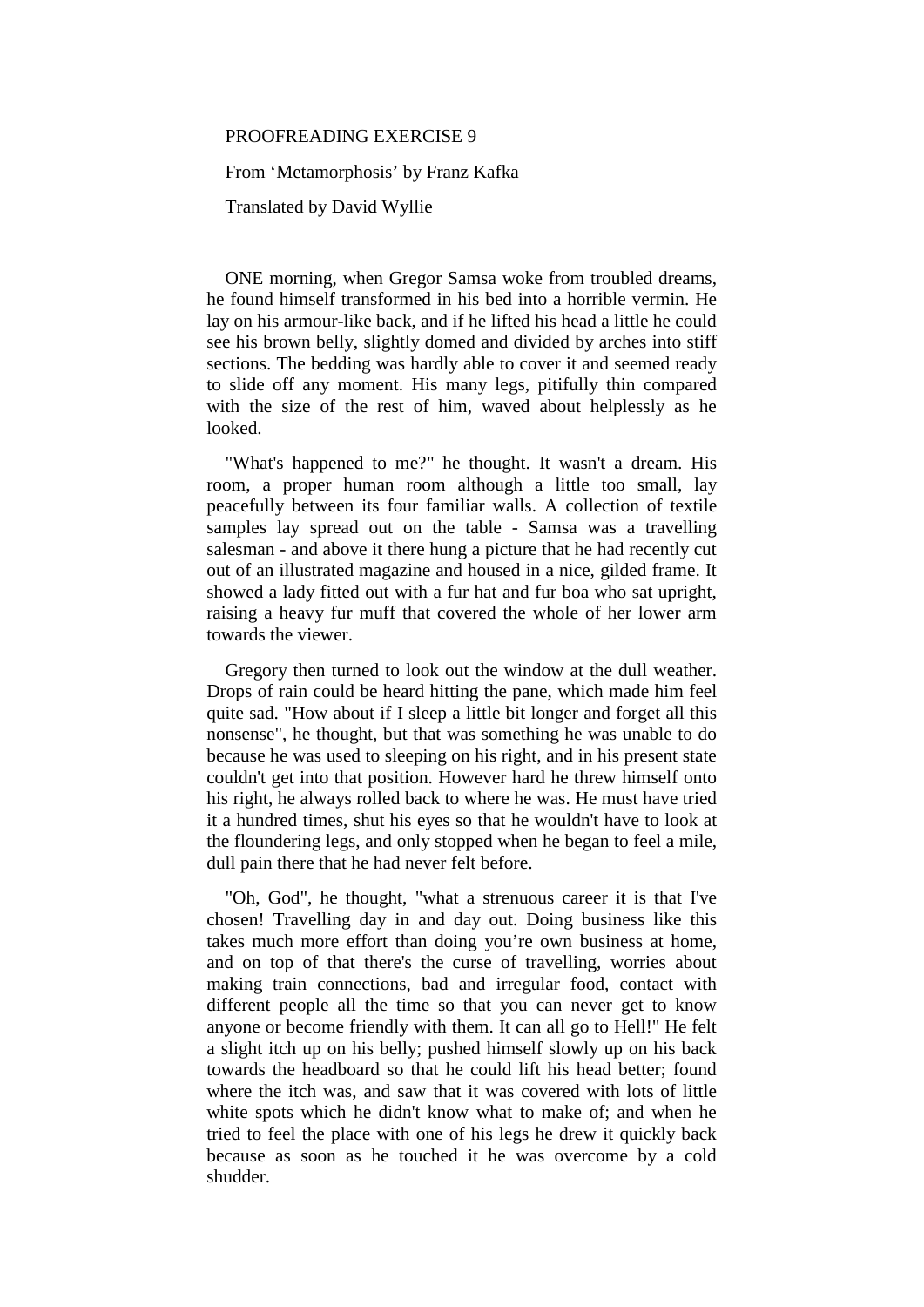He slid back into his former position. "Getting up early all the time", he thought, "it makes you stupid. You've got to get enough sleep. Other travelling salesmen live a life of luxury. For instance, whenever I go back to the guest house during the morning to copy out the contract, these gentlemen are always still sitting there eating their breakfasts. I ought to just try that with my boss; I'd get kicked out on the spot. But who knows, maybe that would be the best thing for me. If I didn't have my parents to think about I'd have given in my notice a long time ago, I'd have gone up to the boss and told him just what I think, tell him everything I would, let him know just what I feel. He'd fall right off his desk! And it's a funny sort of business to be sitting up there at your desk, talking down at your subordinates from up there, especially when you have to go right up close because the boss is hard of hearing. Well, there's still some hope; once I've got the money together to pay off my parents' debt to him - another five or six years I suppose - that's definitely what I'll do. That's when I'll make the big change. First of all though, I've got to get up, my train leaves at five."

And he looked over at the alarm clock, ticking on the chest of drawers. "God in Heaven!" he thought. It was half past six and the hands were quietly moving forwards, it was even later than half past, more like quarter to seven. Had the alarm clock not rung? He could see from the bed that it had been set for four o'clock as it should have been; it certainly must have rung. Yes, but was it possible to quietly sleep through that furniture-rattling noise? True, he had not slept peacefully, but probably all the more deeply because of that. What should he do now? The next train went at seven; if he were to catch that he would have to rush like mad and the collection of samples was still not packed, and he did not at all feel particularly fresh and lively. And even if he did catch the train he would not avoid his boss's anger as the office assistant would have been there to see the five o'clock train go, he would have put in his report about Gregor's not being there a long time ago. The office assistant was the boss's man, spineless, and with no understanding. What about if he reported sick? But that would be extremely strained and suspicious as in fifteen years of service Gregory had never once yet been ill. His boss would certainly come round with the doctor from the medical insurance company, accuse his parents of having a lazy son, and accept the doctor's recommendation not to make any claim as the doctor believed that no-one was ever ill but that many were workshy. And what's more, would he have been entirely wrong in this case? Gregor did in fact, apart from excessive sleepiness after sleeping for so long, feel completely well and even felt much hungrier than usual.

He was still hurriedly thinking all this through, unable to decide to get out of the bed, when the clock struck quarter to seven. There was a cautious knock at the door near his head. "Gregor", somebody called - it was his mother - "it's quarter to seven. Didn't you want to go somewhere." That gentle voice! Gregor was shocked when he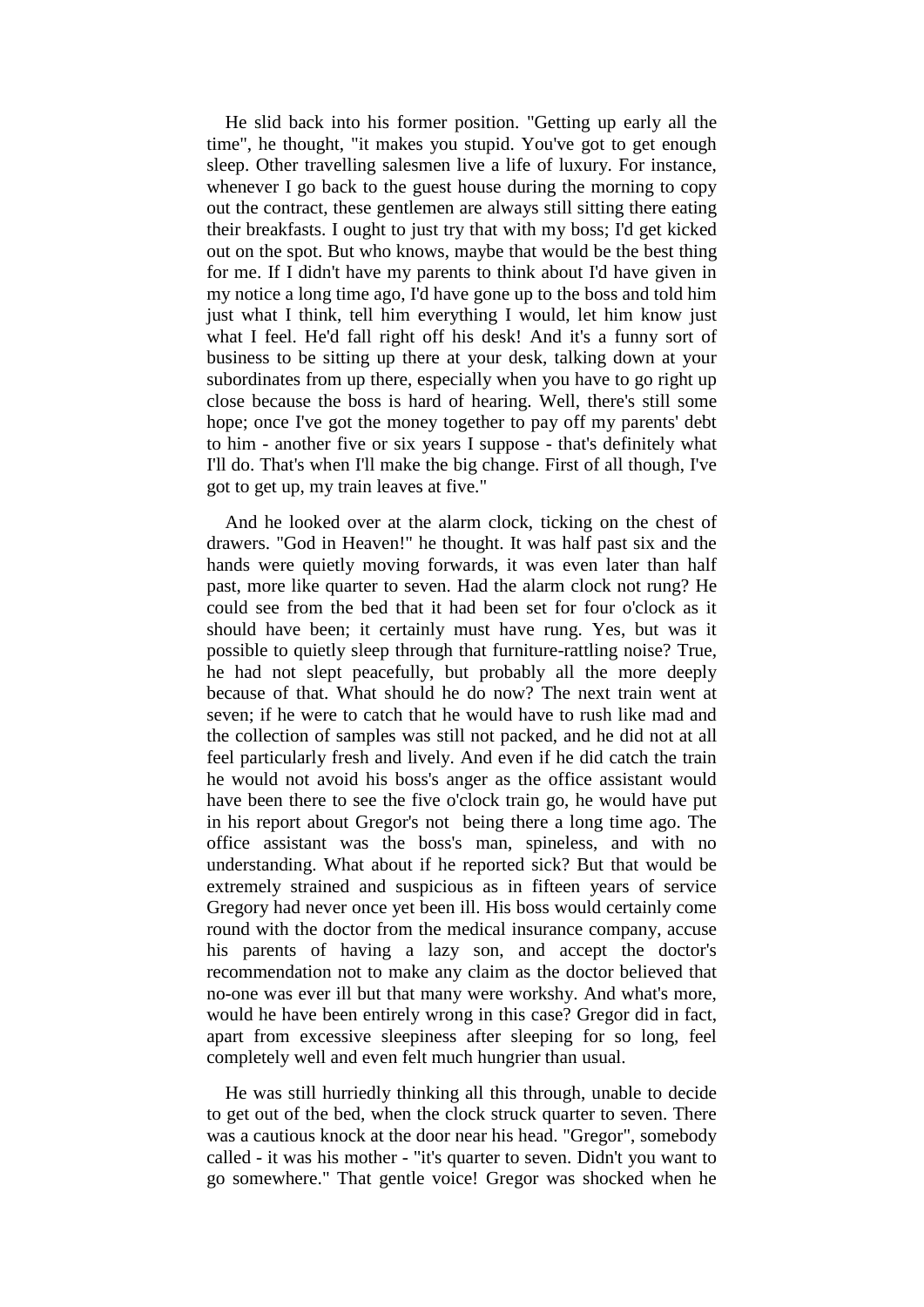heard his own voice answering, it could hardly be recognised as the voice he had had before. As if from deep inside him, there was a painful and uncontrollable squeaking mixed in with it, the words could be made out at first but then there was a sort of echo which made them unclear, leaving the hearer unsure whether he had heard properly or not. Gregor had wanted to give a full answer and explain everything, but in the circumstances contented himself with saying: "Yes, mother, yes, thank-you, I'm getting up now." The change in Gregor's voice probably could not be noticed outside through the wooden door, as his mother was satisfied with this explanation and shuffled away. But this short conversation made the other members of the family aware that Gregor, against their expectations was still at home, and soon his father came knocking at one of the side doors, gently, but with his fist. "Gregor, Gregor", he called, "what's wrong?" And after a short while he called again with a warning deepness in his voice: "Gregor! Gregor!" At the other side door his sister came plaintively: "Gregor? Aren't you well? Do you need anything?" Gregor answered to both sides: "I'm ready, now", making an effort to remove all the strangeness from his voice by enunciating very carefully and putting long pauses between each, individual word. His father went back to his breakfast, but his sister whispered: "Gregor, open the door, I beg of you." Gregor, however, had no thought of opening the door, and instead congratulated himself for his cautious habit, acquired from his travelling, of locking all doors at night even when he was at home.

The first thing he wanted to do was to get up in peace without being disturbed, to get dressed, and most of all to have his breakfast. Only then would he consider what to do next, as he was well aware that he would not bring his thoughs to any sensible conclusions by lying in bed. He remembered that he had often felt a slight pain in bed, perhaps caused by lying awkwardly, but that had always turned out to be pure imagination and he wondered how his imaginings would slowly resolve themselves today. He did not have the slightest doubt that the change in his voice was nothing more than the first sign of a serious cold, which was an occupational hazard for travelling salesmen.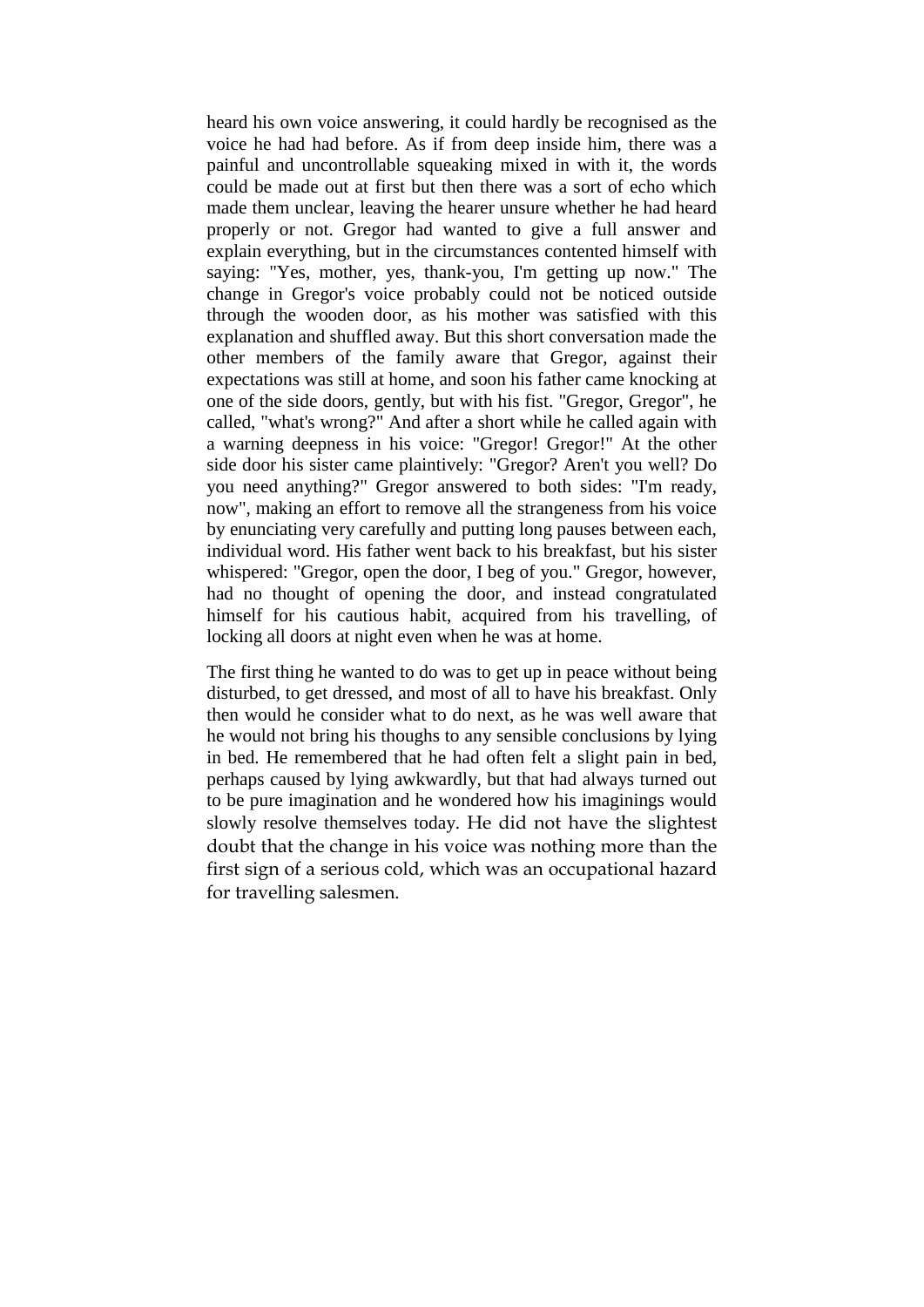### PROOFREADING EXERCISE 9, ANSWERS.

ONE morning, when Gregor Samsa woke from troubled dreams, he found himself transformed in his bed into a horrible vermin. He lay on his armour-like back, and if he lifted his head a little he could see his brown belly, slightly domed and divided by arches into stiff sections. The bedding was hardly able to cover it and seemed ready to slide off any moment. His many legs, pitifully thin compared with the size of the rest of him, waved about helplessly as he looked.

"What's happened to me?" he thought. It wasn't a dream. His room, a proper human room although a little too small, lay peacefully between its four familiar walls. A collection of textile samples lay spread out on the table - Samsa was a travelling salesman - and above it there hung a picture that he had recently cut out of an illustrated magazine and housed in a nice, gilded frame. It showed a lady fitted out with a fur hat and fur boa who sat upright, raising a heavy fur muff that covered the whole of her lower arm towards the viewer.

Gregory[1] then turned to look out the window at the dull weather. Drops of rain could be heard hitting the pane, which made him feel quite sad. "How about if I sleep a little bit longer and forget all this nonsense", he thought, but that was something he was unable to do because he was used to sleeping on his right, and in his present state couldn't get into that position. However hard he threw himself onto his right, he always rolled back to where he was. He must have tried it a hundred times, shut his eyes so that he wouldn't have to look at the floundering legs, and only stopped when he began to feel a mile[2], dull pain there that he had never felt before.

"Oh, God", he thought, "what a strenuous career it is that I've chosen! Travelling day in and day out. Doing business like this takes much more effort than doing you're  $[3]$  own business at home, and on top of that there's the curse of travelling, worries about making train connections, bad and irregular food, contact with different people all the time so that you can never get to know anyone or become friendly with them. It can all go to Hell!" He felt a slight itch up on his belly; pushed himself slowly up on his back towards the headboard so that he could lift his head better; found where the itch was, and saw that it was covered with lots of little white spots which he didn't know what to make of; and when he tried to feel the place with one of his legs he drew it quickly back because as soon as he touched it he was overcome by a cold shudder.

He slid back into his former position. "Getting up early all the time", he thought, "it makes you stupid. You've got to get enough sleep. Other travelling salesmen live a life of luxury. For instance,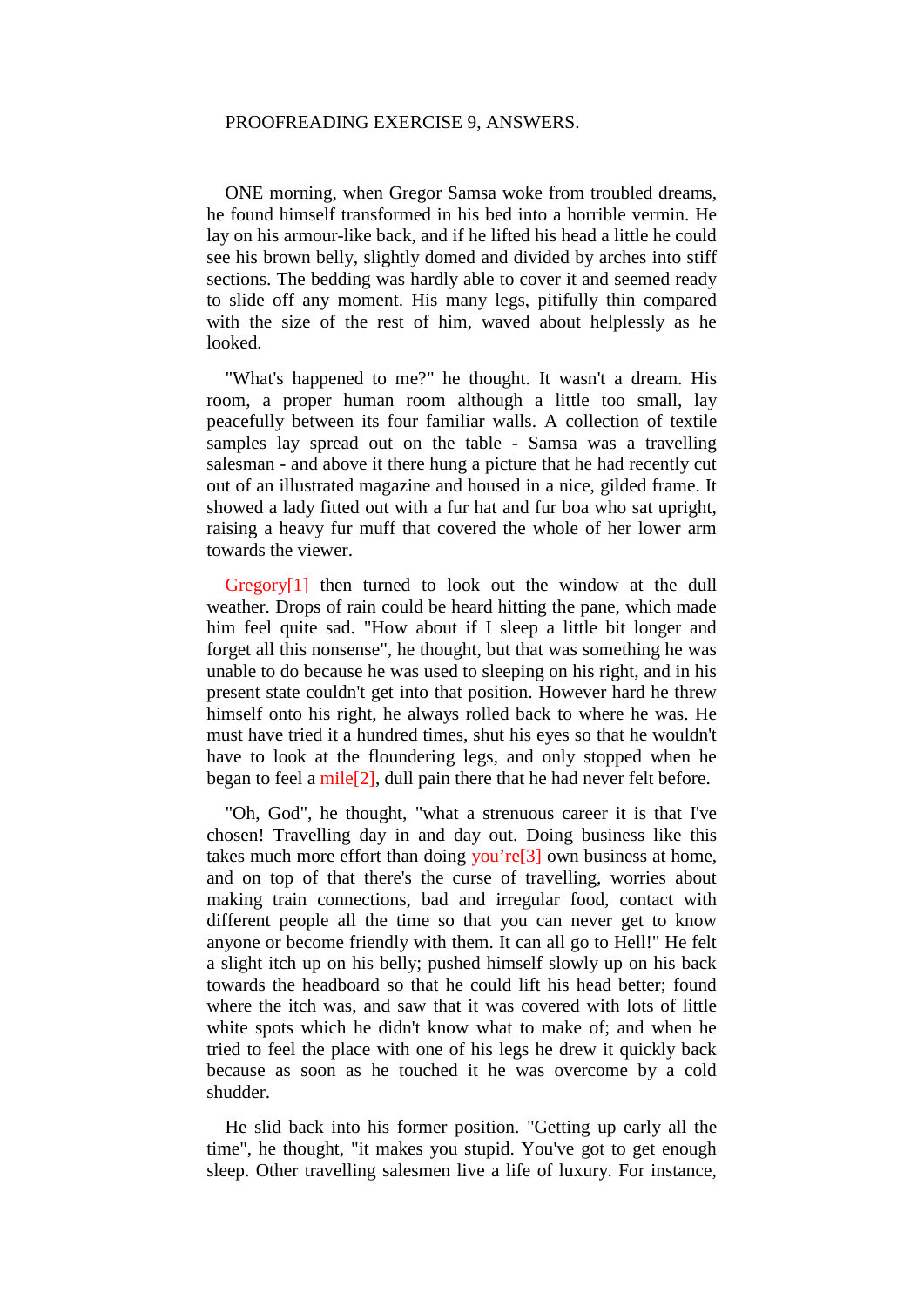whenever I go back to the guest house during the morning to copy out the contract, these gentlemen are always still sitting there eating their breakfasts. I ought to just try that with my boss; I'd get kicked out on the spot. But who knows, maybe that would be the best thing for me. If I didn't have my parents to think about I'd have given in my notice a long time ago, I'd have gone up to the boss and told him just what I think, tell him everything I would, let him know just what I feel. He'd fall right off his desk! And it's a funny sort of business to be sitting up there at your desk, talking down at your subordinates from up there, especially when you have to go right up close because the boss is hard of hearing. Well, there's still some hope; once I've got the money together to pay off my parents' debt to him - another five or six years I suppose - that's definitely what I'll do. That's when I'll make the big change. First of all though, I've got to get up, my train leaves at five."

And he looked over at the alarm clock, ticking on the chest of drawers. "God in Heaven!" he thought. It was half past six and the hands were quietly moving forwards, it was even later than half past, more like quarter to seven. Had the alarm clock not rung? He could see from the bed that it had been set for four o'clock as it should have been; it certainly must have rung. Yes, but was it possible to quietly sleep through that furniture-rattling noise? True, he had not slept peacefully, but probably all the more deeply because of that. What should he do now? The next train went at seven; if he were to catch that he would have to rush like mad and the collection of samples was still not packed, and he did not at all feel particularly fresh and lively. And even if he did catch the train he would not avoid his boss's anger as the office assistant would have been there to see the five o'clock train go, he would have put in his report about Gregor's not [4]being there a long time ago. The office assistant was the boss's man, spineless, and with no understanding. What about if he reported sick? But that would be extremely strained and suspicious as in fifteen years of service Gregory[5] had never once yet been ill. His boss would certainly come round with the doctor from the medical insurance company, accuse his parents of having a lazy son, and accept the doctor's recommendation not to make any claim as the doctor believed that no-one was ever ill but that many were workshy. And what's more, would he have been entirely wrong in this case? Gregor did in fact, apart from excessive sleepiness after sleeping for so long, feel completely well and even felt much hungrier than usual.

He was still hurriedly thinking all this through, unable to decide to get out of the bed, when the clock struck quarter to seven. There was a cautious knock at the door near his head. "Gregor", somebody called - it was his mother - "it's quarter to seven. Didn't you want to go somewhere.[6]" That gentle voice! Gregor was shocked when he heard his own voice answering, it could hardly be recognised as the voice he had had before. As if from deep inside him, there was a painful and uncontrollable squeaking mixed in with it, the words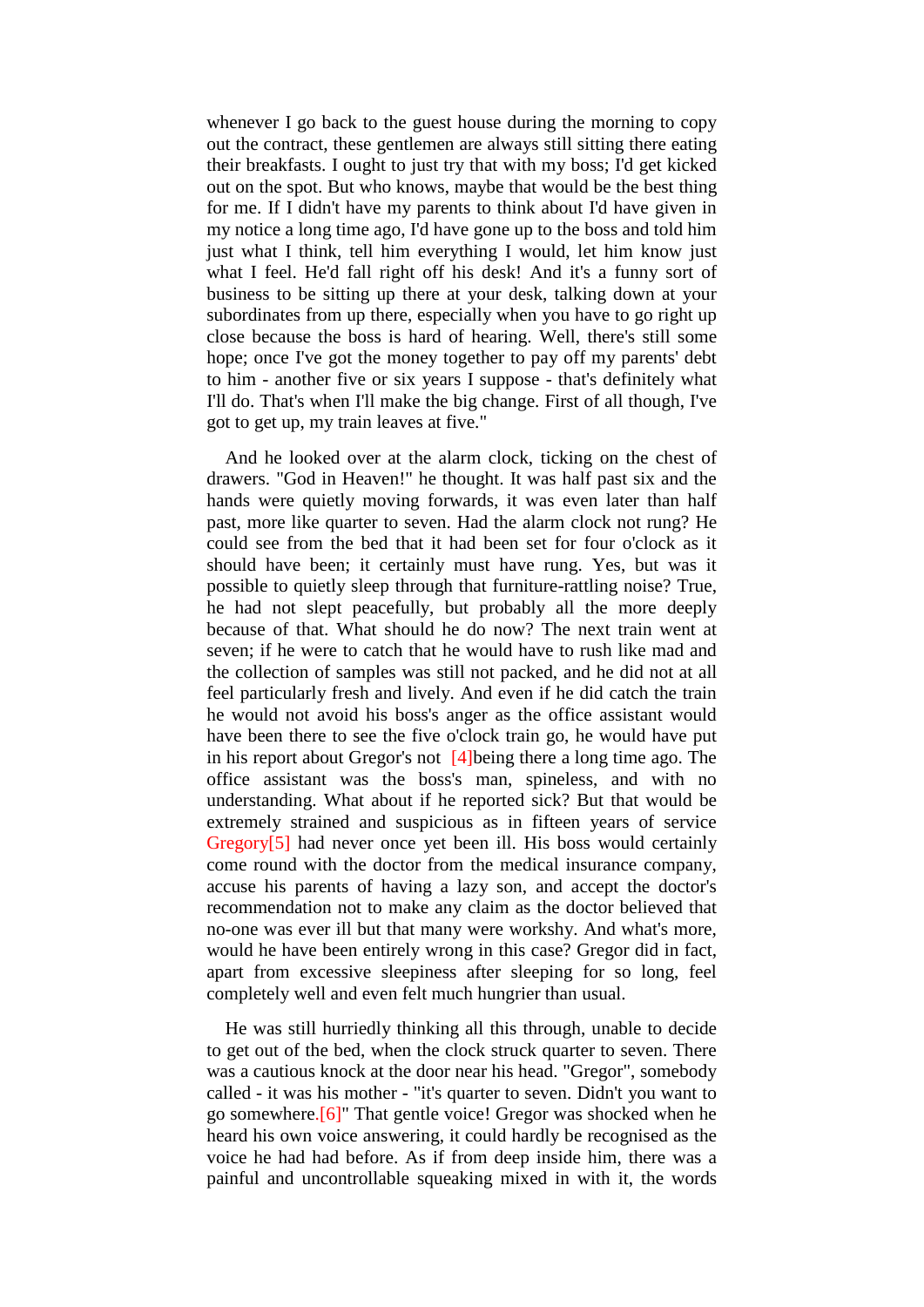could be made out at first but then there was a sort of echo which made them unclear, leaving the hearer unsure whether he had heard properly or not. Gregor had wanted to give a full answer and explain everything, but in the circumstances contented himself with saying: "Yes, mother, yes, thank-you, I'm getting up now." The change in Gregor's voice probably could not be noticed outside through the wooden door, as his mother was satisfied with this explanation and shuffled away. But this short conversation made the other members of the family aware that Gregor, against their expectations was still at home, and soon his father came knocking at one of the side doors, gently, but with his fist. "Gregor, Gregor", he called, "what's wrong?" And after a short while he called again with a warning deepness in his voice: "Gregor! Gregor!" At the other side door his sister came plaintively: "Gregor? Aren't you well? Do you need anything?" Gregor answered to both sides: "I'm ready, now", making an effort to remove all the strangeness from his voice by enunciating very carefully and putting long pauses between each, individual word. His father went back to his breakfast, but his sister whispered: "Gregor, open the door, I beg of you." Gregor, however, had no thought of opening the door, and instead congratulated himself for his cautious habit, acquired from his travelling, of locking all doors at night even when he was at home.

[7]The first thing he wanted to do was to get up in peace without being disturbed, to get dressed, and most of all to have his breakfast. Only then would he consider what to do next, as he was well aware that he would not bring his thoughs[8] to any sensible conclusions by lying in bed. He remembered that he had often felt a slight pain in bed, perhaps caused by lying awkwardly, but that had always turned out to be pure imagination and he wondered how his imaginings would slowly resolve themselves today. He did not have the slightest doubt that the change in his voice was nothing more than the first sign of a serious cold, which was an occupational hazard for travelling salesmen.[9]

- [1] Should be 'Gregor'
- [2] Should be 'mild'
- [3] Should be 'your'
- [4] There is an extra space after 'not'
- [5] 'Gregory' has made an unwelcome return
- [6] Full stop should be a question mark
- [7] First line of new paragraph should be indented
- [8] Should be 'thoughts'
- [9] Wrong font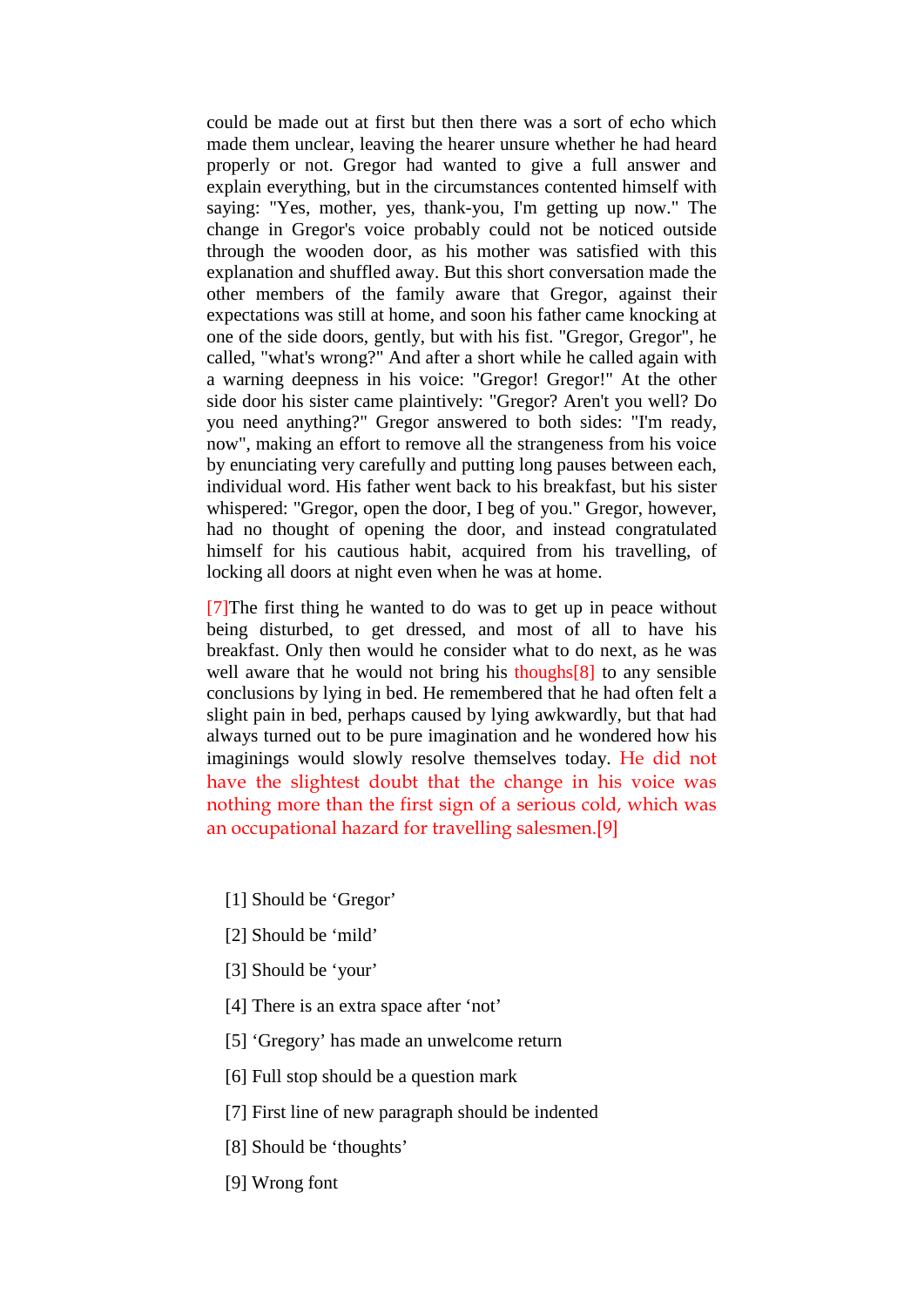# PROOFREADING EXERCISE 10

# From 'Etiquette' by Emily Post

NEARLY all the faults or mistakes in conversation are caused by not thinking. For instance, a first rule for behavior in society is: "Try to do and say those things only which will be agreeable to others." Yet how many people, who really know better, people who are perfectly capable of intelligent understanding if they didn't let their brains remain asleep or locked tight, go night after night to dinner parties, day after day to other social gatherings, and absentmindedly prate about this or that without ever taking the trouble to *think* what they are saying and to whom they are saying it! Would a young mother describe twenty or thirty cunning tricks and sayings of the baby to a bachelor who has been helplessly put beside her at dinner if she *thought*? She would know very well, alas! that not even a very dear friend would really care for more than a *hors d'oeuvre* of the subject, at the board of general conversation.

The older woman is even worse, unless something occurs (often when it is too late) to make her wake up and realize that she not only bores her hearers but prejudices everyone against her children by the unrestraint of her own praise. The daughter who is continually lauded as the most captivating and beautiful girl in the world, seems to the wearied perceptions of enforced listeners annoying and plain. In the same way the "magnificent" son is handicapped by his mother's—or his father's—overweening pride and love in exact proportion to its displayed intensity. On the other hand, the neglected wife, the unappreciated husband, the misunderstood child, takes on a glamor in the eyes of others equally out of proportion. That great love has seldom perfect wisdom is one of the great tragedies in the drama of life. In the case of the overloving wife or mother, some one should love *her* enough to make her *stop and think* that her loving praise is not merely a question of boring her hearers but of handicapping unfairly those for whom she would gladly lay down her life—and yet few would have the courage to point out to her that she would far better lay down her tongue.

The cynics say that those who take part in social conversation are bound to be either the bores or the board; and that which you choose to be, is a mere matter of selection. And there must be occasions in the life of everyone when the cynics seem to be right; the man of affairs who, sitting next to an attractive looking young woman, is regaled throughout diner with the detailed accomplishments of the young woman's husband; the woman of intellect who must listen with interest to the droolings of an especially prosy man who holds forth on the super-everything of his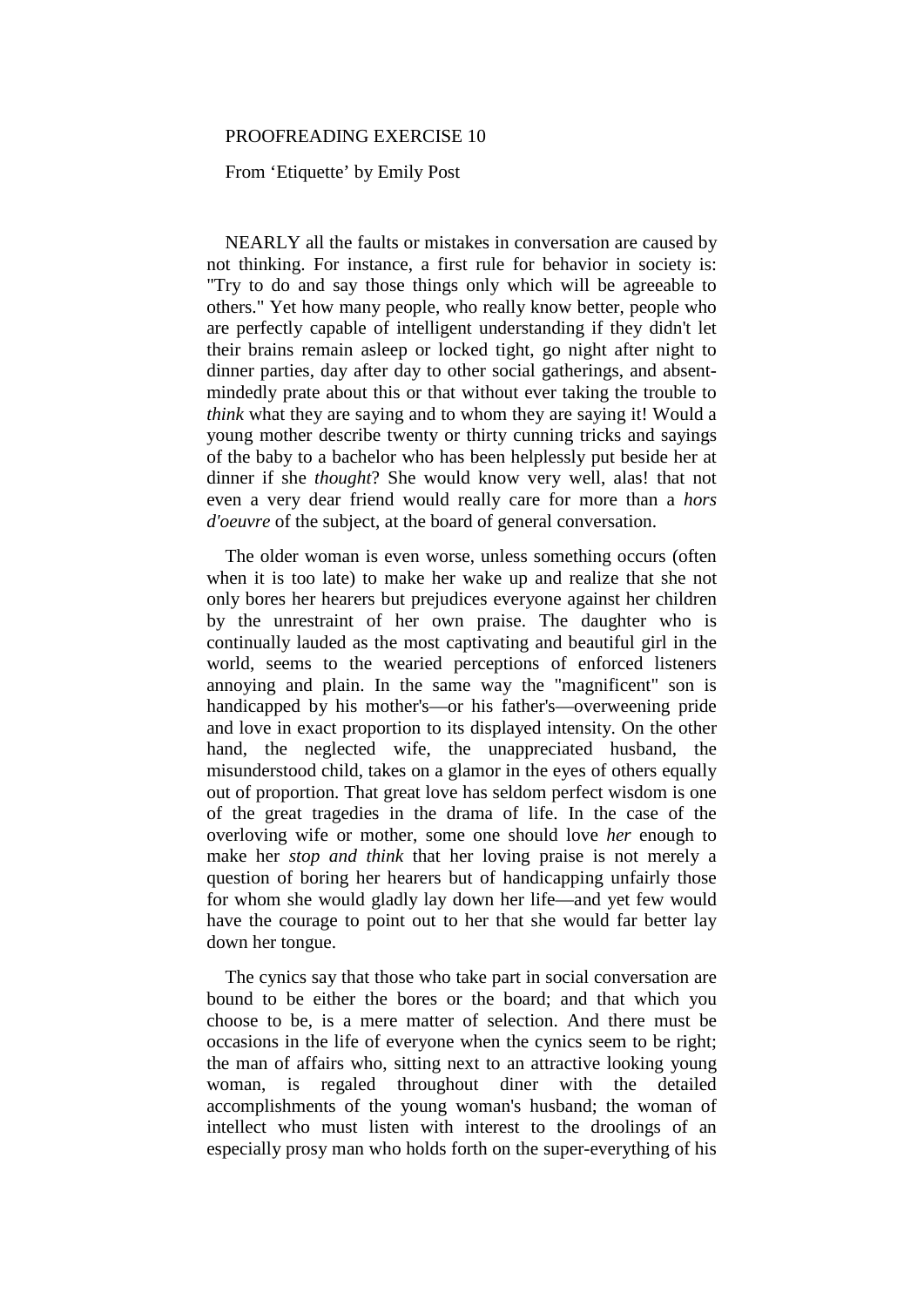own possessions, can not very well consider that the evening was worth dressing, sitting up, and going out for.

People who talk too easily are apt to talk too much, and at times imprudently, and those with vivid imagination are often unreliable in their statements. On the other hand the "man of silence" who never speaks except when he has something "worth while" to say, is apt to wear well among his intimates, but is not likely to add much to the gaiety of a party.

Try not to repeat yourself; either by telling the same story again and again or by going back over details of your narrative that seemed especially to interest or amuse your hearer. Many things are of interest when briefly told and for the first time; *nothing* interests when too long dwelt upon; little interests that is told a second time. The exception is something very pleasant that you have heard about A. or more especially A.'s child, which having already told A. you can then tell B., and later C. in A.'s presence. Never do this as a habit, however, and never drag the incident into the conversation merely to flatter A., since if A. is a person of taste, he will be far more apt to resent than be pleased by flattery that borders on the fulsome.

Be careful not to let amiable discussion turn into contradiction and argument. The tactful person keeps his prejudices to himself himself and even when involved in a discussion says quietly "No. I don't think I agree with you" or "It seems to me thus and so." One who is well-bred never says "You are wrong!" or "Nothing of the kind!" If he finds anothers opinion utterly opposed to his own, he switches to another subject for a pleasanter channel of conversation.

When someone is talking to you, it is inconsiderate to keep repeating "What did you say." Those who are deaf are often, obliged to ask that a sentence be repeated. Otherwise their irrelevant answers would make them appear halfwitted. But countless persons with perfectly good hearing say "What?" from force of habit and careless inattention.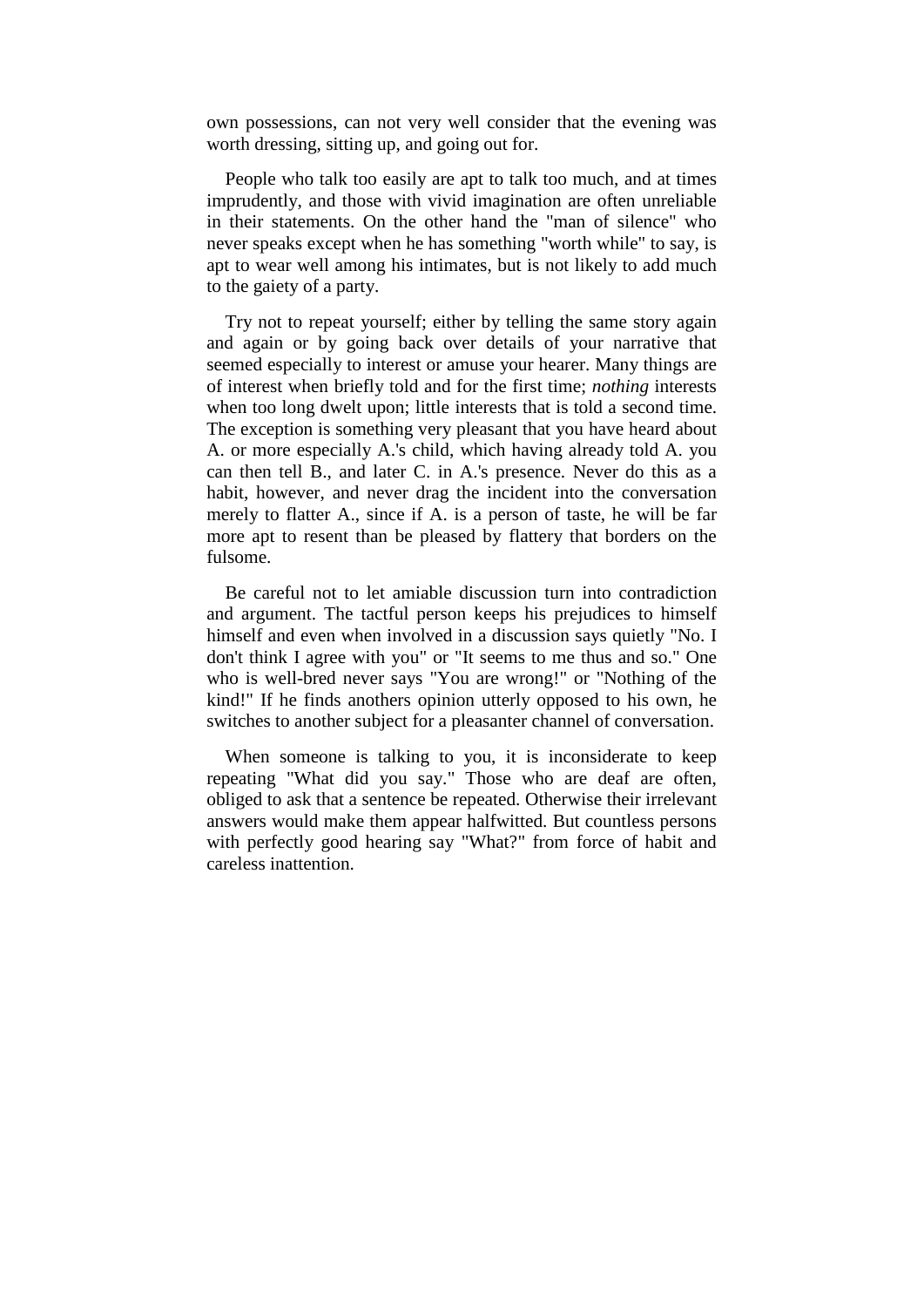### PROOFREADING EXERCISE 10, ANSWERS.

NEARLY all the faults or mistakes in conversation are caused by not thinking. For instance, a first rule for behavior in society is: "Try to do and say those things only which will be agreeable to others." Yet how many people, who really know better, people who are perfectly capable of intelligent understanding if they didn't let their brains remain asleep or locked tight, go night after night to dinner parties, day after day to other social gatherings, and absentmindedly prate about this or that without ever taking the trouble to *think* what they are saying and to whom they are saying it! Would a young mother describe twenty or thirty cunning tricks and sayings of the baby to a bachelor who has been helplessly put beside her at dinner if she *thought*? She would know very well, alas! that not even a very dear friend would really care for more than a *hors d'oeuvre* of the subject, at the board of general conversation.

The older woman is even worse, unless something occurs (often when it is too late) to make her wake up and realize that she not only bores her hearers but prejudices everyone against her children by the unrestraint of her own praise. The daughter who is continually lauded as the most captivating and beautiful girl in the world, seems to the wearied perceptions of enforced listeners annoying and plain. In the same way the "magnificent" son is handicapped by his mother's—or his father's—overweening pride and love in exact proportion to its displayed intensity. On the other hand, the neglected wife, the unappreciated husband, the misunderstood child, takes on a glamor in the eyes of others equally out of proportion. That great love has seldom perfect wisdom is one of the great tragedies in the drama of life. In the case of the overloving wife or mother, some one should love *her* enough to make her *stop and think* that her loving praise is not merely a question of boring her hearers but of handicapping unfairly those for whom she would gladly lay down her life—and yet few would have the courage to point out to her that she would far better lay down her tongue.

The cynics say that those who take part in social conversation are bound to be either the bores or the **board**[1]; and that which you choose to be, is a mere matter of selection. And there must be occasions in the life of everyone when the cynics seem to be right; the man of affairs who, sitting next to an attractive looking young woman, is regaled throughout diner[2] with the detailed accomplishments of the young woman's husband; the woman of intellect who must listen with interest to the droolings of an especially prosy man who holds forth on the super-everything of his own possessions, can not very well consider that the evening was worth dressing, sitting up, and going out for.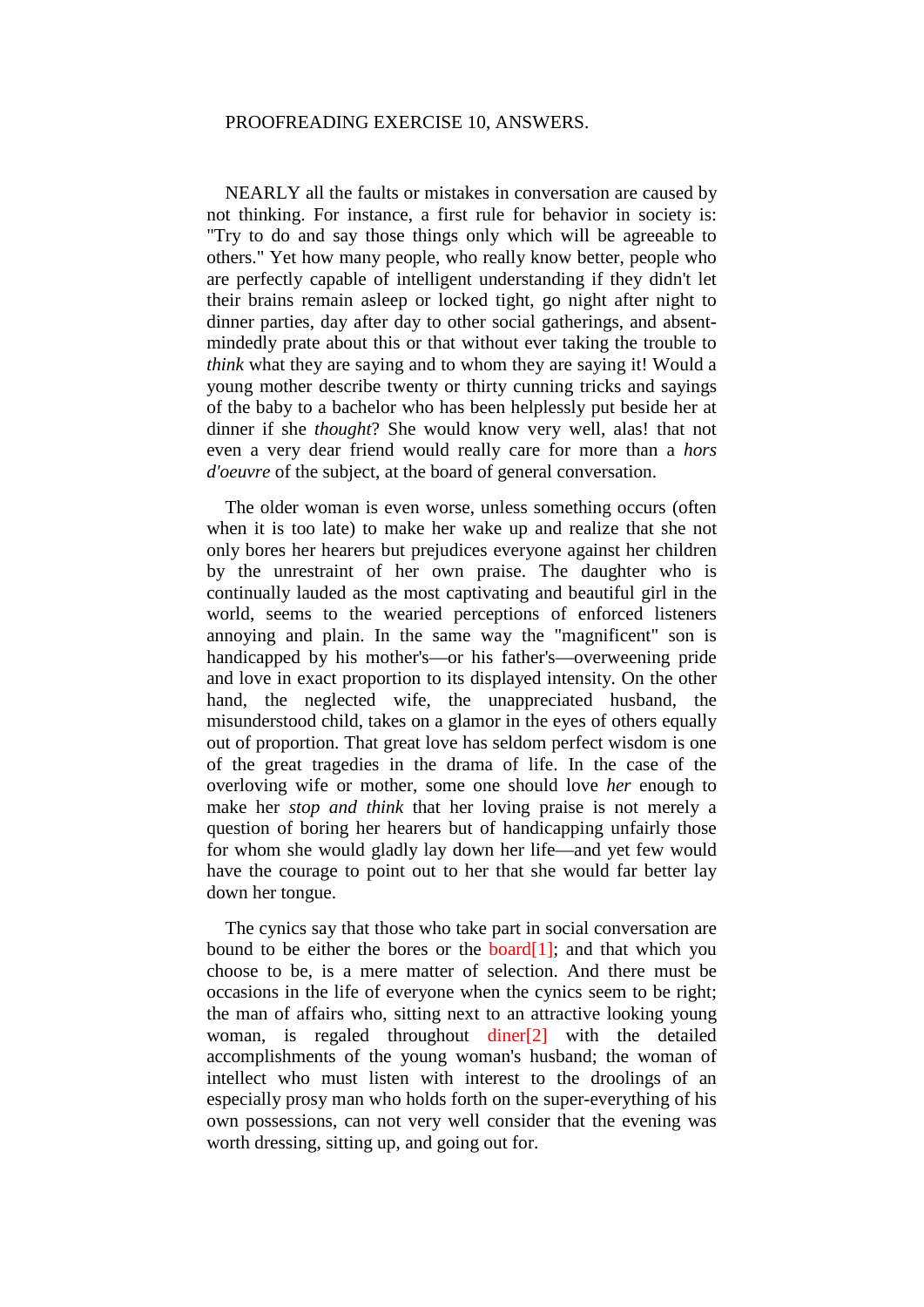People who talk too easily are apt to talk too much, and at times imprudently, and those with vivid imagination are often unreliable in their statements. On the other hand the "man of silence" who never speaks except when he has something "worth while" to say, is apt to wear well among his intimates, but is not likely to add much to the gaiety of a party.

Try not to repeat yourself; either by telling the same story again and again or by going back over details of your narrative that seemed especially to interest or amuse your hearer. Many things are of interest when briefly told and for the first time; *nothing* interests when too long dwelt upon; little interests that is told a second time. The exception is something very pleasant that you have heard about A. or more especially A.'s child, which having already told A. you can then tell B., and later C. in A.'s presence. Never do this as a habit, however, and never drag the incident into the conversation merely to flatter A., since if A. is a person of taste, he will be far more apt to resent than be pleased by flattery that borders on the fulsome.

Be careful not to let amiable discussion turn into contradiction and argument. The tactful person keeps his prejudices to himself himself<sup>[3]</sup> and even when involved in a discussion says quietly "No. I don't think I agree with you" or "It seems to me thus and so." One who is well-bred never says "You are wrong!" or "Nothing of the kind!" If he finds anothers<sup>[4]</sup> opinion utterly opposed to his own, he switches to another subject for a pleasanter channel of conversation.

When some one  $[5]$  is talking to you, it is inconsiderate to keep repeating "What did you say.[6]" Those who are deaf are often, obliged to ask that a sentence be repeated. Otherwise their irrelevant answers would make them appear halfwitted[7]. But countless persons with perfectly good hearing say "What?" from force of habit and careless inattention.

- [1] Should be 'board'
- [2] Should be 'dinner'
- [3] The word 'himself' is duplicated
- [4] Should be 'another's'
- [5] Should be 'some one'\*
- [6] Full point should be a question mark
- [7] Should be 'half-witted'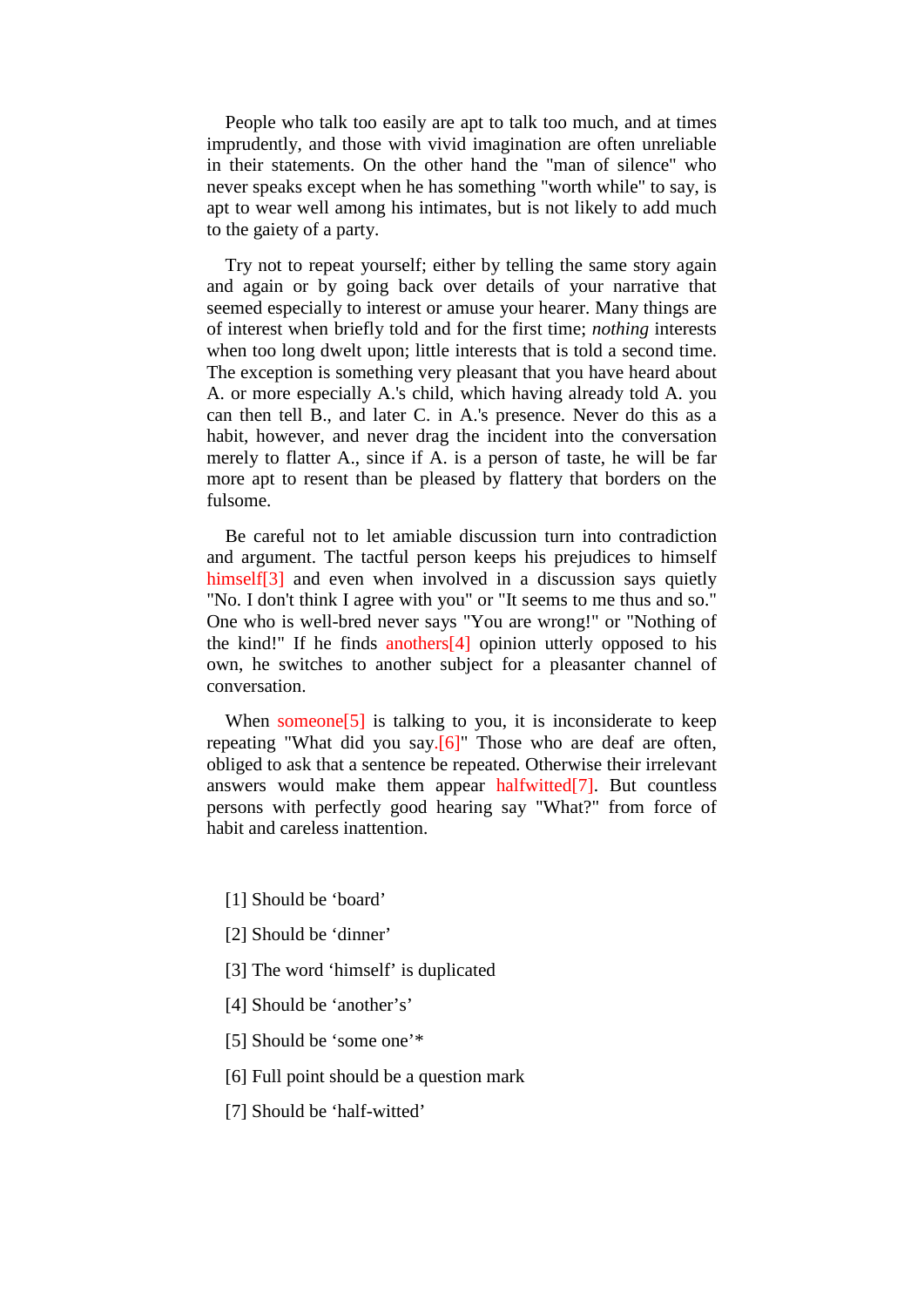\*Note. There are a few spellings here that are 'of their time'. For example 'glamor', 'some one', 'worth while' and 'can not'. It could be argued that these should be 'corrected'. However, it depends on the purpose of the text. If it is being modernized for a contemporary audience, then yes, put your red pen to work. If you are attempting to recreate and preserve the original, then leave it be. Whatever the case, consistency is essential – both 'some one' and 'someone' can't be right.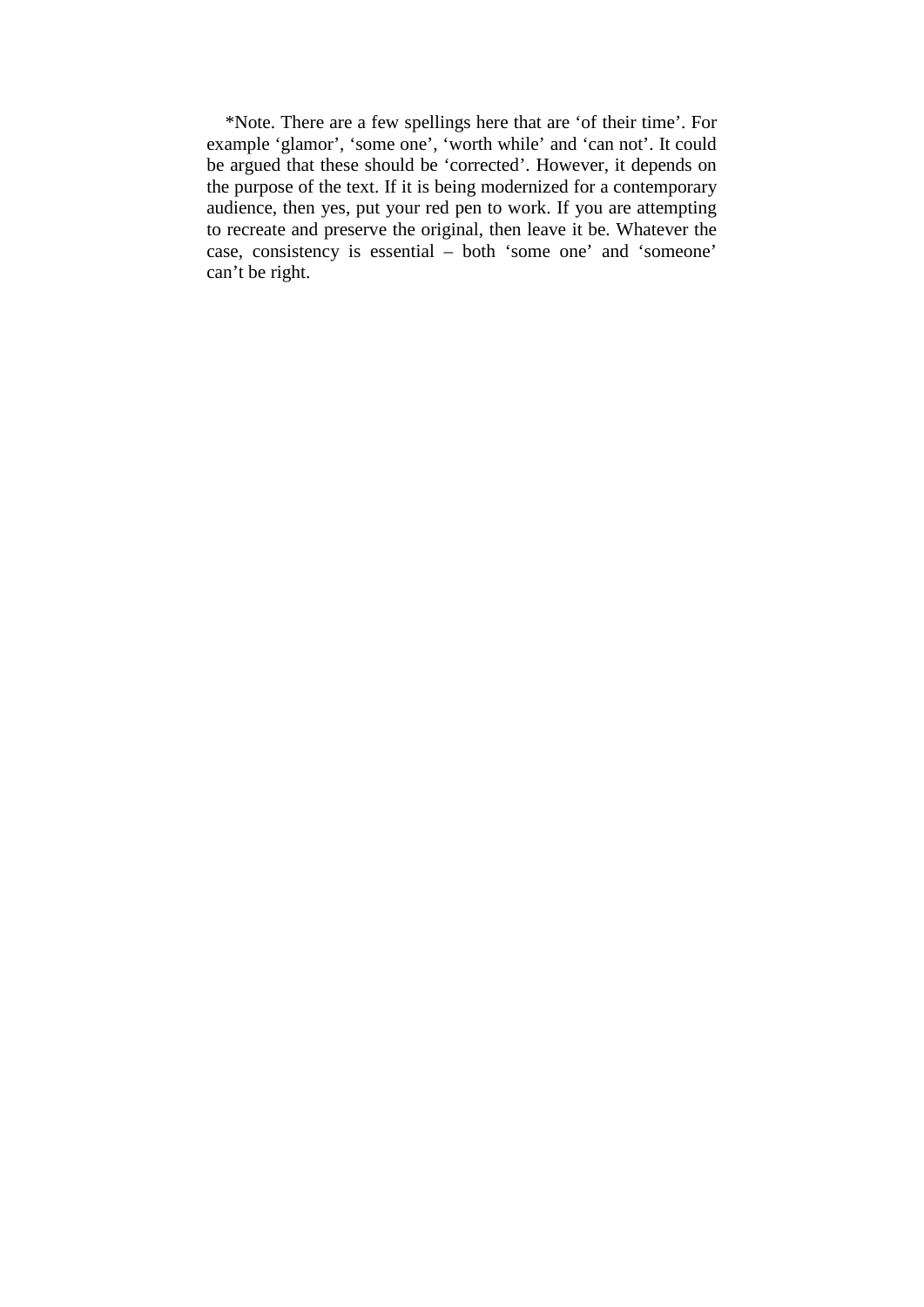#### PROOFREADING EXERCISE 11

From 'Tales of Folk and Fairies' by Katharine Pyle

THERE was once a lad, and what his real name was nobody remembered, unless it was the mother who bore him; but what every one called him was Ashipattle. They called him that because he sat among the ashes to warm his toes.

He had six older brothers, and they did not think much of him. All the tasks they scorned to do themselves they put upon Ashipattle. He gathered the sticks for the fire, he swept the floor, he cleaned the byre, he ran the errands, and all he got for his pains were kicks and cuffs and mocking words. Still he was a merry fellow, and as far as words went he gave his brothers as good as they sent.

Ashipattle had one sister, and she was very good and kind to him. In return for her kindness he told her long stories of trolls and giants and heros and brave deeds, and as long as he would tell she would sit and listen. But his brothers could not stand his stories, and used to throw clods at him to make him be quiet. They were angry because Ashipattle was always the hero of his own storeys, and in his tales there was nothing he dared not do.

Now while Ashipattle was still a lad, but a tall, stout one, a great misfortune fell upon the kingdom, for a Stoorworm rose up out of the sea; and of all Stoorworms it was the greatest and the worst. For this reason it was called the Meester Stoorworm. Its length stretched half around the world, its one eye was as red as fire, and it's breath was so poisonous that whatever it breathed upon was withered.

There was great fear and lamentation throughout the land because of the worm, for every day it drew nearer to the shore, and every day the danger from it grew greater. When it was first discovered it was so far away that its back was no more than a low, long, black line upon the horizon, but soon it was near enough for them to see the horns upon its back, and its scales, and its one fierce eye, and its nostrils that breathed out and in.

In their fear the people cried upon the King to save them from the monster, but the King had no power to save them more than any other man. His sword, Snickersnapper, was the brightest and sharpest and most wonderful sword in all the world, but it would need a longer sword than Snickersnapper to pierce through that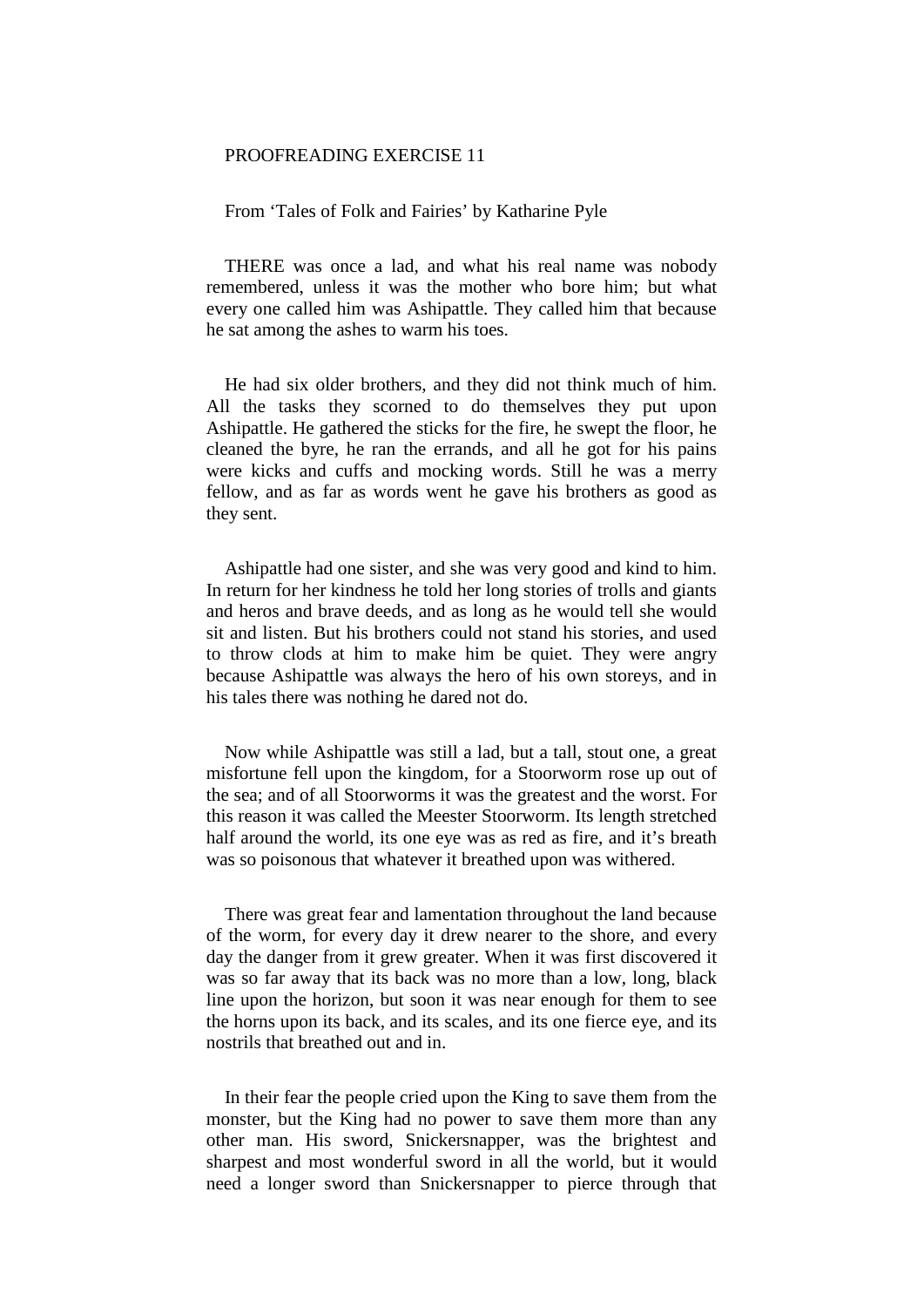great body to the monster's heart. The king summoned his councillors,—all the wisest men in the kingdom,—and they consulted and talked together, but none of them could think of any plan to beat or drive the Stoorworm off, so powerful it was.

Now there was in that country a sorcerer, and the King had no love for him. Still, when all the wisemen and councillors could think of no plan for destroying the Stormworm, the King said, "Let us send for this sorcerer, and have him brought before us, and hear what he has to say; for 'twould seem there is no help in any of us for this evil that has come upon us."

So the sorcerer was brought, and he stood up in the council and looked from one to another. Last of all he looked at the King, and there his eyes rested.

"There is one way, and only one," said he, "by which the land can be saved from destruction. Let the King's only daughter, the Princess Gemlovely, be given to the Stoorworm as a sacrifice, and he will be satisfied and quit us."

No sooner had the sorcerer said this than a great tumult arose in the council. The councilors were filled with horror, and cried aloud that the sorcerer should be torn to pieces for speaking such words.

But the King arose and bade them be silent,—and he was as white as death.

"Is this the only way to save my people?" he asked.

"It is the only way I know of," answered the sorcerer.

The King stood still and white for a time. "Then," said he, "if it is the only way, so let it be. But first let it be proclaimed, far and wide throughout my kingdom, that there is an heroic deed to be done. Whosoever will do battle with the Stoorworm and slay it, or drive it off, shall have the Princess Gemlovely for a bride, and the half of my kingdom, and my sword Snickersnapper for his own; and after my death he shall rule as king over all the realm."

Then the King dismissed the Council, and they went away in silence, with dark and heavy looks.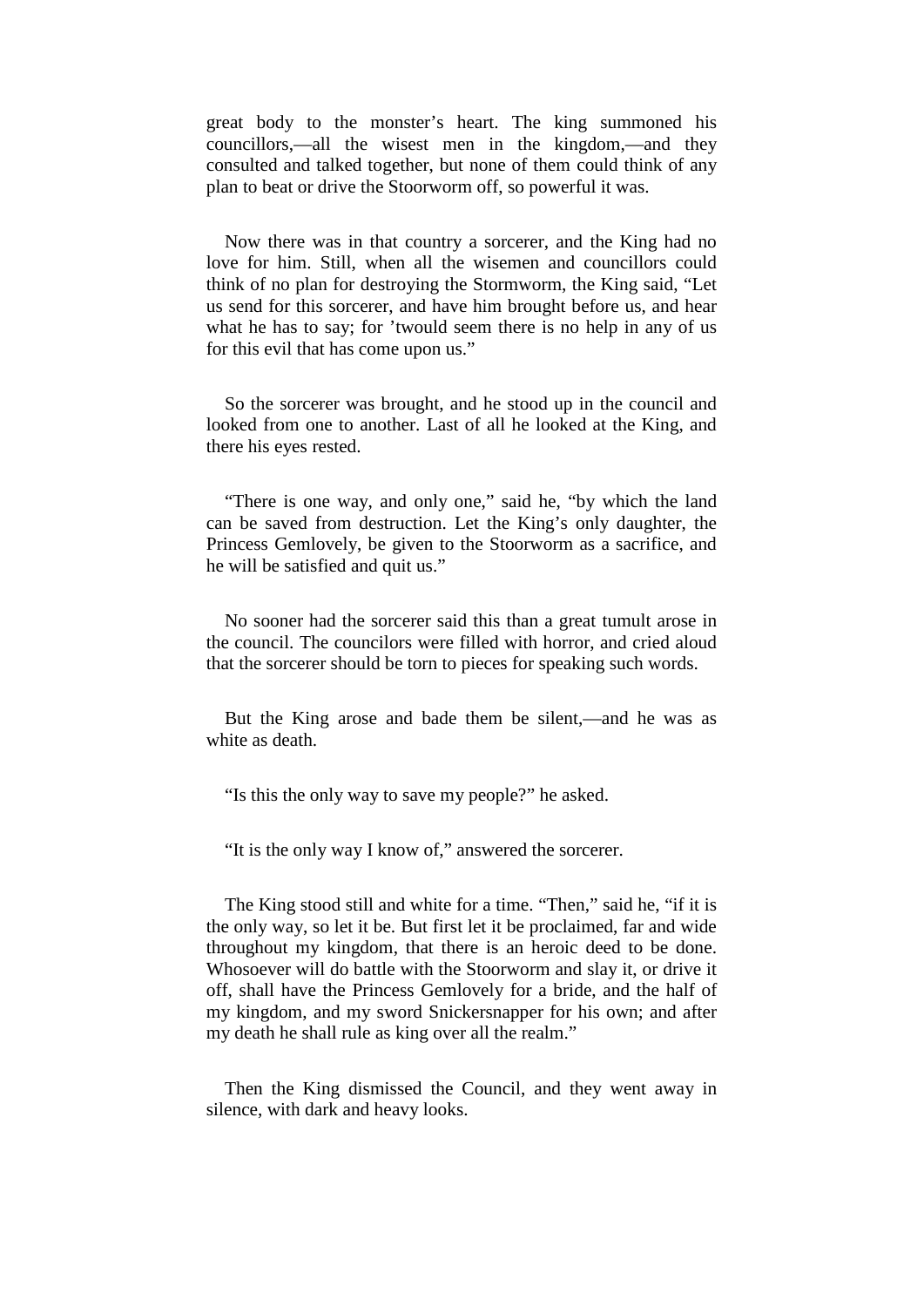A proclamation was sent out as the King commanded, saying that whoever could kill the Stoorworm or drive it away should have the Princess, and the half of the kingdom as a reward, and the King's sword, and after the King's death should reign over the whole realm.

When this news went out many a man wished he might win these three prizes for himself, for what better was there to be desired than a beauteous wife, a kingdom to reign over, and the most famous sword in all the world. But fine as were the prizes, only six-andthirty bold hearts came to offer themselves for the task, so great was the fear of the Stoorworm. Of this number the first twelve who looked at the Stoorworm fell ill at sight of him and had to be carried home. The next twelve did not stay to be carried, but ran home on their own legs and shut themselves up in strong fortresses; and the last twelve stayed at the Kings palace with their hearts in their stomachs, and their wrists too weak with fear to strike a blow, even to win a kingdom.

So there was nothing left but for the Princess to be offered up to the Stoorworm, for it was better that one should be lost, even though that one were the Princes, than that the whole country should be destroyed.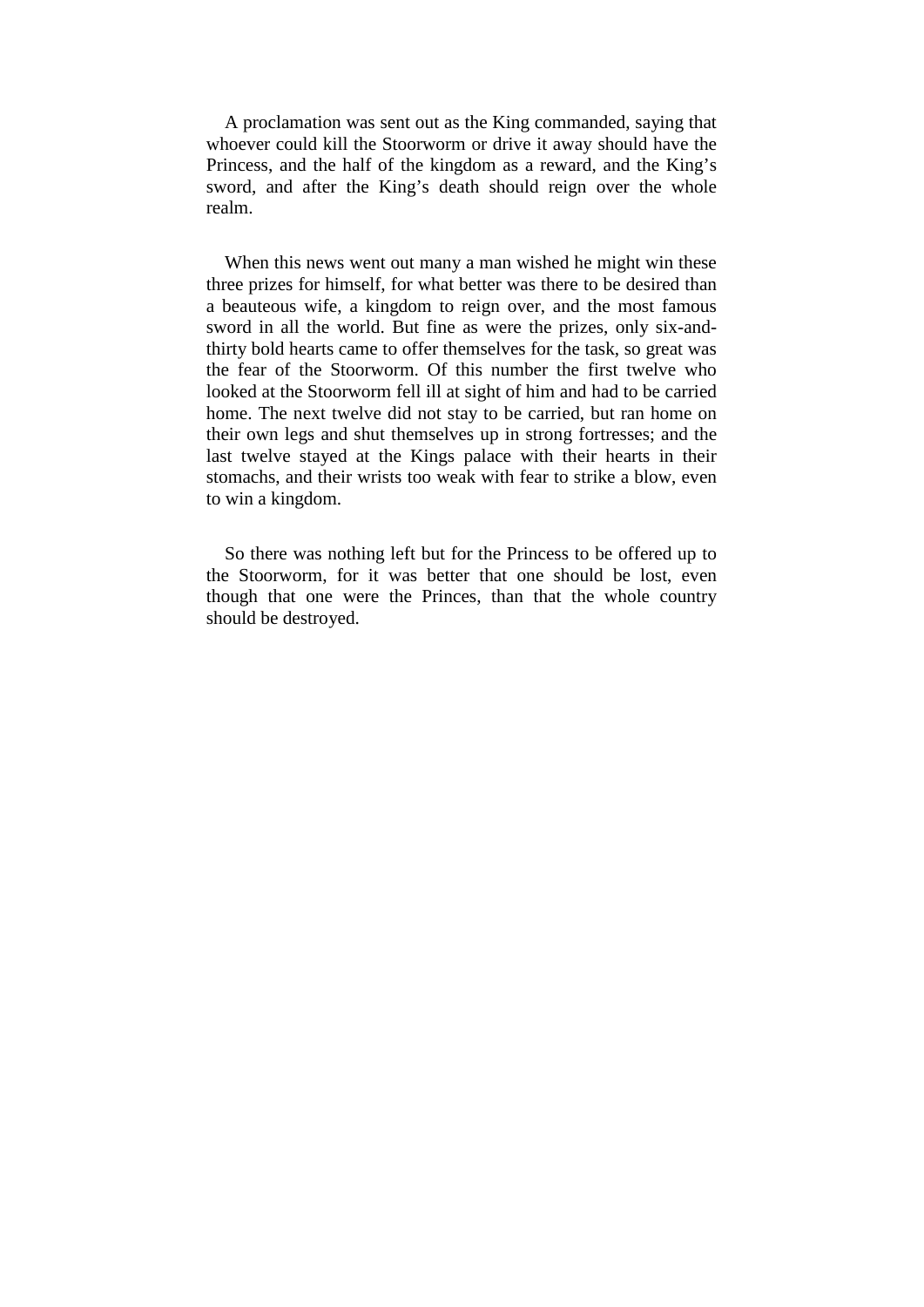#### PROOFREADING EXERCISE 11, ANSWERS.

THERE was once a lad, and what his real name was nobody remembered, unless it was the mother who bore him; but what every one called him was Ashipattle. They called him that because he sat among the ashes to warm his toes.

He had six older brothers, and they did not think much of him. All the tasks they scorned to do themselves they put upon Ashipattle. He gathered the sticks for the fire, he swept the floor, he cleaned the byre, he ran the errands, and all he got for his pains were kicks and cuffs and mocking words. Still he was a merry fellow, and as far as words went he gave his brothers as good as they sent.

Ashipattle had one sister, and she was very good and kind to him. In return for her kindness he told her long stories of trolls and giants and heros[1] and brave deeds, and as long as he would tell she would sit and listen. But his brothers could not stand his stories, and used to throw clods at him to make him be quiet. They were angry because Ashipattle was always the hero of his own storeys[2], and in his tales there was nothing he dared not do.

Now while Ashipattle was still a lad, but a tall, stout one, a great misfortune fell upon the kingdom, for a Stoorworm rose up out of the sea; and of all Stoorworms it was the greatest and the worst. For this reason it was called the Meester Stoorworm. Its length stretched half around the world, its one eye was as red as fire, and it's[3] breath was so poisonous that whatever it breathed upon was withered.

There was great fear and lamentation throughout the land because of the worm, for every day it drew nearer to the shore, and every day the danger from it grew greater. When it was first discovered it was so far away that its back was no more than a low, long, black line upon the horizon, but soon it was near enough for them to see the horns upon its back, and its scales, and its one fierce eye, and its nostrils that breathed out and in.

In their fear the people cried upon the King to save them from the monster, but the King had no power to save them more than any other man. His sword, Snickersnapper, was the brightest and sharpest and most wonderful sword in all the world, but it would need a longer sword than Snickersnapper to pierce through that great body to the monster's heart. The king[4] summoned his councillors,—all the wisest men in the kingdom,—and they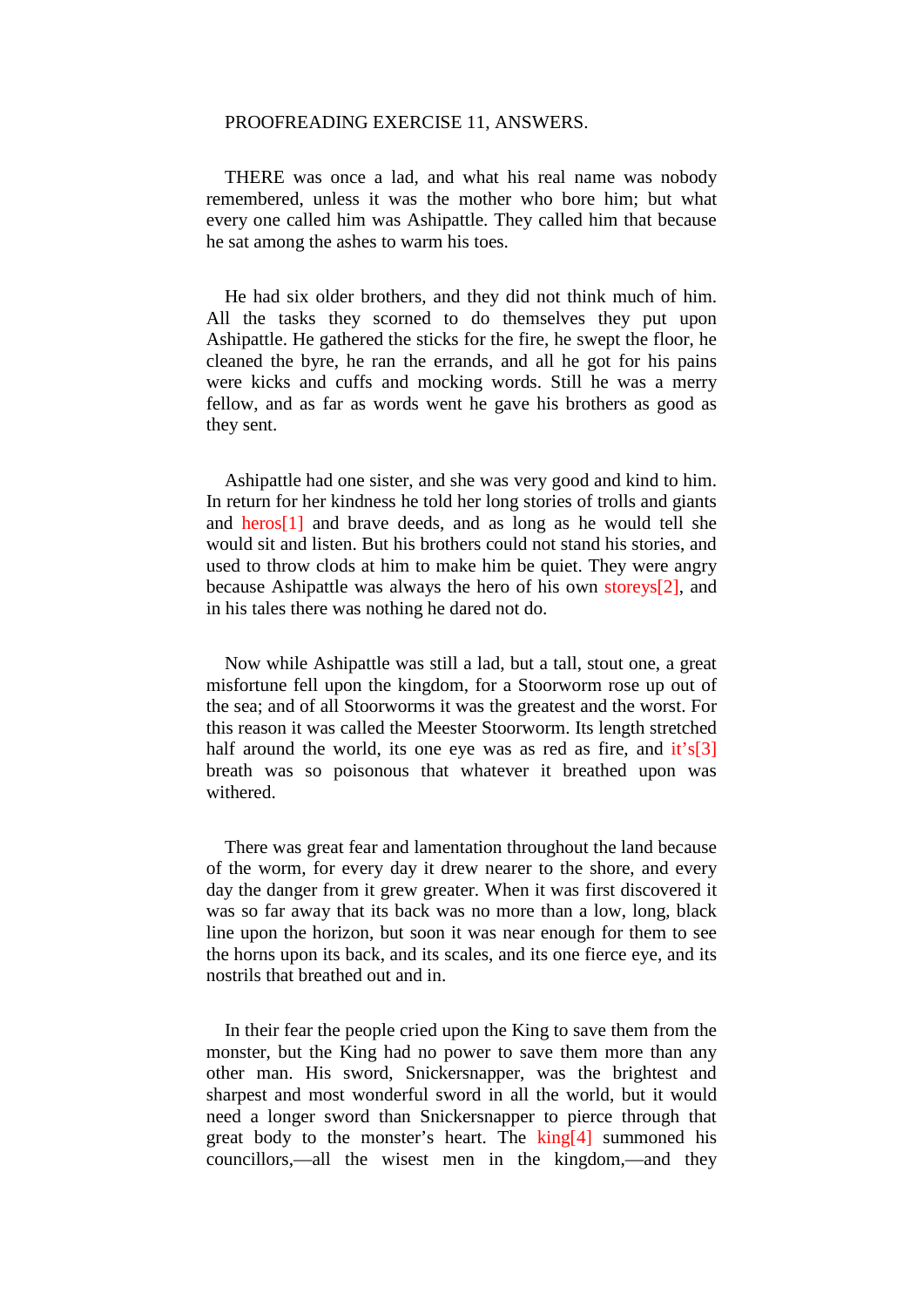consulted and talked together, but none of them could think of any plan to beat or drive the Stoorworm off, so powerful it was.

Now there was in that country a sorcerer, and the King had no love for him. Still, when all the wisemen and councillors could think of no plan for destroying the Stormworm[5], the King said, "Let us send for this sorcerer, and have him brought before us, and hear what he has to say; for 'twould seem there is no help in any of us for this evil that has come upon us."

So the sorcerer was brought, and he stood up in the council and looked from one to another. Last of all he looked at the King, and there his eyes rested.

"There is one way, and only one," said he, "by which the land can be saved from destruction. Let the King's only daughter, the Princess Gemlovely, be given to the Stoorworm as a sacrifice, and he will be satisfied and quit us."

No sooner had the sorcerer said this than a great tumult arose in the council. The councilors[6] were filled with horror, and cried aloud that the sorcerer should be torn to pieces for speaking such words.

But the King arose and bade them be silent,—and he was as white as death.

"Is this the only way to save my people?" he asked.

"It is the only way I know of," answered the sorcerer.

The King stood still and white for a time. "Then," said he, "if it is the only way, so let it be. But first let it be proclaimed, far and wide throughout my kingdom, that there is an heroic deed to be done. Whosoever will do battle with the Stoorworm and slay it, or drive it off, shall have the Princess Gemlovely for a bride, and the half of my kingdom, and my sword Snickersnapper for his own; and after my death he shall rule as king over all the realm."

Then the King dismissed the Council, and they went away in silence, with dark and heavy looks.

A proclamation was sent out as the King commanded, saying that whoever could kill the Stoorworm or drive it away should have the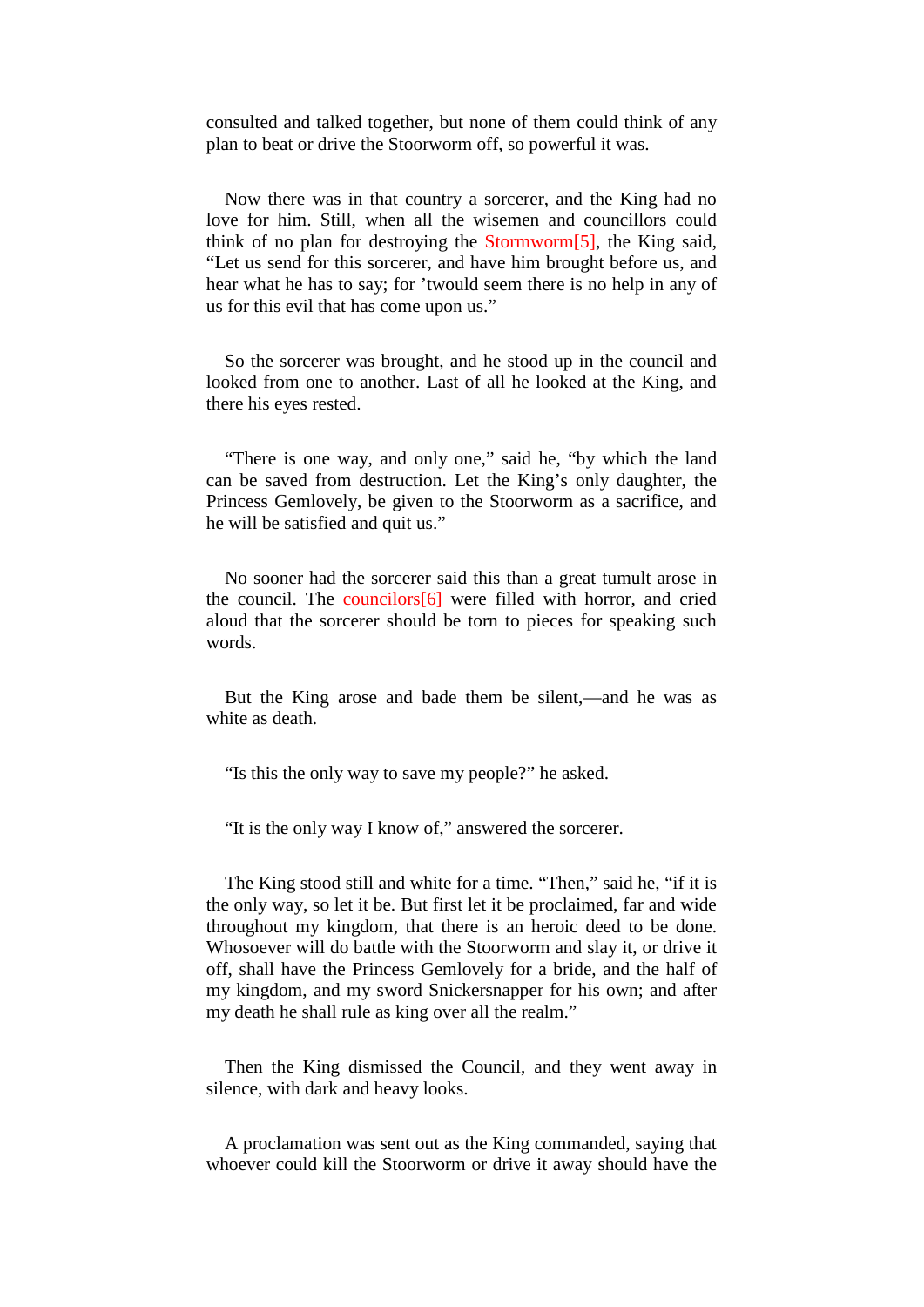Princess, and the half of the kingdom as a reward, and the King's sword, and after the King's death should reign over the whole realm.

When this news went out many a man wished he might win these three prizes for himself, for what better was there to be desired than a beauteous wife, a kingdom to reign over, and the most famous sword in all the world. But fine as were the prizes, only six-andthirty bold hearts came to offer themselves for the task, so great was the fear of the Stoorworm. Of this number the first twelve who looked at the Stoorworm fell ill at sight of him and had to be carried home. The next twelve did not stay to be carried, but ran home on their own legs and shut themselves up in strong fortresses; and the last twelve stayed at the Kings[7] palace with their hearts in their stomachs, and their wrists too weak with fear to strike a blow, even to win a kingdom.

So there was nothing left but for the Princess to be offered up to the Stoorworm, for it was better that one should be lost, even though that one were the  $Pr_{\text{}|S|}$ , than that the whole country should be destroyed.

- [1] Should be 'heroes'
- [2] Should be 'stories'
- [3] Should be 'its'
- [4] Should be 'King'
- [5] Should be 'Stoorworm'
- [6] Should be 'councillors'
- [7] Should be 'King's'
- [8] Should be 'Princess'

Note. 'Byre' is an Old English word for 'cowshed'. A 'stoorworm' is a type of dragon or sea serpent from Celtic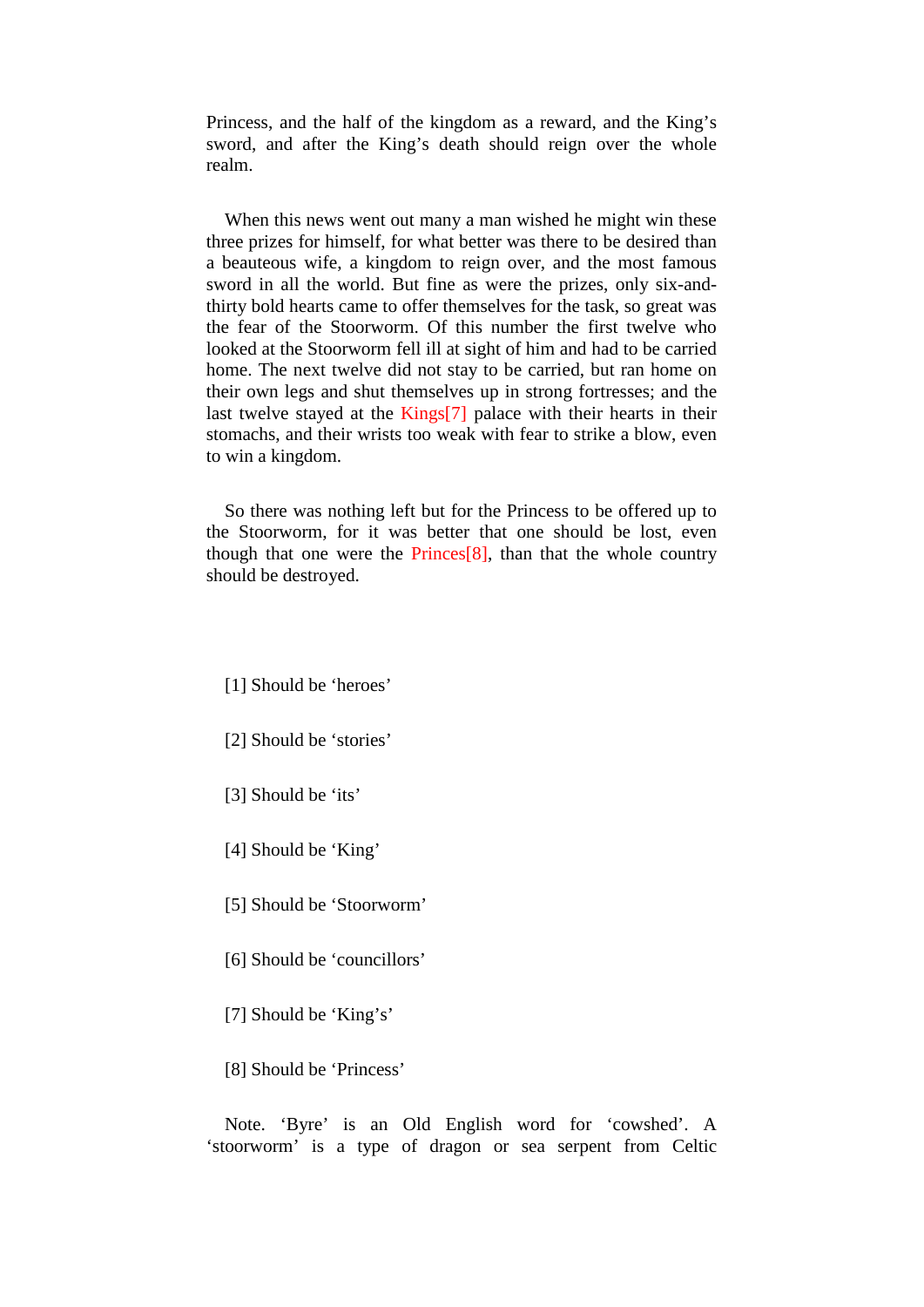mythology. 'Meester [or Master] Stoorworm' was a particularly fierce stoorworm.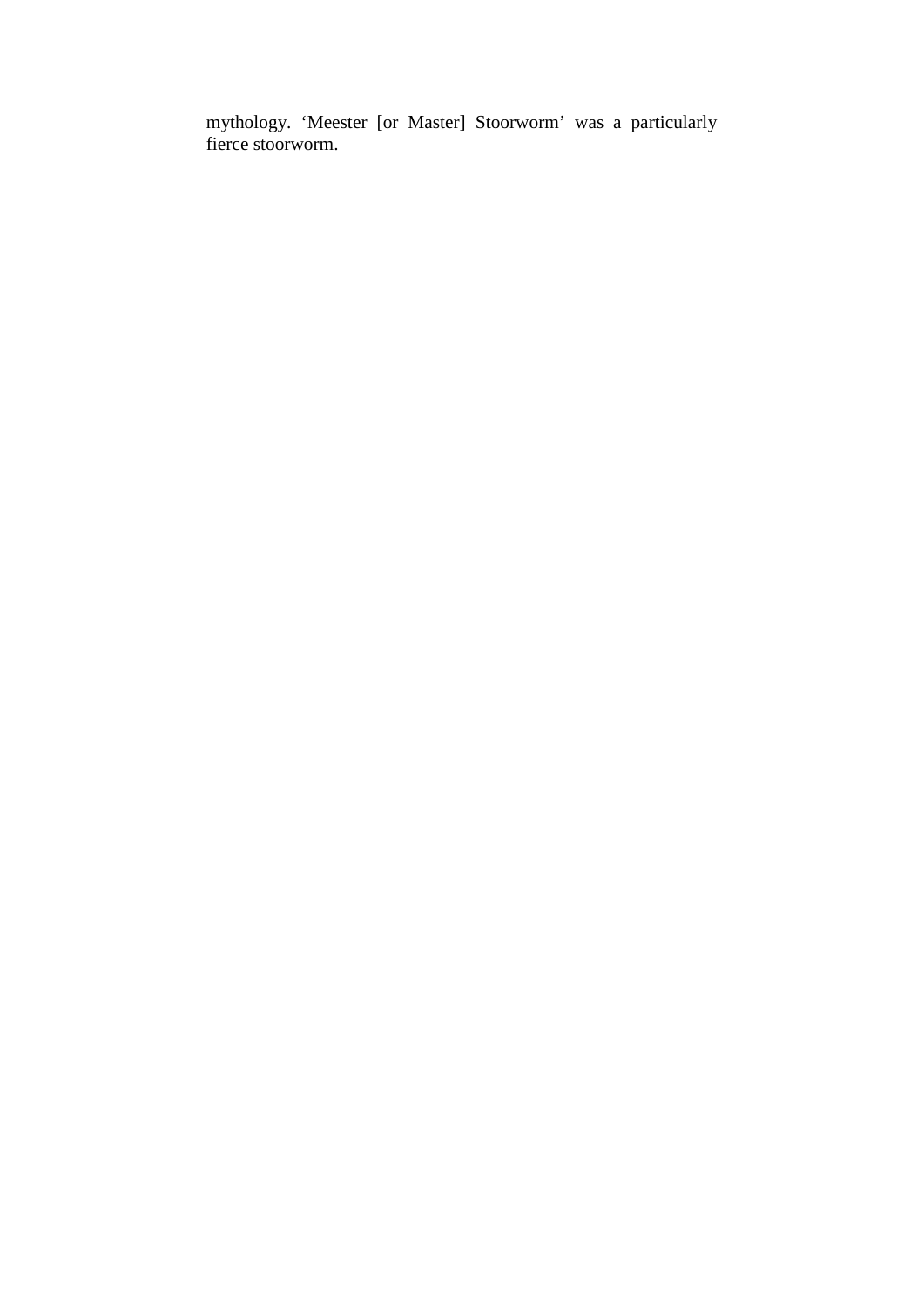### PROOFREADING EXERCISE 12

From 'My Man Jeeves' by P.G. Wodehouse

Jeeves—my man, you know—is really a most extraordinary chap. So capable. Honestly, I shouldn't know what to do without him. On broader lines he's like those chappies who sit peering sadly over the marble battlements at the Pennsylvania Station in the place marked "Inquiries." You know the Johnnies I mean. You go up to them and say: "When's the next train for Melonsquashville, Tennessee?" and they reply, without stopping to think, "Two-fortythree, track ten, change at San Francisco." And they're right every time. Well, Jeeves gives you just the same impression of omniscience.

As an instance of what I mean, I remember meeting Monty Byng in Bond Street one morning, looking the last word in a grey check suit, and I felt I should never be happy till I had one like it. I dug the address of the tailors out of him, and had them working on the thing inside the hour.

"Jeeves," I said that evening. "I'm getting a check suit like that one of Mr. Byng's."

"Injudicious, sir," he said firmly. "It will not become you."

"What absolute rot! It's the soundest thing I've struck for years."

"Unsuitable for you, sir."

Well, the long and the short of it was that the confounded thing came home, and I put it on, and when I caught sight of myself in the glass I nearly swooned. Jeeves was perfectly right. I looked a cross between a music-hall comedian and a cheap bookie. Yet Monty had looked fine in absolutely the same stuff. These things are just Life's mysteries, and that's all there is to it.

But it isn't only that Jeeves's judgment about clothes is infallible, though, of course, that's really the main thing. The man knows everything. There was the matter of that tip on the "Lincolnshire." I forget now how I got it, but it had the aspect of being the real, redhot tabasco.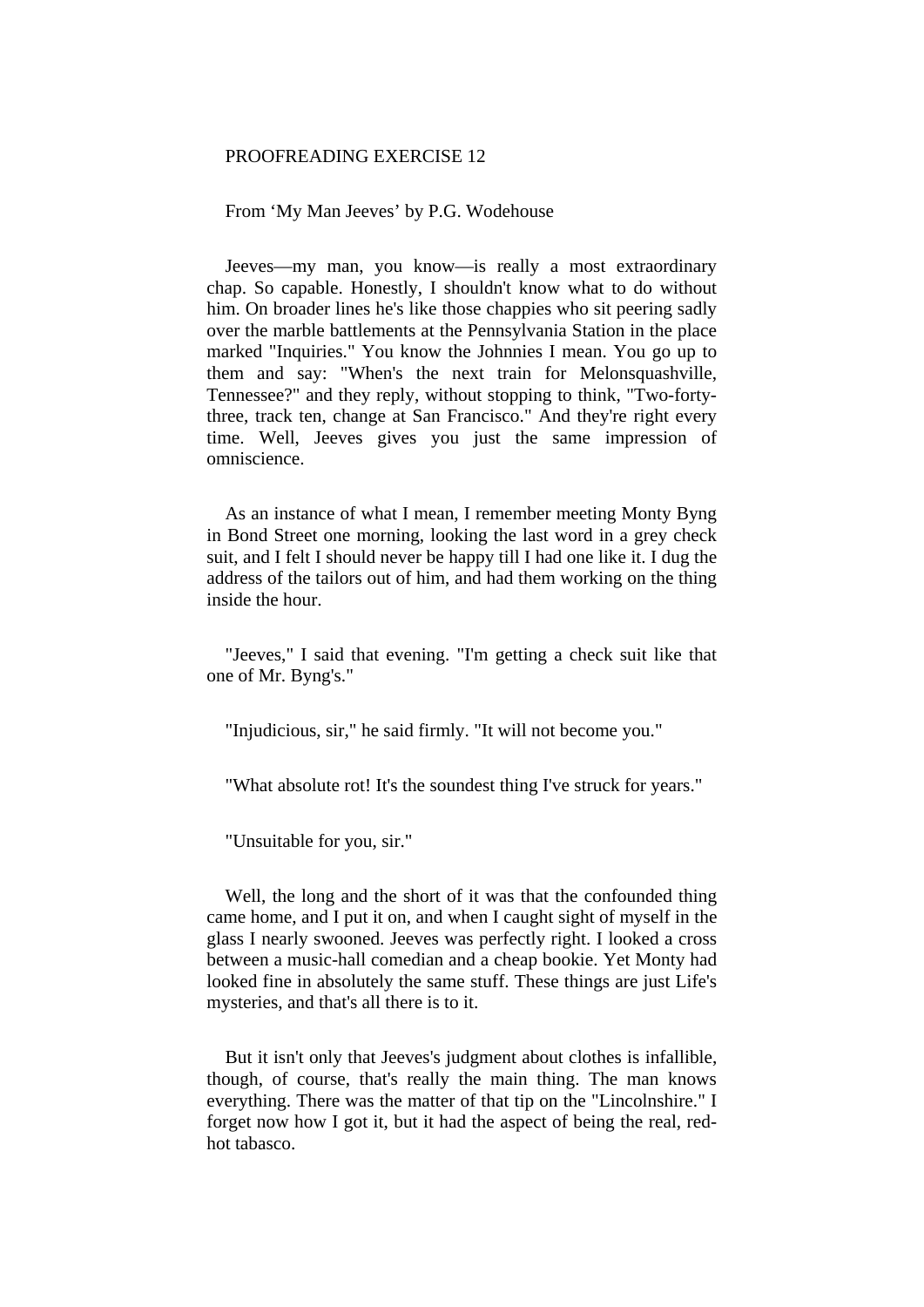"Jeeves," I said, for I'm fond of the man, and like to do him a good turn when I can, "if you want to make a bit of money have something on Wonderchild for the 'Lincolnshire.'"

He shook his head.

"I'd rather not, sir."

"But it's the straight goods. I'm going to put my shirt on him."

"I do not recommend it, sir. The animal is not intended to win. Second place is what the stable is after."

Perfect piffle, I thought, of course. How the deuce could Jeeves know anything about it? Still, you know what happened. Wonderchild led till he was breathing on the wire, and then Banana Fritter came along and nosed him out. I went straight home and rang for Jeeves.

"After this," I said, "not another step for me without your advice. From now on consider yourself the brains of the establishment."

"Very good, sir. I shall endeavour to give satisfaction."

And he has, by Jove! I'm a bit short on brain myself; the old bean would appear to have been constructed more for ornament than for use, don't you know; but give me five minutes to talk the thing over with Jeeves, and I'm game to advise any one about anything. And that's why, when Bruce Corcoran came to me with his troubles, my first act was to ring the bell and put it up to the lad with the bulging forehead.

"Leave it to Jeeves," I said.

I first got to know Corky when I came to New York. He was a pal of my cousin Gussie, who was in with a lot of people down Washington Square way. I don't know if I ever told you about it, but the reason why I left England was because I was sent over by my Aunt Agatha to try to stop young Gussie marrying a girl on the vaudeville stage, and I got the whole thing so mixed up that I decided that it would be a sound scheme for me to stop on in America for a bit instead of going back and having long cosy chats about the thing with aunt. So I sent Jeeves out to find a decent apartment, and settled down for a bit of exile. I'm bound to say that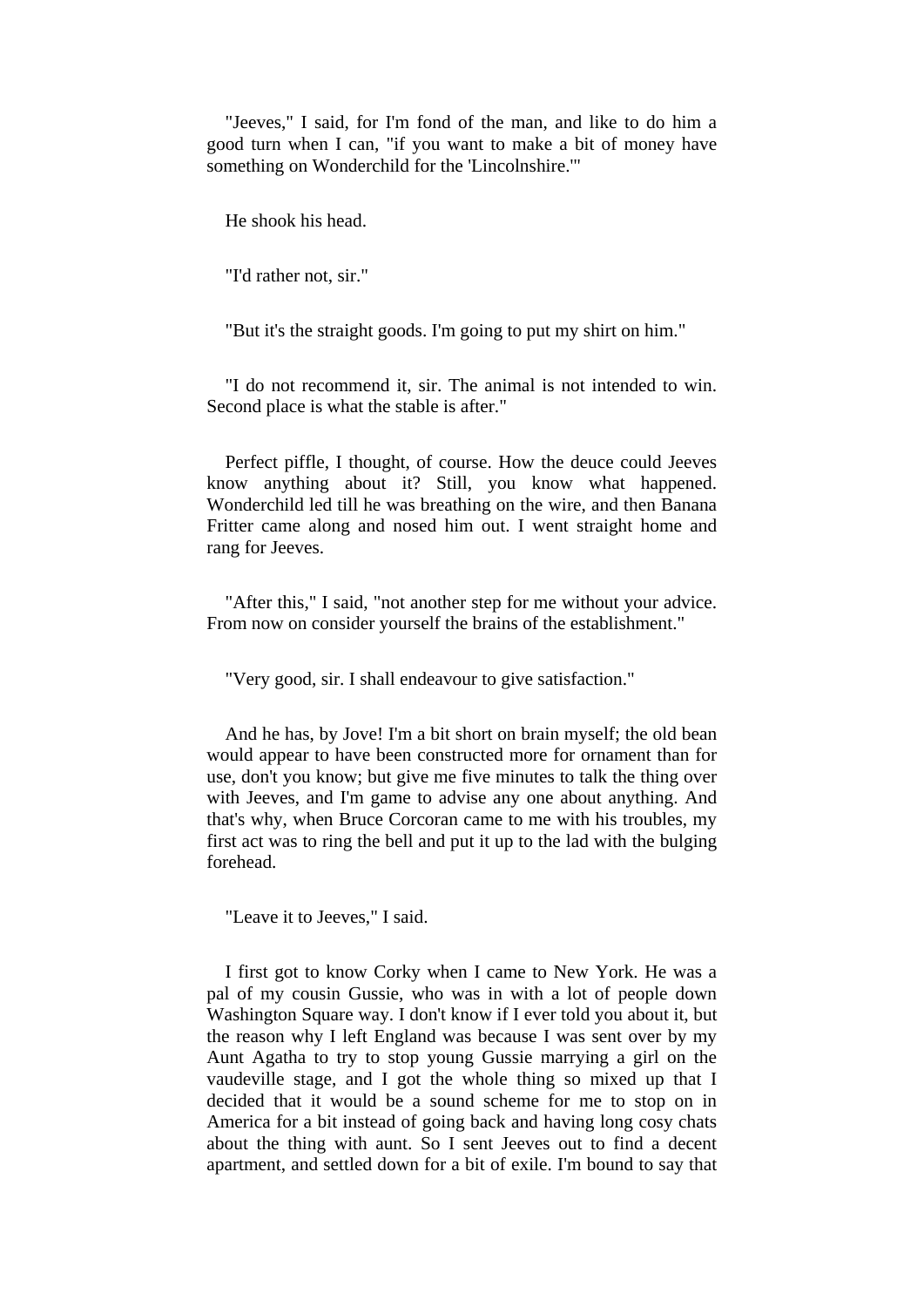New York's a topping place to be exiled in. Everybody was awfully good to me, and there seemed to be plenty of things going on, and I'm a wealthy bird, so everything was fine. Chappies introduced me to other chappies, and so on and so forth, and it wasn't long before I knew squads of the right sort, some who rolled in dollars in houses up by the Park, and others who lived with the gas turned down mostly around Washington Square—artists and writers and so forth. Brainy coves.

Corky was one of the artists. A portrait-painter, he called himself, but he hadn't painted any portraits. He was sitting on the side-lines with a blanket over his shoulders, waiting for a chance to get into the game. You see, the catch about portrait-painting—I've looked into the thing a bit—is that you can't start painting portraits till people come along and ask you to, and they won't come and ask you to until you've painted a lot first. This makes it kind of difficult for a chappie. Corkey managed to get along by drawing an occasional picture for the comic papers—he had rather a gift for funny stuff when he got a good idea—and doing bedsteads and chairs and things for the advertisements. His principal source of income, however, was derived from biting the ear of a rich uncle—one Alexander Worple, who was in the jute business. I'm a bit foggy as to what jute is, but its apparently something the populace is pretty keen on, for Mr. Worple had made quite an indecently large stack out of it.

Now, a great many fellows think that having a rich uncle is a pretty soft snap: but, according to Corky, such is not the case. Corky's uncle was a robust sort of cove, who looked like living for ever. He was fifty-one, and it seemed as if he might go to par. It was not this, however, that distressed poor old Corky, for he was not bigoted and had no objection to the man going on living. What Corky kicked at was the way the above Worple used to harry him.

Corky's uncle, you see, didn't want him to be an artist. He didn't think he had any talent in that direction. He was always urging him to chuck Art and go into the jute business and start at the bottom and work his way up. Jute had apparently become a sort of obsession with him. He seemed to attach almost a spiritual importance to it. And what Corky said was that, while he didn't know what they did at the bottom of the jute business, instinct told him that it was something too beastly for words. Corky, moreover, believed in his future as an artist. Some day, he said, he was going to make a hit. Meanwhile, by using the utmost tact and persuasiveness, he was inducing his uncle to cough up very grudgingly a small quarterly allowance.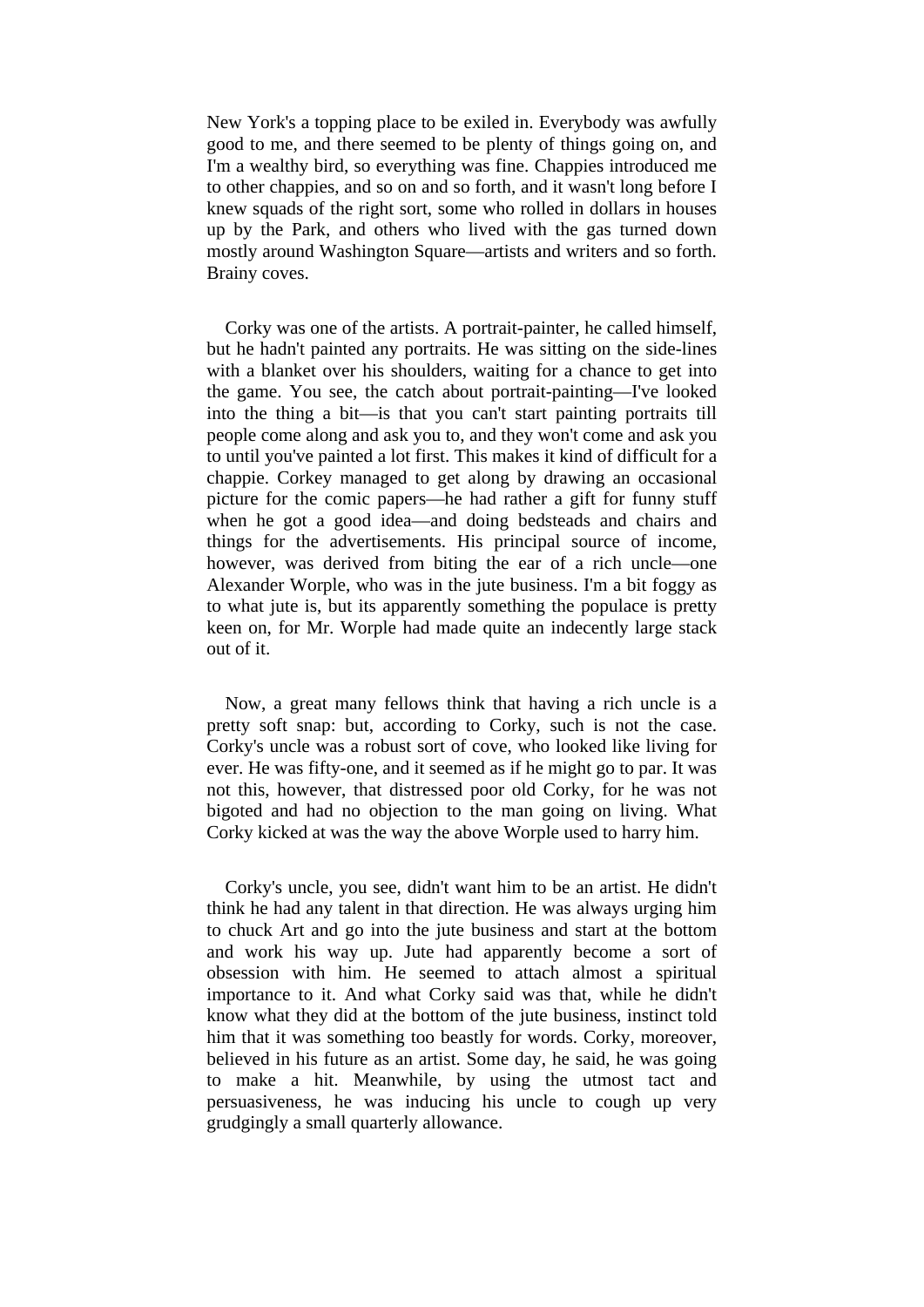He wouldn't have got this if his uncle hadn't had a hobby. Mr. Worple was peculiar in this respect. As a rule, from what I've observed, the American captain of industry doesn't do anything out of business hours. When he has put the cat out and locked up the office for the night, he just relapses into a state of coma from which he emerges only to start being a captain of industry again. But Mr. Worple in his spare time was what is known as an ornethologist. He had written a book called *American Birds*, and was writing another, to be called *More American Birds*. When he had finished that, the presumption was that he would begin a third, and keep on till the supply of American birds gave out. Corky used to go to him about once every three months and let him talk about American birds. Apparently you could do what you liked with old Worple if you gave him his head first on his pet subject, so these little chats used to make Corky's allowance all right for the time being. But it was pretty rotten for the poor chap. There was the frightful suspense, you see, and, apart from that, birds, except when broiled and in the society of a cold bottle, bored him stiff.

To complete the character-study of Mr. Worple, he was a man of extremely uncertain temper, and his general tendency was to think that Corky was a poor chump and that whatever step he took in any direction on his own account, was just another proof of his inate idiocy. I should imagine Jeaves feels very much the same about me.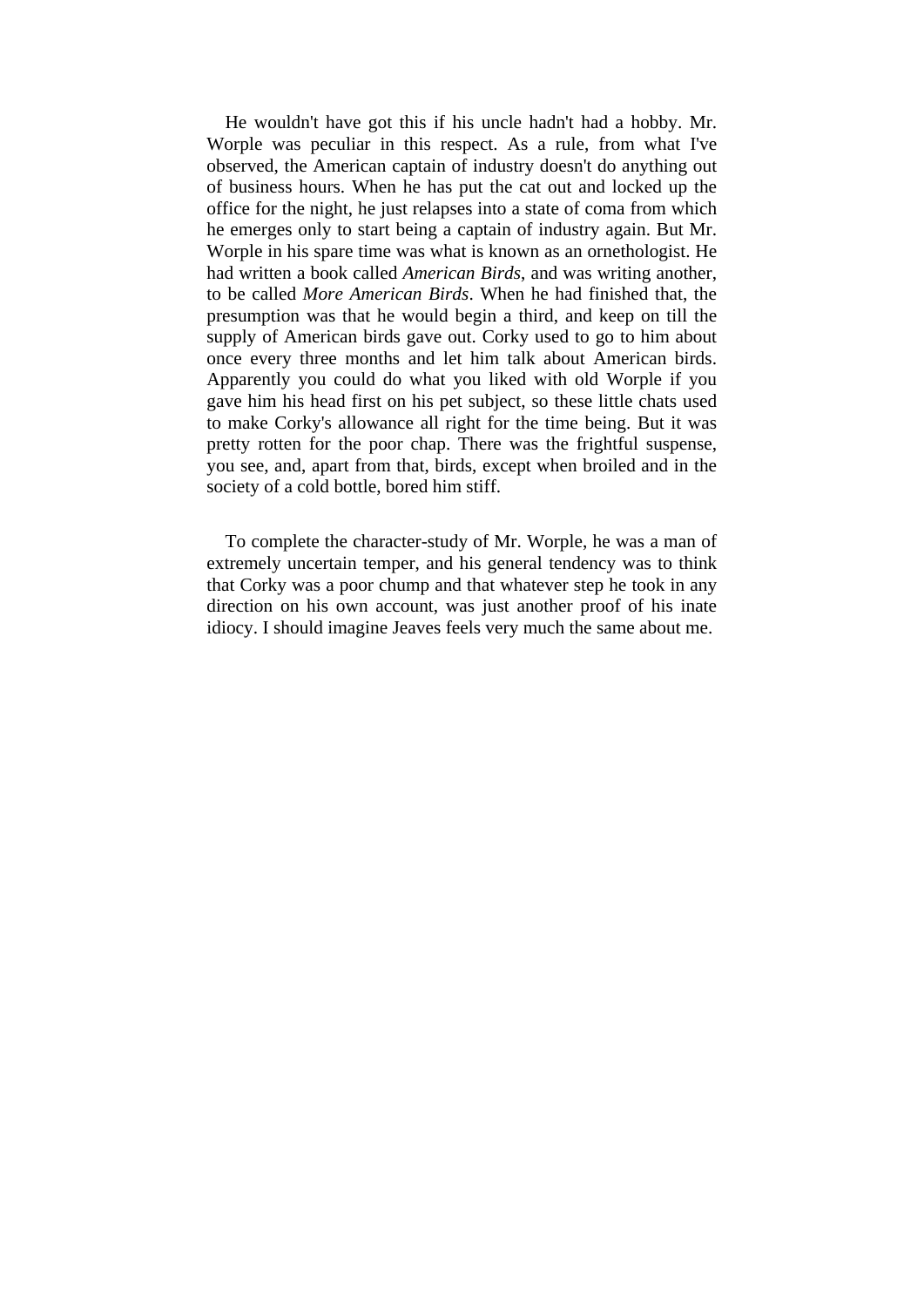### PROOFREADING EXERCISE 12, ANSWERS.

JEEVES—my man, you know—is really a most extraordinary chap. So capable. Honestly, I shouldn't know what to do without him. On broader lines he's like those chappies who sit peering sadly over the marble battlements at the Pennsylvania Station in the place marked "Inquiries." You know the Johnnies I mean. You go up to them and say: "When's the next train for Melonsquashville, Tennessee?" and they reply, without stopping to think, "Two-fortythree, track ten, change at San Francisco." And they're right every time. Well, Jeeves gives you just the same impression of omniscience.

As an instance of what I mean, I remember meeting Monty Byng in Bond Street one morning, looking the last word in a grey check suit, and I felt I should never be happy till I had one like it. I dug the address of the tailors out of him, and had them working on the thing inside the hour.

"Jeeves," I said that evening. "I'm getting a check suit like that one of Mr. Byng's."

"Injudicious, sir," he said firmly. "It will not become you."

"What absolute rot! It's the soundest thing I've struck for years."

"Unsuitable for you, sir."

Well, the long and the short of it was that the confounded thing came home, and I put it on, and when I caught sight of myself in the glass I nearly swooned. Jeeves was perfectly right. I looked a cross between a music-hall comedian and a cheap bookie. Yet Monty had looked fine in absolutely the same stuff. These things are just Life's mysteries, and that's all there is to it.

But it isn't only that Jeeves's judgment about clothes is infallible, though, of course, that's really the main thing. The man knows everything. There was the matter of that tip on the "Lincolnshire." I forget now how I got it, but it had the aspect of being the real, redhot tabasco.

"Jeeves," I said, for I'm fond of the man, and like to do him a good turn when I can, "if you want to make a bit of money have something on Wonderchild for the 'Lincolnshire.'"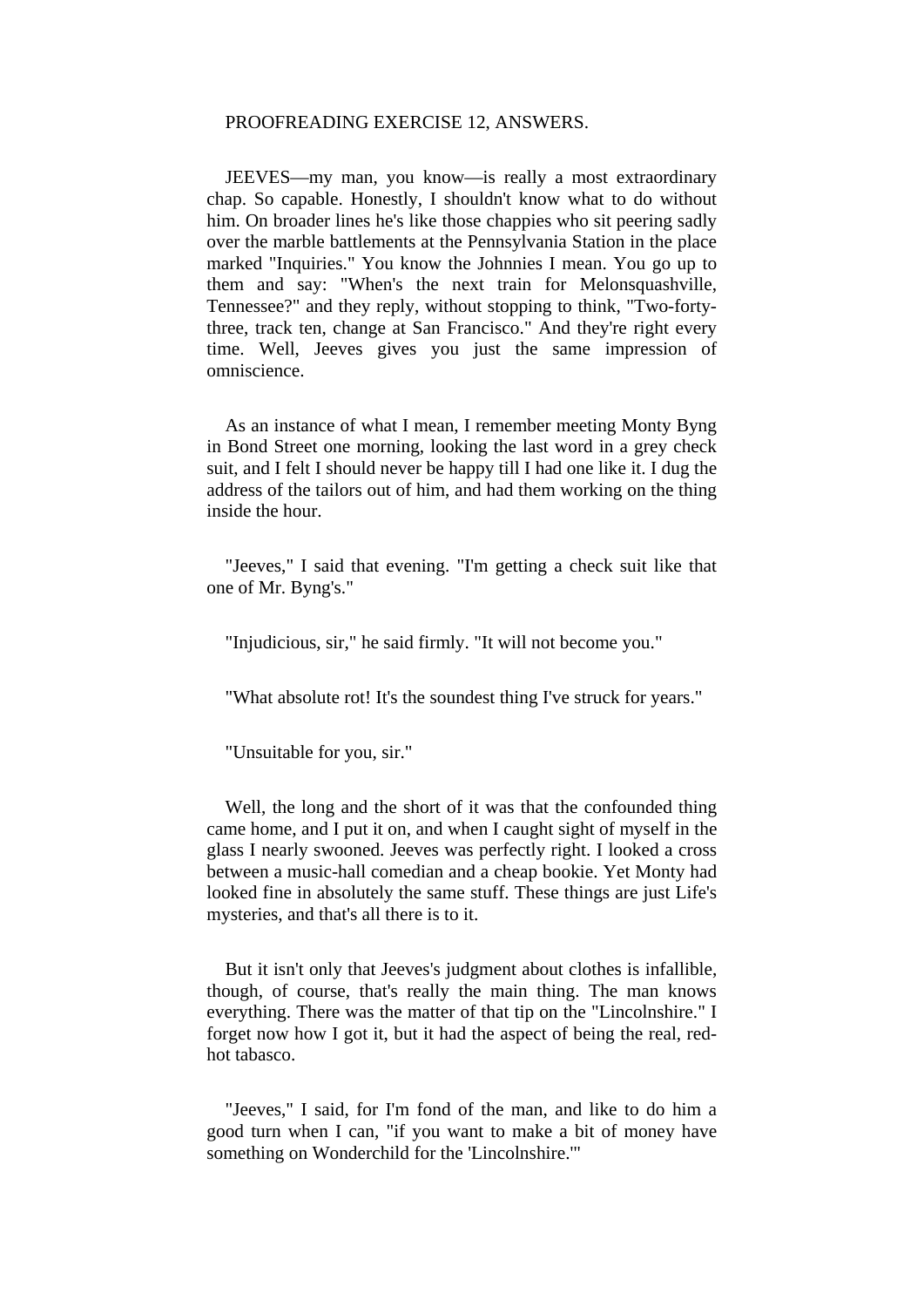He shook his head.

"I'd rather not, sir."

"But it's the straight goods. I'm going to put my shirt on him."

"I do not recommend it, sir. The animal is not intended to win. Second place is what the stable is after."

Perfect piffle, I thought, of course. How the deuce could Jeeves know anything about it? Still, you know what happened. Wonderchild led till he was breathing on the wire, and then Banana Fritter came along and nosed him out. I went straight home and rang for Jeeves.

"After this," I said, "not another step for me without your advice. From now on consider yourself the brains of the establishment."

"Very good, sir. I shall endeavour to give satisfaction."

And he has, by Jove! I'm a bit short on brain myself; the old bean would appear to have been constructed more for ornament than for use, don't you know; but give me five minutes to talk the thing over with Jeeves, and I'm game to advise any one about anything. And that's why, when Bruce Corcoran came to me with his troubles, my first act was to ring the bell and put it up to the lad with the bulging forehead.

"Leave it to Jeeves," I said.

I first got to know Corky when I came to New York. He was a pal of my cousin Gussie, who was in with a lot of people down Washington Square way. I don't know if I ever told you about it, but the reason why I left England was because I was sent over by my Aunt Agatha to try to stop young Gussie marrying a girl on the vaudeville stage, and I got the whole thing so mixed up that I decided that it would be a sound scheme for me to stop on in America for a bit instead of going back and having long cosy chats about the thing with aunt. So I sent Jeeves out to find a decent apartment, and settled down for a bit of exile. I'm bound to say that New York's a topping place to be exiled in. Everybody was awfully good to me, and there seemed to be plenty of things going on, and I'm a wealthy bird, so everything was fine. Chappies introduced me to other chappies, and so on and so forth, and it wasn't long before I knew squads of the right sort, some who rolled in dollars in houses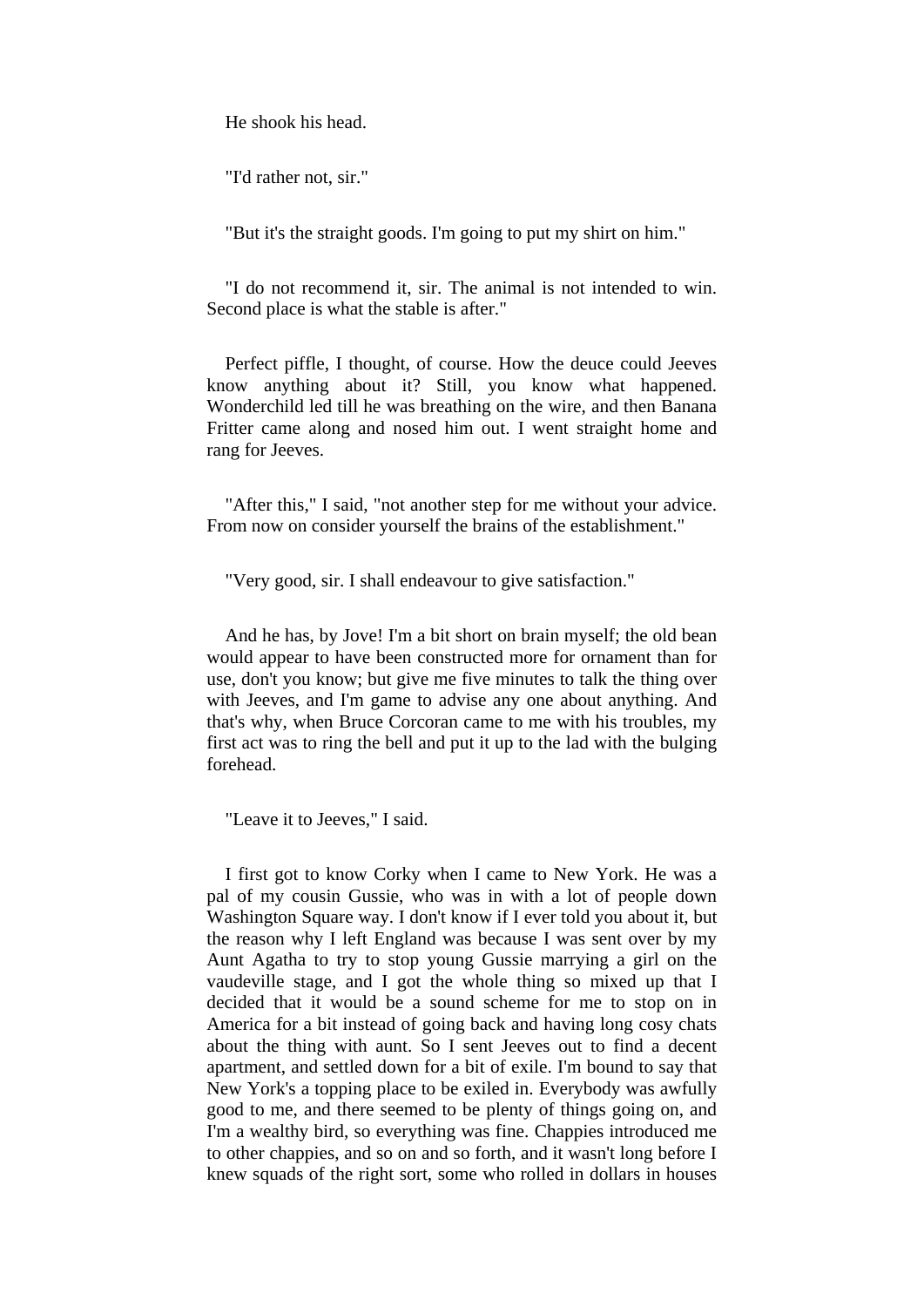up by the Park, and others who lived with the gas turned down mostly around Washington Square—artists and writers and so forth. Brainy coves.

Corky was one of the artists. A portrait-painter, he called himself, but he hadn't painted any portraits. He was sitting on the side-lines with a blanket over his shoulders, waiting for a chance to get into the game. You see, the catch about portrait-painting—I've looked into the thing a bit—is that you can't start painting portraits till people come along and ask you to, and they won't come and ask you to until you've painted a lot first. This makes it kind of difficult for a chappie. Corkey[1] managed to get along by drawing an occasional picture for the comic papers—he had rather a gift for funny stuff when he got a good idea—and doing bedsteads and chairs and things for the advertisements. His principal source of income, however, was derived from biting the ear of a rich uncle—one Alexander Worple, who was in the jute business. I'm a bit foggy as to what jute is, but its<sup>[2]</sup> apparently something the populace is pretty keen on, for Mr. Worple had made quite an indecently large stack out of it.

Now, a great many fellows think that having a rich uncle is a pretty soft snap: but, according to Corky, such is not the case. Corky's uncle was a robust sort of cove, who looked like living for ever. He was fifty-one, and it seemed as if he might go to par. It was not this, however, that distressed poor old Corky, for he was not bigoted and had no objection to the man going on living. What Corky kicked at was the way the above Worple used to harry him.

Corky's uncle, you see, didn't want him to be an artist. He didn't think he had any talent in that direction. He was always urging him to chuck Art and go into the jute business and start at the bottom and work his way up. Jute had apparently become a sort of obsession with him. He seemed to attach almost a spiritual importance to it. And what Corky said was that, while he didn't know what they did at the bottom of the jute business, instinct told him that it was something too beastly for words. Corky, moreover, believed in his future as an artist. Some day, he said, he was going to make a hit. Meanwhile, by using the utmost tact and persuasiveness, he was inducing his uncle to cough up very grudgingly a small quarterly allowance.

He wouldn't have got this if his uncle hadn't had a hobby. Mr. Worple was peculiar in this respect. As a rule, from what I've observed, the American captain of industry doesn't do anything out of business hours. When he has put the cat out and locked up the office for the night, he just relapses into a state of coma from which he emerges only to start being a captain of industry again. But Mr.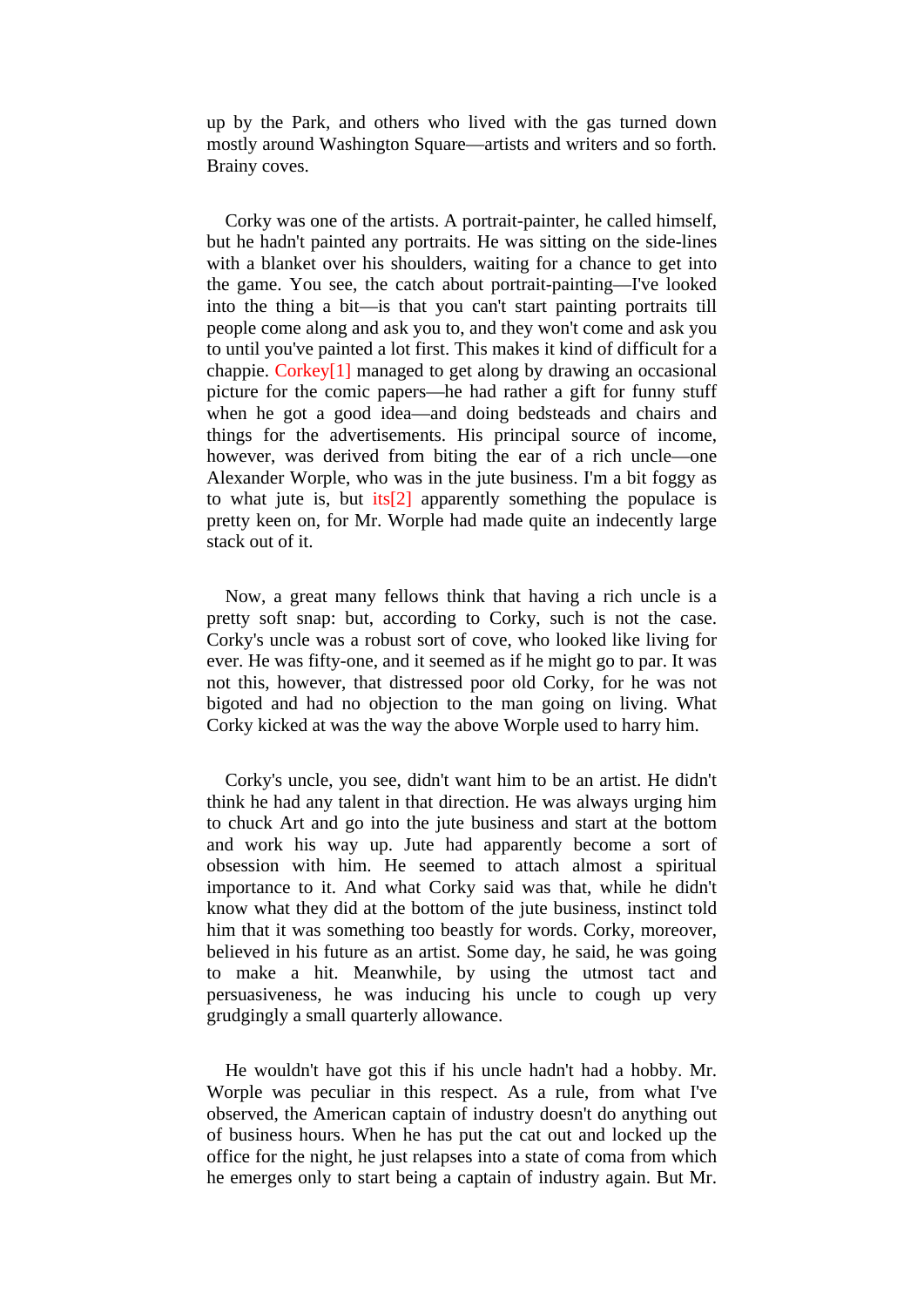Worple in his spare time was what is known as an ornethologist[3]. He had written a book called *American Birds*, and was writing another, to be called *More American Birds*. When he had finished that, the presumption was that he would begin a third, and keep on till the supply of American birds gave out. Corky used to go to him about once every three months and let him talk about American birds. Apparently you could do what you liked with old Worple if you gave him his head first on his pet subject, so these little chats used to make Corky's allowance all right for the time being. But it was pretty rotten for the poor chap. There was the frightful suspense, you see, and, apart from that, birds, except when broiled and in the society of a cold bottle, bored him stiff.

To complete the character-study of Mr. Worple, he was a man of extremely uncertain temper, and his general tendency was to think that Corky was a poor chump and that whatever step he took in any direction on his own account, was just another proof of his inate<sup>[4]</sup> idiocy. I should imagine Jeaves[5] feels very much the same about me.

[1] Should be 'Corky'

- [2] Should be 'it's'
- [3] Should be 'ornithologist'
- [4] Should be 'innate'
- [5] Should be 'Jeeves'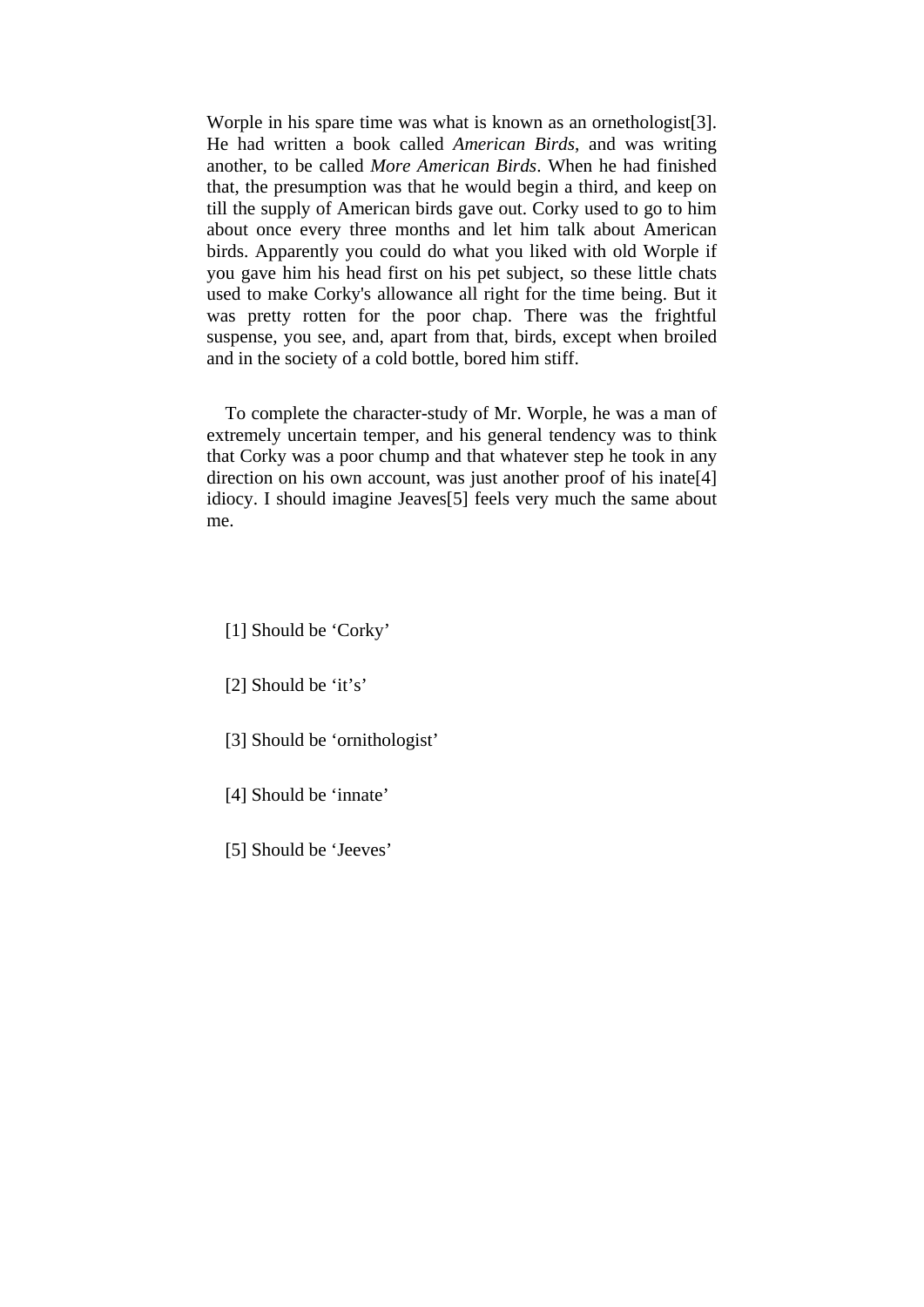# PROOFREADING EXERCISE 13

# From 'Call of the Wild' by Jack London

BUCK did not read the newspapers, or he would have known that trouble was brewing, not alone for himself, but for every tide-water dog, strong of muscle and with warm, long hair, from Puget Sound to San Diego. Because men, groping in the Arctic darkness, had found a yellow metal, and because steamship and transportation companies were booming the find, thousands of men were rushing into the Northland. These men wanted dogs, and the dogs they wanted were heavy dogs, with strong muscles by which to toil, and furry coats to protect them from the frost.

Buck lived at a big house in the sun-kissed Santa Clara Valley. Judge Miller's place, it was called. It stood back from the road, half hidden among the trees, though which glimpses could be caught of the wide cool veranda that ran around its four sides. The house was approached by gravelled driveways which wound about through wide-spreading lawns and under the interlacing boughs of tall poplars. At the rear things were on even a more spacious scale than at the front. There were great stables, where a dozen grooms and boys held forth, rows of vine-clad servants' cottages, an endless and orderly array of outhouses, long grape arbors, green pastures, orchards, and berry patches. Then there was the pumping plant for the artesian well, and the big cement tank where Judge Miller's boys took their morning plunge and kept cool in the hot afternoon.

And over this great demesne Buck ruled. Here he was born, and here he had lived the four years of his life. It was true, there were other dogs, There could not but be other dogs on so vast a place, but they did not count. They came and went, resided in the populous kennels, or lived obscurely in the recesses of the house after the fashion of Toots, the Japanese pug, or Ysabel, the mexican hairless,—strange creatures that rarely put nose out of doors or set foot to ground. On the other hand, there were the fox terriers, a score of them at least, who yelped fearful promises at Toots and Ysabel looking out of the windows at them and protected by a legion of housemaids armed with brooms and mops.

But Buck was neither house-dog nor kennel-dog. The whole realm was his. He plunged into the swimming tank or went hunting with the Judge's sons; he escorted Mollie and Alice, the Judge's daughters, on long twilight or early morning rambles; on wintry nights he lay at the Judge's feet before the roaring library fire; he carried the Judge's grandsons on his back, or rolled them in the grass, and guarded their footsteps through wild adventures down to the fountain in the stable yard, and even beyond, where the paddocks were, and the berry patches. Among the terriers he stalked imperiously, and Toots and Isabel he utterly ignored, for he was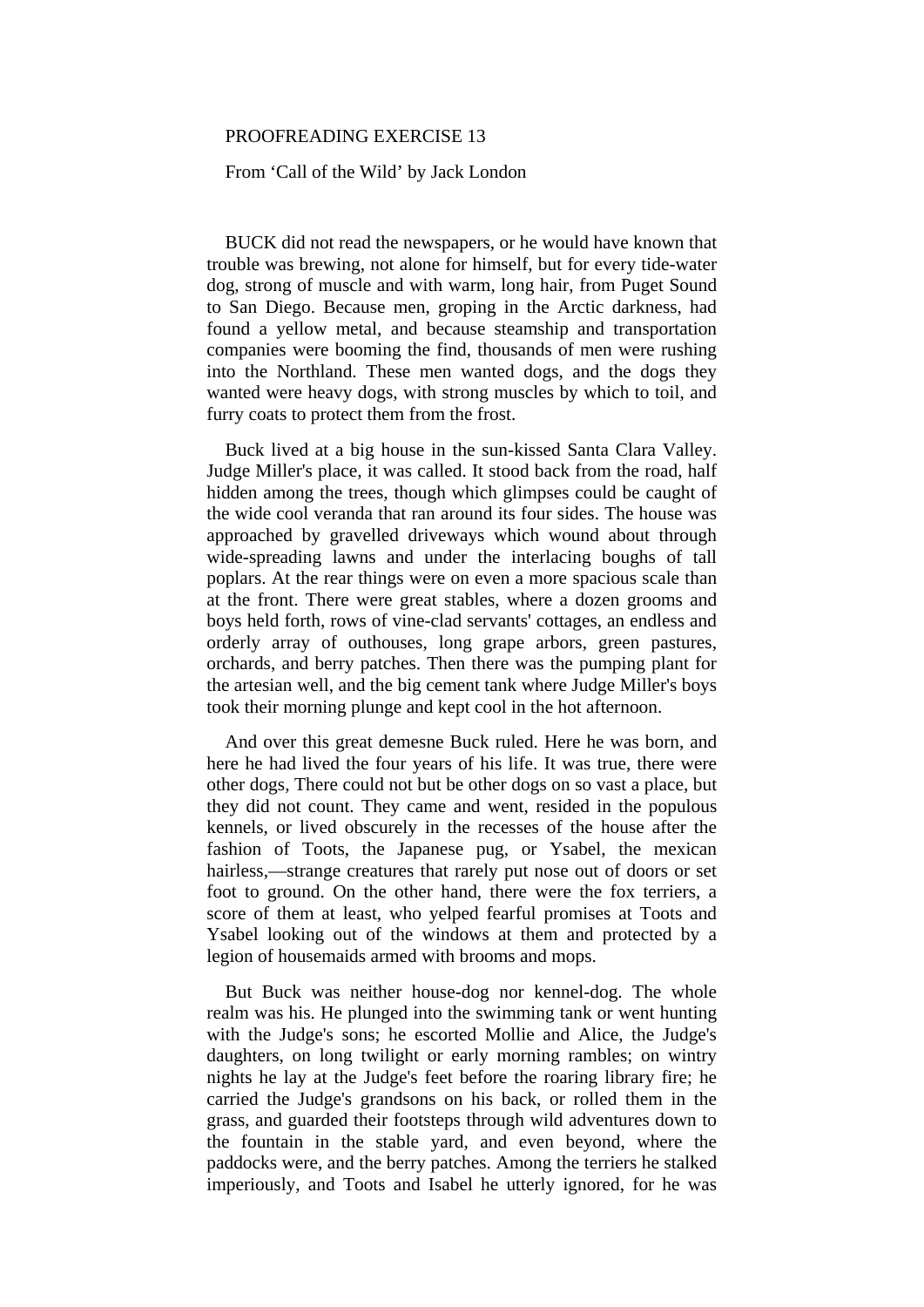king,—king over all creeping, crawling, flying things of Judge Miller's place, humans included.

His father, Elmo, a huge St. Bernard, had been the Judge's inseparable companion, and Buck bid fair to follow in the way of his father. He was not so large,—he weighed only one hundred and forty pounds,—for his mother, Shep, had been a Scotch shepherd dog. Nevertheless, one hundred and forty pounds, to which was added the dignity that comes of good living and universal respect, enabled him to carry himself in right royal fashion. During the four years since his puppyhood he had lived the life of a sated aristocrat; he had a fine pride in himself, was even a trifle egotistical, as country gentlemen sometimes become because of their insular situation. But he had saved himself by not becoming a mere pampered house-dog. Hunting and kindred outdoor delights had kept down the fat and hardened his muscles; and to him, as to the cold-tubbing races, the love of water had been a tonic and a health preserver.

And this was the manner of dog Buck was in the fall of 1897, when the Klondike strike dragged men from all the world into the frozen North. But Buck did not read the newspapers, and he did not know that Manuel, one of the gardener's helpers, was an undesirable acquaintance. Manuel had one besetting sin. He loved to play Chinese lottery. Also, in his gambling, he had one besetting weakness—faith in a system; and this made his damnation certain. For to play a system requires money, while the wages of a gardener's helper do not lap over the needs of a wife and numerous progeny.

The Judge was at a meeting of the Raisin Grower's Association, and the boys were busy organizing an athletic club, on the memorable night of Manuel's treachery. No one saw him and Buck go off through the orchard on what Buck imagined was merely a stroll. And with the exception of a solitary man, no one saw them arrive at the little flag station known as College Park. This man talked with Manuel, and money chinked between them.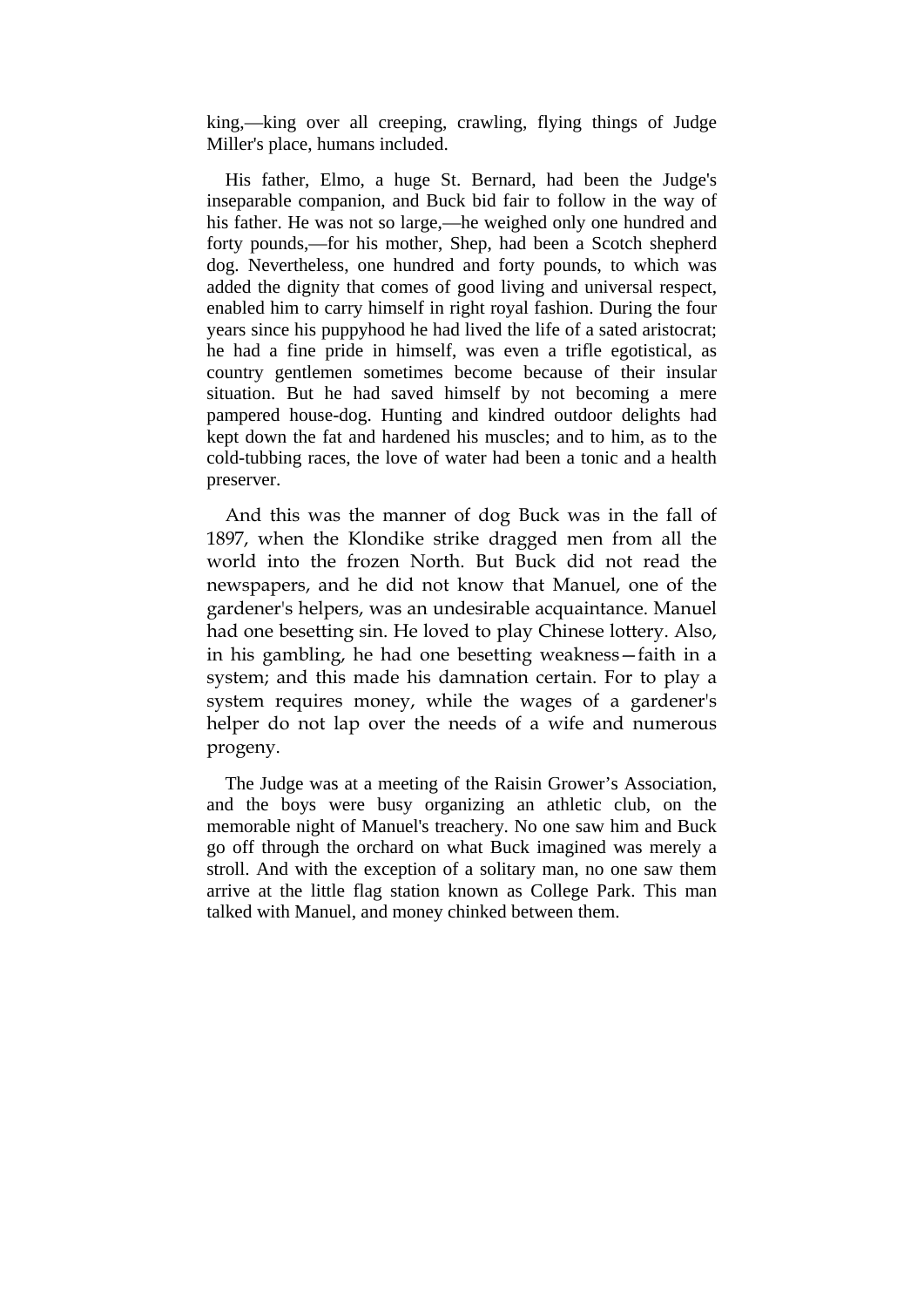### PROOFREADING EXERCISE 13, ANSWERS.

BUCK did not read the newspapers, or he would have known that trouble was brewing, not alone for himself, but for every tide-water dog, strong of muscle and with warm, long hair, from Puget Sound to San Diego. Because men, groping in the Arctic darkness, had found a yellow metal, and because steamship and transportation companies were booming the find, thousands of men were rushing into the Northland. These men wanted dogs, and the dogs they wanted were heavy dogs, with strong muscles by which to toil, and furry coats to protect them from the frost.

Buck lived at a big house in the sun-kissed Santa Clara Valley. Judge Miller's place, it was called. It stood back from the road, half hidden among the trees, though<sup>[1]</sup> which glimpses could be caught of the wide cool veranda that ran around its four sides. The house was approached by gravelled driveways which wound about through wide-spreading lawns and under the interlacing boughs of tall poplars. At the rear things were on even a more spacious scale than at the front. There were great stables, where a dozen grooms and boys held forth, rows of vine-clad servants' cottages, an endless and orderly array of outhouses, long grape arbors, green pastures, orchards, and berry patches. Then there was the pumping plant for the artesian well, and the big cement tank where Judge Miller's boys took their morning plunge and kept cool in the hot afternoon.

And over this great demesne Buck ruled. Here he was born, and here he had lived the four years of his life. It was true, there were other dogs, There could not but be other dogs on so vast a place, but they did not count. They came and went, resided in the populous kennels, or lived obscurely in the recesses of the house after the fashion of Toots, the Japanese pug, or Ysabel, the mexican[2] hairless,—strange creatures that rarely put nose out of doors or set foot to ground. On the other hand, there were the fox terriers, a score of them at least, who yelped fearful promises at Toots and Ysabel looking out of the windows at them and protected by a legion of housemaids armed with brooms and mops.

But Buck was neither house-dog nor kennel-dog. The whole realm was his. He plunged into the swimming tank or went hunting with the Judge's sons; he escorted Mollie and Alice, the Judge's daughters, on long twilight or early morning rambles; on wintry nights he lay at the Judge's feet before the roaring library fire; he carried the Judge's grandsons on his back, or rolled them in the grass, and guarded their footsteps through wild adventures down to the fountain in the stable yard, and even beyond, where the paddocks were, and the berry patches. Among the terriers he stalked imperiously, and Toots and Isabel[3] he utterly ignored, for he was king,—king over all creeping, crawling, flying things of Judge Miller's place, humans included.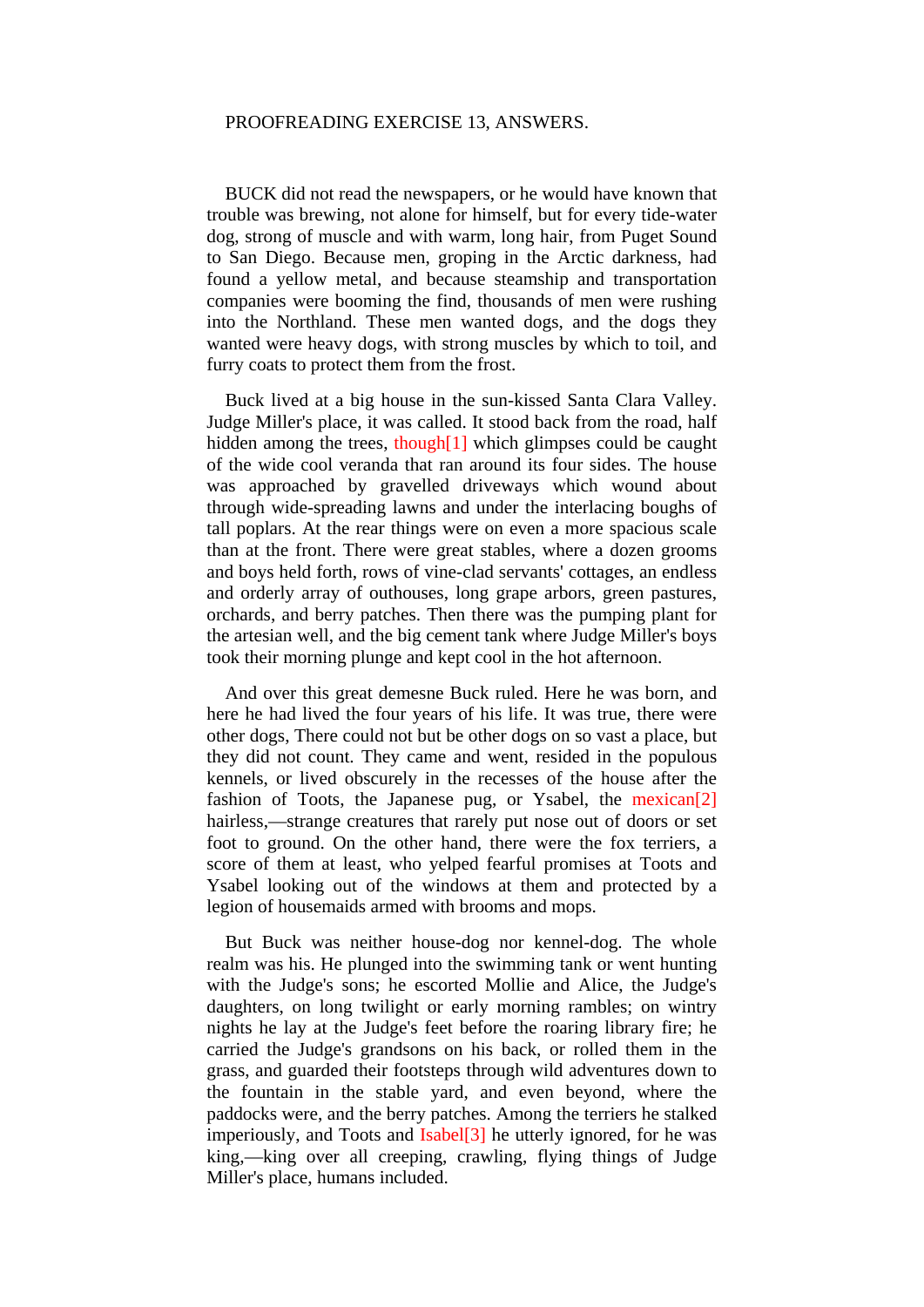His father, Elmo, a huge St. Bernard, had been the Judge's inseparable companion, and Buck bid fair to follow in the way of his father. He was not so large,—he weighed only one hundred and forty pounds,—for his mother, Shep, had been a Scotch shepherd dog. Nevertheless, one hundred and forty pounds, to which was added the dignity that comes of good living and universal respect, enabled him to carry himself in right royal fashion. During the four years since his puppyhood he had lived the life of a sated aristocrat; he had a fine pride in himself, was even a trifle egotistical, as country gentlemen sometimes become because of their insular situation. But he had saved himself by not becoming a mere pampered house-dog. Hunting and kindred outdoor delights had kept down the fat and hardened his muscles; and to him, as to the cold-tubbing races, the love of water had been a tonic and a health preserver.

And this was the manner of dog Buck was in the fall of 1897, when the Klondike strike dragged men from all the world into the frozen North. But Buck did not read the newspapers, and he did not know that Manuel, one of the gardener's helpers, was an undesirable acquaintance. Manuel had one besetting sin. He loved to play Chinese lottery. Also, in his gambling, he had one besetting weakness—faith in a system; and this made his damnation certain. For to play a system requires money, while the wages of a gardener's helper do not lap over the needs of a wife and numerous progeny. [4]

The Judge was at a meeting of the Raisin Grower's[5] Association, and the boys were busy organizing an athletic club, on the memorable night of Manuel's treachery. No one saw him and Buck go off through the orchard on what Buck imagined was merely a stroll. And with the exception of a solitary man, no one saw them arrive at the little flag station known as College Park. This man talked with Manuel, and money chinked between them.

- [1] Should be 'through'
- [2] Should be 'Mexican'
- [3] Should be 'Ysabel'
- [4] Wrong font
- [5] Should be 'Growers''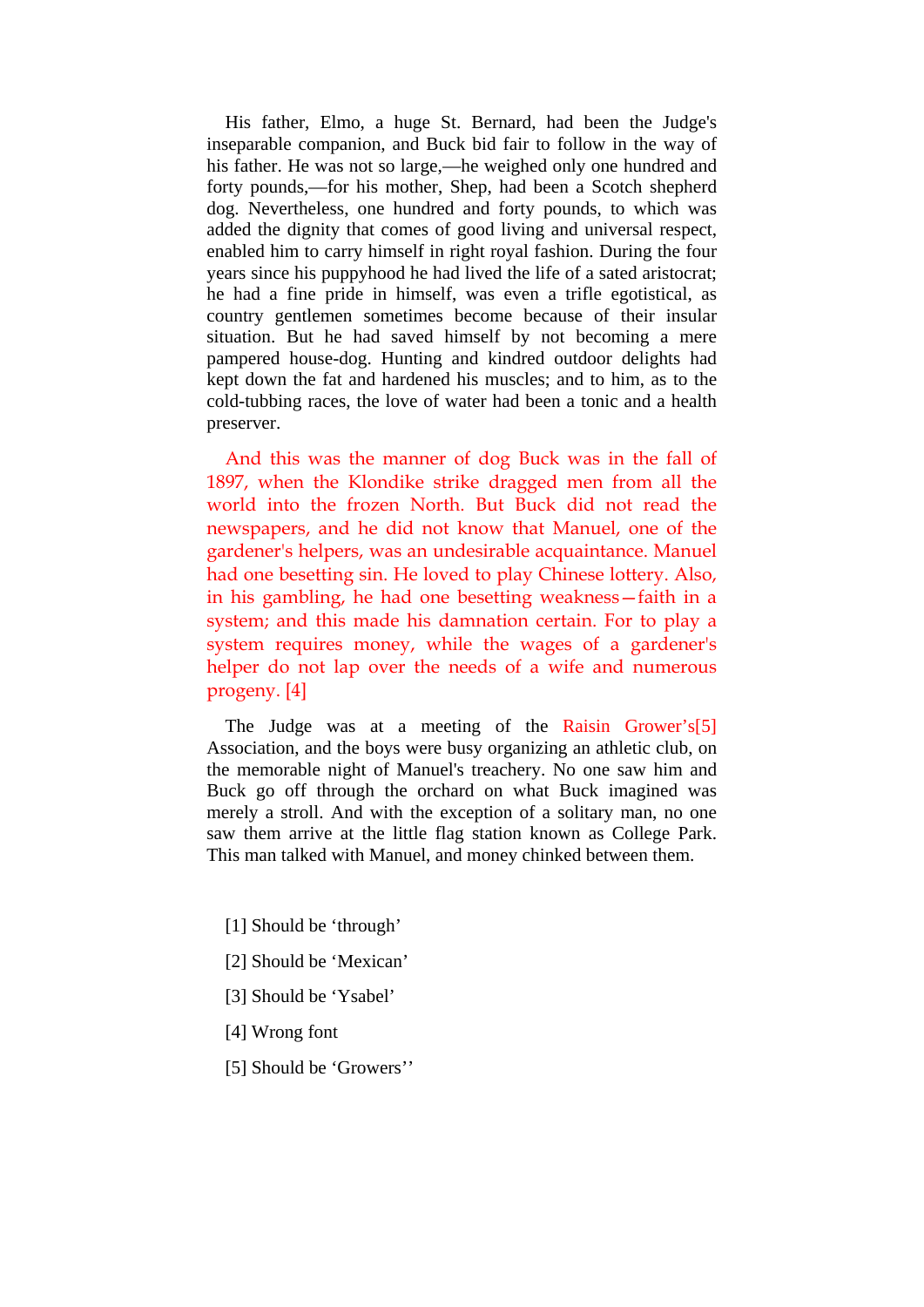# PROOFREADING EXERCISE 14

From 'A Princess of Mars' by Edgar Rice Burroughs

I opened my eyes upon a strange and weird landscape. I knew that I was on Mars; not once did I question either my sanity or my wakefulness. I was not asleep, no need for pinching here; my inner consciousness told me as plainly that I was upon Mars as your conscious mind tells you that you are upon Earth. You do not question the fact; neither did I.

I found myself lying prone upon a bed of yellowish, mosslike vegetation which stretched around me in all directions for interminable miles. I seemed to be lying in a deep, circular basin, along the outer verge of which I could distinguish the irregularities of low hills.

It was midday, the sun was shining full upon me and the heat of it was rather intense upon my naked body, yet no greater than would have been true under similar conditions on an Arizona dessert. Here and there were slight outcroppings of quartz-bearing rock which glistened in the sunlight; and a little to my left, perhaps a hundred yards, appeared a low, walled enclosure about four feet in height. No water, and no other vegetation than the moss was in evidence, and as I was somewhat thirty I determined to do a little exploring.

Springing to my feet I received my first Martian surprise, for the effort, which on Earth would have brought me standing upright, carried me into the Martian air to the height of about three yards. I alighted softly upon the ground, however, without appreciable shock or jar. Now commenced a series of evolutions which even then seemed ludicrous in the extreme. I found that I must learn to walk all over again, as the muscular exertion which carried me easily and safely upon Earth played strange antics with me upon Mars.

Instead of progressing in a sane and dignified manner, my attempts to walk resulted in a variety of hops which took me clear of the ground a couple of feet at each step and landed me sprawling upon my face or back at the end of each second or third hop. My muscles, perfectly attuned and accustomed to the force of gravity on Earth, played the mischief with me in attempting for the first time to cope with the lesser gravitation and lower air pressure on Mars.

I was determined, however, to explore the low structure which was the only evidence of habitation in sight, and so I hit upon the unique plan of reverting to first principles in locomotion, creeping. I did fairly well at this and in a few moments had reached the low, encircling wall of the enclosure.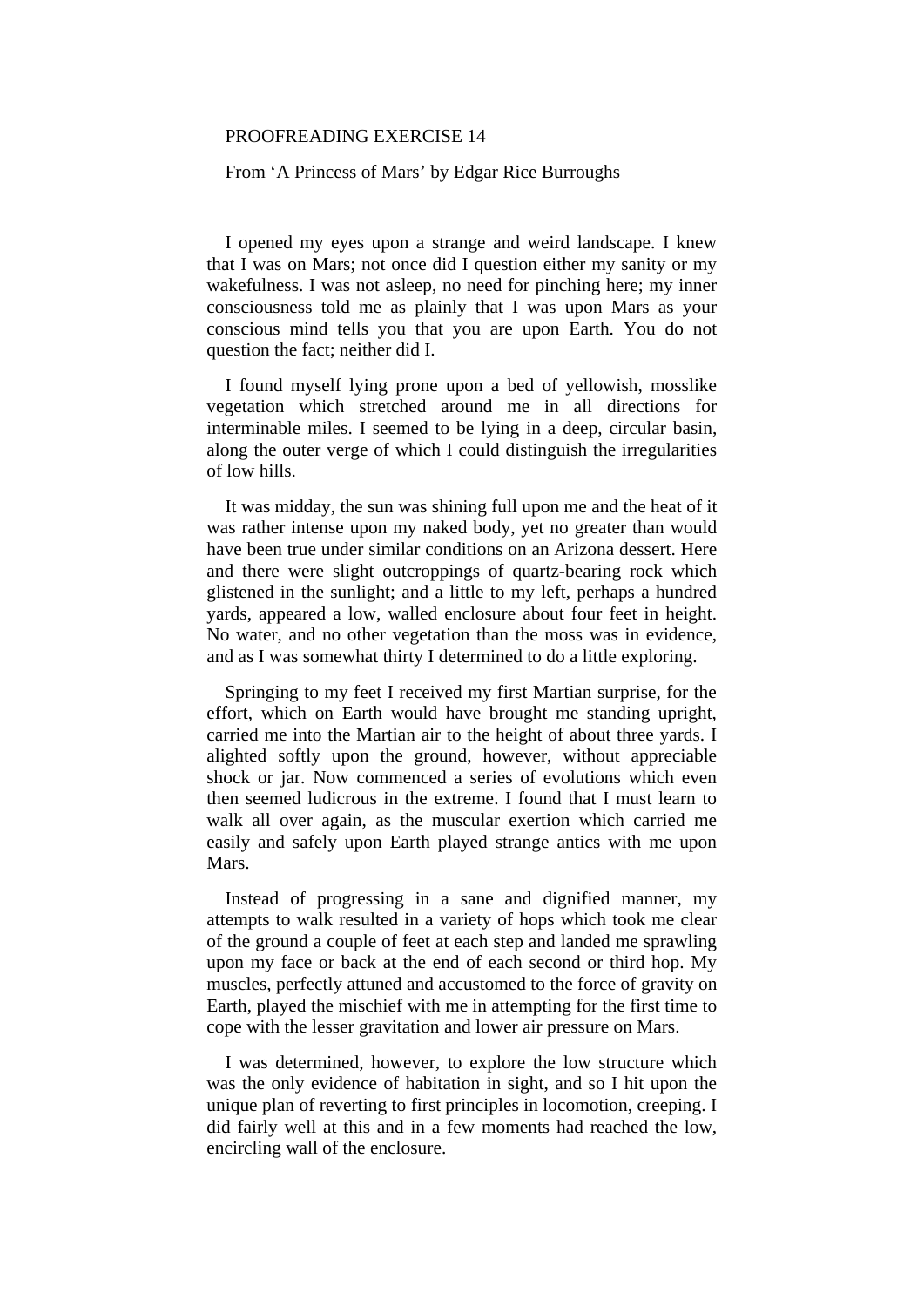There appeared to be no doors or windows upon the side nearest me, but as the wall was but about four feet high I cautiously gained my feet and peered over the top upon the strangest sight it had ever been given me to see.

The roof of the enclosure was of solid glass about four or five inches in thickness, and beneath this were several hundred large eggs, perfectly round and snowy white. The eggs were nearly uniform in size being about two and one-half feet in diametre.

Five or six had already hatched and the grotesque caricatures which sat blinking in the sunlight were enough to cause me to doubt my sanity. They seemed mostly head, with little scrawny bodies, long necks and six legs, or, as I afterward learned, two legs and two arms, with an intermediary pair of limbs which could be used at will either as arms or legs. Their eyes were set at the extreme sides of their heads a trifle above the center and protruded in such a manner that they could be directed either forward or back and also independently of each other, thus permitting this queer animal to look in any direction, or in two directions at once, without the necessity of turning the head

The ears, which were slightly above the eyes and closer together, were small, cup-shaped antennae, protruding not more than an inch on these young specimens. Their noses were but longitudinal slits in the center of their faces, midway between their mouths and ears.

There was no hair on their bodies, which were of a very light yellowish-green color. In the adults, as I was to learn quite soon, this color deepens to an olive green and is darker in the male than in the female. Further, the heads of the adults are not so out of proportion to their bodies as in the case of the young.

The iris of the eyes is blood red, as in Albinos, while the pupil is dark. The eyeball itself is very white, as are the teeth. These latter add a most ferocious appearance to an otherwise fearsome and terrible countenance, as the lower tusks curve upward to sharp points which end about where the eyes of earthly human beings are located. The whiteness of the teeth is not that of ivory, but of the snowiest and most gleaming of china. Against the dark background of their olive skins their tusks stand out in a most striking manner, making these weapons present a singularly formidable appearance.

Most of these details I noted later, for I was given but little time to speculate on the wonders of my new discovery. I had seen that the eggs were in the process of hatching, and as I stood watching the hideous little monsters break from their shells I failed to note the approach of a score of full-grown Martians from behind me.

Coming, as they did, over the soft and soundless moss, which covers practically the entire surface of Mars with the exception of the frozen areas at the poles and the scattered cultivated districts, they might have captured me easily, but their intentions were far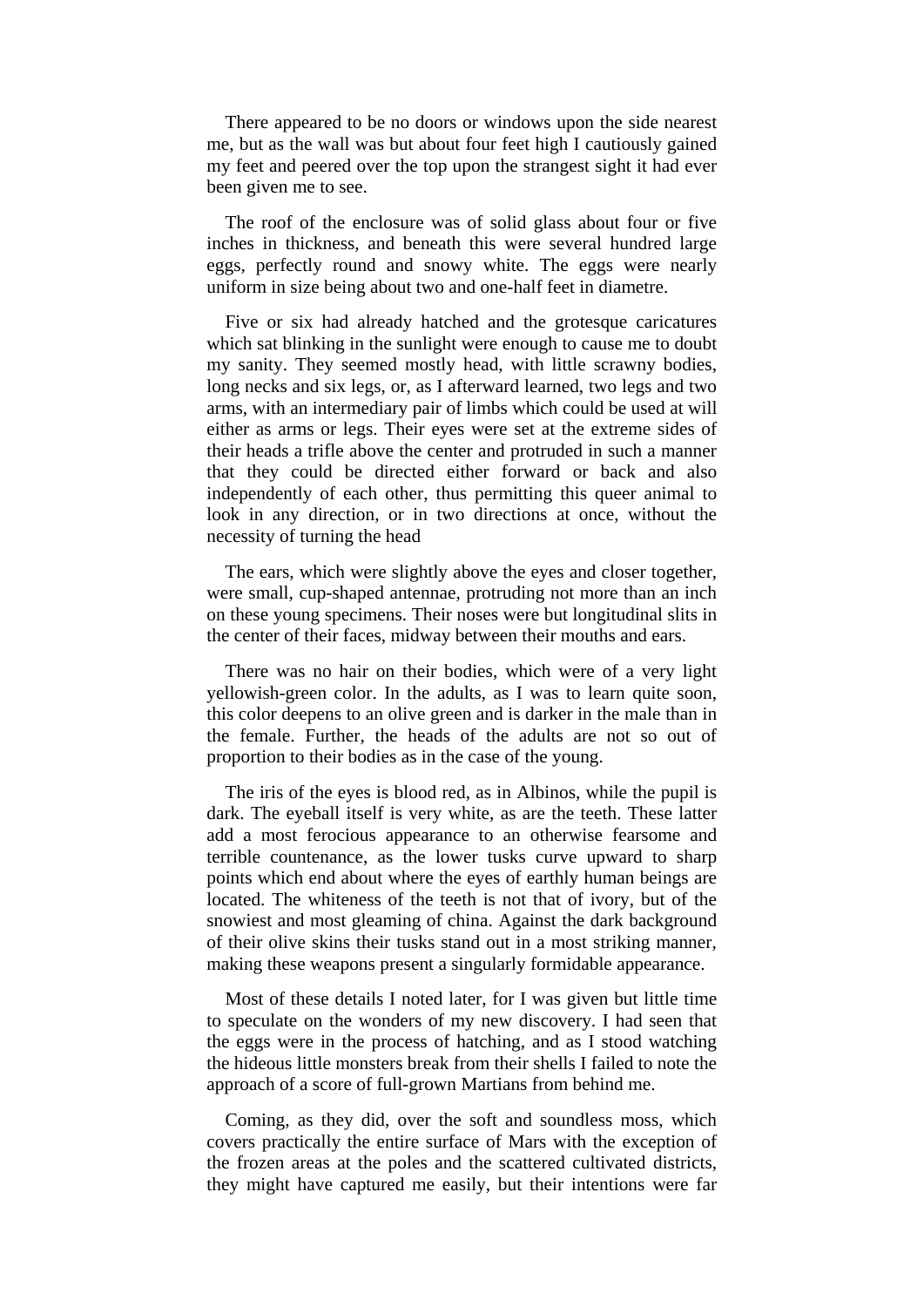more sinister. It was the rattling of the accouterments of the foremost warrior which warned me.

On such a little thing my life hung that I often marvel that I escaped so easily. Had not the rifle of the leader of the party swung from its fastenings beside his saddle in such a way as to strike against the butt of his great metal-shod spear I should have snuffed out without ever knowing that death was near me. But the little sound caused me to turn, and there upon me, not ten feet from my breast, was the point of that huge spear, a spear forty feet long, tipped with gleaming metal, and held low at the side of a mounted replica of the little devils I had been watching.

But how puny and harmless they now looked beside this huge and terrific incarnation of hate, of vengeance and of death. The man himself, for such I may call him, was fully fifteen feet in height and, on Earth, would have weighed some four hundred pounds. He sat his mount as we sit a horse, grasping the animals barrel with his lower limbs, while the hands of his two right arms held his immense spear low at the side of his mount; his two left arms were outstretched laterally to help preserve his balance, the thing he rode having neither bridle or reins of any description for guidance.

And his mount! How can earthly words describe it! It towered ten feet at the shoulder; had four legs on either side; a broad flat tail, larger at the tip than at the root, and which it held straight out behind while running; a gaping mouth which split its head from its snout to its long, massive neck.

Like it's master, it was entirely devoid of hair, but was of a dark slate color and exceeding smooth and glossy. Its belly was white, and its legs shaded from the slate of its shoulders and hips to a vivid yellow at the feet. The feet themselves were heavily padded and nailless, which fact had also contributed to the noiselessness of their approach, and, in common with a multiplicity of legs, is a characteristic feature of the fauna of Mars. The highest type of man and one other animal, the only mammal existing on Mars, alone have well-formed nails, and there are absolutely no hoofed animals in existence there.

Behind this first charging demon trailed nineteen others, similar in all respects, but, as I learned later, bearing individual characteristics peculiar to themselves; precisely as no two of us are identical although we are all cast in a similar mold. This picture, or rather materialized nightmare, which I have described at length, made but one terrible and swift impression on me as I turned to meet it.

Unarmed and naked as I was, the first law of nature manifested itself in the only possible solution of my immediate problem, and that was to get out of the vicinity of the point of the charging spear. Consequently I gave a very earthly and at the same time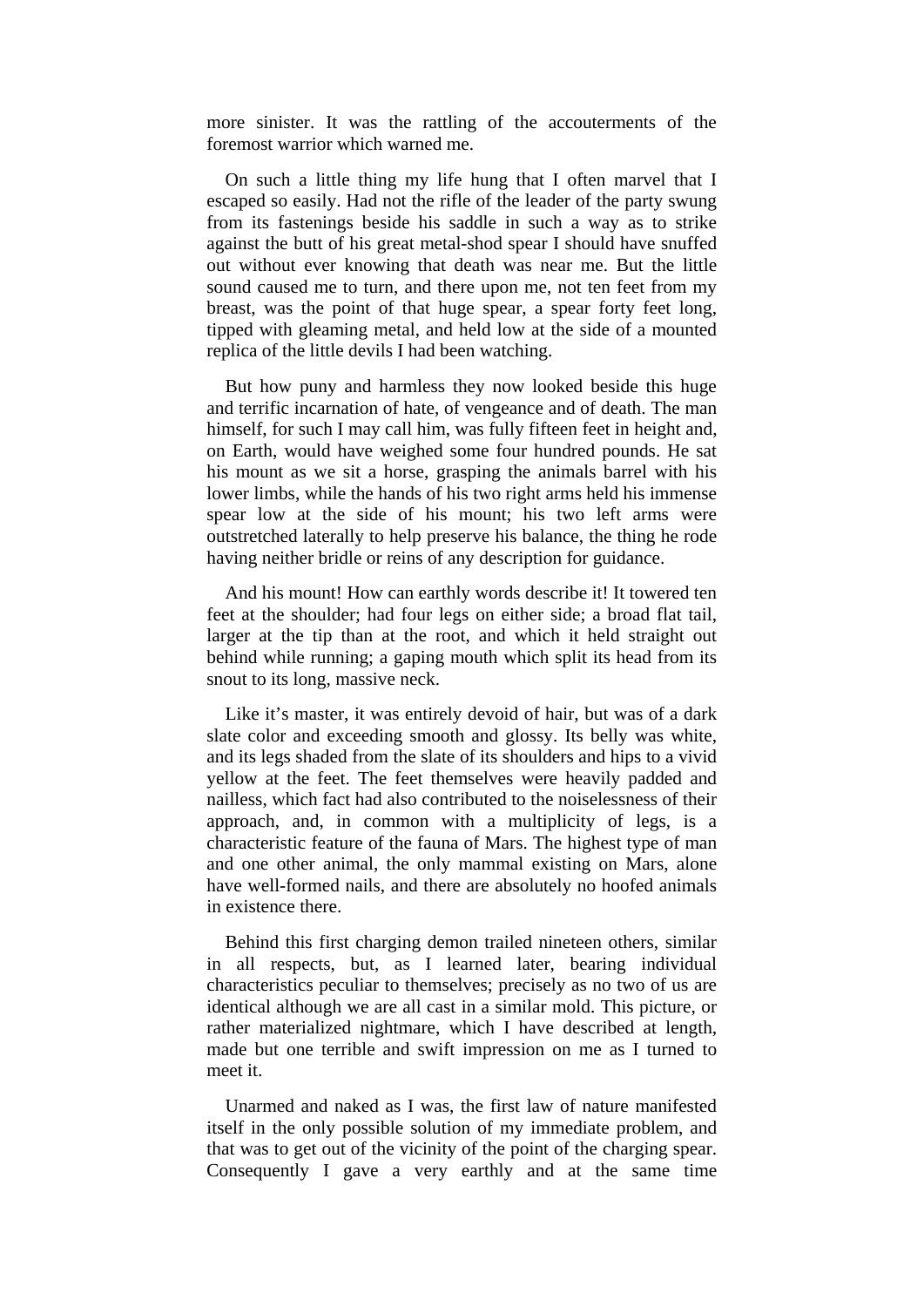superhuman leap to reach the top of the Martian incubator, for such I had determined it must be.

My effort was crowned with a success which appalled me no less than it seemed to surprise the Martian warriors, for it carried me fully thirty feet into the air and landed me a hundred feet from my pursuers and on the opposite side of the enclosure.

I alighted upon the soft moss easily and without mishap, and turning saw my enemies lined up along the further wall. Some were surveying me with expressions which I afterward discovered marked extreme astonishment, and the others were evidently satisfying themselves that I had not molested their young.

They were conversing together in low tones, and gesticulating and pointing toward me. Their discovery that I had not harmed the little Martians, and that I was unarmed, must have caused them to look upon me with less ferocity; but, as I was to learn later, the thing which weighed most in my favor was my exhibition of hurdling.

While the martians are immense, their bones are very large and they are muscled only in proportion to the gravitation which they must overcome. The result is that they are infinitely less agile and less powerful, in proportion to their weight, than an Earth man, and I doubt that were one of them suddenly to be transported to Earth he could lift his own weight from the ground; in fact, I am convinced that he could not do so.

My feat then was as marvelous upon Mars as it would have been upon Earth, and from desiring to annihilate me they suddenly looked upon me as a wonderful discovery to be captured and exhibited among their fellows.

The respite my unexpected agility had given me permitted me to formulate plans for the immediate future and to note more closely the appearance of the warriors, for I could not disassociate these people in my mind from those other warriors who, only the day before, had been pursuing me.

I noted that each was armed with several other weapons in addition to the huge spear which I have described. The weapon which caused me to decide against an attempt at escape by flight was what was evidently a rifle of some description, and which I felt, for some reason, they were peculiarly efficient in handling.

These rifles were of a white metal stocked with wood, which I learned later was a very light and intensely hard growth much prized on Mars, and entirely unknown to us denizens of earth. The metal of the barrel is an alloy composed principally of aluminum and steel which they have learned to temper to a hardness far exceeding that of the steel with which we are familiar. The weight of these rifles is comparatively little, and with the small calibre,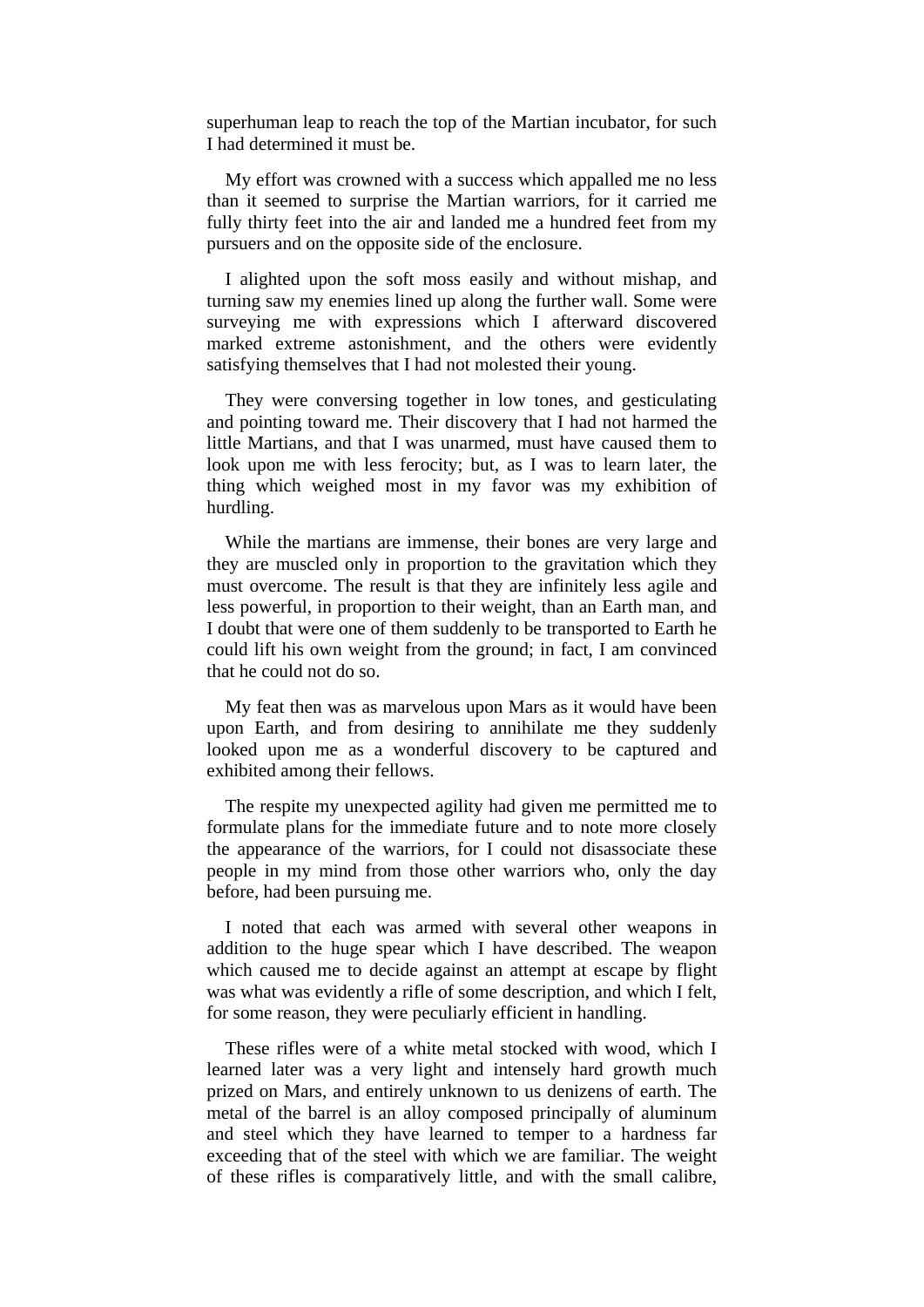explosive, radium projectiles which they use, and the great length of the barrel, they are deadly in the extreme and at ranges which would be unthinkable on Earth. The theoretic effective radius of this rifle is 300 miles, but the best they can do in actual service when equipped with their wireless finders and sighters is but a trifle over two hundred miles.

This is quite far enough to imbue me with great respect for the Martian firearm, and some telepathic force must have warned me against an attempt to escape in broad daylight from under the muzzles of twenty of these death-dealing machines.

The Martians, after conversing for a short time, turned and rode away in the direction from which they had come, leaving one of their number alone by the enclosure. When they had covered perhaps two hundred yards they halted, and turning their mounts toward us sat watching the warrior by the enclosure.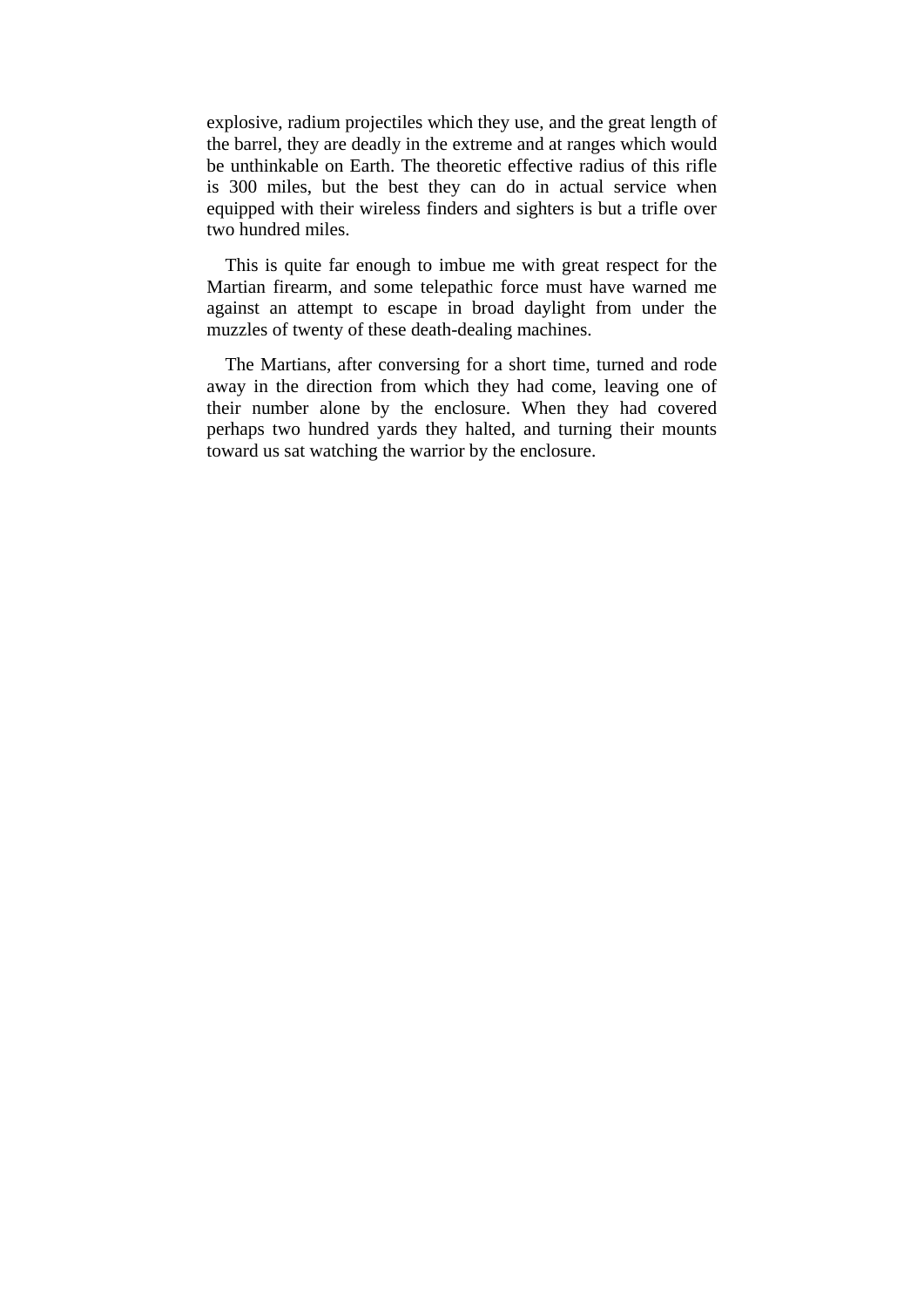### PROOFREADING EXERCISE 14, ANSWERS.

I opened my eyes upon a strange and weird landscape. I knew that I was on Mars; not once did I question either my sanity or my wakefulness. I was not asleep, no need for pinching here; my inner consciousness told me as plainly that I was upon Mars as your conscious mind tells you that you are upon Earth. You do not question the fact; neither did I.

I found myself lying prone upon a bed of yellowish, mosslike vegetation which stretched around me in all directions for interminable miles. I seemed to be lying in a deep, circular basin, along the outer verge of which I could distinguish the irregularities of low hills.

It was midday, the sun was shining full upon me and the heat of it was rather intense upon my naked body, yet no greater than would have been true under similar conditions on an Arizona dessert[1]. Here and there were slight outcroppings of quartz-bearing rock which glistened in the sunlight; and a little to my left, perhaps a hundred yards, appeared a low, walled enclosure about four feet in height. No water, and no other vegetation than the moss was in evidence, and as I was somewhat thirty[2] I determined to do a little exploring.

Springing to my feet I received my first Martian surprise, for the effort, which on Earth would have brought me standing upright, carried me into the Martian air to the height of about three yards. I alighted softly upon the ground, however, without appreciable shock or jar. Now commenced a series of evolutions which even then seemed ludicrous in the extreme. I found that I must learn to walk all over again, as the muscular exertion which carried me easily and safely upon Earth played strange antics with me upon Mars.

Instead of progressing in a sane and dignified manner, my attempts to walk resulted in a variety of hops which took me clear of the ground a couple of feet at each step and landed me sprawling upon my face or back at the end of each second or third hop. My muscles, perfectly attuned and accustomed to the force of gravity on Earth, played the mischief with me in attempting for the first time to cope with the lesser gravitation and lower air pressure on Mars.

I was determined, however, to explore the low structure which was the only evidence of habitation in sight, and so I hit upon the unique plan of reverting to first principles in locomotion, creeping. I did fairly well at this and in a few moments had reached the low, encircling wall of the enclosure.

There appeared to be no doors or windows upon the side nearest me, but as the wall was but about four feet high I cautiously gained my feet and peered over the top upon the strangest sight it had ever been given me to see.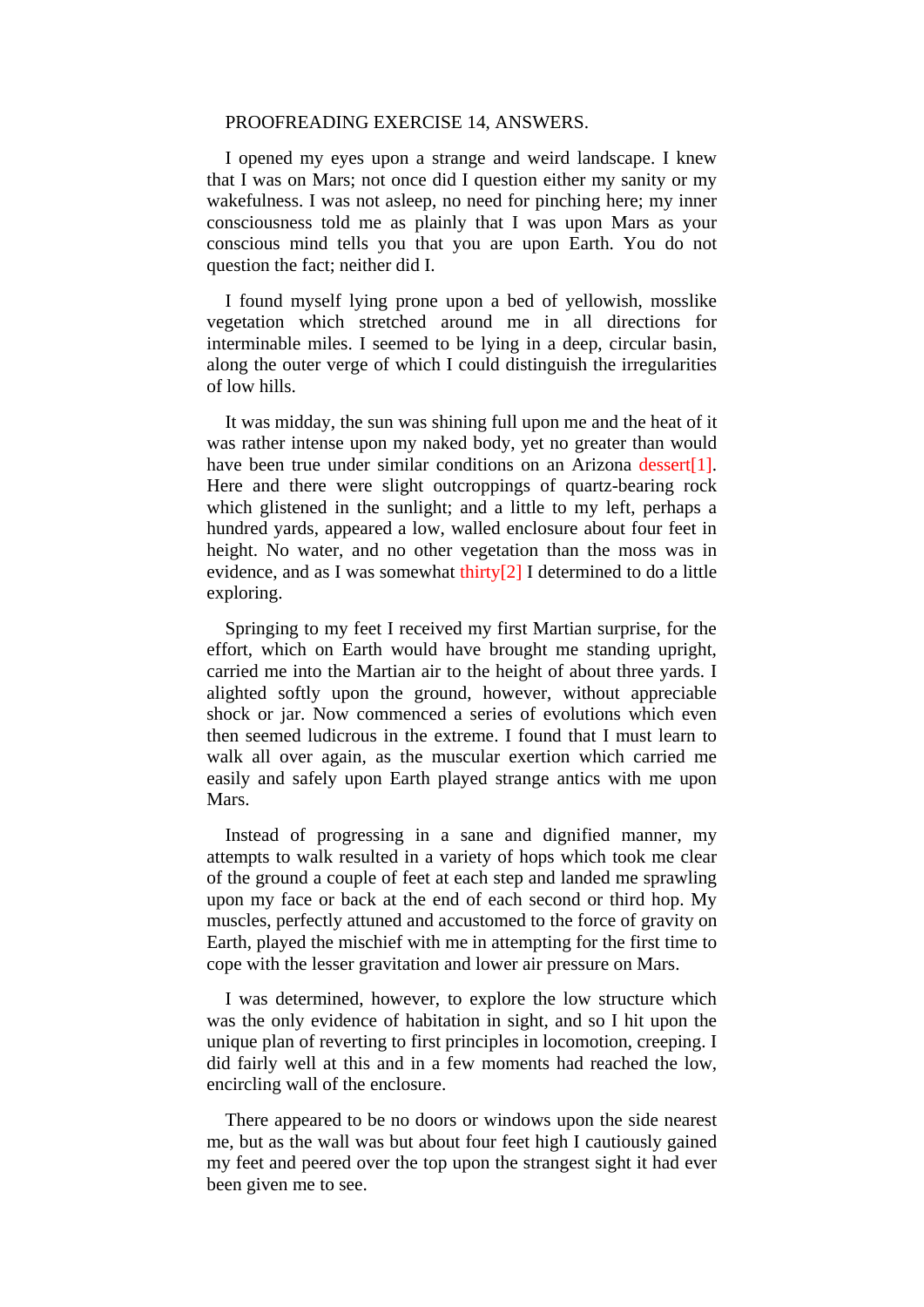The roof of the enclosure was of solid glass about four or five inches in thickness, and beneath this were several hundred large eggs, perfectly round and snowy white. The eggs were nearly uniform in size being about two and one-half feet in diametre[3].

Five or six had already hatched and the grotesque caricatures which sat blinking in the sunlight were enough to cause me to doubt my sanity. They seemed mostly head, with little scrawny bodies, long necks and six legs, or, as I afterward learned, two legs and two arms, with an intermediary pair of limbs which could be used at will either as arms or legs. Their eyes were set at the extreme sides of their heads a trifle above the center and protruded in such a manner that they could be directed either forward or back and also independently of each other, thus permitting this queer animal to look in any direction, or in two directions at once, without the necessity of turning the head<sup>[4]</sup>

The ears, which were slightly above the eyes and closer together, were small, cup-shaped antennae, protruding not more than an inch on these young specimens. Their noses were but longitudinal slits in the center of their faces, midway between their mouths and ears.

There was no hair on their bodies, which were of a very light yellowish-green color. In the adults, as I was to learn quite soon, this color deepens to an olive green and is darker in the male than in the female. Further, the heads of the adults are not so out of proportion to their bodies as in the case of the young.

The iris of the eyes is blood red, as in Albinos, while the pupil is dark. The eyeball itself is very white, as are the teeth. These latter add a most ferocious appearance to an otherwise fearsome and terrible countenance, as the lower tusks curve upward to sharp points which end about where the eyes of earthly human beings are located. The whiteness of the teeth is not that of ivory, but of the snowiest and most gleaming of china. Against the dark background of their olive skins their tusks stand out in a most striking manner, making these weapons present a singularly formidable appearance.

Most of these details I noted later, for I was given but little time to speculate on the wonders of my new discovery. I had seen that the eggs were in the process of hatching, and as I stood watching the hideous little monsters break from their shells I failed to note the approach of a score of full-grown Martians from behind me.

Coming, as they did, over the soft and soundless moss, which covers practically the entire surface of Mars with the exception of the frozen areas at the poles and the scattered cultivated districts, they might have captured me easily, but their intentions were far more sinister. It was the rattling of the accouterments of the foremost warrior which warned me.

On such a little thing my life hung that I often marvel that I escaped so easily. Had not the rifle of the leader of the party swung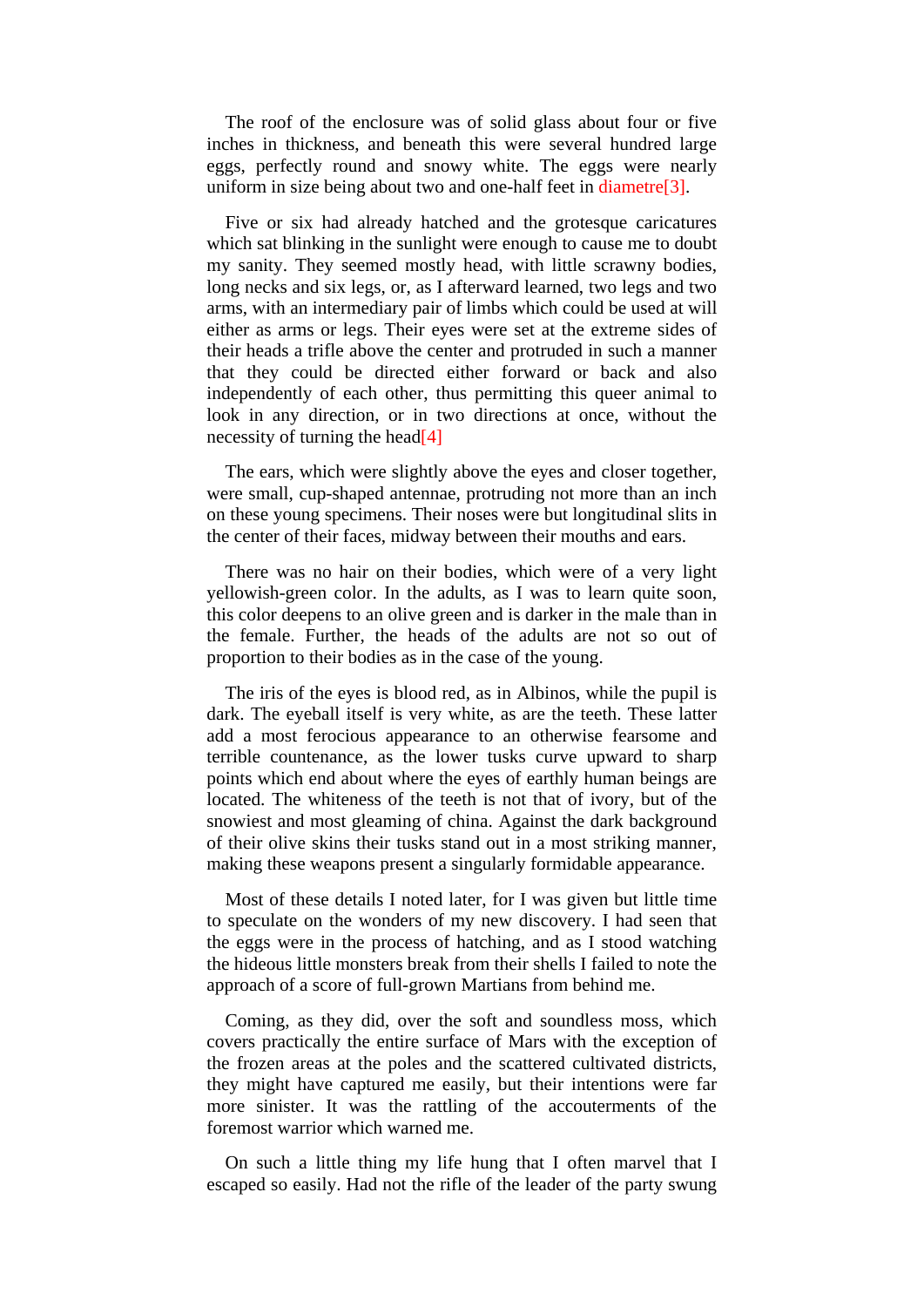from its fastenings beside his saddle in such a way as to strike against the butt of his great metal-shod spear I should have snuffed out without ever knowing that death was near me. But the little sound caused me to turn, and there upon me, not ten feet from my breast, was the point of that huge spear, a spear forty feet long, tipped with gleaming metal, and held low at the side of a mounted replica of the little devils I had been watching.

But how puny and harmless they now looked beside this huge and terrific incarnation of hate, of vengeance and of death. The man himself, for such I may call him, was fully fifteen feet in height and, on Earth, would have weighed some four hundred pounds. He sat his mount as we sit a horse, grasping the animals<sup>[5]</sup> barrel with his lower limbs, while the hands of his two right arms held his immense spear low at the side of his mount; his two left arms were outstretched laterally to help preserve his balance, the thing he rode having neither bridle or reins of any description for guidance.

And his mount! How can earthly words describe it! It towered ten feet at the shoulder; had four legs on either side; a broad flat tail, larger at the tip than at the root, and which it held straight out behind while running; a gaping mouth which split its head from its snout to its long, massive neck.

Like it's<sup>[6]</sup> master, it was entirely devoid of hair, but was of a dark slate color and exceeding smooth and glossy. Its belly was white, and its legs shaded from the slate of its shoulders and hips to a vivid yellow at the feet. The feet themselves were heavily padded and nailless, which fact had also contributed to the noiselessness of their approach, and, in common with a multiplicity of legs, is a characteristic feature of the fauna of Mars. The highest type of man and one other animal, the only mammal existing on Mars, alone have well-formed nails, and there are absolutely no hoofed animals in existence there.

Behind this first charging demon trailed nineteen others, similar in all respects, but, as I learned later, bearing individual characteristics peculiar to themselves; precisely as no two of us are identical although we are all cast in a similar mold. This picture, or rather materialized nightmare, which I have described at length, made but one terrible and swift impression on me as I turned to meet it.

Unarmed and naked as I was, the first law of nature manifested itself in the only possible solution of my immediate problem, and that was to get out of the vicinity of the point of the charging spear. Consequently I gave a very earthly and at the same time superhuman leap to reach the top of the Martian incubator, for such I had determined it must be.

My effort was crowned with a success which appalled me no less than it seemed to surprise the Martian warriors, for it carried me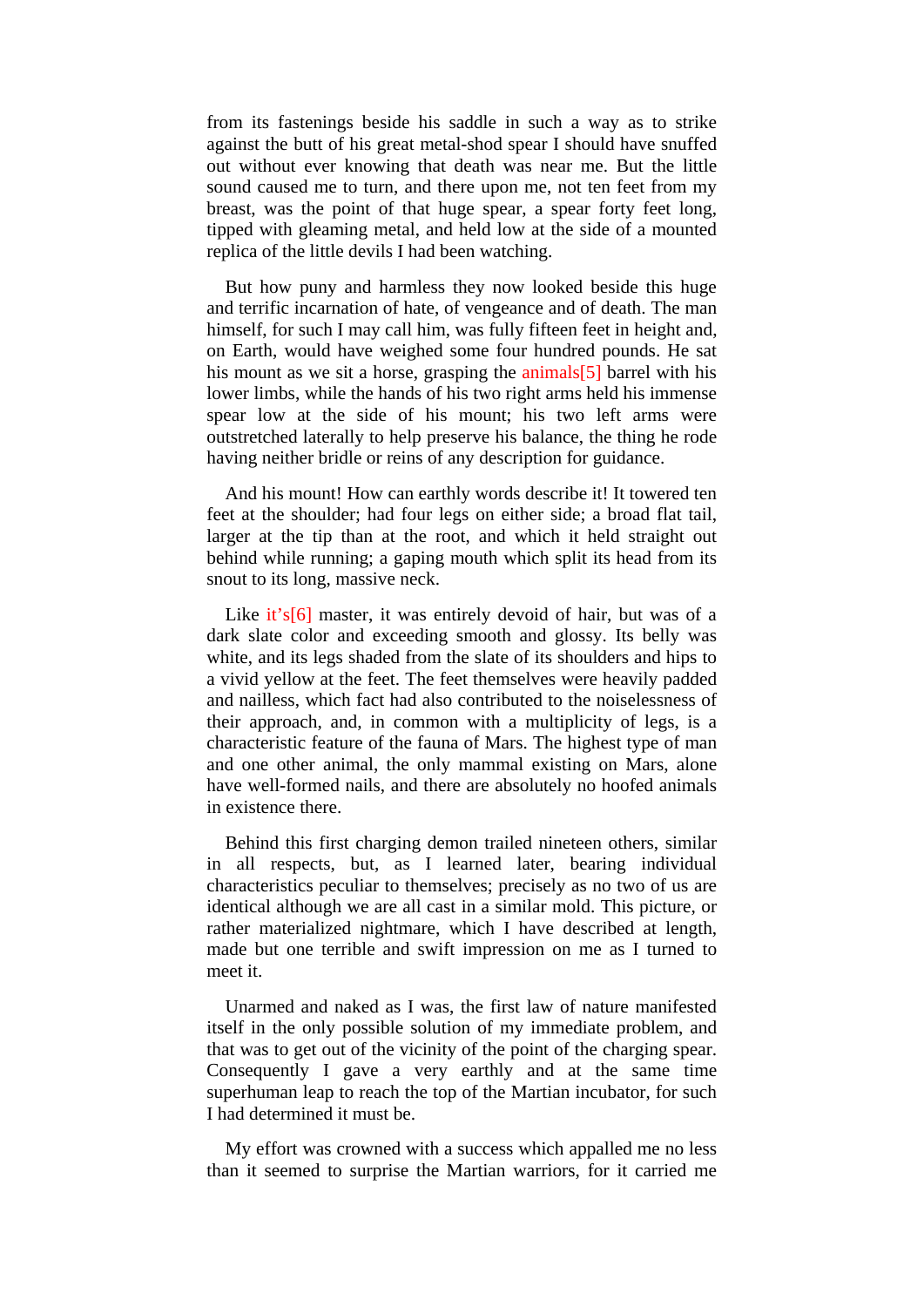fully thirty feet into the air and landed me a hundred feet from my pursuers and on the opposite side of the enclosure.

I alighted upon the soft moss easily and without mishap, and turning saw my enemies lined up along the further wall. Some were surveying me with expressions which I afterward discovered marked extreme astonishment, and the others were evidently satisfying themselves that I had not molested their young.

They were conversing together in low tones, and gesticulating and pointing toward me. Their discovery that I had not harmed the little Martians, and that I was unarmed, must have caused them to look upon me with less ferocity; but, as I was to learn later, the thing which weighed most in my favor was my exhibition of hurdling.

While the martians<sup>[7]</sup> are immense, their bones are very large and they are muscled only in proportion to the gravitation which they must overcome. The result is that they are infinitely less agile and less powerful, in proportion to their weight, than an Earth man, and I doubt that were one of them suddenly to be transported to Earth he could lift his own weight from the ground; in fact, I am convinced that he could not do so.

My feat then was as marvelous upon Mars as it would have been upon Earth, and from desiring to annihilate me they suddenly looked upon me as a wonderful discovery to be captured and exhibited among their fellows.

The respite my unexpected agility had given me permitted me to formulate plans for the immediate future and to note more closely the appearance of the warriors, for I could not disassociate these people in my mind from those other warriors who, only the day before, had been pursuing me.

I noted that each was armed with several other weapons in addition to the huge spear which I have described. The weapon which caused me to decide against an attempt at escape by flight was what was evidently a rifle of some description, and which I felt, for some reason, they were peculiarly efficient in handling.

These rifles were of a white metal stocked with wood, which I learned later was a very light and intensely hard growth much prized on Mars, and entirely unknown to us denizens of earth[8]. The metal of the barrel is an alloy composed principally of aluminum and steel which they have learned to temper to a hardness far exceeding that of the steel with which we are familiar. The weight of these rifles is comparatively little, and with the small caliber[9], explosive, radium projectiles which they use, and the great length of the barrel, they are deadly in the extreme and at ranges which would be unthinkable on Earth. The theoretic effective radius of this rifle is  $300[10]$  miles, but the best they can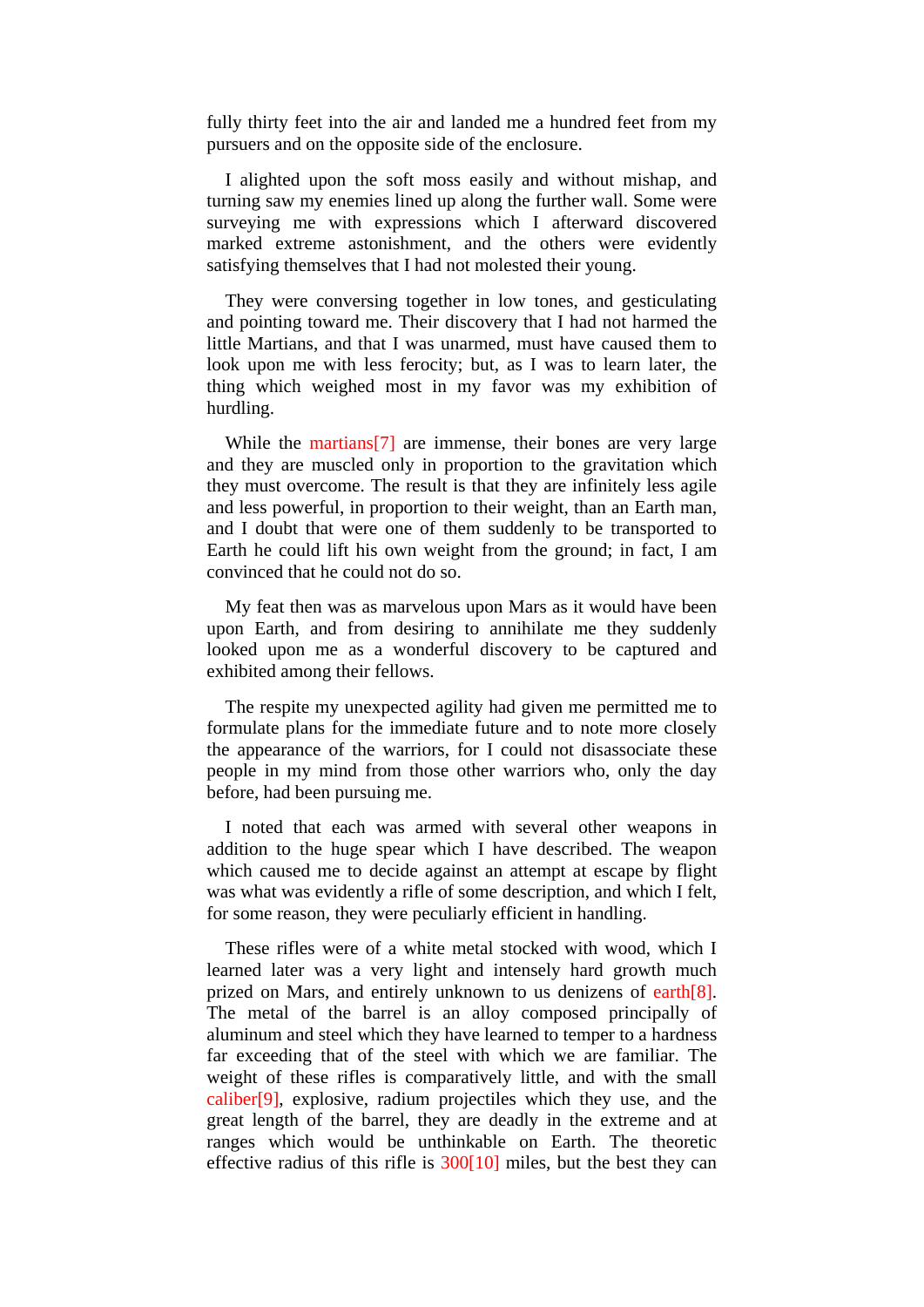do in actual service when equipped with their wireless finders and sighters is but a trifle over two hundred miles.

This is quite far enough to imbue me with great respect for the Martian firearm, and some telepathic force must have warned me against an attempt to escape in broad daylight from under the muzzles of twenty of these death-dealing machines.

The Martians, after conversing for a short time, turned and rode away in the direction from which they had come, leaving one of their number alone by the enclosure. When they had covered perhaps two hundred yards they halted, and turning their mounts toward us sat watching the warrior by the enclosure.

- [1] Should be 'desert'
- [2] Should be 'thirsty'
- [3] Should be 'diameter'
- [4] Full stop missing
- [5] Should be 'animal's'
- [6] Should be 'its'
- [7] Should be 'Martians'
- [8] Should be 'Earth'
- [9] Should be 'caliber'
- [10] Should be 'three hundred'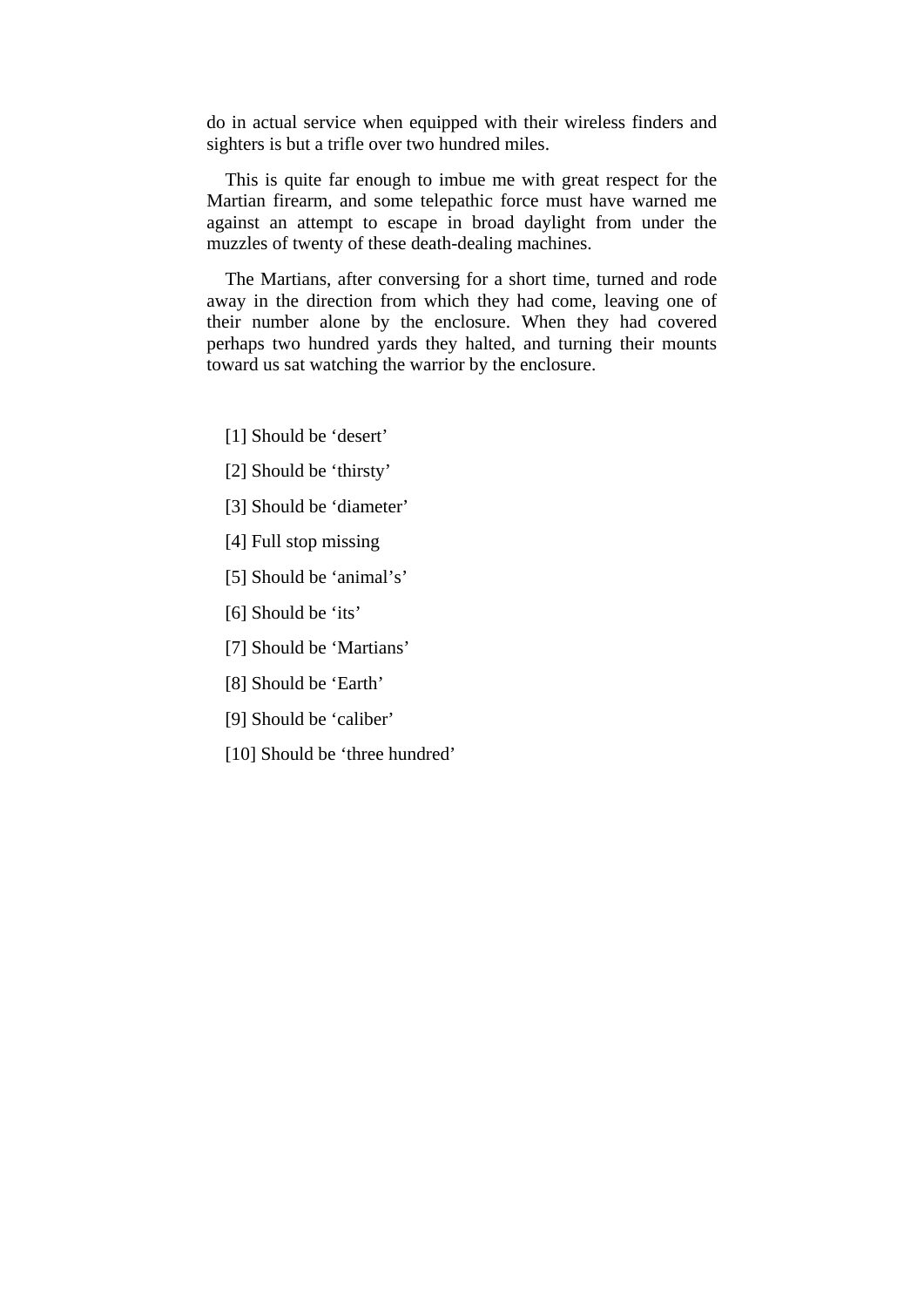## PROOFREADING EXERCISE 15

From 'The Variable Man' by Philip K. Dick

REINHART cut the circuit. Sherikov's heavy features dwindled and faded. Reinhart relaxed, letting his breath out. Too bad he had to work with Sherikov. He had never liked the man. The big Polish scientist was an individualist, refusing to integrate himself with society. Independent, atomistic in outlook. He held concepts of the individual as an end, diametrically contrary to the accepted organic state Weltansicht.

But Sherikov was the leading research scientist, in charge of the Military Designs Department. And on Designs the whole future of Terra depended. Victory over Centaurus—or more waiting, bottled up in the Sol System, surrounded by a rotting, hostile Empire, now sinking into ruin and decay, yet still strong.

Reinhart got quickly to his feet and left the office. He hurried down the hall and out of the Council building.

A few minutes later he was heading across the mid-morning sky in his highspeed cruiser, toward the Asiatic land-mass, the vast Ural mountain range. Toward the Military Designs labs.

Sherikov met him at the entrance. "Look here, Reinhart. Don't think you're going to order me around. I'm not going to—"

"Take it easy." Reinhart fell into step beside the bigger man. They passed through the check and into the auxiliary labs. "No immediate coercion will be exerted over you or your staff. You're free to continue your work as you see fit—for the present. Let's get this straight. My concern is to integrate your work with our total social needs. As long as your work is sufficiently productive—"

Reinhart stopped in his tracks.

"Pretty, isn't he?" Sherikov said ironically.

"What the hell is it?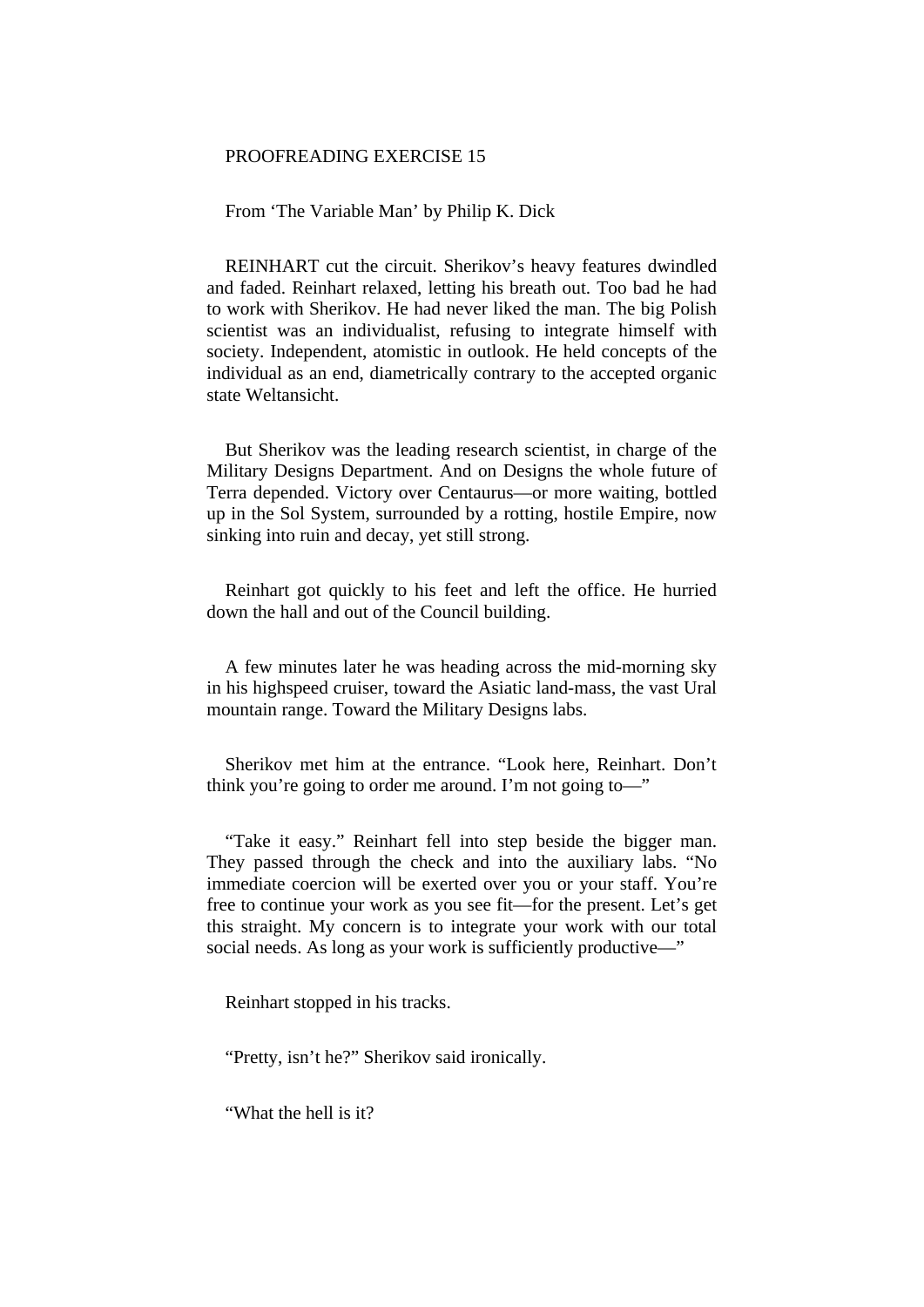"Icarus, we call him. Remember the Greek myth? The legend of Icarus. Icarus flew…. This Icarus is going to fly, one of these days." Sherikov shrugged. "You can examine him, if you want. I suppose this is what you came here to see."

Reinhart advanced slowly. "This is the weapon you've been working on?"

"How does he look?"

Rising up in the center of the chamber was a squat metal cylinder, a great ugly cone of dark gray. Technicians circled around it, wiring up the exposed relay banks. Reinhart caught a glimpse of endless tubes and filaments, a maze of wires and terminals and parts crisscrossing each other, layer on layer.

"What is it?" Reinhart perched on the edge of a workbench, leaning his big shoulders against the wall. "An idea of Jamison Hedge—the same man who developed our instantaneous interstellar vidcasts forty years ago. He was trying to find a method of faster than light travel when he was killed, destroyed along with most of his work. After that ftl research was abandoned. It looked as if there were no future in it."

"Wasn't it shown that nothing could travel faster than light?"

"The interstellar vidcasts do! No, Hedge developed a valid ftl drive. He managed to propell an object at fifty times the speed of light. But as the object gained speed, its length began to diminish and its mass increased. This was in line with familiar twentiethcentury concepts of mass-energy transformation. We conjectured that as Hedge's object gained velocity it would continue to lose length and gain mass until its length became nil and its mass infinite. Nobody can imagine such an object."

# "Go on."

"But what actually occurred is this. Hedge's object continued to lose length and gain mass until it reached the theoretical limit of velocity, the speed of light. At that point the object, still gaining speed, simply ceased to exist. Having no length, it ceased to occupy space. It disappeared. However, the object had not been *destroyed*. It continued on its way, gaining momentum each moment, moving in an arc across the galaxy, away from the Sol system. Hedge's object entered some other realm of being, beyond our powers of conception. The next phase of Hedge's experiment consisted in a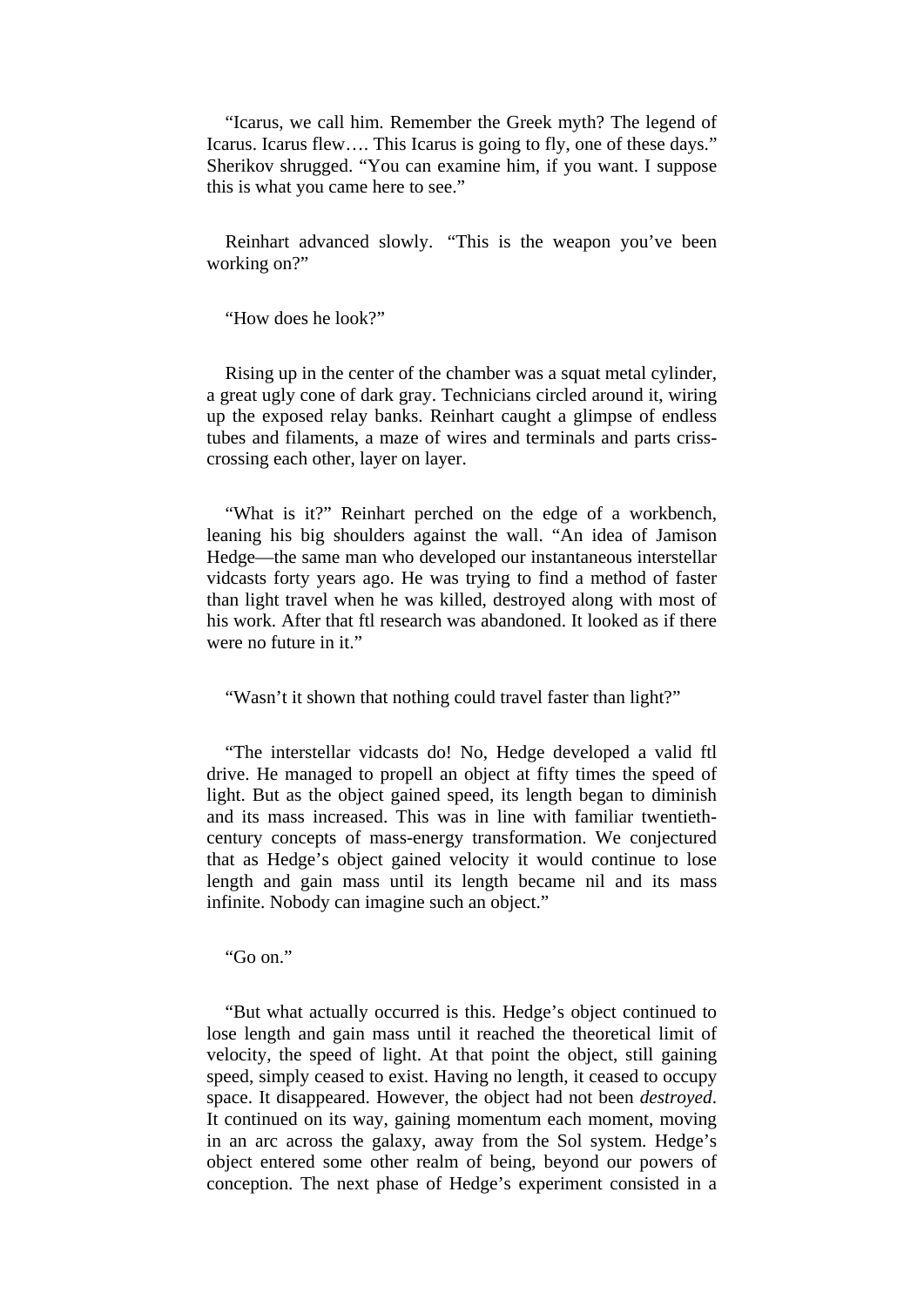search for some way to slow the ftl object down, back to a sub-ftl speed, hence back into our universe. This counterprinciple was eventually worked out."

"With what result?"

"The death of Hedge and destruction of most of his equipment. His experimental object, in re-entering the space-time universe, came into being in space already occupied by matter. Possessing an incredible mass, just below infinity level, Hedge's object exploded in a titanic cataclysm. It was obvious that no space travel was possible with such a drive. Virtually all space contains *some* matter. To re-enter space would bring automatic destruction. Hedge had found his ftl drive and his counterprinciple, but no one before this has been able to put them to any use."

Reinhart walked over toward the great metal cylinder. Sherikov jumped down and followed him. "I don't get it," Reinhart said. "You said the principle is no good for space travel."

"That's right."

"What's this for, then? If the ship explodes as soon as it returns to our universe—"

"This is not a ship." Sherkov grinned slyly. "Icarus is the first practical application of Hedge's principles. Icarus is a bomb."

"So this is our weapon," Reinhart said. "A bomb. An immense bomb."

"A bomb, moving at a velocity greater than light. A bomb which will not exist in our universe. The Centaurans won't be able to detect or stop it. How could they? As soon as it passes the speed of light it will cease to exist—beyond all detection."

### "But—"

"Icarus will be launched outside the lab, on the surface. He will align himself with Proxima Centaurus, gaining speed rapidly. By the time he reaches his destination he will be traveling at ftl-100. Icarus will be brought back to this universe within Centaurus itself. The explosion should destroy the star and wash away most of its planets—including their central hub-planet, Armun. There is no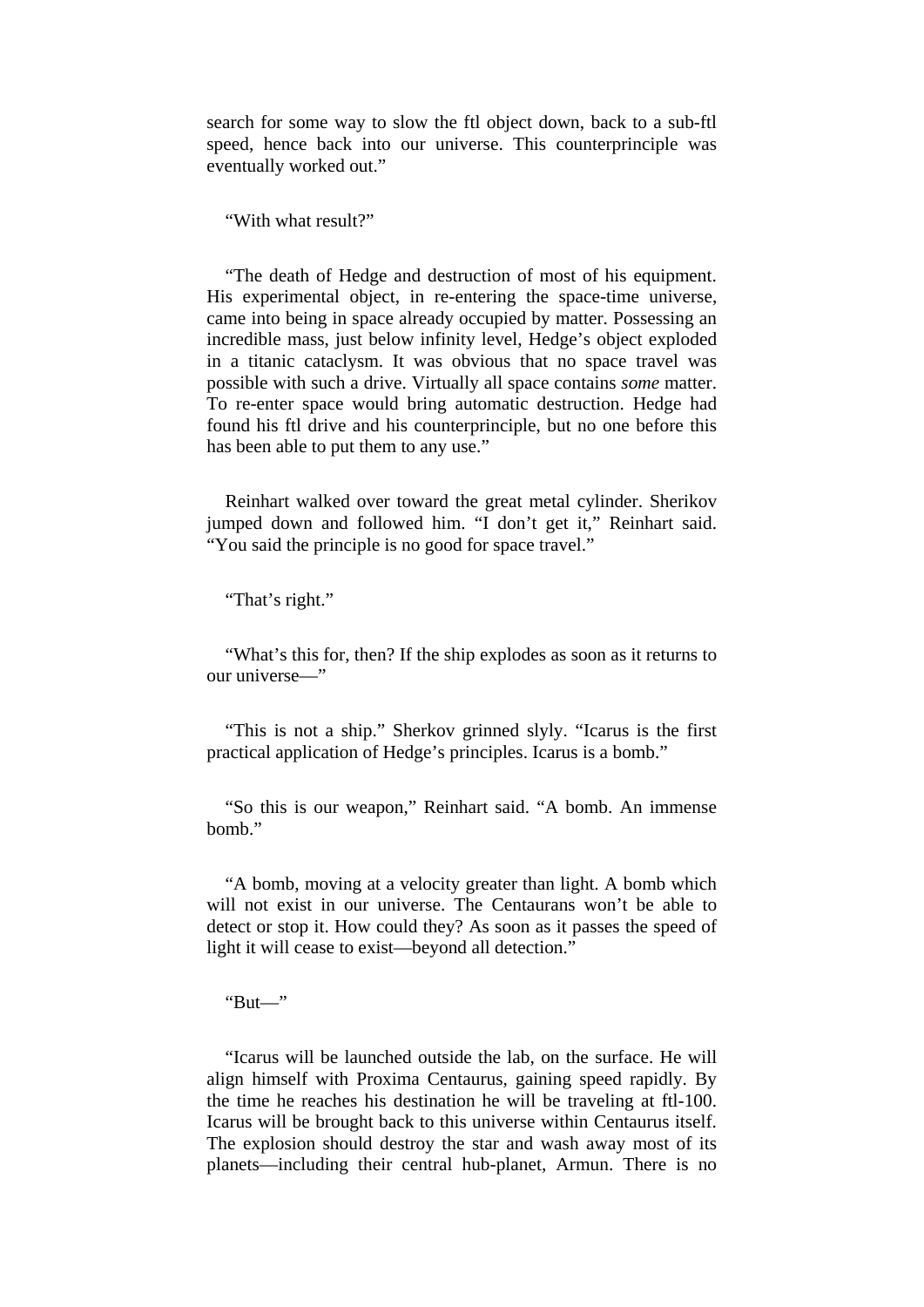way they can halt Icarus, once he has been launched. No defense is possible. Nothing can stop him. It is a real fact."

"When will he be ready."

Sherikov's eyes flickered. "Soon."

"Exactly how soon?"

The big Pole hesitated. "As a matter of fact, there's only one thing holding us back."

Sherikov led Reinhart around to the other side of the lab. He pushed a lab guard out of the way.

"See this?" He tapped a round globe, open at one end, the size of a grapefruit. "This is holding us up."

"What is it?"

"The central control turret. This thing brings Icarus back to sub-FTL flight at the correct moment. It must be absolutely accurate. Icarus will be within the star only a matter of a microsecond. If the turret does not function exactly, Icarus will pass out the other side and shoot beyond the Centauran system."

"How near completed is this turret?"

Sherikov hedged uncertainly, spreading out his big hands. "Who can say? It must be wired with infinitely minute equipment microscope grapples and wires invisible to the naked eye."

"Can you name any completion date?"

Sherikov reached into his coat and brought out a manila folder. "I've drawn up the data for the SRB machines, giving a date of completion. You can go ahead and feed it. I entered ten days as the maximum period. The machines can work from that."

Reinhart excepted the folder cautiously. "You're sure about the date? I'm not convinced I can trust you, Sherikov."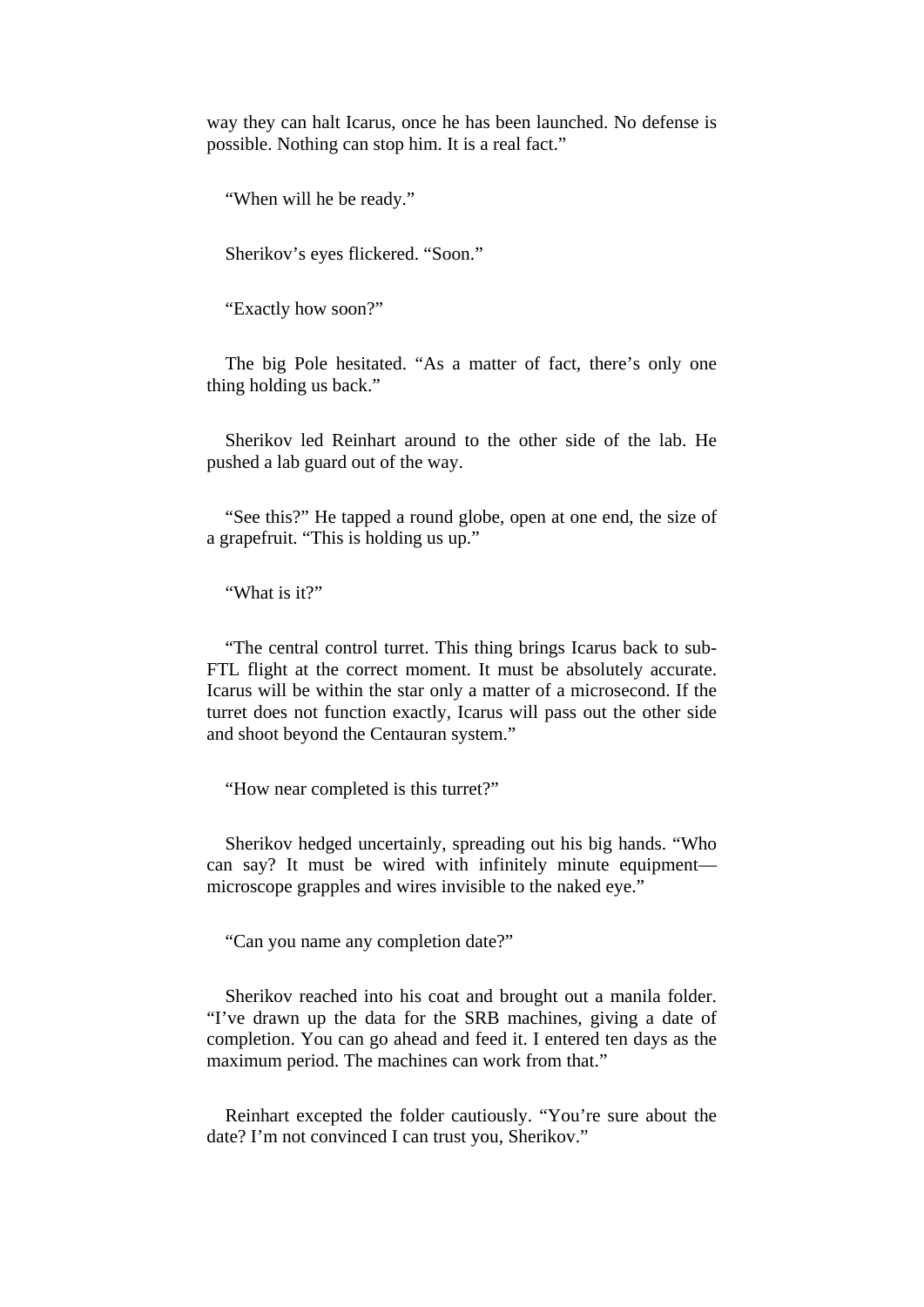Sherikov's features darkened. "You'll have to take a chance, Commissioner. I don't trust you any more than you trust me. I know how much you'd like an excuse to get me out of here and one of your puppets in."

Reinhard studied the huge scientist thoughtfully. Sherikov was going to be a hard nut to crack. Designs were responsible to Security, not the Council. Sherikov was losing ground—but he was still a potential danger. Stubborn, individualistic, refusing to subordinate his welfare to the general good.

"All right." Reinhart put the folder slowly away in his coat. "I'll feed it. But you better be able to come through. There can't be any slip-ups. Too much hangs on the next few days."

"If the odds change in our favor are you going to give the mobilization order?"

"Yes," Reinhart stated. "I'll give the order the moment I see the odds change."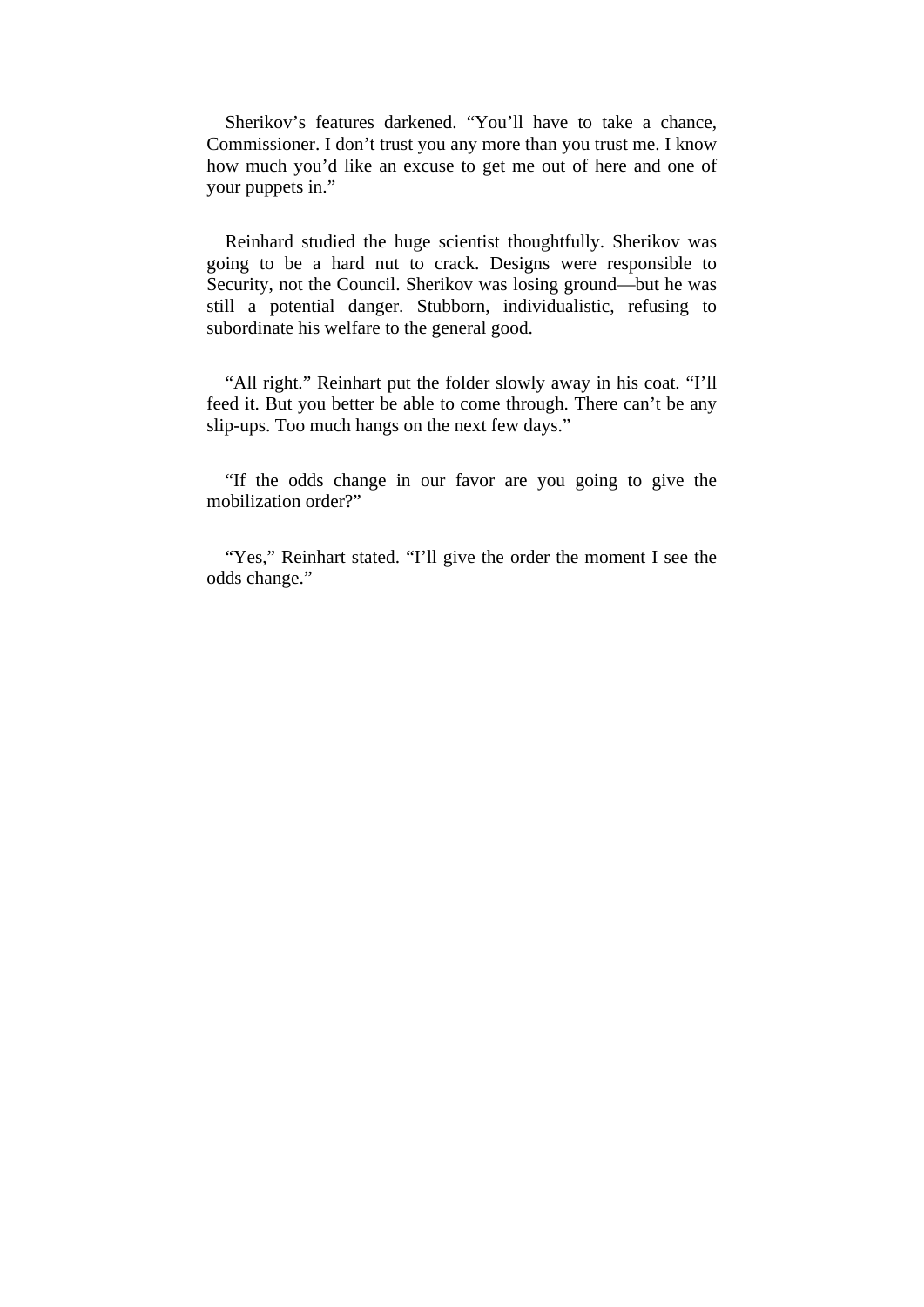### PROOFREADING EXERCISE 15, ANSWERS.

REINHART cut the circuit. Sherikov's heavy features dwindled and faded. Reinhart relaxed, letting his breath out. Too bad he had to work with Sherikov. He had never liked the man. The big Polish scientist was an individualist, refusing to integrate himself with society. Independent, atomistic in outlook. He held concepts of the individual as an end, diametrically contrary to the accepted organic state Weltansicht.

But Sherikov was the leading research scientist, in charge of the Military Designs Department. And on Designs the whole future of Terra depended. Victory over Centaurus—or more waiting, bottled up in the Sol System, surrounded by a rotting, hostile Empire, now sinking into ruin and decay, yet still strong.

Reinhart got quickly to his feet and left the office. He hurried down the hall and out of the Council building.

A few minutes later he was heading across the mid-morning sky in his highspeed cruiser, toward the Asiatic land-mass, the vast Ural mountain range. Toward the Military Designs labs.

Sherikov met him at the entrance. "Look here, Reinhart. Don't think you're going to order me around. I'm not going to—"

"Take it easy." Reinhart fell into step beside the bigger man. They passed through the check and into the auxiliary labs. "No immediate coercion will be exerted over you or your staff. You're free to continue your work as you see fit—for the present. Let's get this straight. My concern is to integrate your work with our total social needs. As long as your work is sufficiently productive—"

Reinhart stopped in his tracks.

"Pretty, isn't he?" Sherikov said ironically.

"What the hell is it?

"Icarus, we call him. Remember the Greek myth? The legend of Icarus. Icarus flew…. This Icarus is going to fly, one of these days." Sherikov shrugged. "You can examine him, if you want. I suppose this is what you came here to see."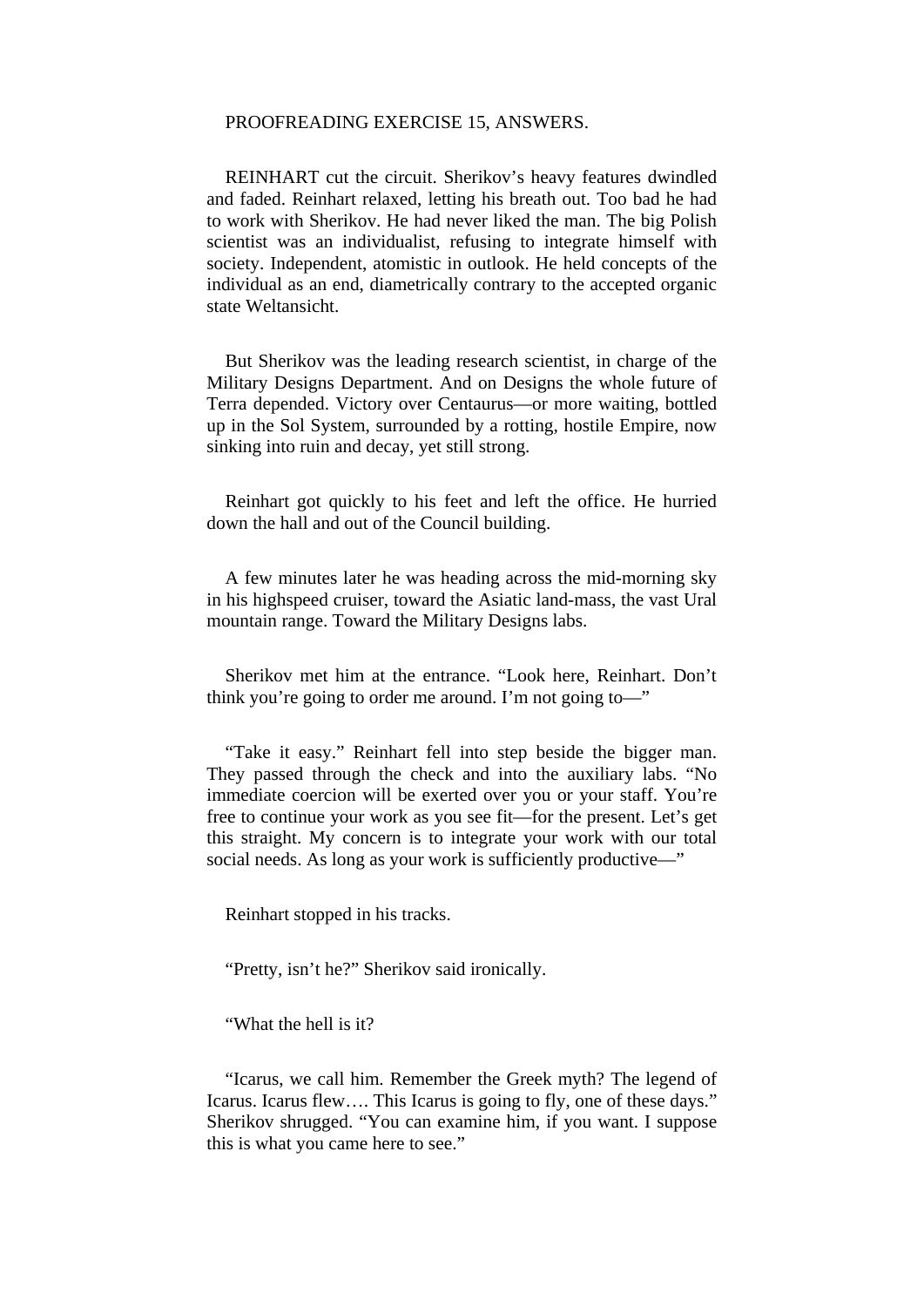Reinhart advanced slowly. "This is the weapon you've been working on?"

"How does he look?"

Rising up in the center of the chamber was a squat metal cylinder, a great ugly cone of dark gray. Technicians circled around it, wiring up the exposed relay banks. Reinhart caught a glimpse of endless tubes and filaments, a maze of wires and terminals and parts crisscrossing each other, layer on layer.

"What is it?" Reinhart perched on the edge of a workbench, leaning his big shoulders against the wall. "An idea of Jamison Hedge—the same man who developed our instantaneous interstellar vidcasts forty years ago. He was trying to find a method of faster than light travel when he was killed, destroyed along with most of his work. After that ftl research was abandoned. It looked as if there were no future in it."

"Wasn't it shown that nothing could travel faster than light?"

"The interstellar vidcasts do! No, Hedge developed a valid ftl drive. He managed to propel[1] an object at fifty times the speed of light. But as the object gained speed, its length began to diminish and its mass increased. This was in line with familiar twentiethcentury concepts of mass-energy transformation. We conjectured that as Hedge's object gained velocity it would continue to lose length and gain mass until its length became nil and its mass infinite. Nobody can imagine such an object."

" $Go \text{ on } "$ 

"But what actually occurred is this. Hedge's object continued to lose length and gain mass until it reached the theoretical limit of velocity, the speed of light. At that point the object, still gaining speed, simply ceased to exist. Having no length, it ceased to occupy space. It disappeared. However, the object had not been *destroyed*. It continued on its way, gaining momentum each moment, moving in an arc across the galaxy, away from the Sol system. Hedge's object entered some other realm of being, beyond our powers of conception. The next phase of Hedge's experiment consisted in a search for some way to slow the ftl object down, back to a sub-ftl speed, hence back into our universe. This counterprinciple was eventually worked out."

"With what result?"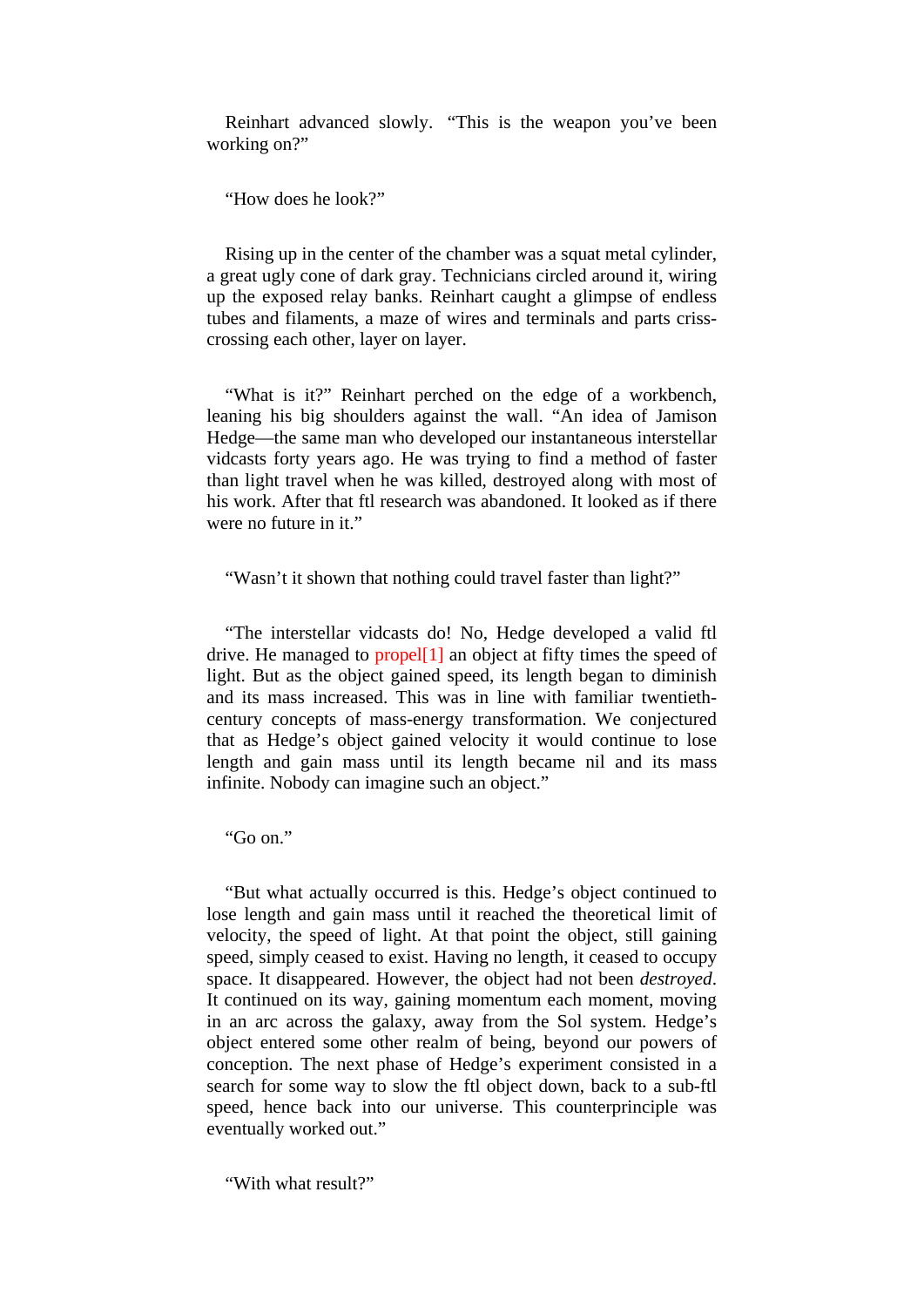"The death of Hedge and destruction of most of his equipment. His experimental object, in re-entering the space-time universe, came into being in space already occupied by matter. Possessing an incredible mass, just below infinity level, Hedge's object exploded in a titanic cataclysm. It was obvious that no space travel was possible with such a drive. Virtually all space contains *some* matter. To re-enter space would bring automatic destruction. Hedge had found his ftl drive and his counterprinciple, but no one before this has been able to put them to any use."

Reinhart walked over toward the great metal cylinder. Sherikov jumped down and followed him. "I don't get it," Reinhart said. "You said the principle is no good for space travel."

"That's right."

"What's this for, then? If the ship explodes as soon as it returns to our universe—"

"This is not a ship." Sherkov<sup>[2]</sup> grinned slyly. "Icarus is the first practical application of Hedge's principles. Icarus is a bomb."

"So this is our weapon," Reinhart said. "A bomb. An immense bomb."

"A bomb, moving at a velocity greater than light. A bomb which will not exist in our universe. The Centaurans won't be able to detect or stop it. How could they? As soon as it passes the speed of light it will cease to exist—beyond all detection."

 $"But$   $"$ 

"Icarus will be launched outside the lab, on the surface. He will align himself with Proxima Centaurus, gaining speed rapidly. By the time he reaches his destination he will be traveling at ftl-100. Icarus will be brought back to this universe within Centaurus itself. The explosion should destroy the star and wash away most of its planets—including their central hub-planet, Armun. There is no way they can halt Icarus, once he has been launched. No defense is possible. Nothing can stop him. It is a real fact."

"When will he be ready.<sup>[3]"</sup>

Sherikov's eyes flickered. "Soon."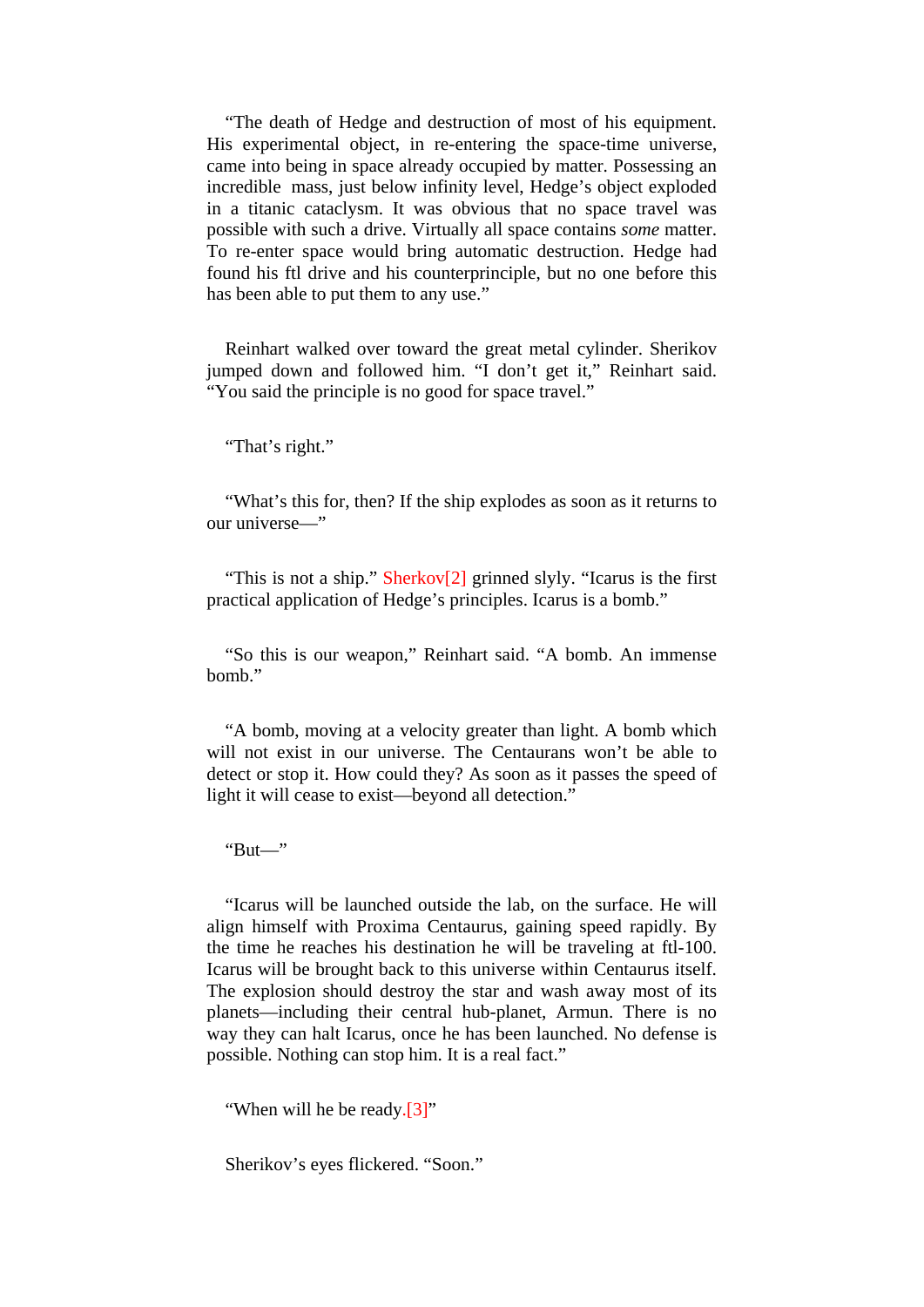"Exactly how soon?"

The big Pole hesitated. "As a matter of fact, there's only one thing holding us back."

Sherikov led Reinhart around to the other side of the lab. He pushed a lab guard out of the way.

"See this?" He tapped a round globe, open at one end, the size of a grapefruit. "This is holding us up."

"What is it?"

"The central control turret. This thing brings Icarus back to sub-FTL[4] flight at the correct moment. It must be absolutely accurate. Icarus will be within the star only a matter of a microsecond. If the turret does not function exactly, Icarus will pass out the other side and shoot beyond the Centauran system."

"How near completed is this turret?"

Sherikov hedged uncertainly, spreading out his big hands. "Who can say? It must be wired with infinitely minute equipment microscope grapples and wires invisible to the naked eye."

"Can you name any completion date?"

Sherikov reached into his coat and brought out a manila folder. "I've drawn up the data for the SRB machines, giving a date of completion. You can go ahead and feed it. I entered ten days as the maximum period. The machines can work from that."

Reinhart excepted<sup>[5]</sup> the folder cautiously. "You're sure about the date? I'm not convinced I can trust you, Sherikov."

Sherikov's features darkened. "You'll have to take a chance, Commissioner. I don't trust you any more than you trust me. I know how much you'd like an excuse to get me out of here and one of your puppets in."

Reinhard[6] studied the huge scientist thoughtfully. Sherikov was going to be a hard nut to crack. Designs were[7] responsible to Security, not the Council. Sherikov was losing ground—but he was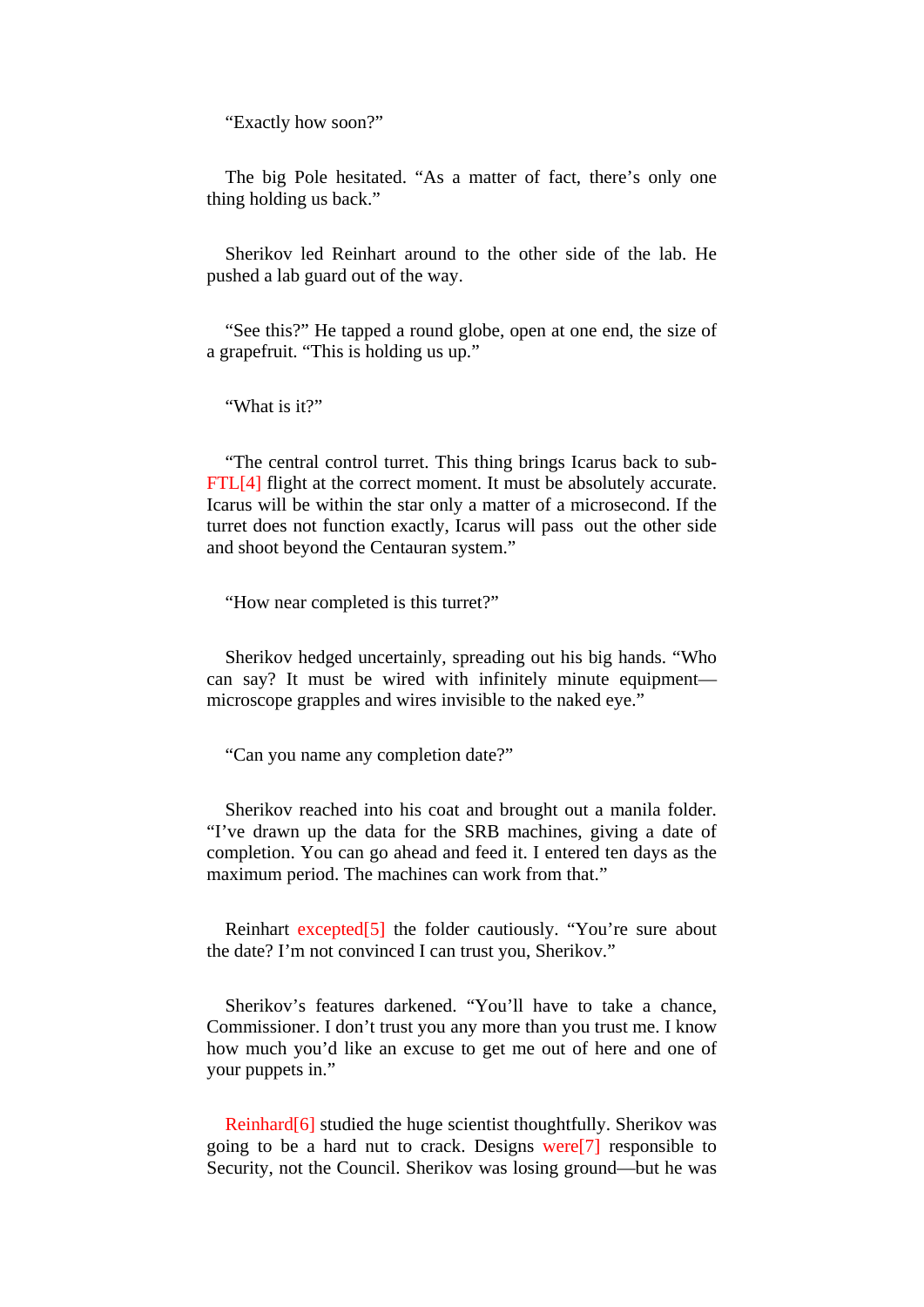still a potential danger. Stubborn, individualistic, refusing to subordinate his welfare to the general good.

"All right." Reinhart put the folder slowly away in his coat. "I'll feed it. But you better be able to come through. There can't be any slip-ups. Too much hangs on the next few days."

"If the odds change in our favor are you going to give the mobilization order?"

"Yes," Reinhart stated. "I'll give the order the moment I see the odds change."

[1] Should be 'propel'

[2] Should be 'Sherikov'

[3] Full stop should be a question mark

[4] Should be 'ftl' as established earlier in the text. However, a good proofreader would query this unorthodox use of lower case initials.

[5] Should be 'accepted'

[6] Should be 'Reinhart'

[7] Should be 'was'. Although the word 'designs' is, of course, plural, in this instance 'Designs' is being used as shorthand for the 'Military Designs Department', which is a singular.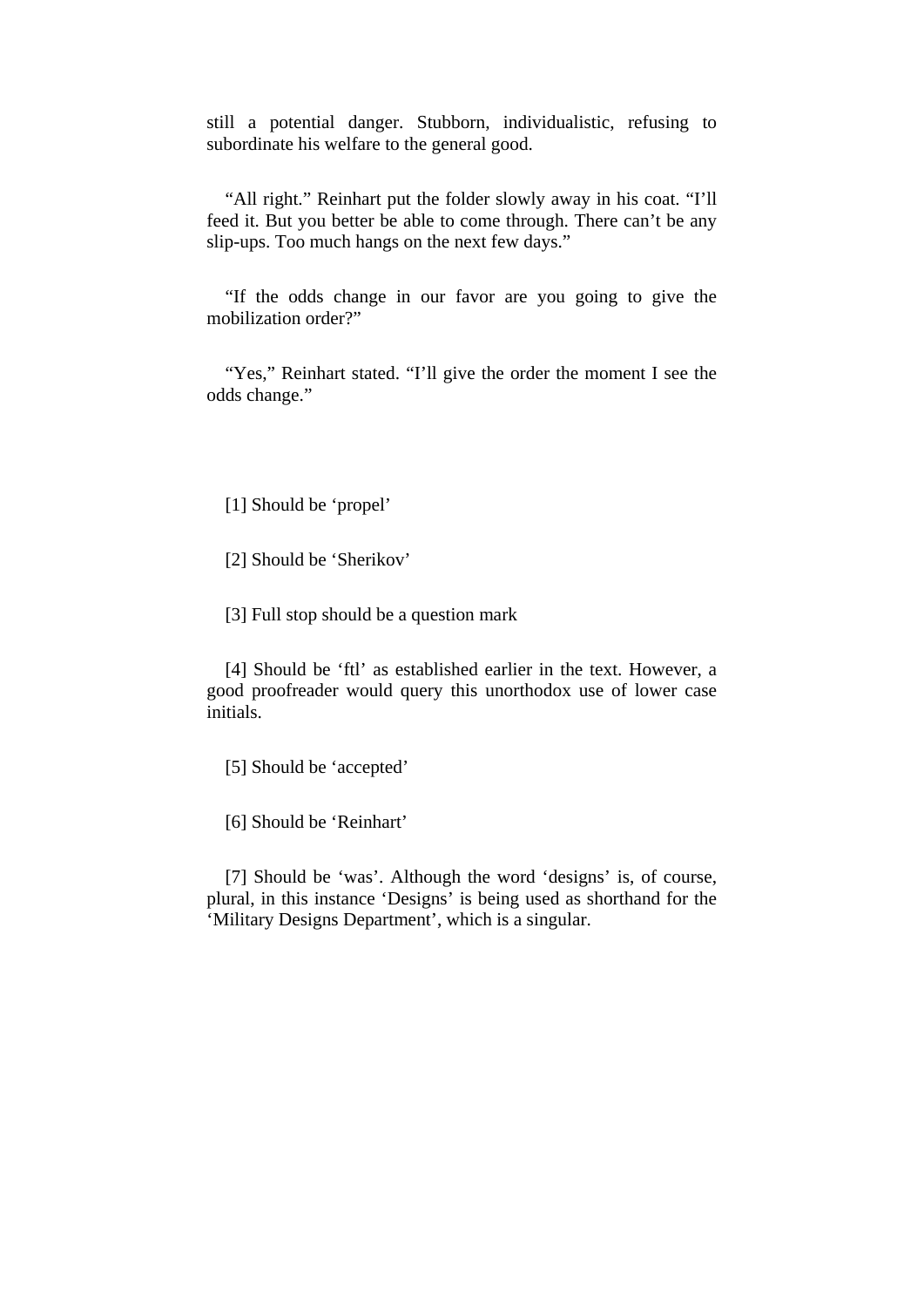# PROOFREADING EXERCISE 16

From 'The Shunned House' by H. P. Lovecraft

WHAT I heard in my youth about the shunned house was merely that people died there in alarmingly great numbers. That, I was told, was why the original owners had moved out some twenty years after building the place. It was plainly unhealthy, perhaps because of the dampness and fungous growths in the cellar, the general sickish smell, the drafts of the hallways, or the quality of the well and pump water. These things were bad enough, and these were all that gained belief among the persons whom I knew. Only the notebooks of my antiquarian uncle, Doctor Elihu Whipple, revealed to me at length the darker, vaguer surmises which formed an undercurrent of folklore among old-time servants and humble folk; surmises which never travelled far, and which were largely forgotten when Providence grew to be a metropolis with a shifting modern population.

The general fact is, that the house was never regarded by the solid part of the community as in any real sense "haunted." There were no widespread tales of rattling chains, cold currents of air, extinguished lights, or faces at the window. Extremists sometimes said the house was "unlucky," but that is as far as even they went. What was really beyond dispute is that a frightful proportion of persons died there; or more accurately, *had* died there, since after some peculiar happenings over sixty years ago the building had become deserted through the sheer impossibility of renting it. These persons were not all cut off suddenly by any one cause; rather did it seem that their vitality was insidiously sapped, so that each one died the sooner from whatever tendency to weakness he may have naturally had. And those who did not die displayed in varying degree a type of anemia or consumption, and sometimes a decline of the mental faculties, which spoke ill for the salubriousness of the building. Neighboring houses, it must be added, seemed entirely fee from the noxious quality.

This much I knew before my insistent questioning led my uncle to show me the notes which finally embarked us both on our hideous investigation. In my childhood the shunned house was vacant, with barren, gnarled and terrible old trees, long, queerly pale grass and nightmarishly misshapen weeds in the high terraced yard where birds never lingered. We boys used to overrun the place, and I can still recall my youthful terror not only at the morbid strangeness of this sinister vegetation, but at the eldritch atmosphere and odor of the dilapidated house, whose unlocked front door was often entered in quest of shudders. The small-pained windows were largely broken, and a nameless air of desolation hung round the precarious panelling, shaky interior shutters, peeling wall-paper,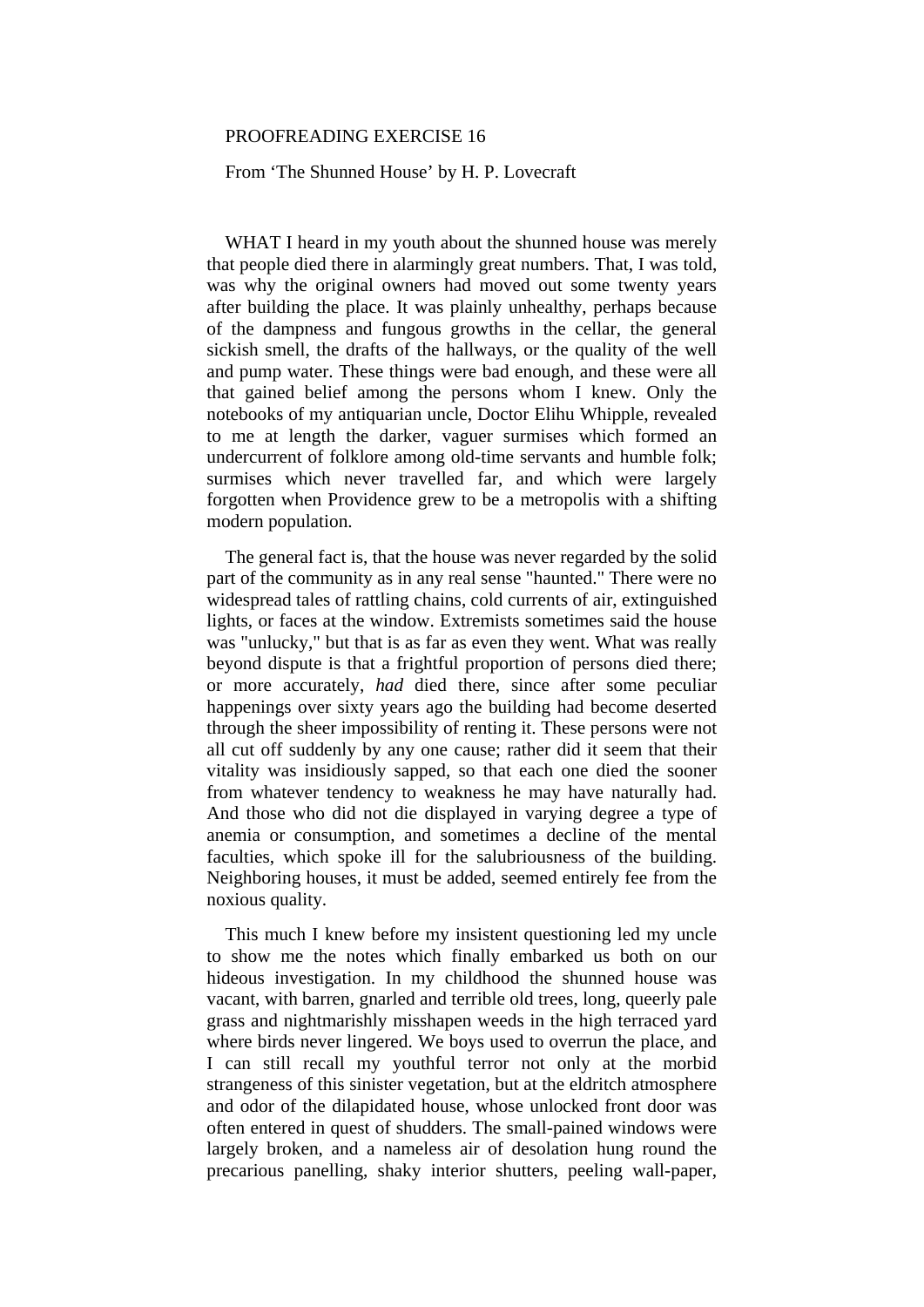falling plaster, rickety staircases, and such fragments of battered furniture as still remained. The dust and cobwebs added their touch of the fearful; and brave indeed was the boy who would voluntarily ascend the ladder to the attic, a vast raftered length lighted only by small blinking windows in the gable ends, and filled with a massed wreckage of chests, chairs, and spinning-wheels which infinite years of deposit had shrouded and festooned into monstrous and hellish shapes.

But after all, the attic was not the most terrible part of the house. It was the dank, humid cellar which somehow exerted the strongest repulsion on us, even though it was wholly above ground on the street side, with only a thin door and window-pierced brick wall to separate it from the busy sidewalk We scarcely knew whether to haunt it in spectral fascination, or to shun it for the sake of our souls and our sanity. For one thing, the bad odor of the house was strongest there; and for another thing, we did not like the white fungous growths which occasionally sprang up in rainy summer weather from the hard earth floor. Those fungi, grotesquely like the vegetation in the yard outside, were truly horrible in their outlines; detestable parodies of toadstools and Indian-pipes, whose like we had never seen in any other situation. They rotted quickly, and at one stage became slightly phosphoresent; so that nocturnal passersby sometimes spoke of witch-fires glowing behind the broken panes of the fetor-spreading windows.

We never—even in our wildest Halloween moods—visited this cellar by night, but in some of our daytime visits could detect the phosphorescence, especially when the day was dark and wet. There was also a subtler thing we often thought we detected—a very strange thing which was, however, merely suggestive at most. I refer to a sort of cloudy whitish pattern on the dirt floor—a vague, shifting deposit of mold or niter which we sometimes thought we could trace amidst the sparse fungous growths near the huge fireplace of the basement kitchen. Once in a while it struck us that this patch bore an uncanny resemblance to a doubled-up human figure, though generally no such kinship existed, and often there was no whitish deposit whatever.

On a certain rainy afternoon when this illusion seemed phenomenally strong, and when, in addition, I had fancied I glimpsed a kind of thin, yellowish, shimmering exhalation rising from the nitrous pattern toward the yawning fireplace, I spoke to my uncle about the matter. He smiled at this odd conceit, but it seemed that his smile was tinged with reminiscence. Later I heard that a similar notion entered into some of the wild ancient tales of the common folk—a notion likewise alluding to ghoulish, wolfish shapes taken by smoke from the great chimney, and queen contours assumed by certain of the sinuous tree-roots that thrust their way into the cellar through the lose foundation-stones.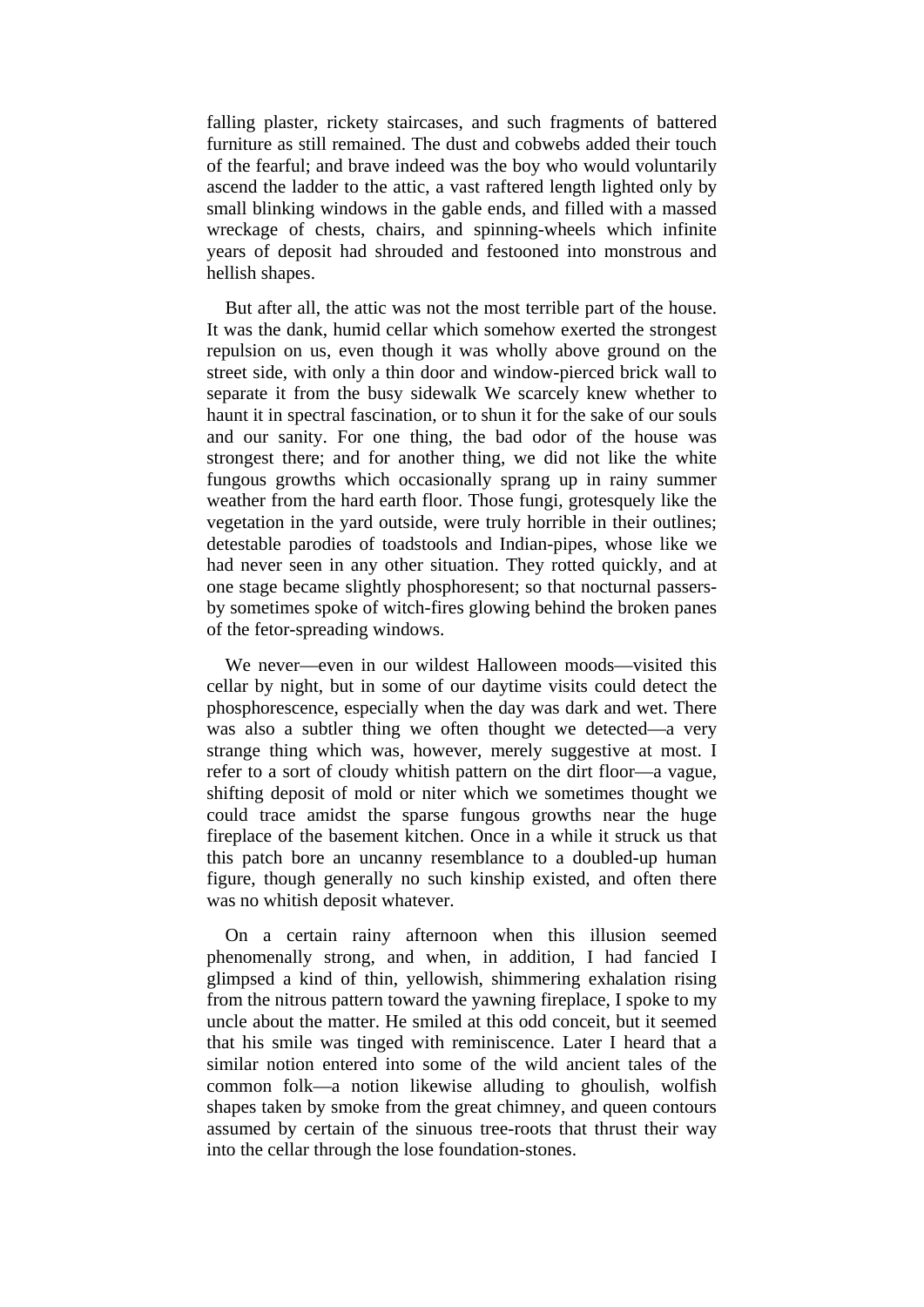# PROOFREADING EXERCISE 16, ANSWERS.

WHAT I heard in my youth about the shunned house was merely that people died there in alarmingly great numbers. That, I was told, was why the original owners had moved out some twenty years after building the place. It was plainly unhealthy, perhaps because of the dampness and fungous growths in the cellar, the general sickish smell, the drafts of the hallways, or the quality of the well and pump water. These things were bad enough, and these were all that gained belief among the persons whom I knew. Only the notebooks of my antiquarian uncle, Doctor Elihu Whipple, revealed to me at length the darker, vaguer surmises which formed an undercurrent of folklore among old-time servants and humble folk; surmises which never travelled far, and which were largely forgotten when Providence grew to be a metropolis with a shifting modern population.

The general fact is, that the house was never regarded by the solid part of the community as in any real sense "haunted." There were no widespread tales of rattling chains, cold currents of air, extinguished lights, or faces at the window. Extremists sometimes said the house was "unlucky," but that is as far as even they went. What was really beyond dispute is that a frightful proportion of persons died there; or more accurately, *had* died there, since after some peculiar happenings over sixty years ago the building had become deserted through the sheer impossibility of renting it. These persons were not all cut off suddenly by any one cause; rather did it seem that their vitality was insidiously sapped, so that each one died the sooner from whatever tendency to weakness he may have naturally had. And those who did not die displayed in varying degree a type of anemia or consumption, and sometimes a decline of the mental faculties, which spoke ill for the salubriousness of the building. Neighboring houses, it must be added, seemed entirely fee<sup>[1]</sup> from the noxious quality.

This much I knew before my insistent questioning led my uncle to show me the notes which finally embarked us both on our hideous investigation. In my childhood the shunned house was vacant, with barren, gnarled and terrible old trees, long, queerly pale grass and nightmarishly misshapen weeds in the high terraced yard where birds never lingered. We boys used to overrun the place, and I can still recall my youthful terror not only at the morbid strangeness of this sinister vegetation, but at the eldritch atmosphere and odor of the dilapidated house, whose unlocked front door was often entered in quest of shudders. The small-pained[2] windows were largely broken, and a nameless air of desolation hung round the precarious panelling, shaky interior shutters, peeling wall-paper, falling plaster, rickety staircases, and such fragments of battered furniture as still remained. The dust and cobwebs added their touch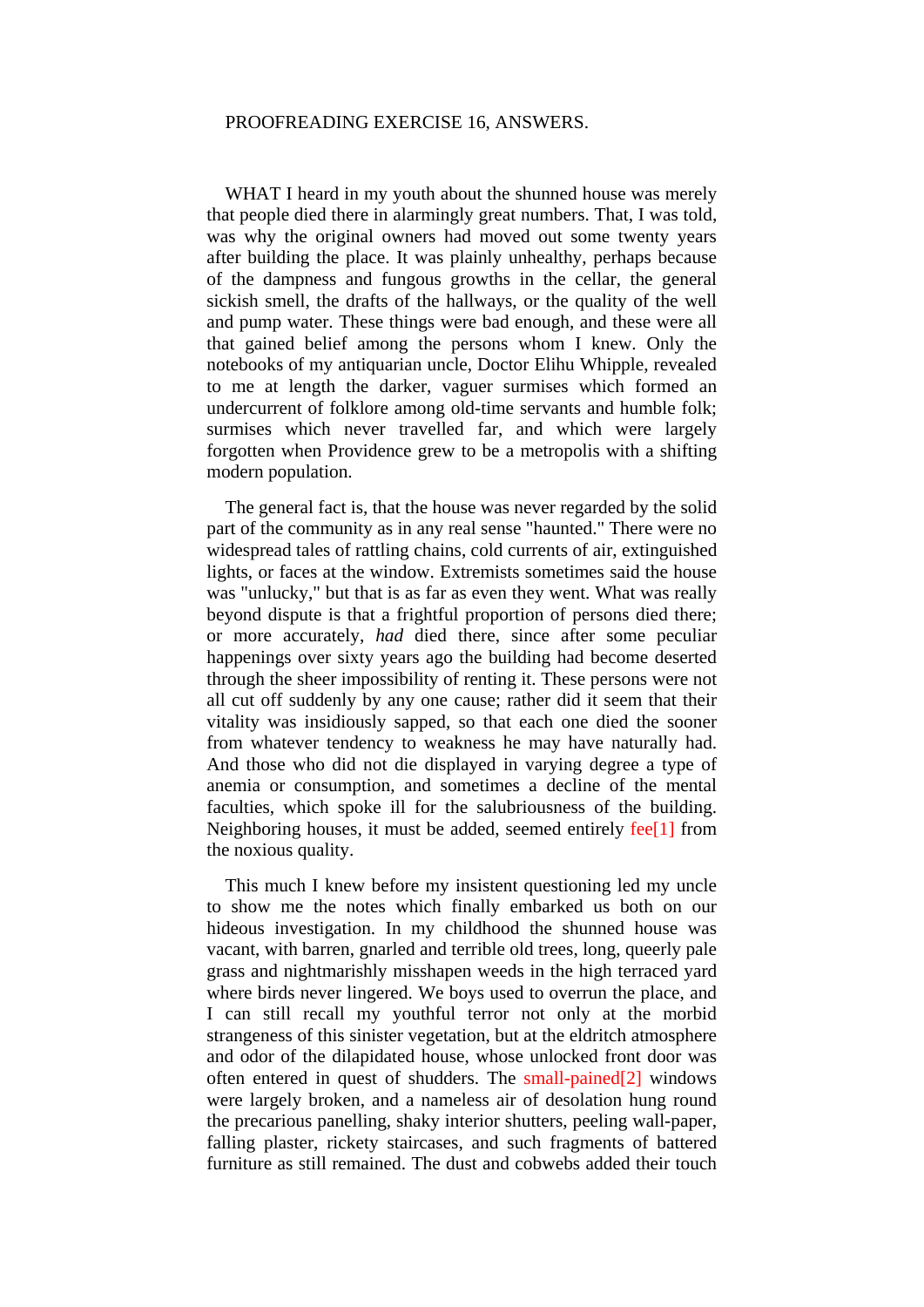of the fearful; and brave indeed was the boy who would voluntarily ascend the ladder to the attic, a vast raftered length lighted only by small blinking windows in the gable ends, and filled with a massed wreckage of chests, chairs, and spinning-wheels which infinite years of deposit had shrouded and festooned into monstrous and hellish shapes.

But after all, the attic was not the most terrible part of the house. It was the dank, humid cellar which somehow exerted the strongest repulsion on us, even though it was wholly above ground on the street side, with only a thin door and window-pierced brick wall to separate it from the busy sidewalk[3] We scarcely knew whether to haunt it in spectral fascination, or to shun it for the sake of our souls and our sanity. For one thing, the bad odor of the house was strongest there; and for another thing, we did not like the white fungous growths which occasionally sprang up in rainy summer weather from the hard earth floor. Those fungi, grotesquely like the vegetation in the yard outside, were truly horrible in their outlines; detestable parodies of toadstools and Indian-pipes, whose like we had never seen in any other situation. They rotted quickly, and at one stage became slightly phosphorescent[4]; so that nocturnal passers-by sometimes spoke of witch-fires glowing behind the broken panes of the fetor-spreading windows.

We never—even in our wildest Halloween moods—visited this cellar by night, but in some of our daytime visits could detect the phosphorescence, especially when the day was dark and wet. There was also a subtler thing we often thought we detected—a very strange thing which was, however, merely suggestive at most. I refer to a sort of cloudy whitish pattern on the dirt floor—a vague, shifting deposit of mold or niter which we sometimes thought we could trace amidst the sparse fungous growths near the huge fireplace of the basement kitchen. Once in a while it struck us that this patch bore an uncanny resemblance to a doubled-up human figure, though generally no such kinship existed, and often there was no whitish deposit whatever.

On a certain rainy afternoon when this illusion seemed phenomenally strong, and when, in addition, I had fancied I glimpsed a kind of thin, yellowish, shimmering exhalation rising from the nitrous pattern toward the yawning fireplace, I spoke to my uncle about the matter. He smiled at this odd conceit, but it seemed that his smile was tinged with reminiscence. Later I heard that a similar notion entered into some of the wild ancient tales of the common folk—a notion likewise alluding to ghoulish, wolfish shapes taken by smoke from the great chimney, and queen[5] contours assumed by certain of the sinuous tree-roots that thrust their way into the cellar through the lose[6] foundation-stones.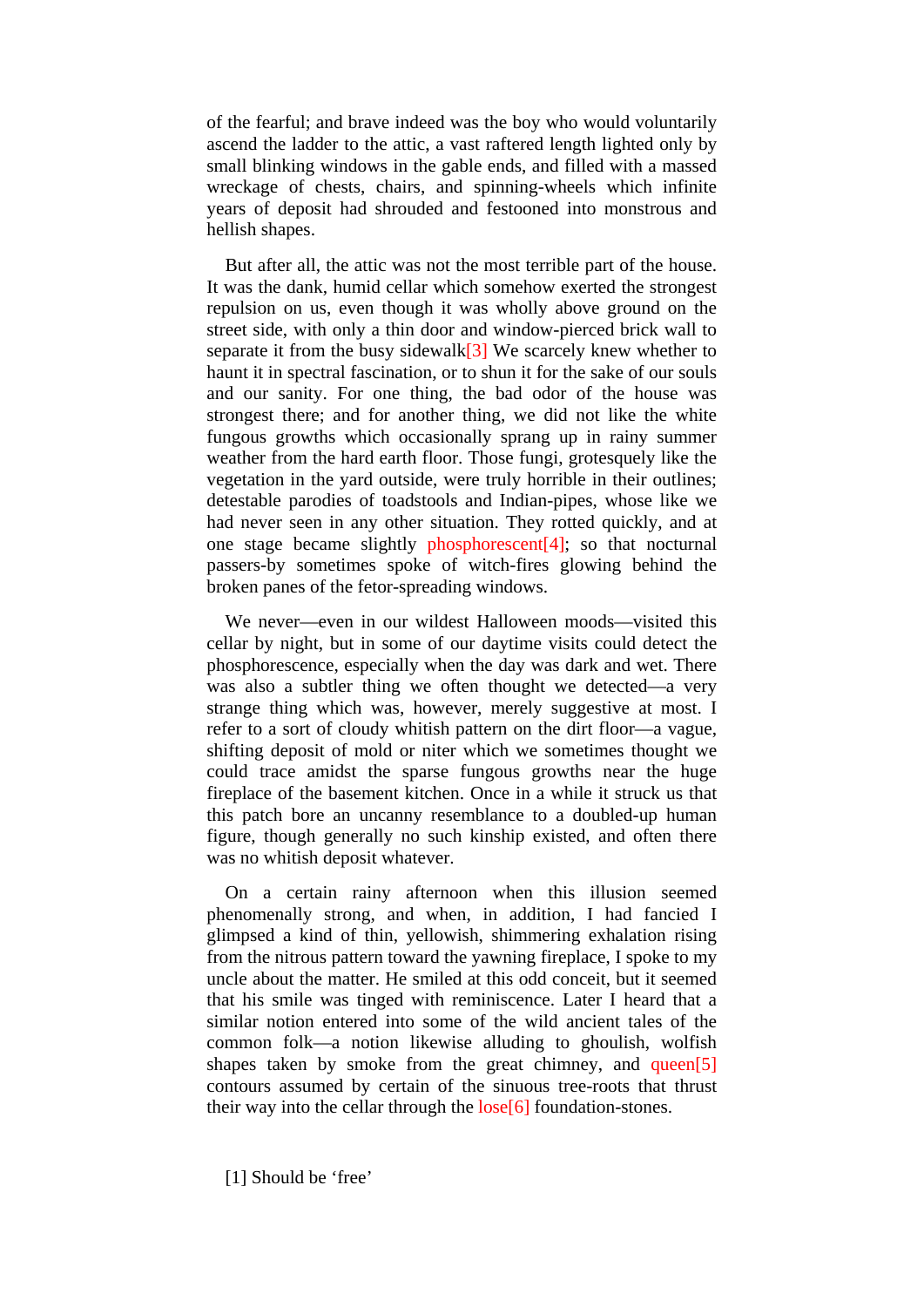- [2] Should be 'small-paned'
- [3] Full stop missing
- [4] Should be 'phospherescent'
- [5] Should be 'queer'
- [6] Should be 'loose'

Note. The double 'l' in 'panelling' is in the original manuscript and may well be an accepted spelling of the time. However, it is now considered incorrect in US English but correct in UK English. So, this is something of a transatlantic mishmash. A good proofreader would mark this up and refer it to a higher authority (a copy editor, for example).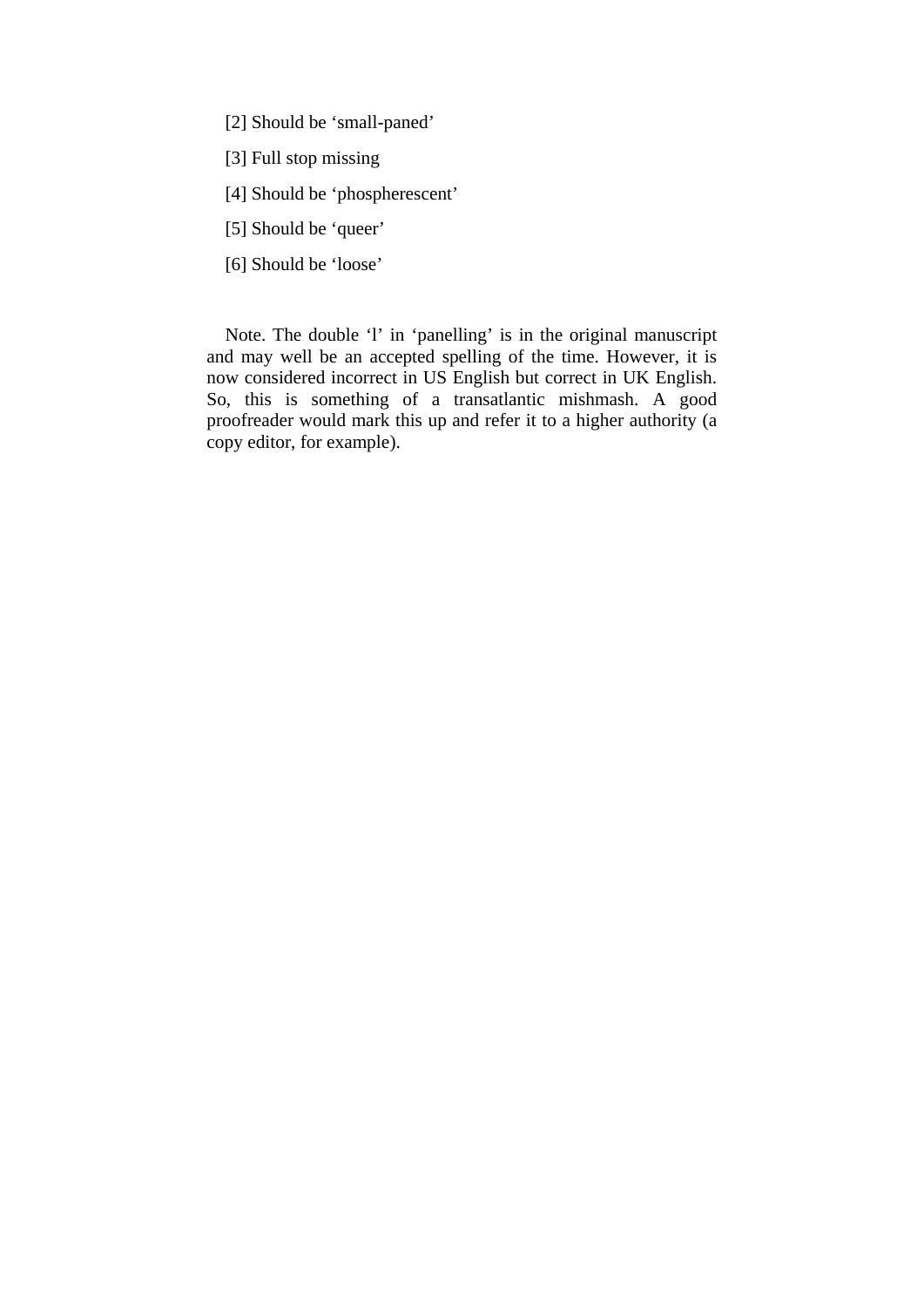## PROOFREADING EXERCISE 17

# From 'The Willows' by Algernon Blackwood

AFTER leaving Vienna, and long before you come to Budapest, the Danube enters a region of singular loneliness and desolation, where its waters spread away on all sides regardless of a main channel, and the country becomes a swamp for miles upon miles, covered by a vast sea of low willow-bushes. On the big maps this deserted area is painted in a fluffy blue, growing fainter in color as it leaves the banks, and across it may be seen in large straggling letters the word Sumpfe, meaning marshes.

In high flood this great acreage of sand, shingle-beds, and willow-grown islands is almost topped by the water, but in normal seasons the bushes bend and rustle in the free winds, showing their silver leaves to the sunshine in an ever-moving plain of bewildering beauty. These willows never attain to the dignity of trees; they have no rigid trunks; they remain humble bushes, with rounded tops and soft outline, swaying on slender stems that answer to the least pressure of the wind; supple as grasses, and so continually shifting that they somehow give the impression that the entire plain is moving and alive. For the wind sends waves rising and falling over the whole surface, waves of leaves instead of waves of water, green swells like the sea, too, until the branches turn and lift, and then silvery white as their underside turns to the sun.

Happy to slip beyond the control of the stern banks, the Danube here wanders about at will among the intricate network of channels intersecting the islands everywhere with broad avenues down which the waters pour with a shouting sound; making whirlpools, eddies, and foaming rapids; tearing at the sandy banks; carrying away masses of shore and willow-clumps; and forming new islands innumerably which shift daily in size and shape and possess at best an impermanent life, since the flood-time obliterates their very existence.

Properly speaking, this fascinating part of the river's life begins soon after leaving Pressburg, and we, in our Canadian canoe, with gipsy tent and frying-pan on board, reached it on the crest of a rising flood about mid-July. That very same morning, when the sky was reddening before sunrise, we had slipped swiftly through stillsleeping Vienna, leaving it a couple of hours later a mere patch of smoke against the blue hills of the Wienerwald on the horizon; we had breakfasted below Fischeramend under a grove of birch trees roaring in the wind; and had then swept on the tearing current past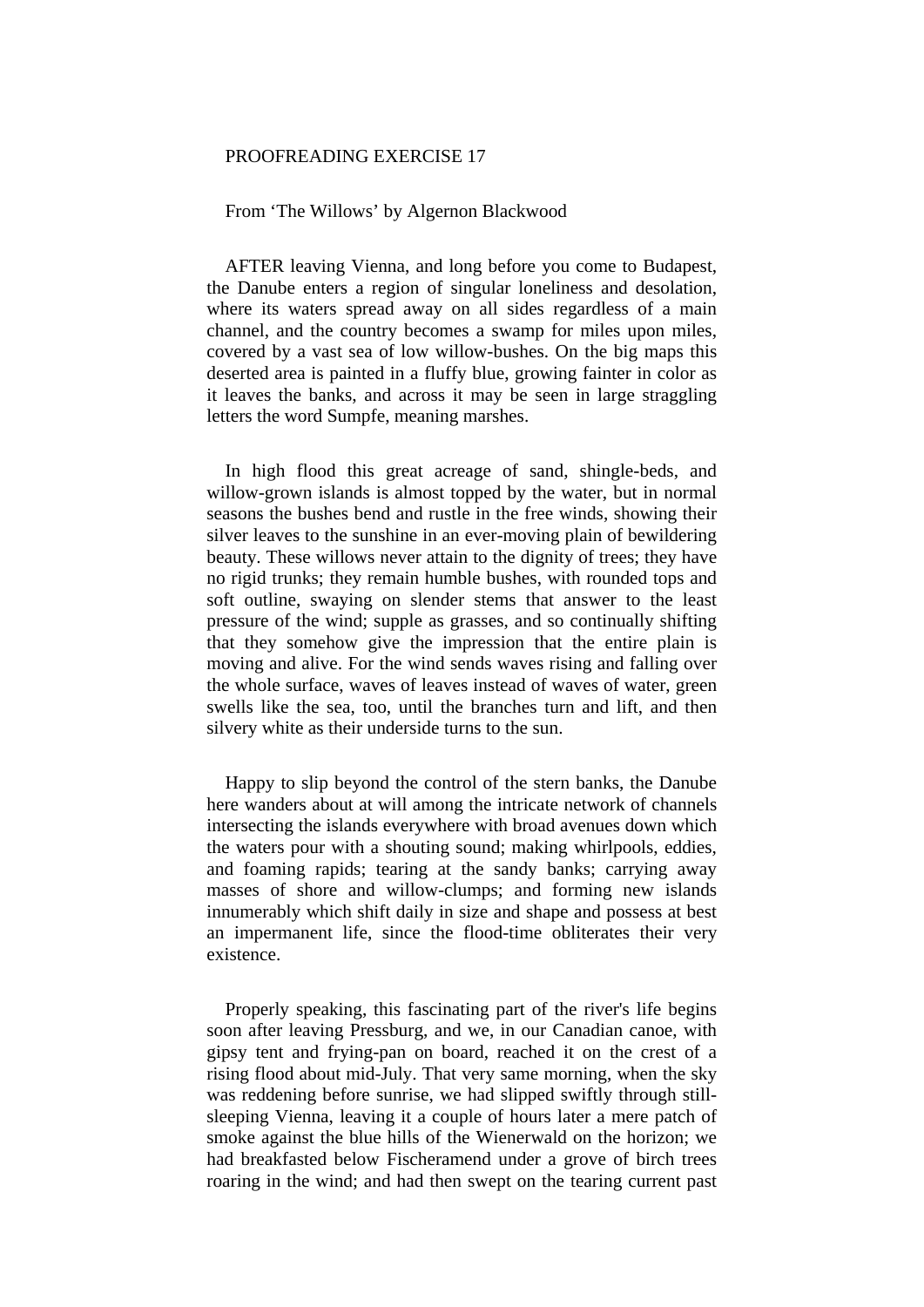Orth, Hainburg, Petronell (the old Roman Carnuntum of Marcus Aurelius), and so under the frowning heights of Thelsen on a spur of the Carpathians, where the March steals in quietly from the left and the frontier is crossed between Austria and Hungary.

Racing along at twelve kilometers an hour soon took us well into Hungary, and the muddy waters—sure sign of flood—sent us aground on many a shingle-bed, and twisted us like a cork in many a sudden belching whirlpool before the towers of Presburg (Hungarian, Poszony) showed against the sky; and then the canoe, leaping like a spirited horse, flew at top speed under the grey walls, negotiated safely the sunken chain of the Fliegende Brucke ferry, turned the corner sharply to the left, and plunged on yellow foam into the wilderness of islands, sandbanks, and swamp-land beyond—the land of the willows.

The change came suddenly, as when a series of bioscope pictures snaps down on the streets of a town and shifts without warning into the scenery of lake and forest. We entered the land of desolation on wings, and in less than half an hour there was neither boat nor fishing-hut nor red roof, nor any single sign of human habitation and civilization within sight. The sense of remoteness from the world of humankind, the utter isolation, the fascination of this singular world of willows, winds, and waters, instantly laid its spell upon us both, so that we allowed laughingly to one another that we ought by rights to have held some special kind of passport to admit us, and that we had, somewhat audaciously, come without asking leave into a seperate little kingdom of wonder and magic—a kingdom that was reserved for the use of others who had a right to it, with everywhere unwritten warnings to trespassers for those who had the imagination to discover them.

Though still early in the afternoon, the ceaseless buffetings of a most tempestuous wind made us feel weary, and we at once began casting about for a suitable camping-ground for the night. But the bewildering character of the islands made landing difficult; the swirling flood carried us in shore and then swept us out again; the willow branches tore our hands as we seized them to stop the canoe, and we pulled many a yard of sandy bank into the water before at length we shot with a great sideways blow from the wind into a backwater and managed to beach the bows in a cloud of spray. Then we lay panting and laughing after our exertions on the hot yellow sand, sheltered from the wind, and in the full blaze of a scorching sun, a cloudless blue sky above, and an immense army of dancing, shouting willow bushes, closing in from all sides, shining with spray and clapping their thousand little hands as though to applaud the success of our efforts.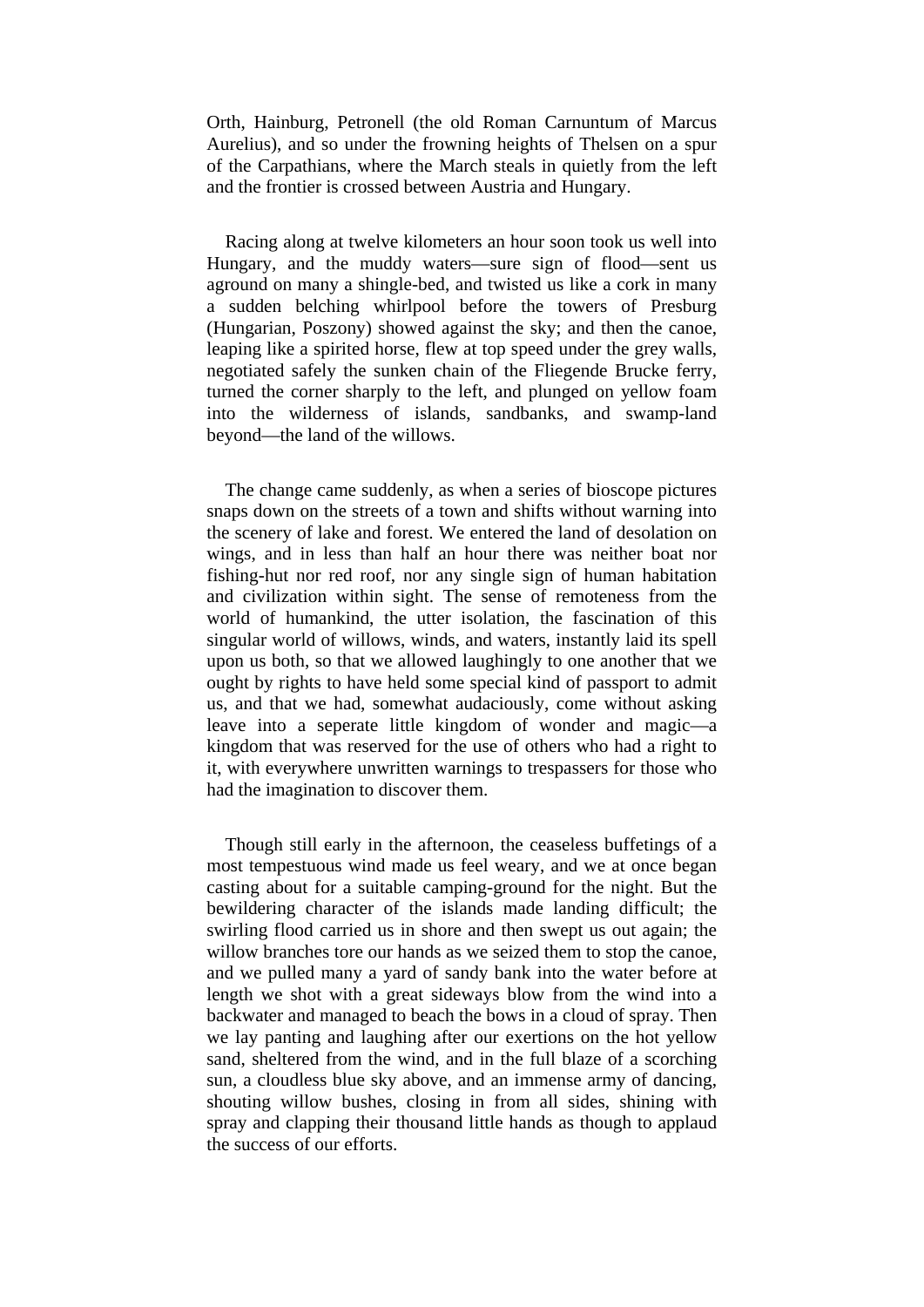"What a river!" I said to my companion, thinking of all the way we had traveled from the source in the black forest, and how he had often been obliged to wade and push in the upper shallows at the beginning of June.

"Won't stand much nonsense now, will it?" he said, pulling the canoe a little farther into safety up the sand, and then composing himself for a nap.

I lay by his side, happy and peaceful in the bath of the elements—water, wind, sand, and the great fire of the sun thinking of the long journey that lay behind us, and of the great stretch before us to the Black Sea, and how lucky I was to have such a delightful and charming traveling companion as my friend, the Swede.

We had made many similar journeys together, but the Danube, more than any other river I knew, impressed us from the very beginning with its aliveness. From its tiny bubbling entry into the world among the pinewood gardens of Donaueschingen, until this moment when it began to play the great river-game of losing itself among the deserted swamps, unobserved, unrestrained, it had seemed to us like following the grown of some living creature. Sleepy at first, but later developing violent desires as it became conscious of its deep soul, it rolled, like some huge fluid being, through all the countries we had passed, holding our little craft on its mighty shoulders, playing roughly with us sometimes, yet always friendly and well-meaning, till at length we had come inevitably to regard it as a Great Personage.

How, indeed, could it be otherwise, since it told us so much of its secret life? At night we heard it singing to the moon as we lay in our tent, uttering that odd sibilant note peculiar to itself and said to be caused by the rapid tearing of the pebbles along its bed, so great is its hurrying speed. We knew, too, the voice of its gurgling whirlpools, suddenly bubbling up on a surface previously quite calm; the roar of its shallows and swift rapids; its constant steady thundering below all mere surface sounds; and that ceaseless tearing of its icy waters at the banks. How it stood up and shouted when the rains fell flat upon its face! And how it's laughter roared out when the wind blew up-stream and tried to stop its growing speed! We knew all its sounds and voices, its tumblings and foamings, its unnecessary splashing against the bridges; that self-conscious chatter when there were hills to look on; the effected dignity of its speech when it passed through the little towns, far too important to laugh; and all these faint, sweet whisperings when the sun caught it fairly in some slow curve and poured down upon it till the steam rose.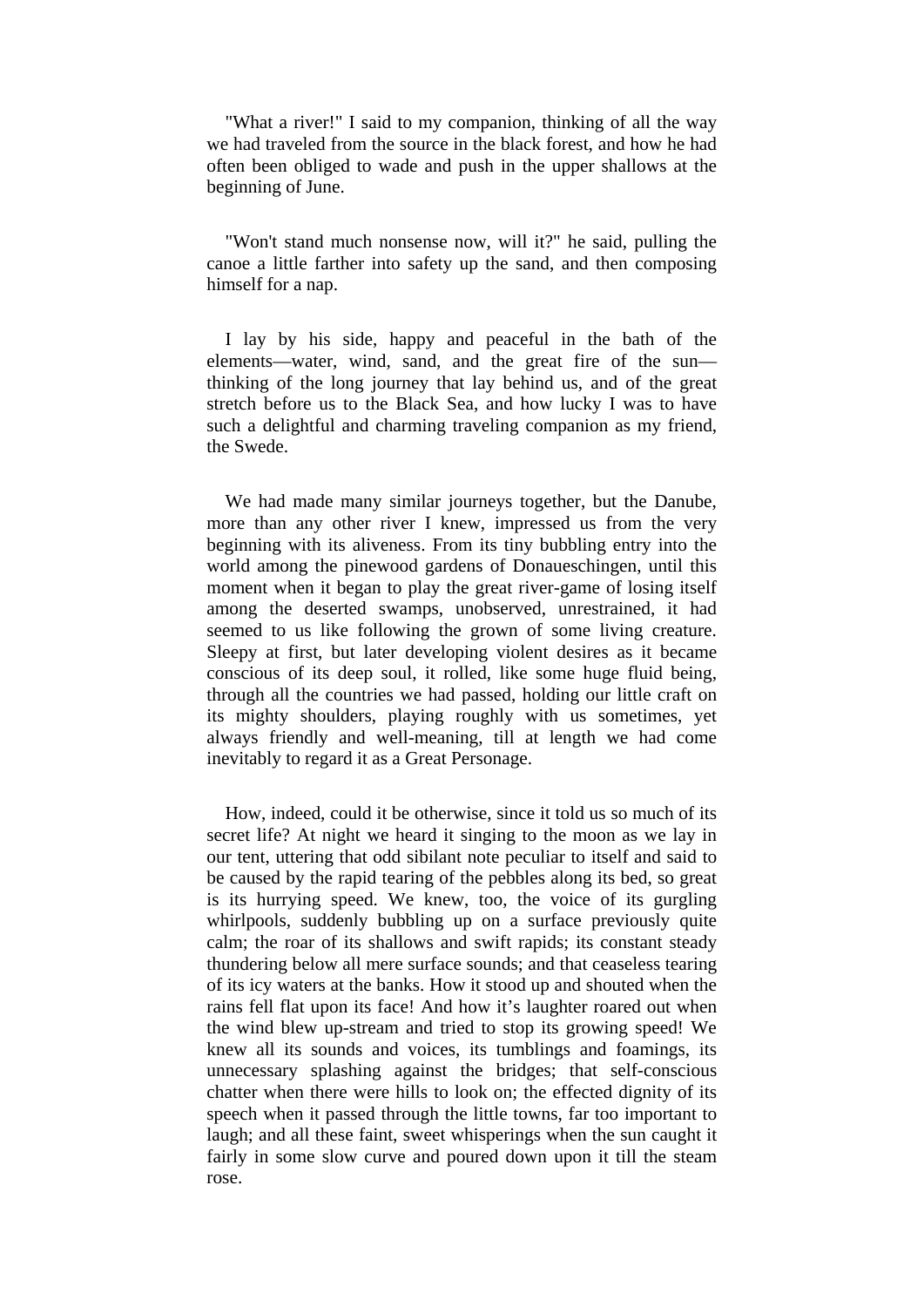It was full of tricks, too, in its early life before the great world knew it. There were places in the upper reaches among the Swabian forests, when yet the first whispers of its destiny had not reached it, where it elected to disappear through holes in the ground, to appear again on the other side of the porous limestone hills and start a new river with another name; leaving, too, so little water in its own bed that we had to climb out and wade and push the canoe through miles of shallows.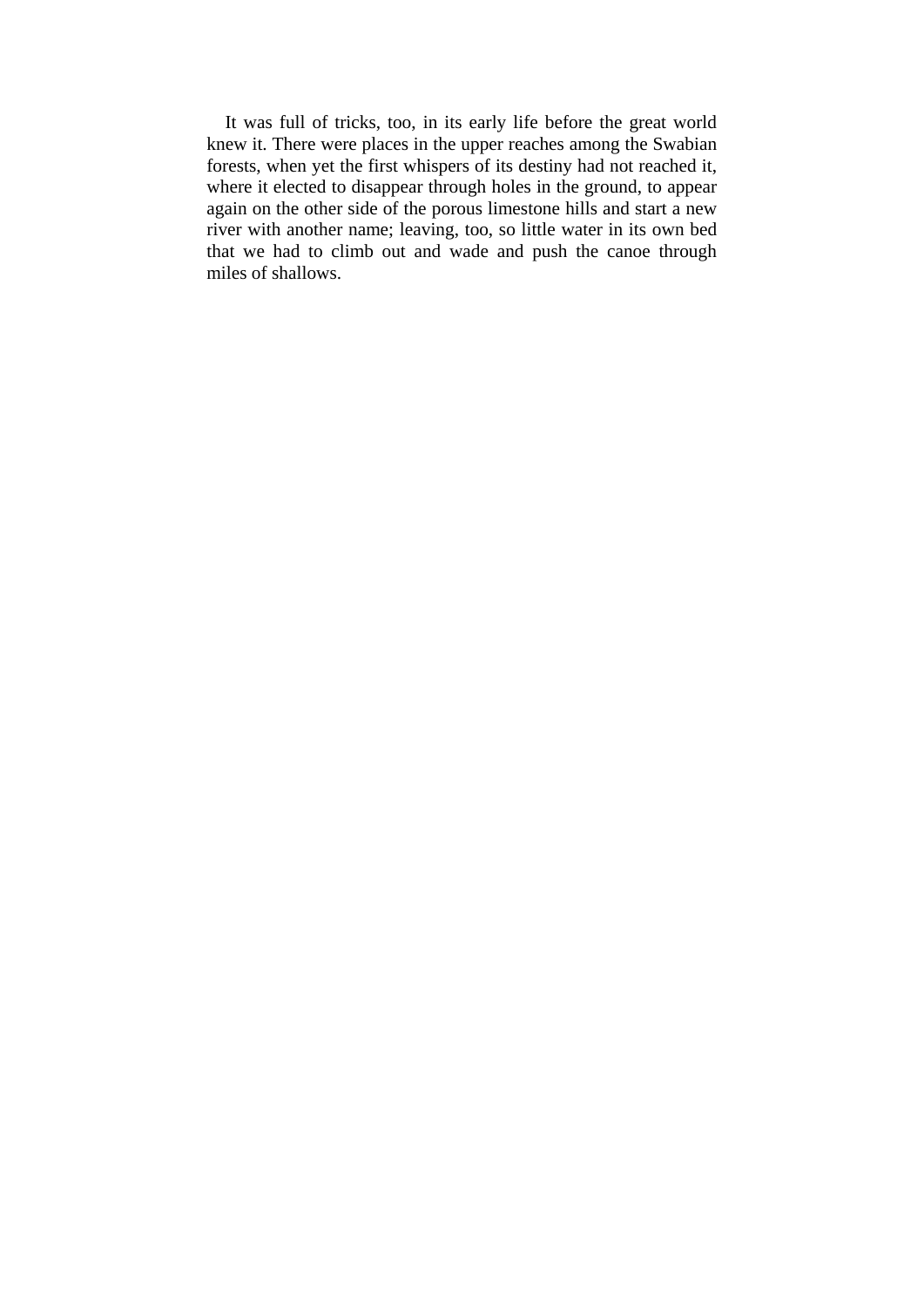### PROOFREADING EXERCISE 17, ANSWERS.

AFTER leaving Vienna, and long before you come to Budapest, the Danube enters a region of singular loneliness and desolation, where its waters spread away on all sides regardless of a main channel, and the country becomes a swamp for miles upon miles, covered by a vast sea of low willow-bushes. On the big maps this deserted area is painted in a fluffy blue, growing fainter in color as it leaves the banks, and across it may be seen in large straggling letters the word Sumpfe, meaning marshes.

In high flood this great acreage of sand, shingle-beds, and willow-grown islands is almost topped by the water, but in normal seasons the bushes bend and rustle in the free winds, showing their silver leaves to the sunshine in an ever-moving plain of bewildering beauty. These willows never attain to the dignity of trees; they have no rigid trunks; they remain humble bushes, with rounded tops and soft outline, swaying on slender stems that answer to the least pressure of the wind; supple as grasses, and so continually shifting that they somehow give the impression that the entire plain is moving and alive. For the wind sends waves rising and falling over the whole surface, waves of leaves instead of waves of water, green swells like the sea, too, until the branches turn and lift, and then silvery white as their underside turns to the sun.

Happy to slip beyond the control of the stern banks, the Danube here wanders about at will among the intricate network of channels intersecting the islands everywhere with broad avenues down which the waters pour with a shouting sound; making whirlpools, eddies, and foaming rapids; tearing at the sandy banks; carrying away masses of shore and willow-clumps; and forming new islands innumerably which shift daily in size and shape and possess at best an impermanent life, since the flood-time obliterates their very existence.

Properly speaking, this fascinating part of the river's life begins soon after leaving Pressburg, and we, in our Canadian canoe, with gipsy tent and frying-pan on board, reached it on the crest of a rising flood about mid-July. That very same morning, when the sky was reddening before sunrise, we had slipped swiftly through stillsleeping Vienna, leaving it a couple of hours later a mere patch of smoke against the blue hills of the Wienerwald on the horizon; we had breakfasted below Fischeramend under a grove of birch trees roaring in the wind; and had then swept on the tearing current past Orth, Hainburg, Petronell (the old Roman Carnuntum of Marcus Aurelius), and so under the frowning heights of Thelsen on a spur of the Carpathians, where the March steals in quietly from the left and the frontier is crossed between Austria and Hungary.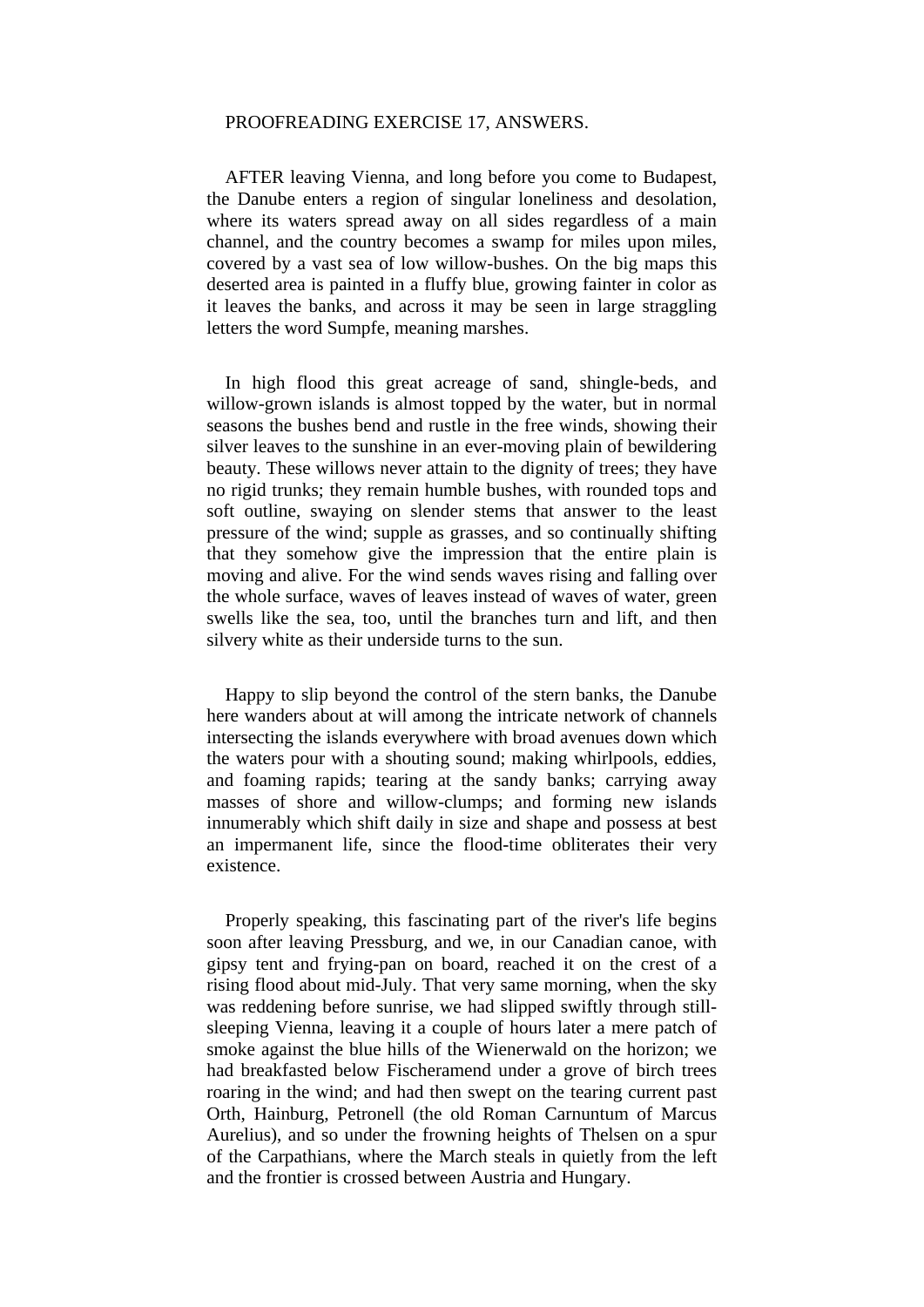Racing along at twelve kilometers an hour soon took us well into Hungary, and the muddy waters—sure sign of flood—sent us aground on many a shingle-bed, and twisted us like a cork in many a sudden belching whirlpool before the towers of Presburg[1] (Hungarian, Poszony) showed against the sky; and then the canoe, leaping like a spirited horse, flew at top speed under the grey walls, negotiated safely the sunken chain of the Fliegende Brucke ferry, turned the corner sharply to the left, and plunged on yellow foam into the wilderness of islands, sandbanks, and swamp-land beyond—the land of the willows.

The change came suddenly, as when a series of bioscope pictures snaps down on the streets of a town and shifts without warning into the scenery of lake and forest. We entered the land of desolation on wings, and in less than half an hour there was neither boat nor fishing-hut nor red roof, nor any single sign of human habitation and civilization within sight. The sense of remoteness from the world of humankind, the utter isolation, the fascination of this singular world of willows, winds, and waters, instantly laid its spell upon us both, so that we allowed laughingly to one another that we ought by rights to have held some special kind of passport to admit us, and that we had, somewhat audaciously, come without asking leave into a separate[2] little kingdom of wonder and magic—a kingdom that was reserved for the use of others who had a right to it, with everywhere unwritten warnings to trespassers for those who had the imagination to discover them.

Though still early in the afternoon, the ceaseless buffetings of a most tempestuous wind made us feel weary, and we at once began casting about for a suitable camping-ground for the night. But the bewildering character of the islands made landing difficult; the swirling flood carried us in shore and then swept us out again; the willow branches tore our hands as we seized them to stop the canoe, and we pulled many a yard of sandy bank into the water before at length we shot with a great sideways blow from the wind into a backwater and managed to beach the bows in a cloud of spray. Then we lay panting and laughing after our exertions on the hot yellow sand, sheltered from the wind, and in the full blaze of a scorching sun, a cloudless blue sky above, and an immense army of dancing, shouting willow bushes, closing in from all sides, shining with spray and clapping their thousand little hands as though to applaud the success of our efforts.

"What a river!" I said to my companion, thinking of all the way we had traveled from the source in the black forest[3], and how he had often been obliged to wade and push in the upper shallows at the beginning of June.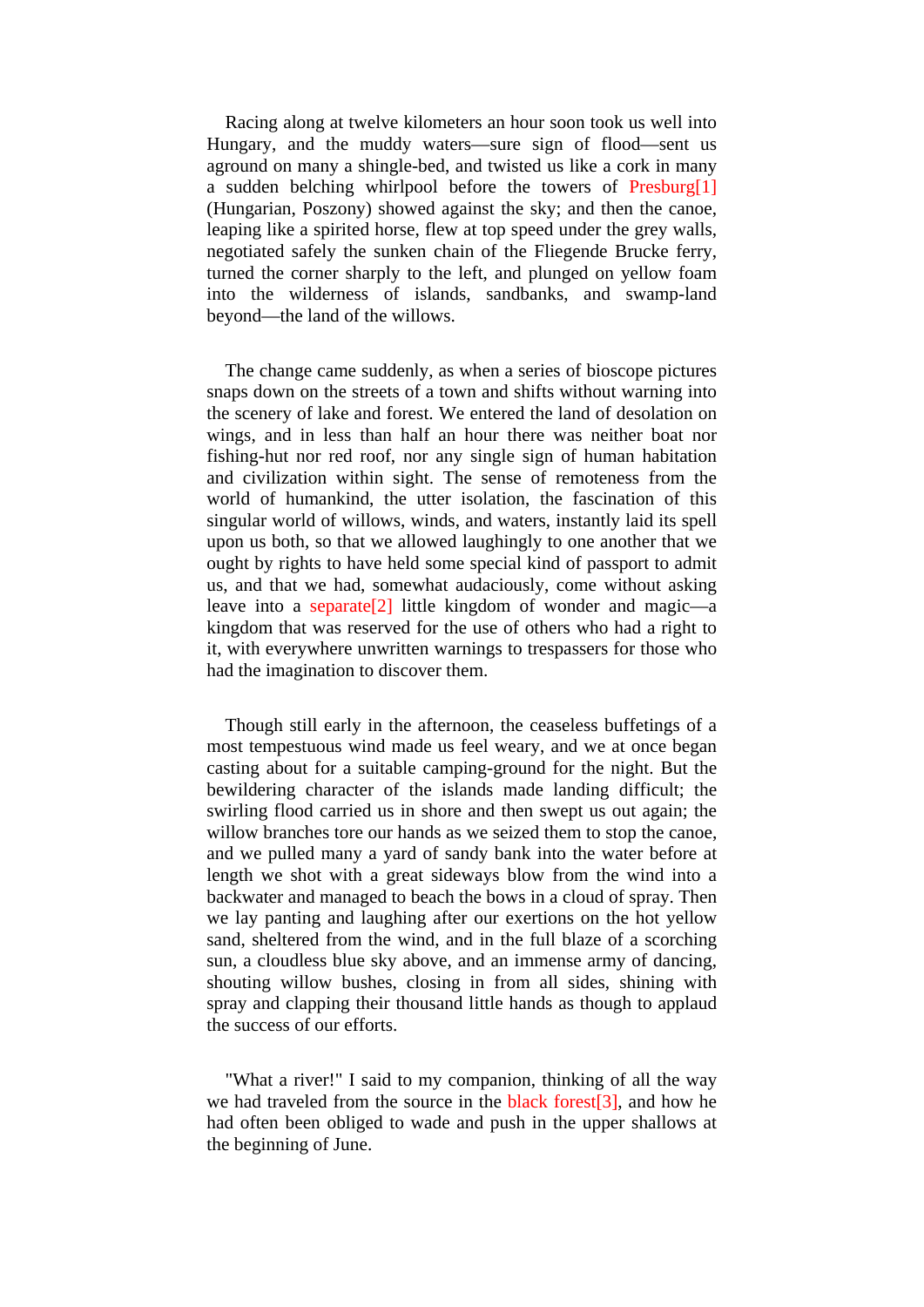"Won't stand much nonsense now, will it?" he said, pulling the canoe a little farther into safety up the sand, and then composing himself for a nap.

I lay by his side, happy and peaceful in the bath of the elements—water, wind, sand, and the great fire of the sun thinking of the long journey that lay behind us, and of the great stretch before us to the Black Sea, and how lucky I was to have such a delightful and charming traveling companion as my friend, the Swede.

We had made many similar journeys together, but the Danube, more than any other river I knew, impressed us from the very beginning with its aliveness. From its tiny bubbling entry into the world among the pinewood gardens of Donaueschingen, until this moment when it began to play the great river-game of losing itself among the deserted swamps, unobserved, unrestrained, it had seemed to us like following the grown of some living creature. Sleepy at first, but later developing violent desires as it became conscious of its deep soul, it rolled, like some huge fluid being, through all the countries we had passed, holding our little craft on its mighty shoulders, playing roughly with us sometimes, yet always friendly and well-meaning, till at length we had come inevitably to regard it as a Great Personage.

How, indeed, could it be otherwise, since it told us so much of its secret life? At night we heard it singing to the moon as we lay in our tent, uttering that odd sibilant note peculiar to itself and said to be caused by the rapid tearing of the pebbles along its bed, so great is its hurrying speed. We knew, too, the voice of its gurgling whirlpools, suddenly bubbling up on a surface previously quite calm; the roar of its shallows and swift rapids; its constant steady thundering below all mere surface sounds; and that ceaseless tearing of its icy waters at the banks. How it stood up and shouted when the rains fell flat upon its face! And how it's[4] laughter roared out when the wind blew up-stream and tried to stop its growing speed! We knew all its sounds and voices, its tumblings and foamings, its unnecessary splashing against the bridges; that self-conscious chatter when there were hills to look on; the effected[5] dignity of its speech when it passed through the little towns, far too important to laugh; and all these faint, sweet whisperings when the sun caught it fairly in some slow curve and poured down upon it till the steam rose.

It was full of tricks, too, in its early life before the great world knew it. There were places in the upper reaches among the Swabian forests, when yet the first whispers of its destiny had not reached it, where it elected to disappear through holes in the ground, to appear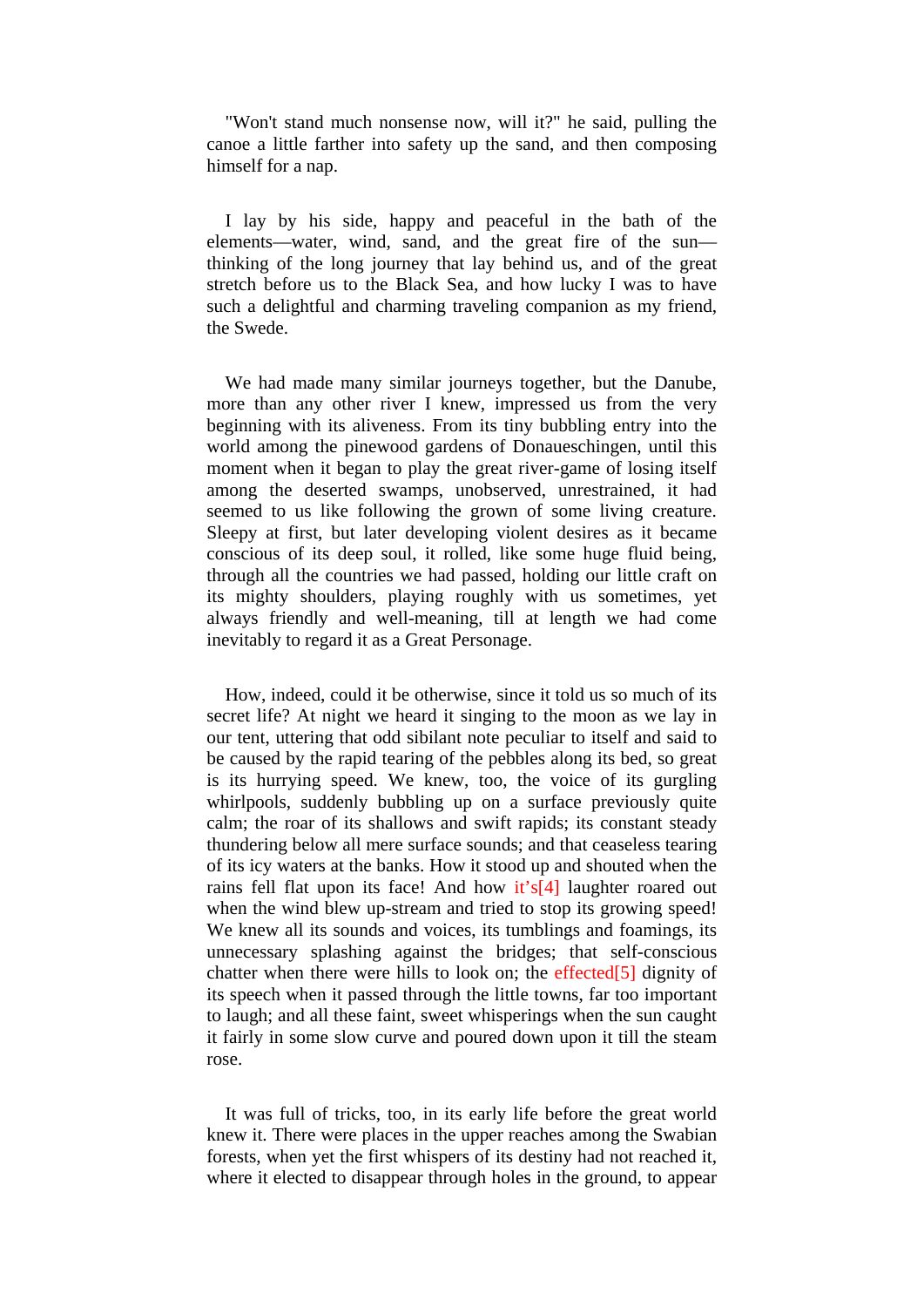again on the other side of the porous limestone hills and start a new river with another name; leaving, too, so little water in its own bed that we had to climb out and wade and push the canoe through miles of shallows.

- [1] Should be 'Pressburg'.
- [2] Should be 'separate'
- [3] Should be 'Black Forest'
- [4] Should be 'its'
- [5] Should be 'affected'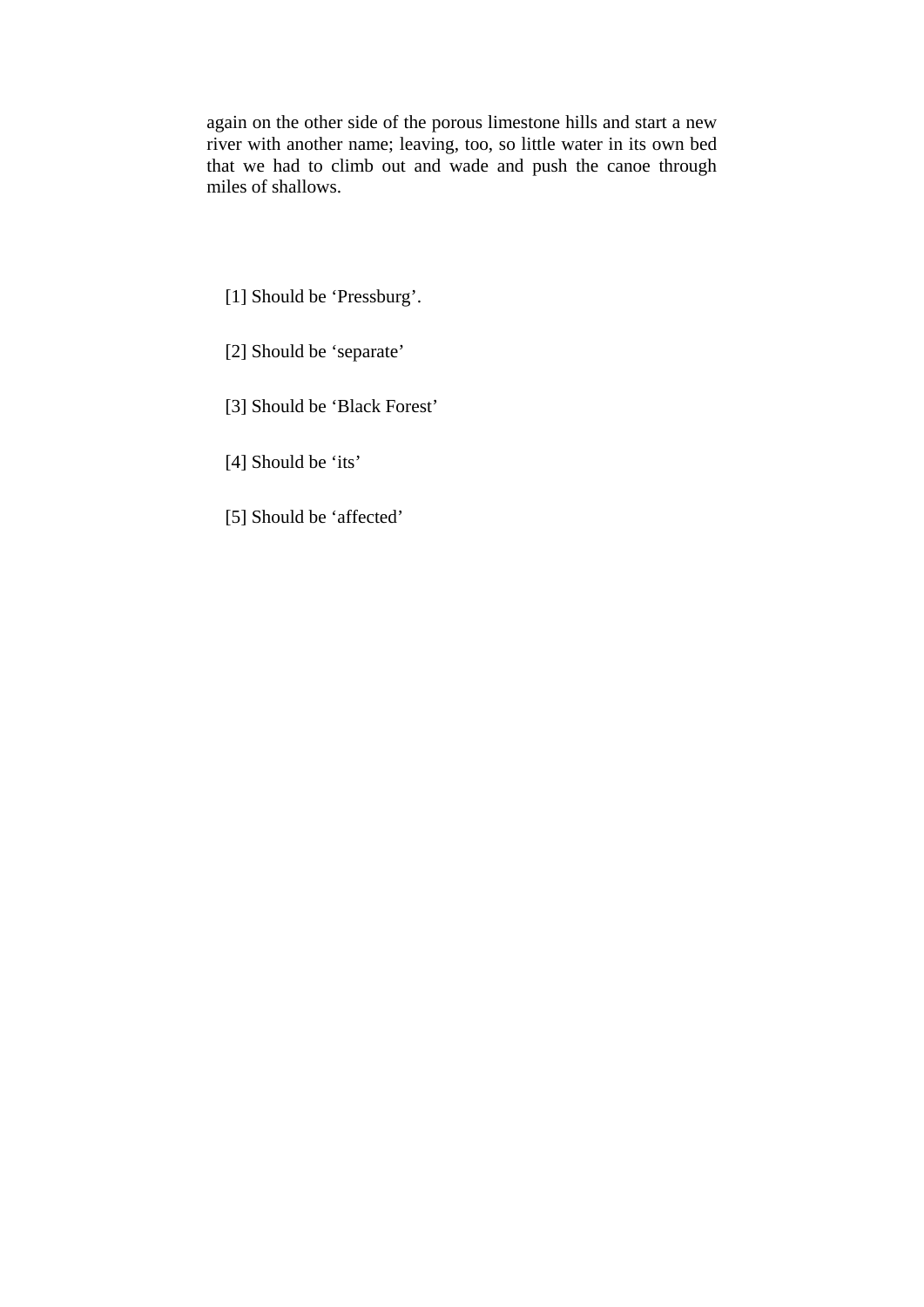## PROOFREADING EXERCISE 18

# From 'The Nature of Goodness' by George Herbert Palmer

IN undertaking the following discussion I foresee two grave difficulties. My reader may well feel that goodness is already the most familiar of all the thoughts we employ, and yet he may at the same time suspect that there is something about it perplexingly abstruse and remote. Familiar it certainly is. It attends all our wishes, acts, and projects as nothing else does, so that no estimate of its influence can be excessive. When we take a walk, read a book, make a dress, hire a servant, visit a friend, attend a concert, choose a wife, cast a vote, enter into business, we always do it in the hope of attaining something good. The clue of goodness is accordingly a veritable guide of life. On it depend actions far more minute than those just mentioned. We never raise a hand, for example, unless with a view to improve in some respect our condition. Motionless we should remain forever, did we not believe that by placing the hand elsewhere we might obtain something which we do not now possess. Consequently we employ the word or some synonym of it during pretty much every waking hour of our lives. Wishing some test of this frequency I turned to Shakespeare, and found that he uses the word "good" fifteen hundred times, and it's derivatives "goodness," "better," and 'best,' about as many more. He could not make men and women talk right without incessant reference to this directive conception.

But while thus familiar and influential when mixed with action, and just because of that very fact, the notion of goodness is bewilderingly abstruse and remote. People in general do not observe this curious circumstance. Since they are so frequently encountering goodness, both laymen and scholars are apt to assume that it is altogether clear and requires no explanation. But the very reverse is the truth. Familiarity obscures. It breeds instincts and not understanding. So inwoven has goodness become with the very web of life that it is hard to disentangle. We cannot easily detach it from encompassing circumstance, look at it nakedly, and say what in itself it really is. Never appearing in practical affairs except as an element, and always intimately associated with something else, we are puzzled how to break up that intimacy and give to goodness independent meaning. It is as if oxygen were never found alone, but only in connection with hydrogen, carbon, or some other of the eighty elements which compose our globe. We might feel its wide influence, but we should have difficulty in describing what the thing itself was. Just so if any chance dozen persons should be called on to say what they mean by goodness, probably not one could offer a definition which he would be willing to hold to for 15 minutes.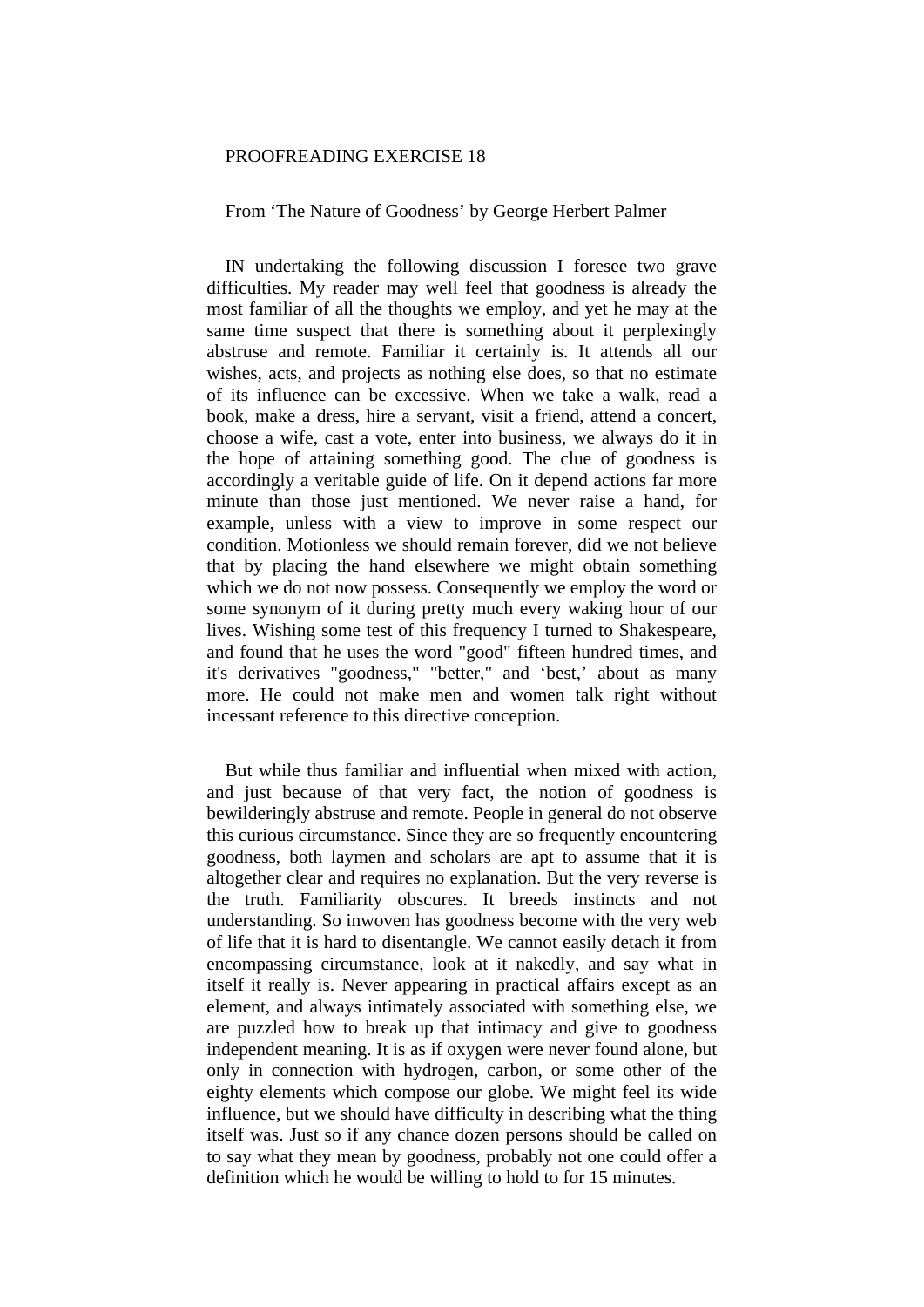It is true, this strange state of things is not peculiar to goodness. Other familiar conceptions show a similar tendency, and just about in proportion, too, to their importance. Those which count for most in our lives are least easy to understand. What, for example, do we mean by love? Everybody has experienced it since the world began. For a century or more, novelists have been fixing our attention on it as our chief concern. Yet nobody has yet succeeded in making the matter quite plain. What is the state? Socialists are trying to tell us, and we are trying to tell them; but each, it must be owned, has about as much difficulty in understanding himself as in understanding his opponent, though the two sets of vague ideas still contain reality enough for vigorous strife. Or take the very simplest of conceptions, the conception of force—that which is presupposed in every species of physical science; ages are likely to pass before it is satisfactorily defined. Now the conception of goodness is something of this sort, something so wrought into the total framework of existence that it is hidden from view and not separately observable. We know so much about it that we do not understand it.

For ordinary purposes probably it is well not to seek to understand it. Aquaintance with the structure of the eye does not help seeing. To determine beforehand just how polite we should be would not facilitate human intercourse. And possibly a completed scheme of goodness would rather confuse than ease our daily actions. Science does not readily connect with life. For most of us all the time, and for all of us most of the time, instinct is the better prompter. But if we mean to be ethical students and to examine conduct scientifically, we must evidently at the outset come face to face with the meaning of goodness. I am consequently often surprised on looking into a treatise on ethics to find no definition of goodness proposed. The author assumes that everybody knows what goodness is, and that his own business is merely to point out under what conditions it may be had. But few readers do know what goodness is. One suspects that frequently the authors of these treatises themselves do not, and that a hazy condition of mind on this central subject is the cause of much lose talk afterwards. At any rate, I feel sure that nothing can more justly be demanded of a writer on ethics at the beginning of his undertaking than that he should attempt to unravel the subtleties of this all-important conception. Having already in a previous volume marked out the Field of Ethics, I believe I cannot wisely go on discussing the science that I love, until I have made clear what meaning I everywhere attach to the obscure and familiar word *good*. This word being the ethical writers chief tool, both he and his readers must learn its construction before they proceed to use it To the study of that curious nature I dedicate this volume.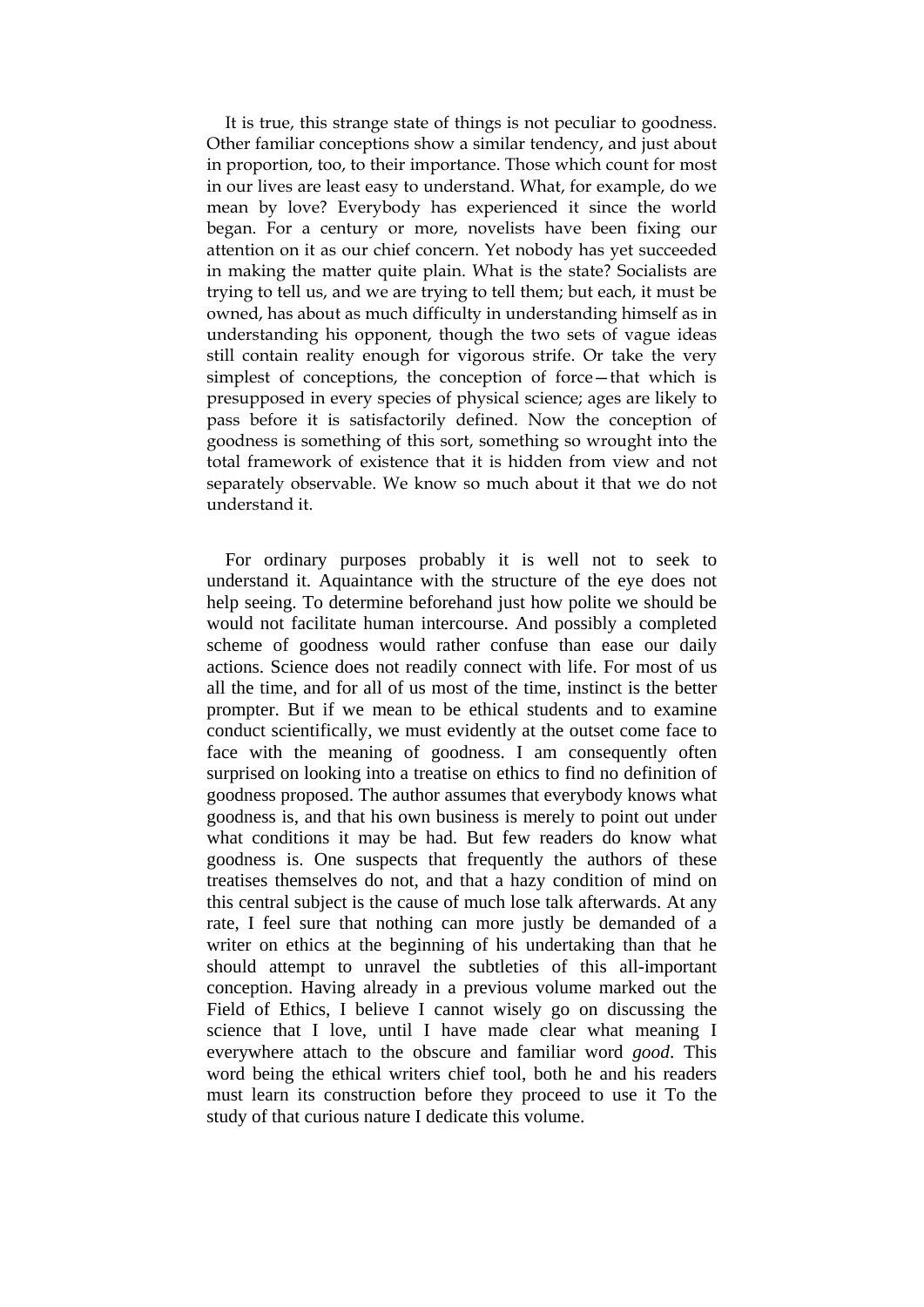### PROOFREADING EXERCISE 18, ANSWERS.

IN undertaking the following discussion I foresee two grave difficulties. My reader may well feel that goodness is already the most familiar of all the thoughts we employ, and yet he may at the same time suspect that there is something about it perplexingly abstruse and remote. Familiar it certainly is. It attends all our wishes, acts, and projects as nothing else does, so that no estimate of its influence can be excessive. When we take a walk, read a book, make a dress, hire a servant, visit a friend, attend a concert, choose a wife, cast a vote, enter into business, we always do it in the hope of attaining something good. The clue of goodness is accordingly a veritable guide of life. On it depend actions far more minute than those just mentioned. We never raise a hand, for example, unless with a view to improve in some respect our condition. Motionless we should remain forever, did we not believe that by placing the hand elsewhere we might obtain something which we do not now possess. Consequently we employ the word or some synonym of it during pretty much every waking hour of our lives. Wishing some test of this frequency I turned to Shakespeare, and found that he uses the word "good" fifteen hundred times, and it's derivatives "goodness," "better," and 'best,'[1] about as many more. He could not make men and women talk right without incessant reference to this directive conception.

But while thus familiar and influential when mixed with action, and just because of that very fact, the notion of goodness is bewilderingly abstruse and remote. People in general do not observe this curious circumstance. Since they are so frequently encountering goodness, both laymen and scholars are apt to assume that it is altogether clear and requires no explanation. But the very reverse is the truth. Familiarity obscures. It breeds instincts and not understanding. So inwoven has goodness become with the very web of life that it is hard to disentangle. We cannot easily detach it from encompassing circumstance, look at it nakedly, and say what in itself it really is. Never appearing in practical affairs except as an element, and always intimately associated with something else, we are puzzled how to break up that intimacy and give to goodness independent meaning. It is as if oxygen were never found alone, but only in connection with hydrogen, carbon, or some other of the eighty elements which compose our globe. We might feel its wide influence, but we should have difficulty in describing what the thing itself was. Just so if any chance dozen persons should be called on to say what they mean by goodness, probably not one could offer a definition which he would be willing to hold to for 15[2] minutes.

It is true, this strange state of things is not peculiar to goodness. Other familiar conceptions show a similar tendency, and just about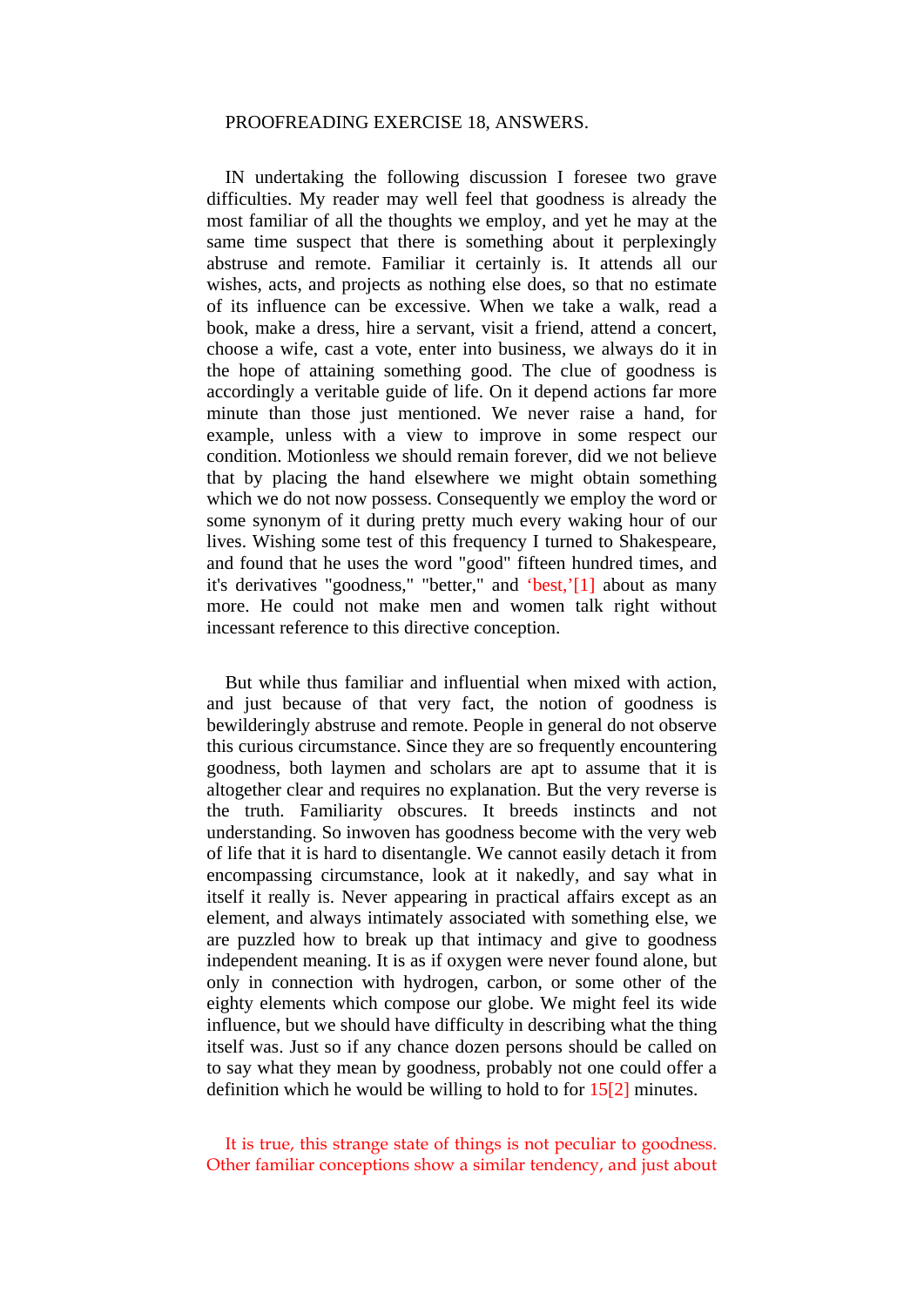in proportion, too, to their importance. Those which count for most in our lives are least easy to understand. What, for example, do we mean by love? Everybody has experienced it since the world began. For a century or more, novelists have been fixing our attention on it as our chief concern. Yet nobody has yet succeeded in making the matter quite plain. What is the state? Socialists are trying to tell us, and we are trying to tell them; but each, it must be owned, has about as much difficulty in understanding himself as in understanding his opponent, though the two sets of vague ideas still contain reality enough for vigorous strife. Or take the very simplest of conceptions, the conception of force—that which is presupposed in every species of physical science; ages are likely to pass before it is satisfactorily defined. Now the conception of goodness is something of this sort, something so wrought into the total framework of existence that it is hidden from view and not separately observable. We know so much about it that we do not understand it.[3]

For ordinary purposes probably it is well not to seek to understand it. Aquaintance[4] with the structure of the eye does not help seeing. To determine beforehand just how polite we should be would not facilitate human intercourse. And possibly a completed scheme of goodness would rather confuse than ease our daily actions. Science does not readily connect with life. For most of us all the time, and for all of us most of the time, instinct is the better prompter. But if we mean to be ethical students and to examine conduct scientifically, we must evidently at the outset come face to face with the meaning of goodness. I am consequently often surprised on looking into a treatise on ethics to find no definition of goodness proposed. The author assumes that everybody knows what goodness is, and that his own business is merely to point out under what conditions it may be had. But few readers do know what goodness is. One suspects that frequently the authors of these treatises themselves do not, and that a hazy condition of mind on this central subject is the cause of much lose[5] talk afterwards. At any rate, I feel sure that nothing can more justly be demanded of a writer on ethics at the beginning of his undertaking than that he should attempt to unravel the subtleties of this all-important conception. Having already in a previous volume marked out the Field of Ethics, I believe I cannot wisely go on discussing the science that I love, until I have made clear what meaning I everywhere attach to the obscure and familiar word *good*. This word being the ethical writers[6] chief tool, both he and his readers must learn its construction before they proceed to use it[7] To the study of that curious nature I dedicate this volume.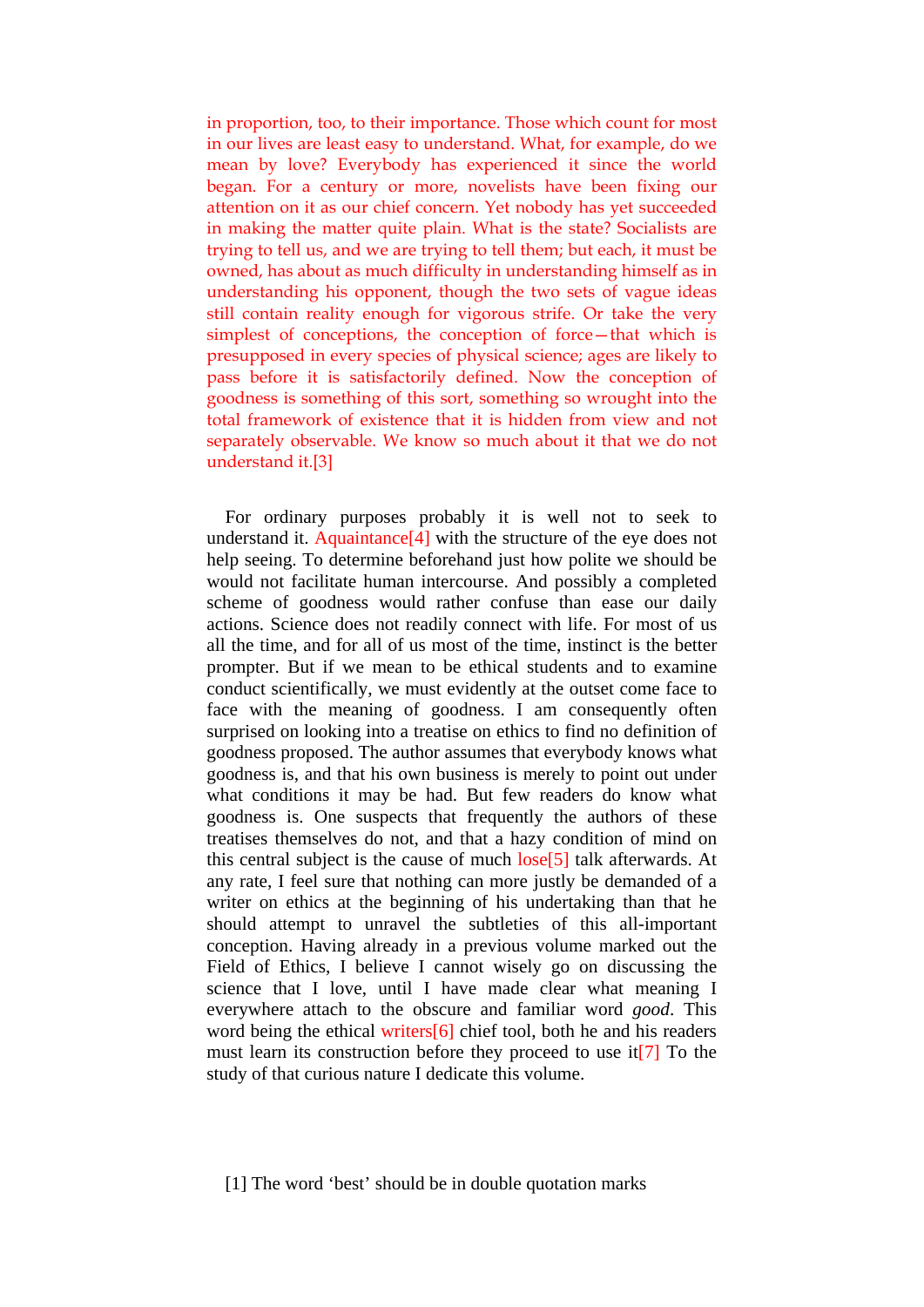[2] Should be 'fifteen'

- [3] Wrong font
- [4] Should be 'Acquaintance'
- [5] Should be 'loose'
- [6] Should be 'writer's'
- [7] Full stop missing

Note. The word 'inwoven' was correct at the time this piece was published. Nowadays, we would use 'interwoven'.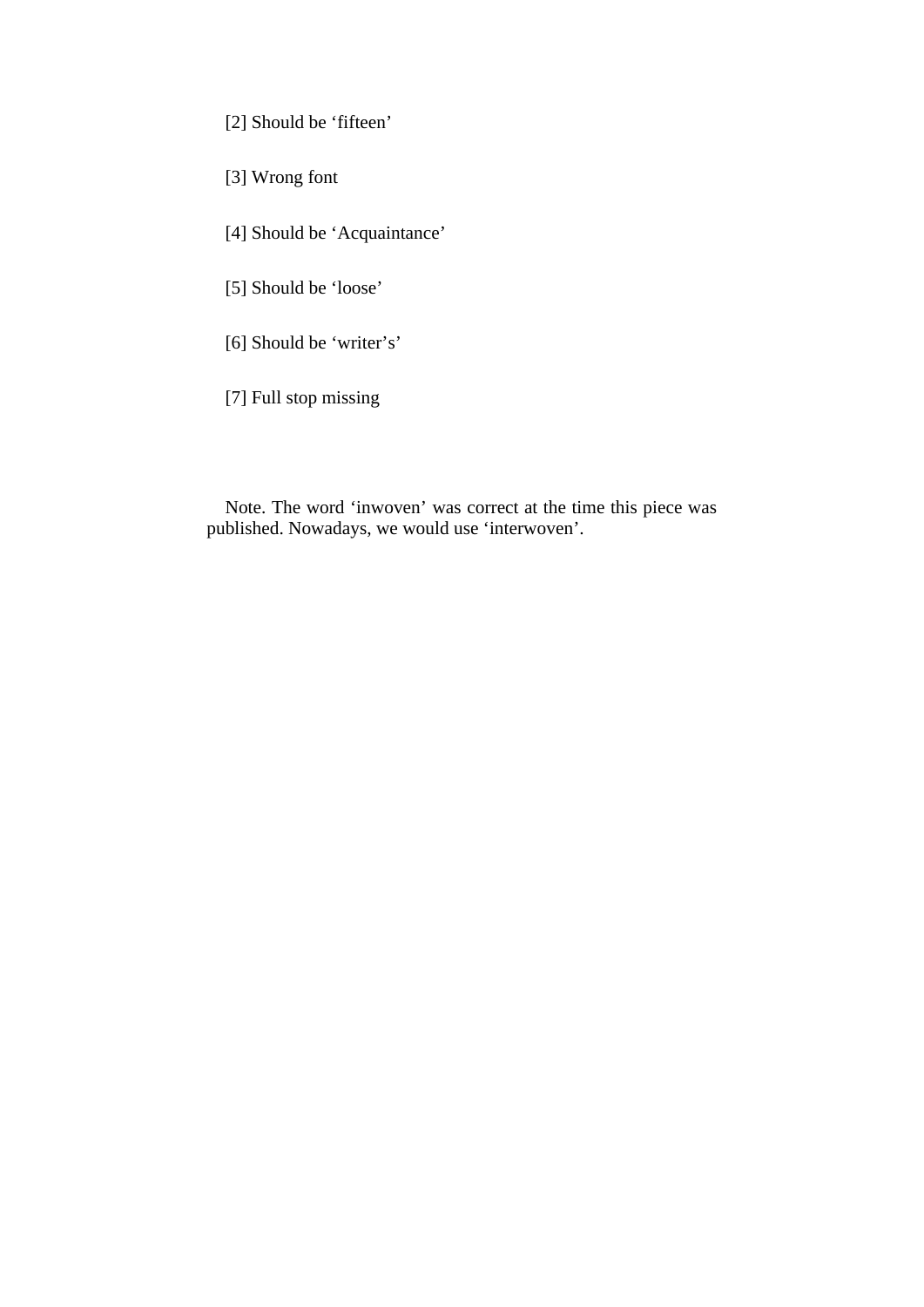# PROOFREADING EXERCISE 19

From 'An Inquiry into the Nature and Causes of the Wealth of

Nations' by Adam Smith

THE greatest improvements in the productive powers of labour, and the greater part of the skill, dexterity, and judgment, with which it is anywhere directed, or applied, seem to have been the effects of the division of labour. The effects of the division of labour, in the general business of society, will be more easily understood, by considering in what manner it operates in some particular manufactures. It is commonly supposed to be carried furthest in some very trifling ones; not perhaps that it really is carried further in them than in others of more importance: but in those trifling manufactures which are destined to supply the small wants of but a small number of people, the whole number of workmen must necessarily be small; and those employed in every different branch of the work can often be collected into the same workhouse, and placed at once under the view of the spectator.

In those great manufactures, on the contrary, which are destined to supply the great wants of the great body of the people, every different branch of the work employs so great a number of workmen, that it is impossible to collect them all into the same workhouse. We can seldom see more, at one time, than those employed in one single branch. Though in such manufactures, therefore, the work may really be divided into a much greater number of parts, than in those of a more trifling nature, the division is not near so obvious, and has accordingly been much less observed.

To take an example, therefore, from a very trifling manufacture, but one in which the division of labour has been very often taken notice of, the trade of a pin-maker: a workman not educated to this business (which the division of labour has rendered a distinct trade), nor acquainted with the use of the machinery employed in it (to the invention of which the same division of labor has probably given occasion), could scarce, perhaps, with his utmost industry, make one pin in a day, and certainly could not make twenty. But in the way in which this business is now carried on, not only the whole work is a peculiar trade, but it is divided into a number of branches, of which the greater part are likewise peculiar trades. One man draws out the wire; another straights it; a third cuts it; a fourth points it; a fifth grinds it at the top for receiving the head; to make the head requires two or three distinct operations; to put it on is a peculiar business; to whiten the pins is another; it is even a trade by itself to put them into the paper; and the important business of making a pin is, in this manner, divided into about eighteen distinct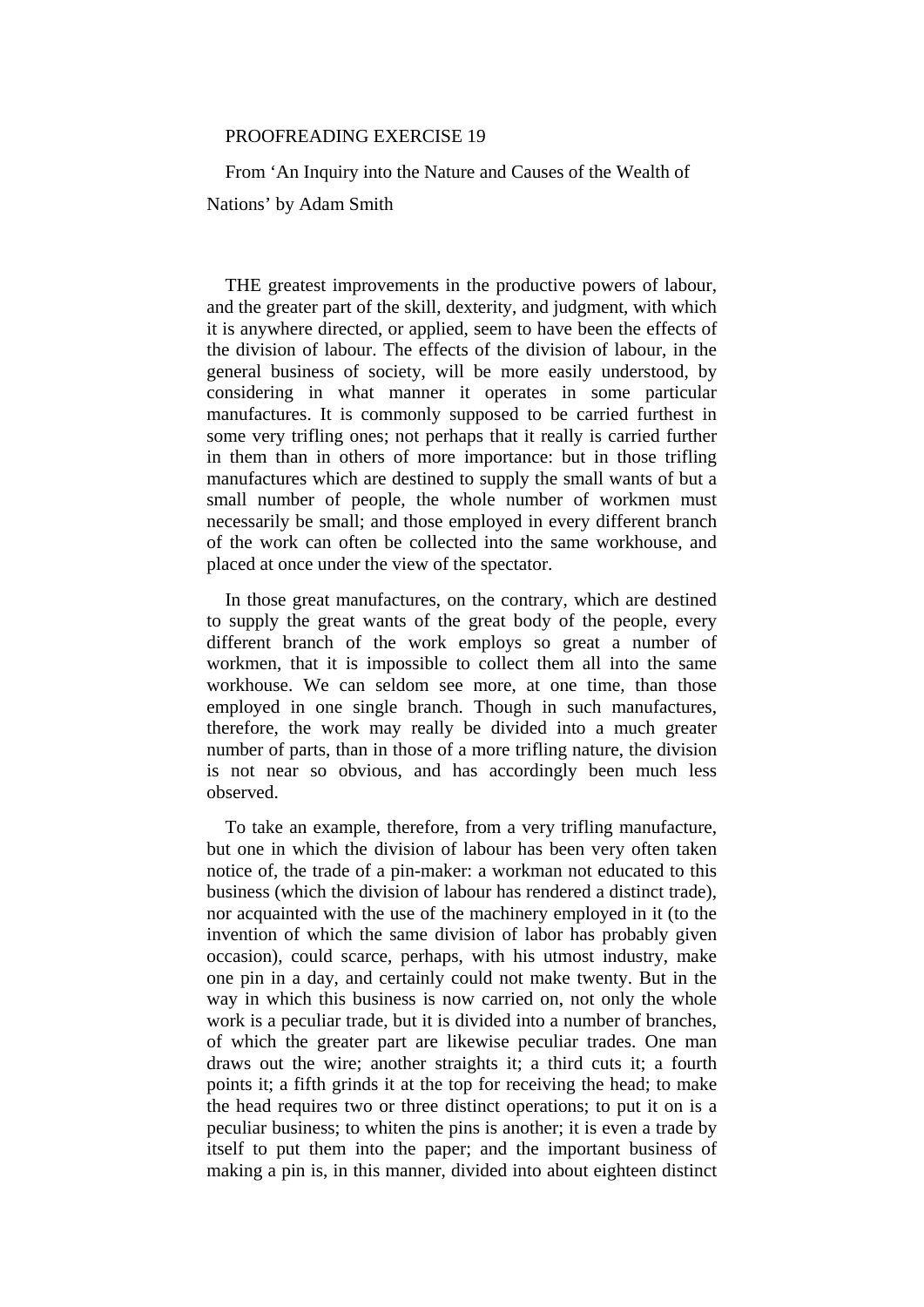operations, which, in some manufactories, are all performed by distinct hands, though in others the same man will sometimes perform two or three of them. I have seen a small manufactory of this kind, where ten men only were employed, and where some of them consequently performed two or three distinct operations. But though they were very poor, and therefore but indifferently accommodated with the necessary machinery, they could, when they exerted themselves, make among them about twelve pounds of pins in a day. There are in a pound upwards of four thousand pins of a middling size. Those ten persons, therefore, could make among them upwards of forty-eight thousand pins in a day. Each person, therefore, making a tenth part of forty-eight thousand pins, might be considered as making four thousand eight hundred pins in a day. But if they had all wrought separately and independently, and without any of them having been educated to this peculiar business, they certainly could not each of them have made twenty, perhaps not one pin in a day; that is, certainly, not the two hundred and fortieth, perhaps not the four thousand eight hundredth, part of what they are at present capable of performing, in consequence of a proper division and combination of their different operations.

In every other art and manufacture, the effects of the division of labour are similar to what they are in this very trifling one, though, in many of them, the labour can neither be so much subdivided, nor reduced to so great a simplicity of operation. The division of labour, however, so far as it can be introduced, occasions, in every art, a proportionable increase of the productive powers of labour. The separation of different trades and employments from one another, seems to have taken place in consequence of this advantage. This separation, too, is generally carried furthest in those countries which enjoy the highest degree of industry and improvement; what is the work of one man, in a rude state of society, being generally that of several in an improved one. In every improved society, the farmer is generally nothing but a farmer; the manufacturer, nothing but a manufacturer. The labour, too, which is necessary to produce any one complete manufacture, is almost always divided among a great number of hands. How many different trades are employed in each branch of the linen and woollen manufactures, from the growers of the flax and the wool, to the bleachers and smoothers of the linen, or to the dyers and dressers of the cloth! The nature of agriculture, indeed, does not admit of so many subdivisions of labour, nor of so complete a separation of one business from another, as manufactures. It is impossible to separate so entirely the business of the grazier from that of the corn-farmer, as the trade of the carpenter is commonly separated from that of the smith. The spinner is almost always a distinct person from the weaver; but the ploughman, the harrower, the sower of the seed, and the reaper of the corn, are often the same. The occasions for those different sorts of labour returning with the different seasons of the year, it is impossible that one man should be constantly employed in any one of them. This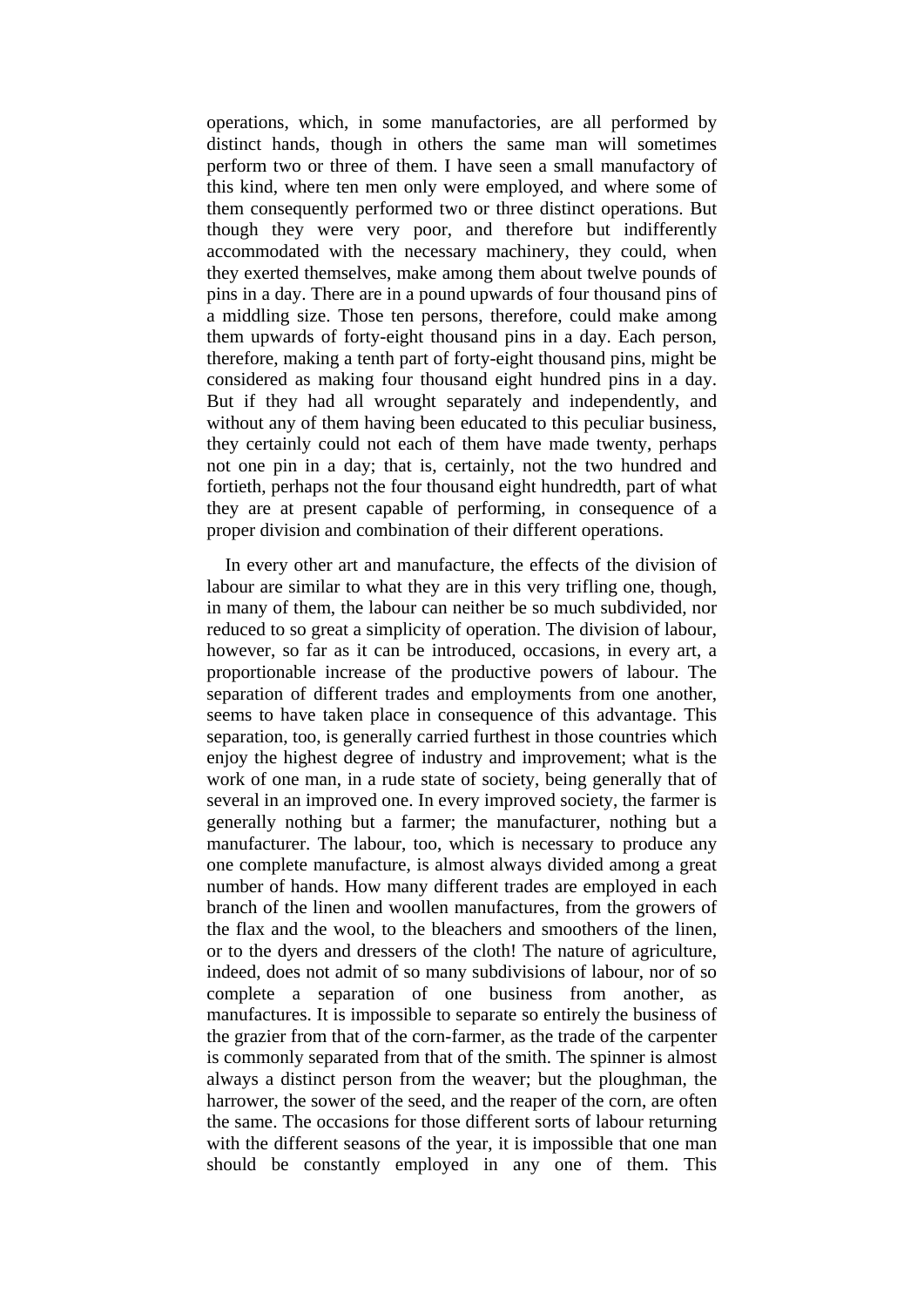impossibility of making so complete and entire a separation of all the different branches of labour employed in agriculture, is perhaps the reason why the improvement of the productive powers of labour, in this art, does not always keep pace with their improvement in manufactures. The most opulent nations, indeed, generally excel all their neighbours in agriculture as well as in manufactures; but they are commonly more distinguished by their superiority in the latter than in the former. Their lands are in general better cultivated, and having more labour and expense bestowed upon them, produce more in proportion to the extent and natural fertility of the ground. But this superiority of produce is seldom much more than in proportion to the superiority of labour and expense. In agriculture, the labour of the rich country is not always much more productive than that of the poor; or, at least, it is never so much more productive, as it commonly is in manufactures. The corn of the rich country, therefore, will not always, in the same degree of goodness, come cheaper to market than that of the poor. The corn of Poland, in the same degree of goodness, is as cheap as that of France, notwithstanding the superior opulence and improvement of the latter country. The corn of France is, in the corn-provinces, fully as good, and in most years nearly about the same price with the corn of England, though, in opulence and improvement, France is perhaps inferior to England. The corn-lands of England, however, are better cultivated than those of France, and the corn-lands of France are said to be much better cultivated than those of Poland. But though the poor country, notwithstanding the inferiority of its cultivation, can, in some measure, rival the rich in the cheapness and goodness of its corn, it can pretend to no such competition in its manufactures, at least if those manufactures suit the soil, climate, and situation, of the rich county. The silks of France are better and cheaper than those of England, because the silk manufacture, at least under the present high duties upon the importation of raw silk, does not so well suit the climate of England as that of France. But the hardware and the coarse woollens of England are beyond all comparison superior to those of France, and much cheaper, too, in the same degree of goodness. In Poland there are said to be scarce any manufactures of any kind, a few of those coarser household manufactures excepted, without which no country can well subsist.

This great increase in the quantity of work, which, in consequence of the division of labour, the same number of people are capable of performing, is owing to three different circumstances; first, to the increase of dexterity in every particular workman; secondly, to the saving of the time which is commonly lost in passing from one species of work to another; and, lastly, to the invention of a great number of machines which facilitate and abridge labour, and enable one man to do the work of many.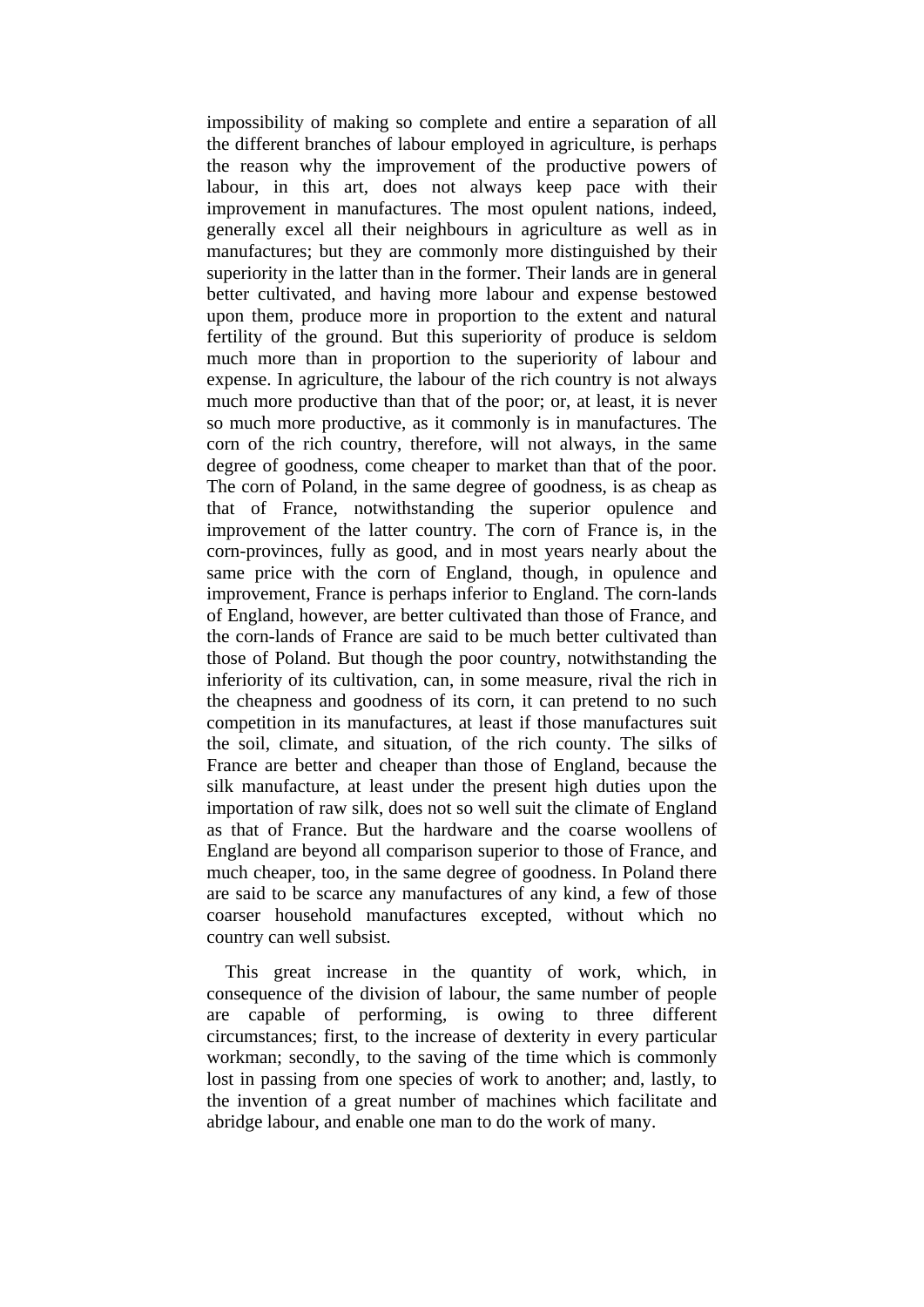# PROOFREADING EXERCISE 19, ANSWERS.

THE greatest improvements in the productive powers of labour, and the greater part of the skill, dexterity, and judgment, with which it is anywhere directed, or applied, seem to have been the effects of the division of labour. The effects of the division of labour, in the general business of society, will be more easily understood, by considering in what manner it operates in some particular manufactures. It is commonly supposed to be carried furthest in some very trifling ones; not perhaps that it really is carried further in them than in others of more importance: but in those trifling manufactures which are destined to supply the small wants of but a small number of people, the whole number of workmen must necessarily be small; and those employed in every different branch of the work can often be collected into the same workhouse, and placed at once under the view of the spectator.

In those great manufactures, on the contrary, which are destined to supply the great wants of the great body of the people, every different branch of the work employs so great a number of workmen, that it is impossible to collect them all into the same workhouse. We can seldom see more, at one time, than those employed in one single branch. Though in such manufactures, therefore, the work may really be divided into a much greater number of parts, than in those of a more trifling nature, the division is not near so obvious, and has accordingly been much less observed.

To take an example, therefore, from a very trifling manufacture, but one in which the division of labour has been very often taken notice of, the trade of a pin-maker: a workman not educated to this business (which the division of labour has rendered a distinct trade), nor acquainted with the use of the machinery employed in it (to the invention of which the same division of labor[1] has probably given occasion), could scarce, perhaps, with his utmost industry, make one pin in a day, and certainly could not make twenty. But in the way in which this business is now carried on, not only the whole work is a peculiar trade, but it is divided into a number of branches, of which the greater part are likewise peculiar trades. One man draws out the wire; another straights it; a third cuts it; a fourth points it; a fifth grinds it at the top for receiving the head; to make the head requires two or three distinct operations; to put it on is a peculiar business; to whiten the pins is another; it is even a trade by itself to put them into the paper; and the important business of making a pin is, in this manner, divided into about eighteen distinct operations, which, in some manufactories, are all performed by distinct hands, though in others the same man will sometimes perform two or three of them. I have seen a small manufactory of this kind, where ten men only were employed, and where some of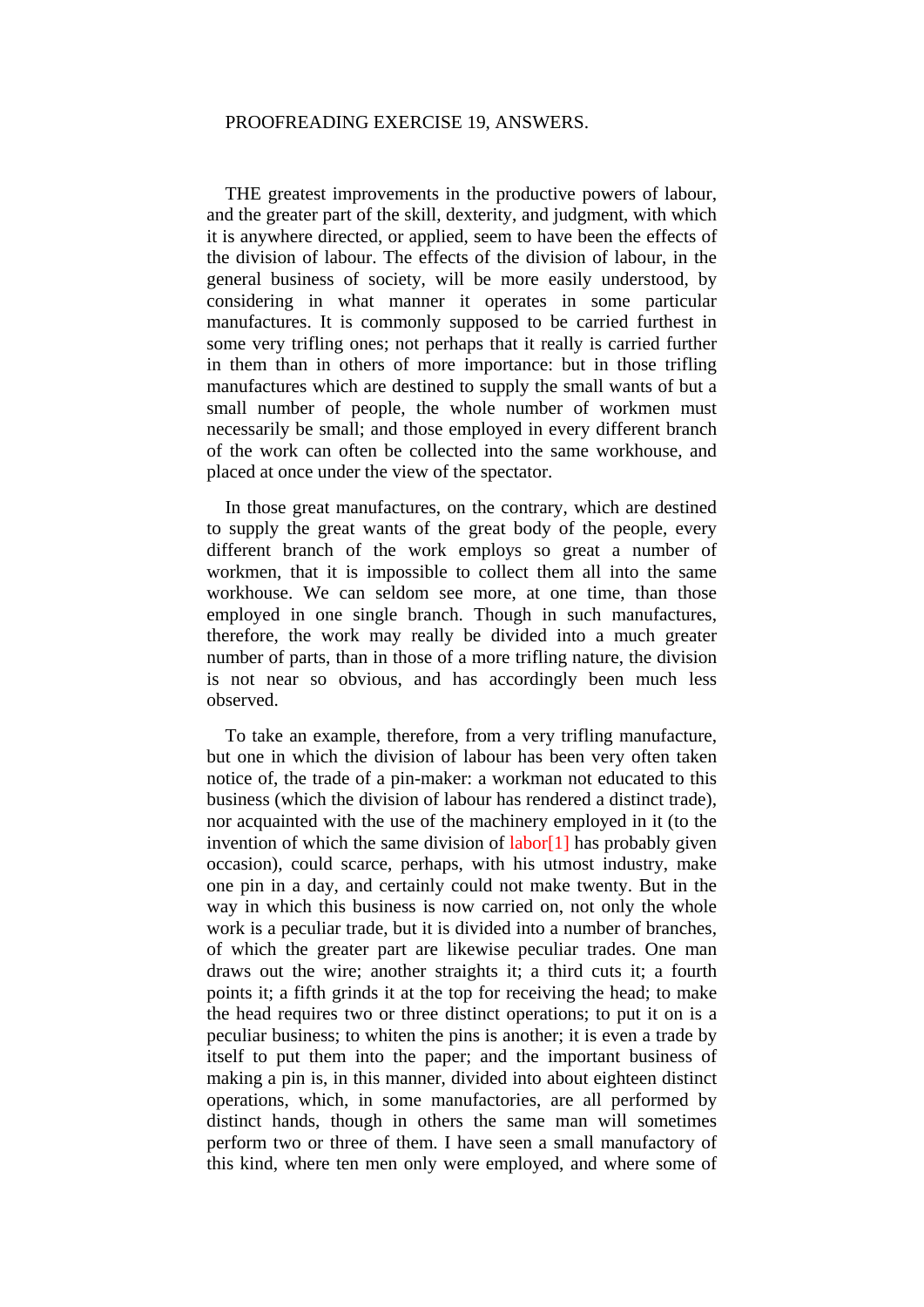them consequently performed two or three distinct operations. But though they were very poor, and therefore but indifferently accommodated with the necessary machinery, they could, when they exerted themselves, make among them about twelve pounds of pins in a day. There are in a pound upwards of four thousand pins of a middling size. Those ten persons, therefore, could make among them upwards of forty-eight thousand pins in a day. Each person, therefore, making a tenth part of forty-eight thousand pins, might be considered as making four thousand eight hundred pins in a day. But if they had all wrought separately and independently, and without any of them having been educated to this peculiar business, they certainly could not each of them have made twenty, perhaps not one pin in a day; that is, certainly, not the two hundred and fortieth, perhaps not the four thousand eight hundredth, part of what they are at present capable of performing, in consequence of a proper division and combination of their different operations.

In every other art and manufacture, the effects of the division of labour are similar to what they are in this very trifling one, though, in many of them, the labour can neither be so much subdivided, nor reduced to so great a simplicity of operation. The division of labour, however, so far as it can be introduced, occasions, in every art, a proportionable increase of the productive powers of labour. The separation of different trades and employments from one another, seems to have taken place in consequence of this advantage. This separation, too, is generally carried furthest in those countries which enjoy the highest degree of industry and improvement; what is the work of one man, in a rude state of society, being generally that of several in an improved one. In every improved society, the farmer is generally nothing but a farmer; the manufacturer, nothing but a manufacturer. The labour, too, which is necessary to produce any one complete manufacture, is almost always divided among a great number of hands. How many different trades are employed in each branch of the linen and woollen manufactures, from the growers of the flax and the wool, to the bleachers and smoothers of the linen, or to the dyers and dressers of the cloth! The nature of agriculture, indeed, does not admit of so many subdivisions of labour, nor of so complete a separation of one business from another, as manufactures. It is impossible to separate so entirely the business of the grazier from that of the corn-farmer, as the trade of the carpenter is commonly separated from that of the smith. The spinner is almost always a distinct person from the weaver; but the ploughman, the harrower, the sower of the seed, and the reaper of the corn, are often the same. The occasions for those different sorts of labour returning with the different seasons of the year, it is impossible that one man should be constantly employed in any one of them. This impossibility of making so complete and entire a separation of all the different branches of labour employed in agriculture, is perhaps the reason why the improvement of the productive powers of labour, in this art, does not always keep pace with their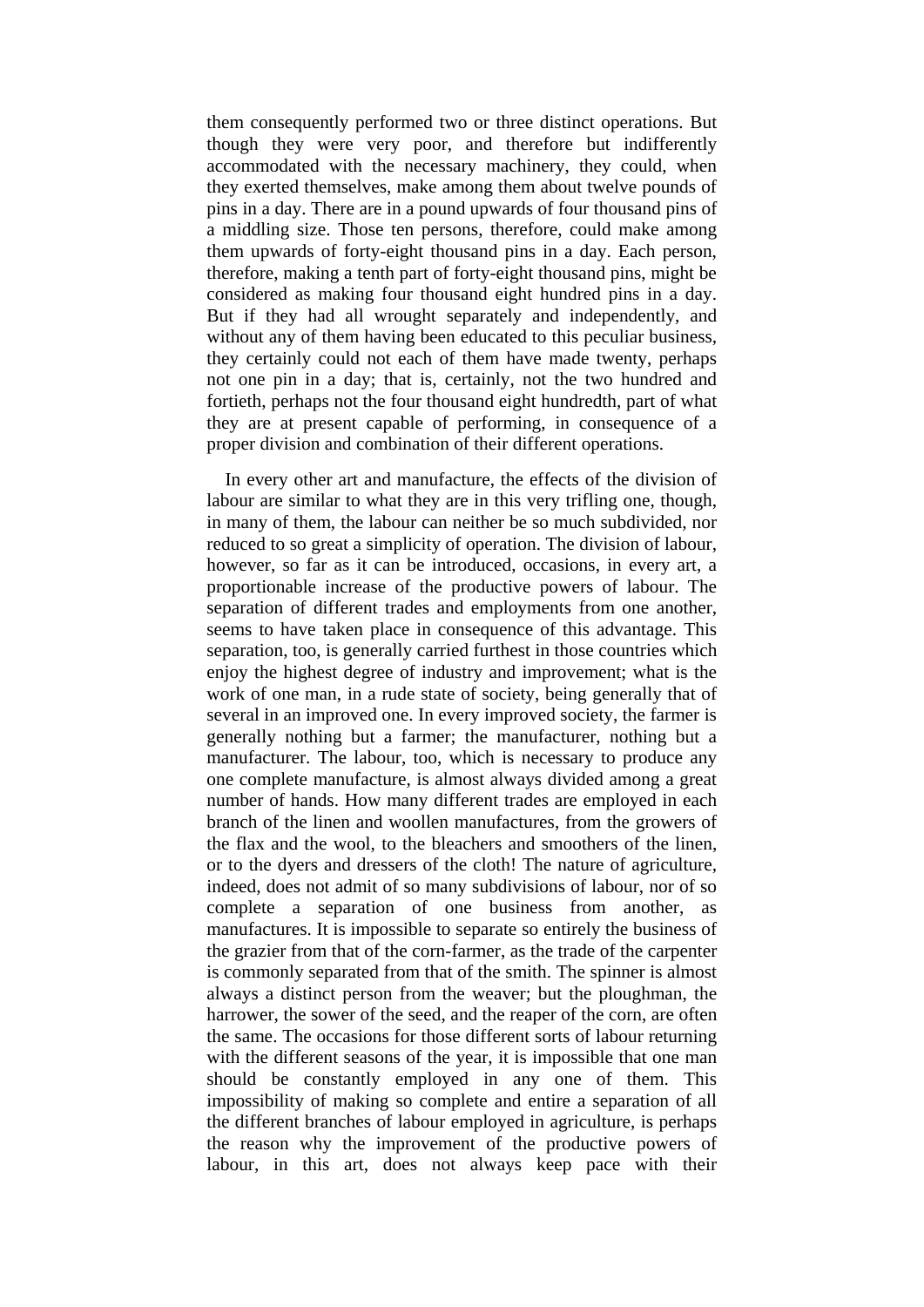improvement in manufactures. The most opulent nations, indeed, generally excel all their neighbours in agriculture as well as in manufactures; but they are commonly more distinguished by their superiority in the latter than in the former. Their lands are in general better cultivated, and having more labour and expense bestowed upon them, produce more in proportion to the extent and natural fertility of the ground. But this superiority of produce is seldom much more than in proportion to the superiority of labour and expense. In agriculture, the labour of the rich country is not always much more productive than that of the poor; or, at least, it is never so much more productive, as it commonly is in manufactures. The corn of the rich country, therefore, will not always, in the same degree of goodness, come cheaper to market than that of the poor. The corn of Poland, in the same degree of goodness, is as cheap as that of France, notwithstanding the superior opulence and improvement of the latter country. The corn of France is, in the corn-provinces, fully as good, and in most years nearly about the same price with the corn of England, though, in opulence and improvement, France is perhaps inferior to England. The corn-lands of England, however, are better cultivated than those of France, and the corn-lands of France are said to be much better cultivated than those of Poland. But though the poor country, notwithstanding the inferiority of its cultivation, can, in some measure, rival the rich in the cheapness and goodness of its corn, it can pretend to no such competition in its manufactures, at least if those manufactures suit the soil, climate, and situation, of the rich county[2]. The silks of France are better and cheaper than those of England, because the silk manufacture, at least under the present high duties upon the importation of raw silk, does not so well suit the climate of England as that of France. But the hardware and the coarse woollens of England are beyond all comparison superior to those of France, and much cheaper, too, in the same degree of goodness. In Poland there are said to be scarce any manufactures of any kind, a few of those coarser household manufactures excepted, without which no country can well subsist.

This great increase in the quantity of work, which, in consequence of the division of labour, the same number of people are capable of performing, is owing to three different circumstances; first, to the increase of dexterity in every particular workman; secondly, to the saving of the time which is commonly lost in passing from one species of work to another; and, lastly, to the invention of a great number of machines which facilitate and abridge labour, and enable one man to do the work of many.

[1] Should be 'labour'. Of course, 'labor' is the correct US spelling. However, the UK variant is established throughout the piece.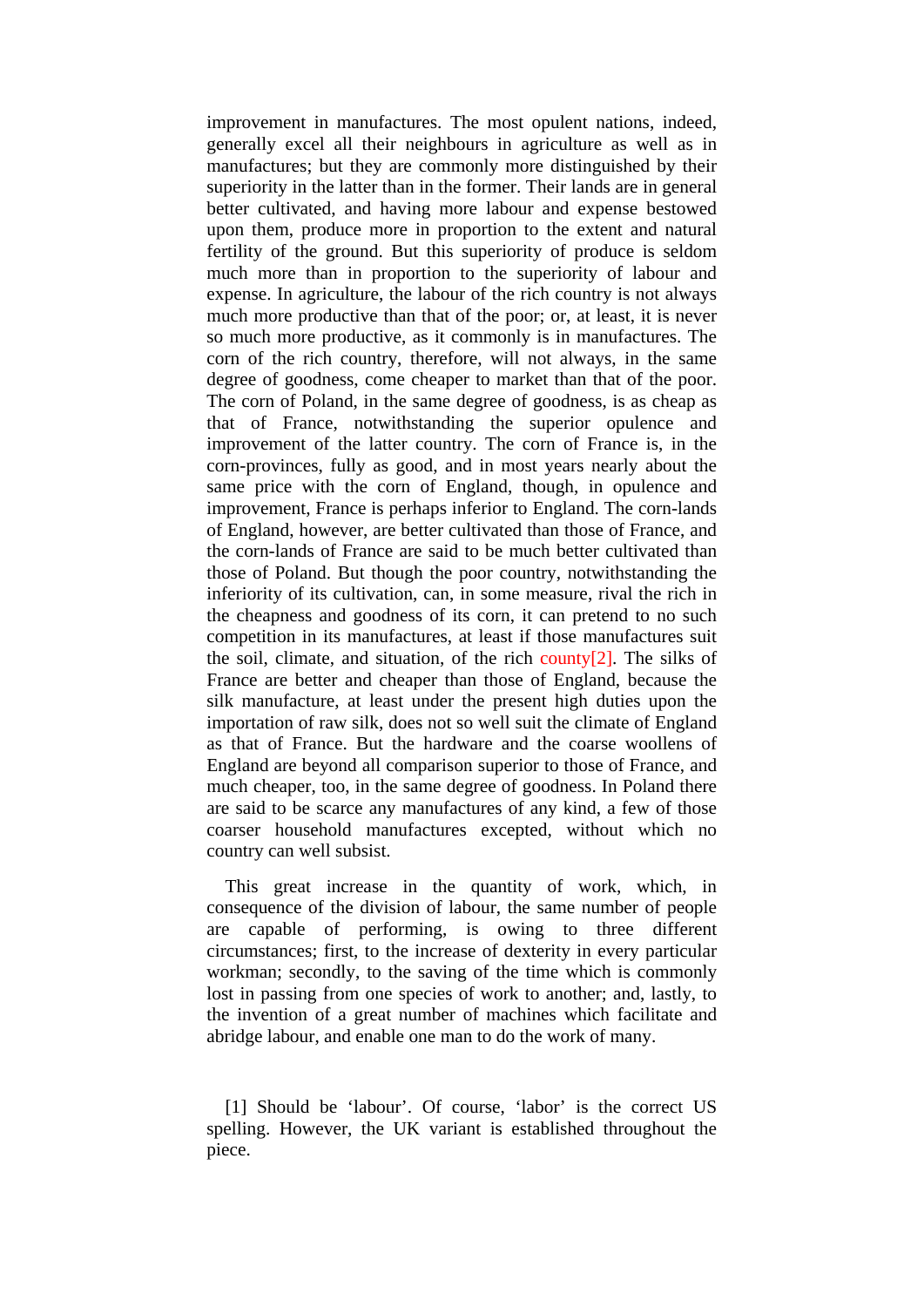[2] Should be 'country'

Note. There are some unusual 'of-the-time' spellings here. For example, 'straights' where we would now use 'straightens' and 'proportionable' which I'm fairly certain we no longer use at all.

Why only two errors? Novice proofreaders often experience a certain amount of anxiety when they are only able to find one or two errors. They become convinced that there must be more errors but they simply can't find them. It's worth learning early on, particularly when proofreading professionally produced work, that sometimes you will find very few errors. I can honestly say, however, that I have never proofread anything that did not contain at least something worth querying.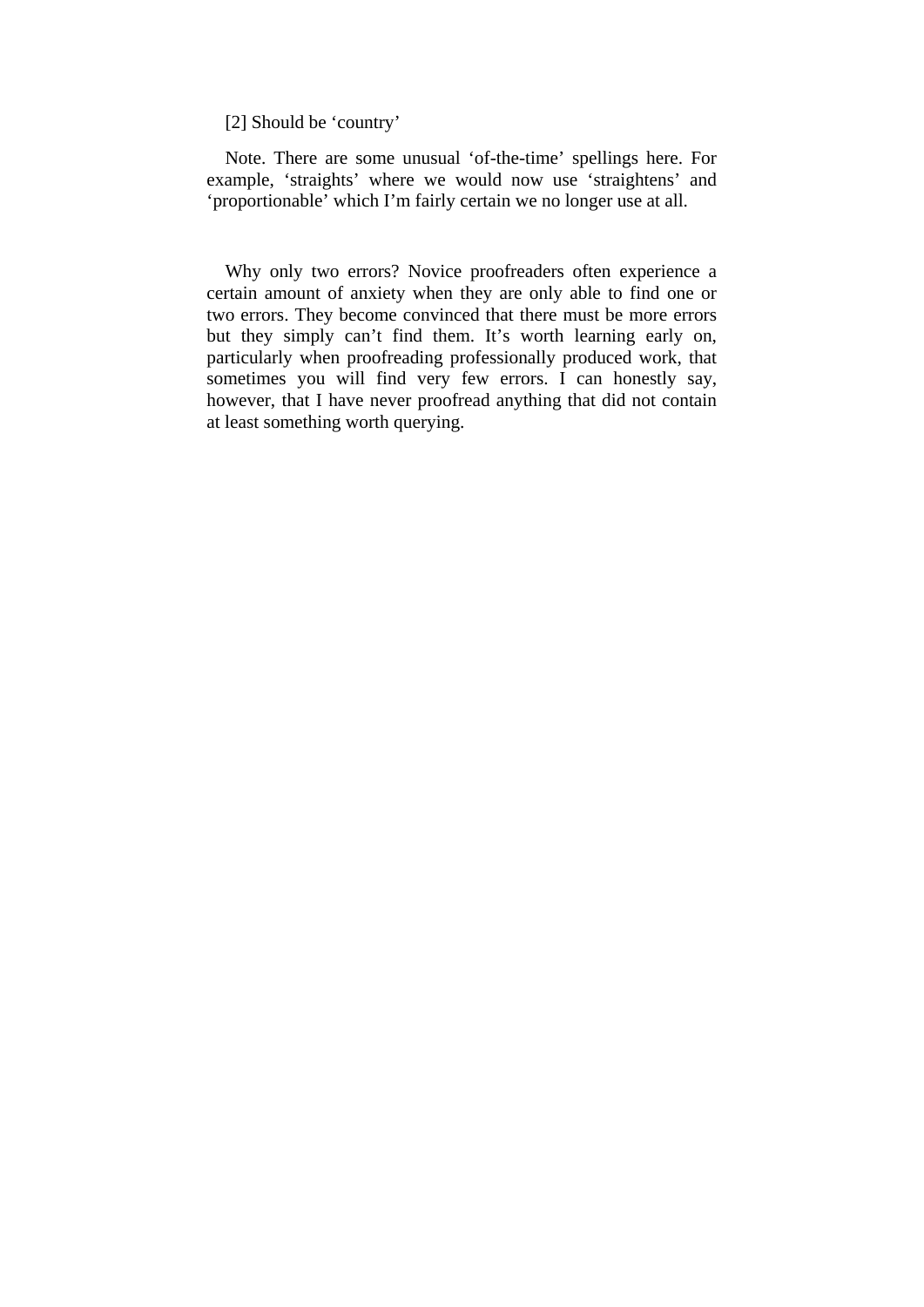### PROOFREADING EXERCISES 20

# From 'Heart of Darkness' by Joseph Conrad

THE Nellie, a cruising yawl, swung to her anchor without a flutter of the sails, and was at rest. The flood had made, the wind was nearly calm, and being bound down the river, the only thing for it was to come to and wait for the turn of the tide.

The sea-reach of the Thames stretched before us like the beginning of an interminable waterway. In the offing the sea and the sky were welded together without a joint, and in the luminous space the tanned sails of the barges drifting up with the tide seemed to stand still in red clusters of canvas sharply peaked, with gleams of varnished sprits. A haze rested on the low shores that ran out to sea in vanishing flatness. The air was dark above Gravesend, and farther back still seemed condensed into a mornful gloom, brooding motionless over the biggest, and the greatest, town on earth.

The Director of Companies was our captain and our host. We four affectionately watched his back as he stood in the bows looking to seaward. On the whole river there was nothing that looked half so nautical. He resembled a pilot, which to a seaman is trustworthiness personified. It was difficult to realize his work was not out there in the luminous estuary, but behind him, within the brooding gloom.

Between us there was, as I have already said somewhere, the bond of the sea. Besides holding our hearts together though long periods of separation, it had the effect of making us tolerant of each other's yarns—and even convictions. The Lawyer—the best of old fellows—had, because of his many years and many virtues, the only cushion on deck, and was lying on the only rug. The Accountant had brought out already a box of dominoes, and was toying architecturally with the bones. Marlow sat cross-legged right aft, leaning against the mizzen-mast. He had sunken cheeks, a yellow complexion, a straight back, an ascetic aspect, and, with his arms dropped, the palms of hands outwards, resembled an idol. The Director, satisfied the anchor had good hold, made his way aft and sat down amongst us. We exchanged a few words lazily. Afterwards there was silence on board the yacht. For some reason or other we did not begin that game of dominoes. We felt meditative, and fit for nothing but placid staring. The day was ending in a serenity of still and exquisite brilliance. The water shone pacifically; the sky, without a speck, was a benign immensity of unstained light; the very mist on the Essex marshes was like a gauzy and radiant fabric, hung from the wooded rises inland, and draping the low shores in diaphanous folds. Only the gloom to the west, brooding over the upper reaches, became more somber every minute, as if angered by the approach of the sun.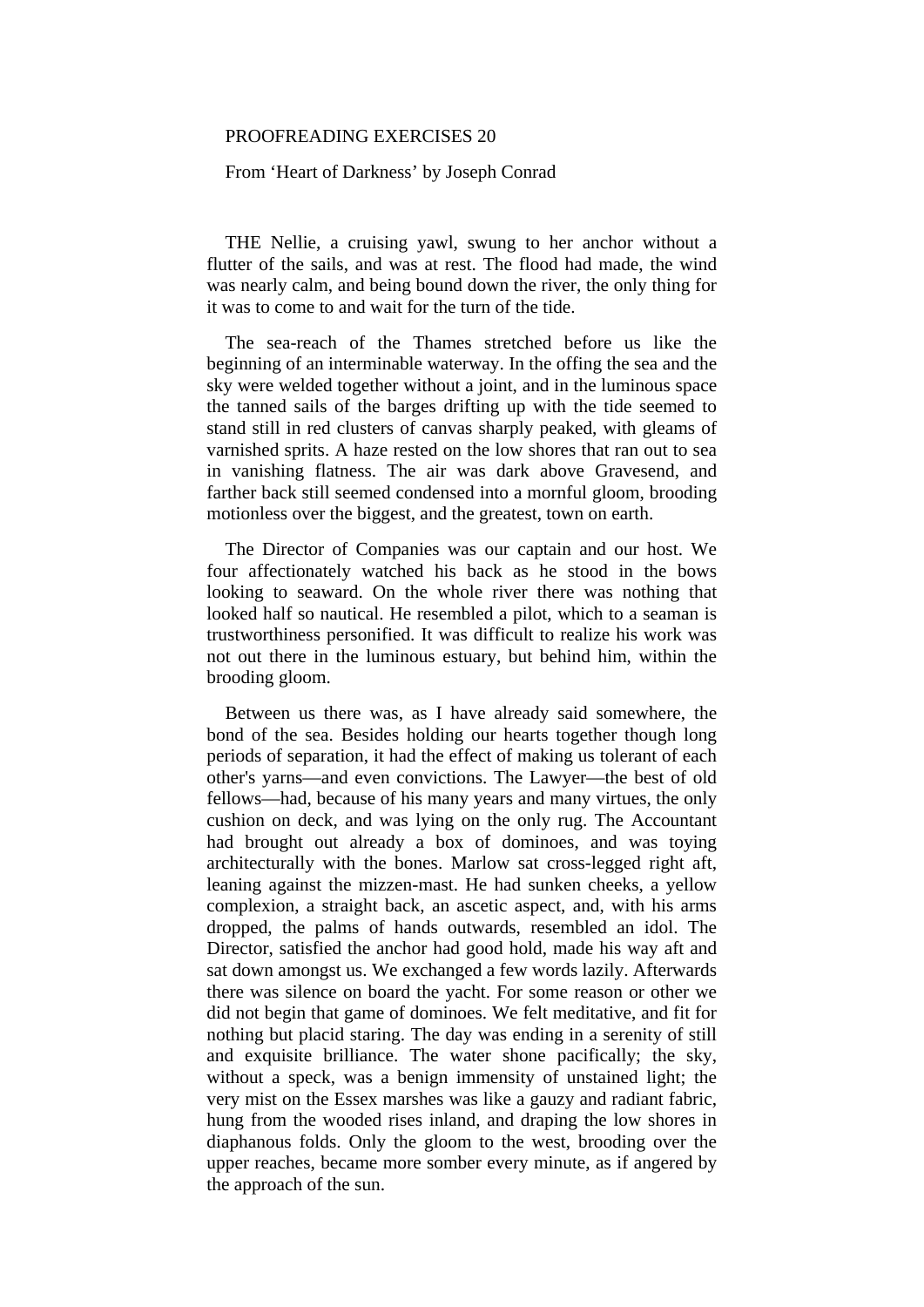And at last, in its curved and imperceptible fall, the sun sank low, and from glowing white changed to a dull red without rays and without heat, as if about to go out suddenly, stricken to death by the touch of that gloom brooding over a crowd of men

Forthwith a change came over the waters, and the serenity became less brilliant but more profound. The old river in its broad reach rested unruffled at the decline of day, after ages of good service done to the race that peopled its banks, spread out in the tranquil dignity of a waterway leading to the uttermost ends of the earth. We looked at the venerable stream not in the vivid flush of a short day that comes and departs for ever, but in the august light of abiding memories. And indeed nothing is easier for a man who has, as the phrase goes, "followed the sea" with reverence and affection, than to evoke the great spirit of the past upon the lower reaches of the Thames. The tidal current runs to and fro in its unceasing service, crowded with memories of men and ships it had born to the rest of home or to the battles of the sea. It had known and served all the men of whom the nation is proud, from Sir Francis Drake to Sir John Franklin, knights all, titled and untitled—the great knightserrant of the sea. It had borne all the ships whose names are like jewels flashing in the night of time, from the Golden Hind returning with her round flanks full of treasure, to be visited by the Queen's Highness and thus pass out of the gigantic tale, to the Erebus and Terror, bound on other conquests—and that never returned. It had known the ships and the men. They had sailed from Deptford, from Greenwich, from Erith—the adventurers and the settlers; kings' ships and the ships of men on 'Change; captains, admirals, the dark "interlopers" of the Eastern trade, and the commissioned "generals" of East India fleets. Hunters for gold or pursuers of fame, they all had gone out on that stream, baring the sword, and often the torch, messengers of the might within the land, bearers of a spark from the sacred fire. What greatness had not floated on the ebb of that river into the mystery of an unknown earth! . . . . The dreams of men, the seed of commonwealths, the germs of empires.

The sun set; the dusk fell on the stream, and lights began to appear along the shore. The Chapman lighthouse, a three-legged thing erect on a mud-flat, shone strongly. Lights of ships moved in the fairway—a great stir of lights going up and going down. And farther west on the upper reaches the place of the monstrous town was still marked ominously on the sky, a brooding gloom in sunshine, a lurid glare under the stars.

"And this also," said Marlow suddenly, "has been one of the dark places of the earth."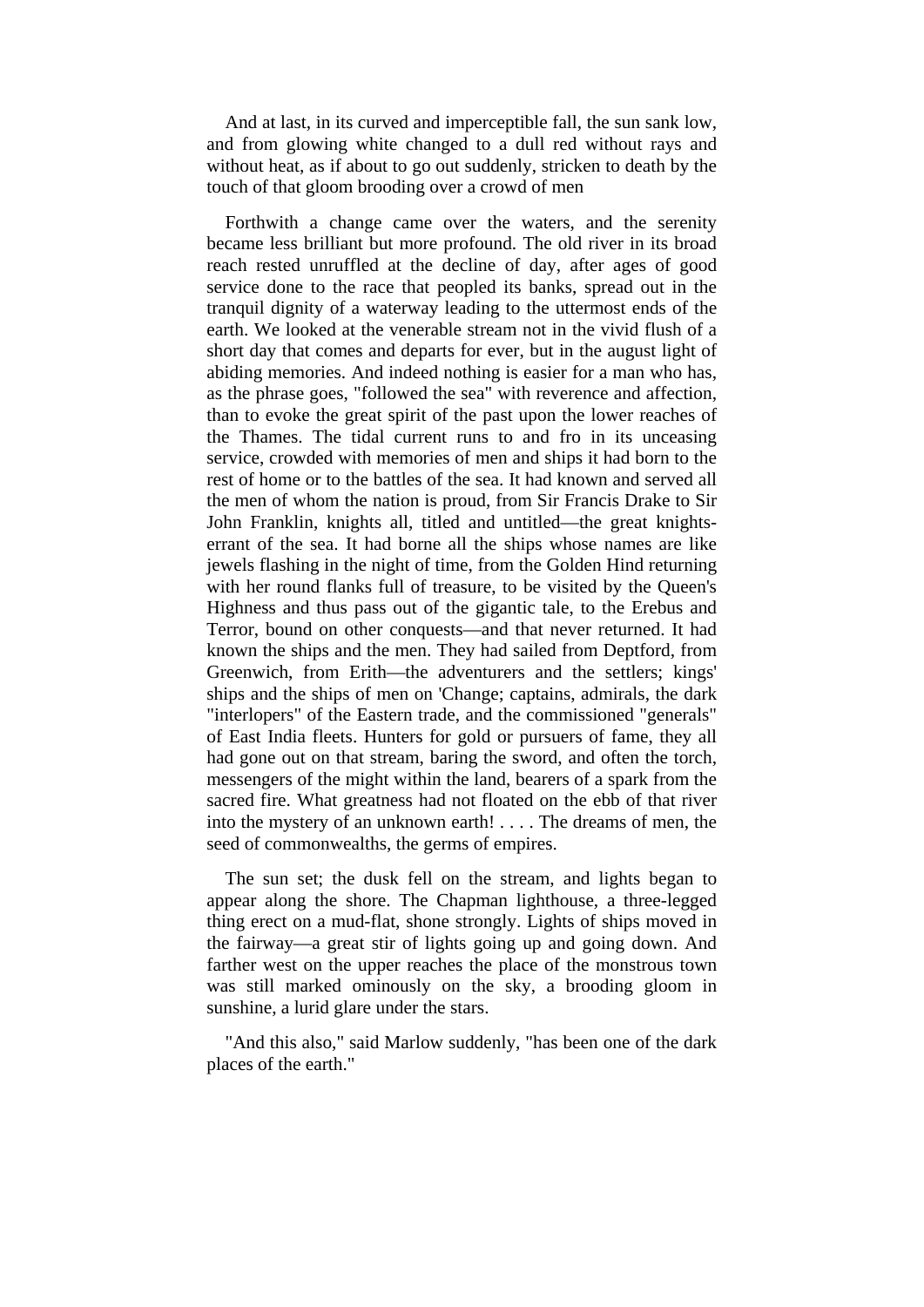#### PROOFREADING EXERCISES 20, ANSWERS.

THE Nellie, a cruising yawl, swung to her anchor without a flutter of the sails, and was at rest. The flood had made, the wind was nearly calm, and being bound down the river, the only thing for it was to come to and wait for the turn of the tide.

The sea-reach of the Thames stretched before us like the beginning of an interminable waterway. In the offing the sea and the sky were welded together without a joint, and in the luminous space the tanned sails of the barges drifting up with the tide seemed to stand still in red clusters of canvas sharply peaked, with gleams of varnished sprits. A haze rested on the low shores that ran out to sea in vanishing flatness. The air was dark above Gravesend, and farther back still seemed condensed into a mournful [1] gloom, brooding motionless over the biggest, and the greatest, town on earth.

The Director of Companies was our captain and our host. We four affectionately watched his back as he stood in the bows looking to seaward. On the whole river there was nothing that looked half so nautical. He resembled a pilot, which to a seaman is trustworthiness personified. It was difficult to realize his work was not out there in the luminous estuary, but behind him, within the brooding gloom.

Between us there was, as I have already said somewhere, the bond of the sea. Besides holding our hearts together though[2] long periods of separation, it had the effect of making us tolerant of each other's yarns—and even convictions. The Lawyer—the best of old fellows—had, because of his many years and many virtues, the only cushion on deck, and was lying on the only rug. The Accountant had brought out already a box of dominoes, and was toying architecturally with the bones. Marlow sat cross-legged right aft, leaning against the mizzen-mast. He had sunken cheeks, a yellow complexion, a straight back, an ascetic aspect, and, with his arms dropped, the palms of hands outwards, resembled an idol. The Director, satisfied the anchor had good hold, made his way aft and sat down amongst us. We exchanged a few words lazily. Afterwards there was silence on board the yacht. For some reason or other we did not begin that game of dominoes. We felt meditative, and fit for nothing but placid staring. The day was ending in a serenity of still and exquisite brilliance. The water shone pacifically; the sky, without a speck, was a benign immensity of unstained light; the very mist on the Essex marshes was like a gauzy and radiant fabric, hung from the wooded rises inland, and draping the low shores in diaphanous folds. Only the gloom to the west, brooding over the upper reaches, became more somber every minute, as if angered by the approach of the sun.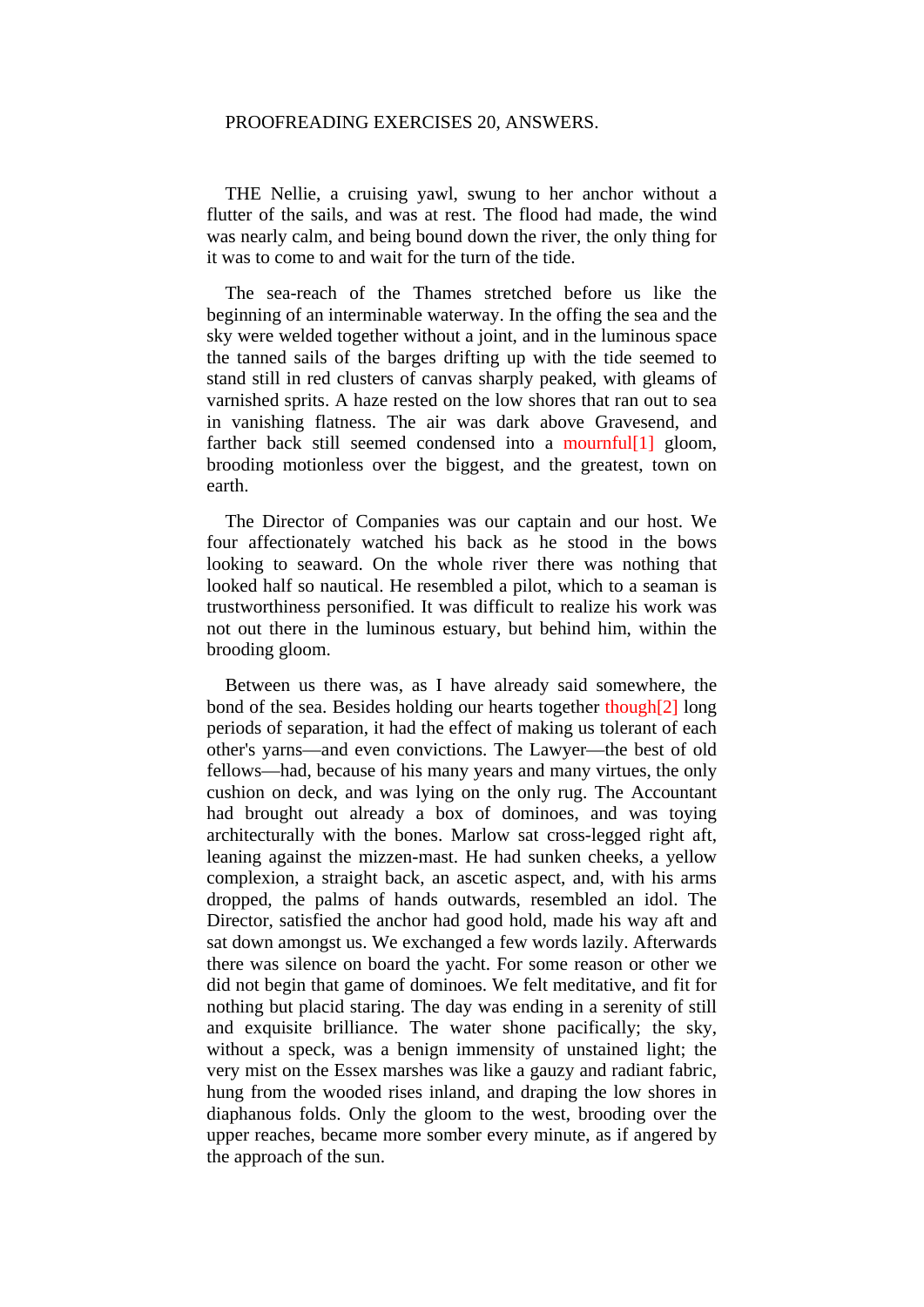And at last, in its curved and imperceptible fall, the sun sank low, and from glowing white changed to a dull red without rays and without heat, as if about to go out suddenly, stricken to death by the touch of that gloom brooding over a crowd of men[3]

Forthwith a change came over the waters, and the serenity became less brilliant but more profound. The old river in its broad reach rested unruffled at the decline of day, after ages of good service done to the race that peopled its banks, spread out in the tranquil dignity of a waterway leading to the uttermost ends of the earth. We looked at the venerable stream not in the vivid flush of a short day that comes and departs for ever, but in the august light of abiding memories. And indeed nothing is easier for a man who has, as the phrase goes, "followed the sea" with reverence and affection, than to evoke the great spirit of the past upon the lower reaches of the Thames. The tidal current runs to and fro in its unceasing service, crowded with memories of men and ships it had born[4] to the rest of home or to the battles of the sea. It had known and served all the men of whom the nation is proud, from Sir Francis Drake to Sir John Franklin, knights all, titled and untitled—the great knightserrant of the sea. It had borne all the ships whose names are like jewels flashing in the night of time, from the Golden Hind returning with her round flanks full of treasure, to be visited by the Queen's Highness and thus pass out of the gigantic tale, to the Erebus and Terror, bound on other conquests—and that never returned. It had known the ships and the men. They had sailed from Deptford, from Greenwich, from Erith—the adventurers and the settlers; kings' ships and the ships of men on 'Change; captains, admirals, the dark "interlopers" of the Eastern trade, and the commissioned "generals" of East India fleets. Hunters for gold or pursuers of fame, they all had gone out on that stream, baring[5] the sword, and often the torch, messengers of the might within the land, bearers of a spark from the sacred fire. What greatness had not floated on the ebb of that river into the mystery of an unknown earth!  $\dots$  [6] The dreams of men, the seed of commonwealths, the germs of empires.

The sun set; the dusk fell on the stream, and lights began to appear along the shore. The Chapman lighthouse, a three-legged thing erect on a mud-flat, shone strongly. Lights of ships moved in the fairway—a great stir of lights going up and going down. And farther west on the upper reaches the place of the monstrous town was still marked ominously on the sky, a brooding gloom in sunshine, a lurid glare under the stars.

"And this also," said Marlow suddenly, "has been one of the dark places of the earth."

- [1] Should be 'mournful'
- [2] Should be 'through'